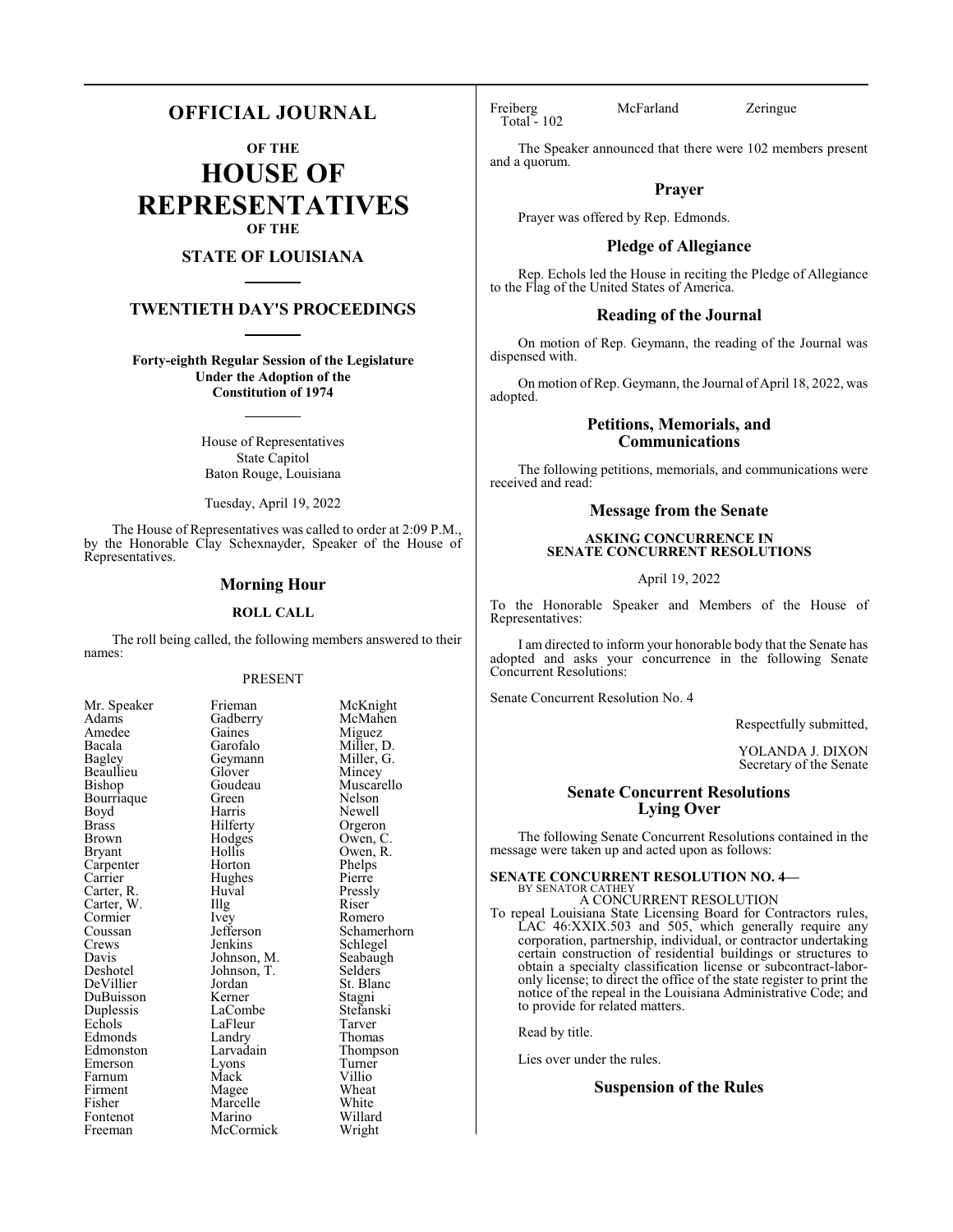# Page 2 HOUSE

20th Day's Proceedings - April 19, 2022

On motion of Rep. Magee, the rules were suspended in order to take up and consider Petitions, Memorials, and Communications at this time.

# **Petitions, Memorials, and Communications**

The following petitions, memorials, and communications were received and read:

# **Message from the Senate**

# **SENATE BILLS**

#### April 19, 2022

To the Honorable Speaker and Members of the House of Representatives:

I am directed to inform your honorable body that the Senate has finally passed the following Senate Bills:

Senate Bill Nos. 33, 62, 75, 90, 93, 106, 160, 167, 196, 197, 222, 230, 291, 354, 394, 411 and 441

Respectfully submitted,

YOLANDA J. DIXON Secretary of the Senate

# **Senate Bills and Joint Resolutions on First Reading**

The following Senate Bills and Joint Resolutions on first reading were taken up, read, and placed upon the calendar for their second reading:

#### **SENATE BILL NO. 33—** BY SENATOR FRED MILLS

AN ACT

To enact R.S. 40:2009.24, relative to nursing facilities; to require an emergency alternative electrical power source; to provide for minimum requirements; to provide for fuel; to provide for waivers; to provide for a compliance deadline; to provide for an extension; to provide for an effective date; and to provide for related matters.

Read by title.

Lies over under the rules.

**SENATE BILL NO. 62—** BY SENATOR MIZELL

AN ACT

To amend and reenact Children's Code Article 616.1.1, relative to appeals of determinations of abuse and neglect; to provide for notice of a determination; to provide for notice of appeal rights; and to provide for related matters.

Read by title.

Lies over under the rules.

**SENATE BILL NO. 75—** BY SENATOR FIELDS

#### A JOINT RESOLUTION

Proposing to amend Article X, Section 43(C) of the Constitution of Louisiana, relative to the State Police Commission; to require Senate confirmation of certain members; and to specify an election for submission of the proposition to electors and provide a ballot proposition.

Read by title.

Lies over under the rules.

## **SENATE BILL NO. 90—**

BY SENATOR ROBERT MILLS AN ACT

To amend and reenact R.S. 22:1019.2(A), (B)(5), the introductory paragraph of R.S. 22:1019.2(C), and R.S. 22:1019.2(D), relative to network adequacy for health benefit plans; to provide for regulations to set standards by which to measure network adequacy; and to provide for related matters.

Read by title.

Lies over under the rules.

# **SENATE BILL NO. 93—**

BY SENATOR CATHEY AN ACT

To enact R.S. 49:164.1, relative to state symbols; to provide for the official state butterfly; and to provide for related matters.

Read by title.

Lies over under the rules.

#### **SENATE BILL NO. 106—** BY SENATOR LUNEAU AN ACT

To amend and reenact R.S. 37:21(A) and the introductory paragraph of 21(C), relative to professional and occupational boards and commissions; to provide for suspension of disciplinary proceedings; to provide for terms, conditions, and procedures; and to provide for related matters.

Read by title.

Lies over under the rules.

**SENATE BILL NO. 160—** BY SENATOR FIELDS

## A JOINT RESOLUTION

Proposing to amend Article X, Section  $3(B)(1)$  and  $(C)$  of the Constitution of Louisiana, relative to Senate confirmation of gubernatorially appointed members of the State Civil Service Commission; and to specify an election for submission of the proposition to electors and provide a ballot proposition.

Read by title.

Lies over under the rules.

# **SENATE BILL NO. 167—**

BY SENATORS TALBOT, BARROW, CARTER, HENSGENS, LUNEAU, MCMATH, FRED MILLS, MIZELL AND POPE AN ACT

To amend and reenact R.S. 40:2009.25(A), (C) through (E), and (I) and to enact R.S. 40:1563(N), relative to emergency preparedness plans for nursing homes; to provide for the duties of the state fire marshal; to provide for the duties of the Louisiana Department of Health; to provide for an effective date; and to provide for related matters.

Read by title.

Lies over under the rules.

#### **SENATE BILL NO. 196—** BY SENATOR CATHEY

#### AN ACT

To enact Chapter 62 of Title 51 of the Louisiana Revised Statutes of 1950, to be comprised of R.S. 51:3221 and 3222, relative to import restrictions; to prohibit the importation of products from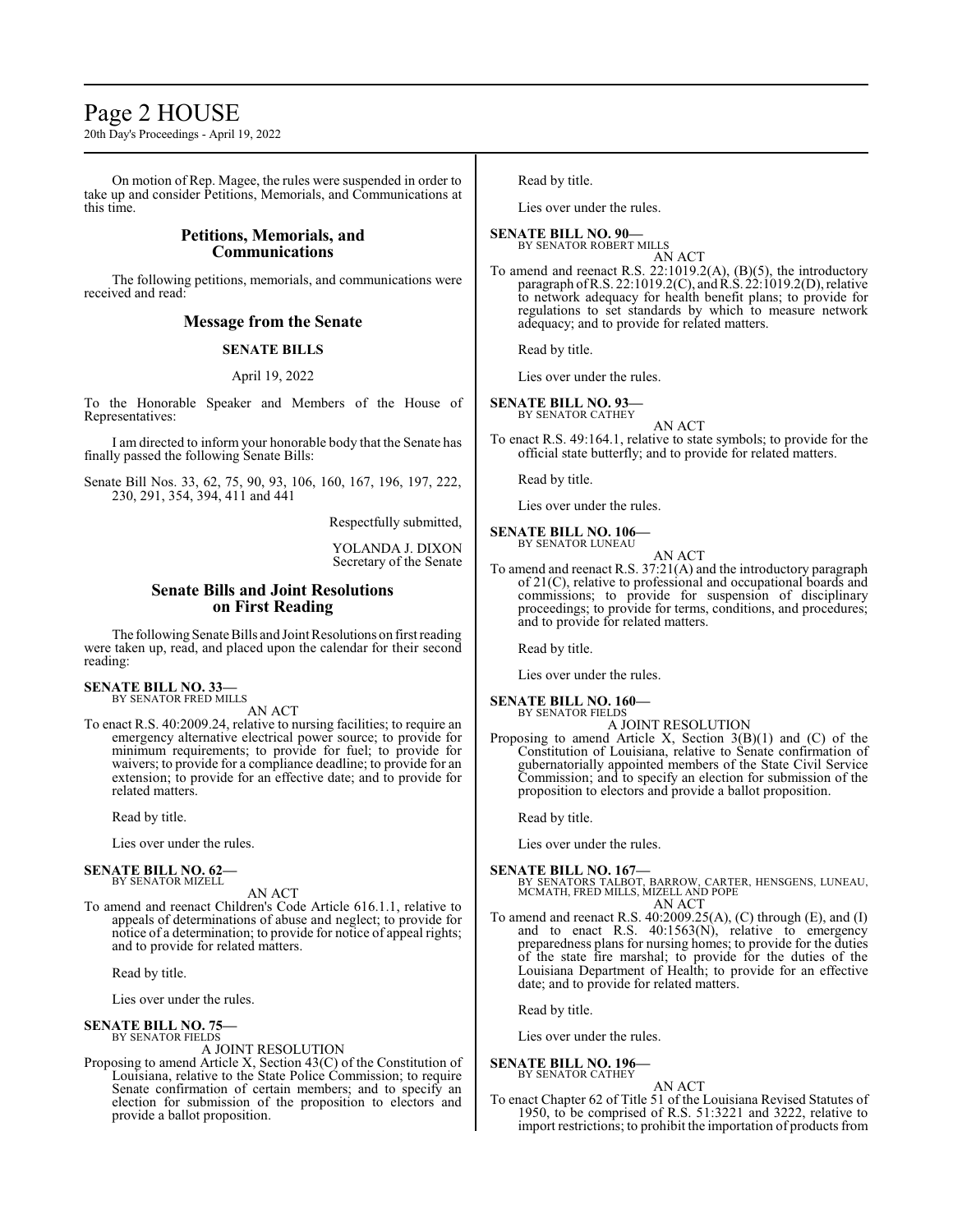20th Day's Proceedings - April 19, 2022

the Russian Federation into this state; to provide for termination; and to provide for related matters.

Read by title.

Lies over under the rules.

#### **SENATE BILL NO. 197—** BY SENATOR WHITE

AN ACT

To enact R.S. 42:1123(47), relative to certain members of the boards of commissioners of groundwater districts; to provide for exceptions to the Code of Governmental Ethics; to provide for applicability; and to provide for related matters.

Read by title.

Lies over under the rules.

#### **SENATE BILL NO. 222—** BY SENATOR LAMBERT

AN ACT

To amend and reenact R.S. 37:3415.2(2), 3415.8(A), (C), and (E)(3), 3415.9(B)(1), 3415.10(D), and the introductory paragraph of  $3415.18(A)$  and to enact R.S.  $37:3415.22(C)$ , relative to the Louisiana Appraisal Management Company Licensing and Regulation Act; to provide for definitions; to provide appraisal management company ownership and controlling person requirements; to provide for procedures; to exempt federally regulated appraisal management companies; to provide for an effective date; to provide a sunset date; and to provide for related matters.

Read by title.

Lies over under the rules.

#### **SENATE BILL NO. 230—** BY SENATOR MORRIS

AN ACT

To amend and reenact R.S. 22:512(11)(b) and the introductory paragraph of R.S. 22:513(C) and R.S.  $22:513(C)(2)$  and to enact R.S. 22:512(1.1), (9.1), and (12.1), relative to title insurance producers; to provide for definitions; to provide for qualifications ofindividual title insurance producers; to provide for the qualifications of agency title insurance products; and to provide for related matters.

Read by title.

Lies over under the rules.

#### **SENATE BILL NO. 291—** BY SENATOR LAMBERT

AN ACT

To amend and reenact R.S.  $44:4.1(B)(23)$  and to enact R.S. 37:3395.2, relative to the authority of the Louisiana Real Estate Appraisers Board to access certain criminal history record information; to provide for definitions; to provide an exemption to the Public Records Law; to provide for terms, procedures, requirements, and limitations; and to provide for relatedmatters.

Read by title.

Lies over under the rules.

#### **SENATE BILL NO. 354—** BY SENATOR CATHEY

AN ACT

To enact Chapter 49 of Title 51 of the Louisiana Revised Statues of 1950, to be comprised ofR.S. 51:3051 through 3053, relative to consumer access to certain energy types; to prohibit the adoption of local ordinances limiting access to certain energy

types; to provide for definitions; to provide for an effective date; and to provide for related matters.

Read by title.

Lies over under the rules.

#### **SENATE BILL NO. 394—** BY SENATOR BERNARD

AN ACT

To enact R.S. 22:1060.8, relative to coverage of drugs under certain conditions when the drug is approved by the United States Food and Drug Administration; to require a health benefit plan to cover drugs for off-label use with certain terms and conditions; to require a health benefit plan to cover drugs for minors under certain terms and conditions; to provide exclusions and limitations; to provide definitions; and to provide for related matters.

Read by title.

Lies over under the rules.

# **SENATE BILL NO. 411—**

BY SENATORS WHITE AND BARROW AN ACT

To amend and reenact R.S. 40:2841, 2842(3), 2843(A), 2844(B)(3),  $(15)$ ,  $(16)$ ,  $(17)$ ,  $(20)$ , and  $(23)$ ,  $(C)$ , and  $(D)$ , and  $2845(A)(1)$  and  $(2)(6)$  and  $(C)(1)$ , relative to the Louisiana Emergency Response Network; to provide for legislative purpose; to provide for definitions; to provide for the Louisiana Emergency Response Network; to provide for the governing board; to provide for an annual report; and to provide for related matters.

Read by title.

Lies over under the rules.

#### **SENATE BILL NO. 441—** BY SENATOR FESI

AN ACT

To amend and reenact R.S. 18:585, relative to public officers who retire or resign; to provide that public officers who retire or resign are ineligible to become candidates in certain elections; and to provide for related matters.

Read by title.

Lies over under the rules.

# **House and House Concurrent Resolutions Lying Over**

The following House and House Concurrent Resolutions lying over were taken up and acted upon as follows:

#### **HOUSE CONCURRENT RESOLUTION NO. 71—** BY REPRESENTATIVE WHITE

A CONCURRENT RESOLUTION

To urge and request the Louisiana State Law Institute to study proposed changes by the Office of Language Access Stakeholder Committee of the Louisiana Supreme Court and make recommendations to the Legislature of Louisiana regarding the laws on the use of interpreters in court proceedings.

Read by title.

Under the rules, the above resolution was referred to the Committee on Judiciary.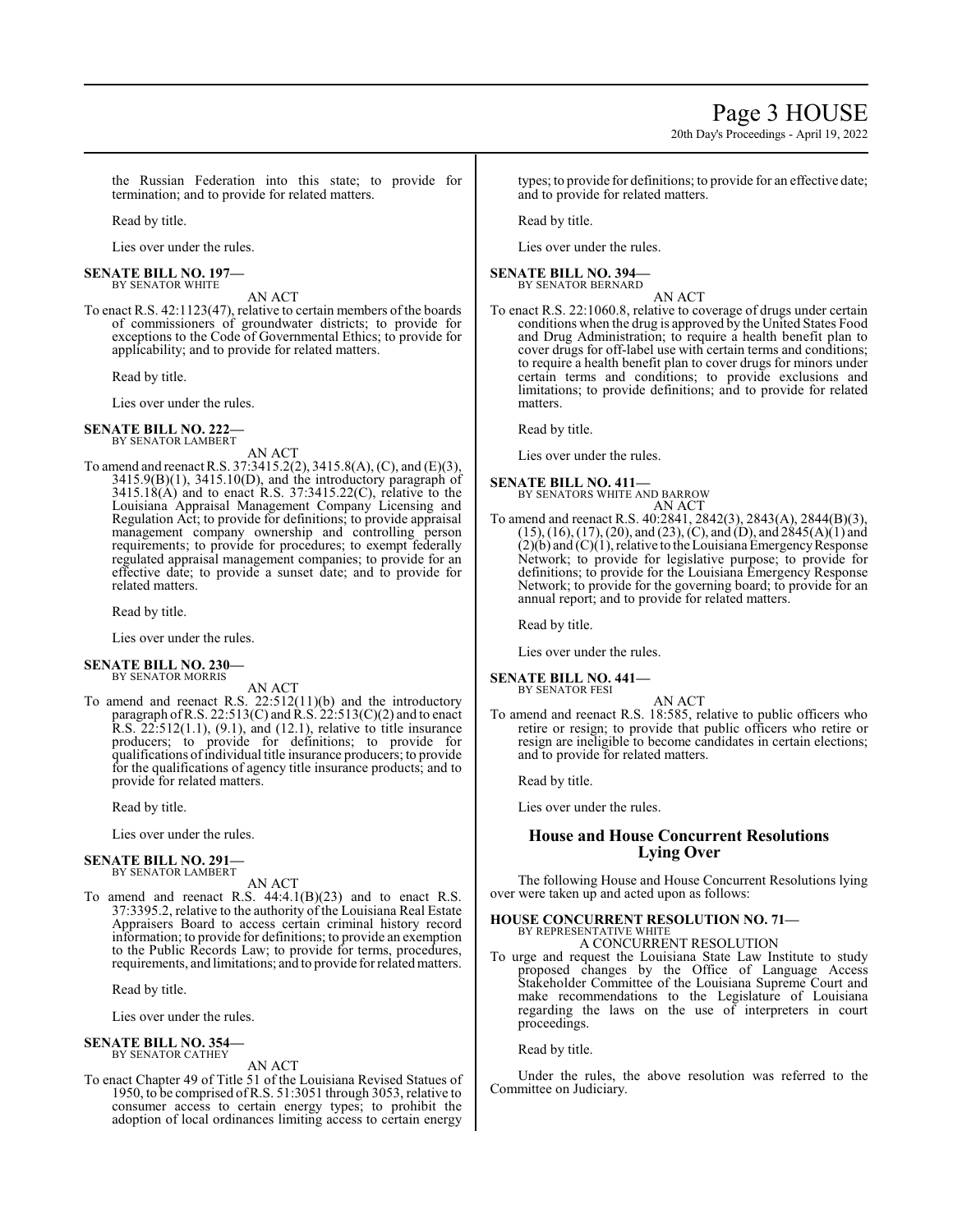# Page 4 HOUSE

20th Day's Proceedings - April 19, 2022

#### **HOUSE CONCURRENT RESOLUTION NO. 72—** BY REPRESENTATIVE ROMERO

A CONCURRENT RESOLUTION

To urge and request the chairman of the House Committee on Ways and Means and the chairman of the Senate Committee on Revenue and Fiscal Affairs to establish a joint subcommittee composed of three members of each respective committee to reviewlaws with respect to Louisiana's exemptions, deductions, exclusions, credits, rebates, and other tax preference expenditures, identify the low-performing or antiquated tax preference expenditures, and make recommendations for the temporary or permanent reduction or elimination of such lowperforming or antiquated tax preference expenditures, and to report its findings and recommendations prior to the Regular Session commencing in 2023.

Read by title.

Under the rules, the above resolution was referred to the Committee on Ways and Means.

# **Senate Concurrent Resolutions Lying Over**

The following Senate Concurrent Resolutions lying over were taken up and acted upon as follows:

#### **SENATE CONCURRENT RESOLUTION NO. 20—** BY SENATOR LUNEAU

A CONCURRENT RESOLUTION

To urge and request the United States Department of Veterans Affairs to reconsider the closure of the Alexandria Veterans Affairs Medical Center.

Read by title.

Under the rules, the above resolution was referred to the Committee on Judiciary.

# **Senate Bills and Joint Resolutions on Second Reading to be Referred**

The following Senate Bills and Joint Resolutions on second reading to be referred were taken up, read, and referred to committees, as follows:

#### **SENATE BILL NO. 51—** BY SENATOR MIZELL

#### AN ACT

To amend and reenact R.S. 13:721 and 722, relative to the Twenty-Second Judicial District Court; to provide for an additional commissioner for the Twenty-Second Judicial District Court; to authorize commissioners to preside over cases involving domestic violence; to authorize commissioners to preside over civil cases; to provide for the residency requirements of the commissioners; to provide for the salary of commissioners; to provide for the duties and powers of the commissioners; to provide for temporary orders and recommendations for final judgments; to provide for procedure and delays to request a hearing before a district court judge to traverse the recommendations of the commissioner; to reaffirm the jurisdiction and authority of the district judges to accept, reject, or modify the findings or recommendations of the commissioners; to provide for appeals; and to provide for related matters.

Read by title.

Under the rules, the above bill was referred to the Committee on Judiciary.

# **SENATE BILL NO. 68—**

BY SENATOR FRED MILLS

AN ACT To amend and reenact R.S. 51:61, 64, and 65, relative to foreign trade zones; to provide relative to the Port of Iberia; to provide authorization for the port commission to make application to be designated as a foreign trade zone; and to provide for related matters.

Read by title.

Under the rules, the above bill was referred to the Committee on Transportation, Highways and Public Works.

**SENATE BILL NO. 69—** BY SENATOR CONNICK

AN ACT

To amend and reenact R.S. 46:1806(A)(1), 1842(3)(c), and (15)(c) and (d), 1843, and 1844(H),  $(K)(1)(a)$ , and  $(T)(1)$  and  $(3)$ , and to enact R.S.  $46:1842(3)(d)$  through (h) and  $(15)(e)$  through (h), relative to crime victim protections; to provide relative to broadening rights for victims of crimes and designated family members; and to provide for related matters.

Read by title.

Under the rules, the above bill was referred to the Committee on Judiciary.

#### **SENATE BILL NO. 79—** BY SENATOR WHITE

AN ACT

To provide relative to state highways; to designate a portion of Louisiana Highway 16 in St. Helena Parish as the "Trooper George Baker Memorial Highway"; to provide for restrictions on costs of materials to the department; and to provide for related matters.

Read by title.

Under the rules, the above bill was referred to the Committee on Transportation, Highways and Public Works.

#### **SENATE BILL NO. 94—** BY SENATOR JACKSON

AN ACT

To amend and reenact R.S.  $17:81(Y)(1)$  and (3) and to enact R.S. 17:7(16), relative to instruction and posting of information in public schools regarding child assault awareness and prevention; to provide for responsibilities of the State Board of Elementary and Secondary Education and local public school governing authorities; and to provide for related matters.

Read by title.

Under the rules, the above bill was referred to the Committee on Education.

# **SENATE BILL NO. 107—**

BY SENATOR LUNEAU

AN ACT To amend and reenact R.S. 23:1553(G), to enact R.S. 49:191(13), and to repeal R.S. 49:191(10)(l), relative to the Louisiana Workforce Commission; to provide for the re-creation of the Louisiana Workforce Commission and all statutory entities made a part of the department by law; to provide for the effective termination date for all statutory authority for the existence of such statutory entities; to provide for the reauthorization of the Incumbent Worker Training Program within the Louisiana Workforce Commission; and to provide for related matters.

Read by title.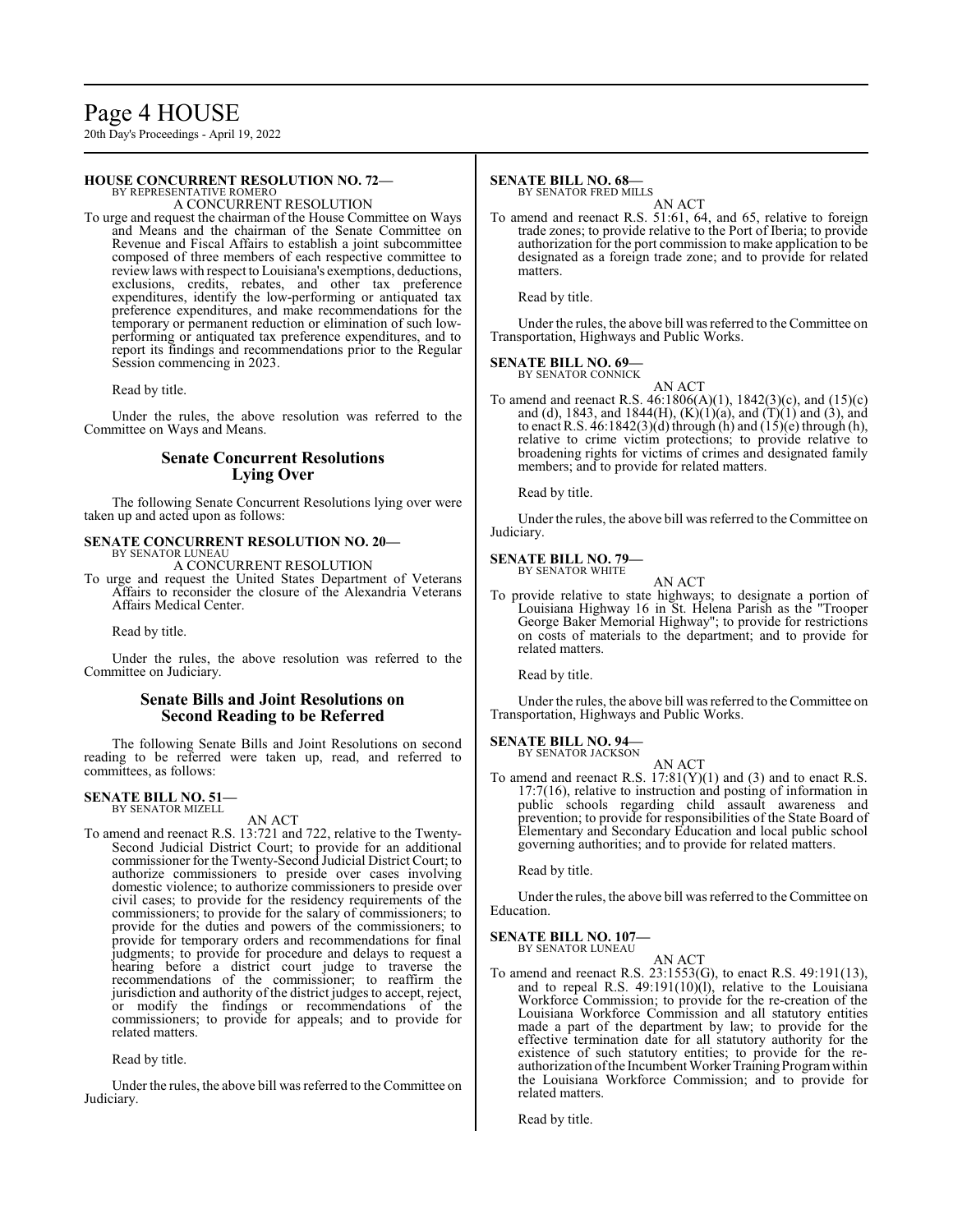# Page 5 HOUSE

20th Day's Proceedings - April 19, 2022

Under the rules, the above bill was referred to the Committee on Labor and Industrial Relations.

#### **SENATE BILL NO. 108—** BY SENATOR WARD

AN ACT

To amend and reenact R.S. 32:299.3(A)(1), relative to utility terrain vehicles; to provide for definitions; to provide for a distinction between utility terrain vehicle and recreational off-highway vehicle; and to provide for related matters.

Read by title.

Under the rules, the above bill was referred to the Committee on Transportation, Highways and Public Works.

#### **SENATE BILL NO. 123—** BY SENATOR ABRAHAM

AN ACT

To authorize the use of certain state property in Cameron Parish for seafood research; to provide relative to protecting the state's natural resources; to provide relative to the use of certain waters for oyster farming research; to provide relative to the specification of the boundaries and size of the areas in which the research will be conducted; and to provide for related matters.

Read by title.

Under the rules, the above bill was referred to the Committee on Natural Resources and Environment.

#### **SENATE BILL NO. 127—** BY SENATOR CARTER

AN ACT

To amend and reenact R.S. 48:205(A) and (B), relative to certain advertising requirements forsmall purchase bids; to provide for technical corrections; and to provide for related matters.

Read by title.

Under the rules, the above bill was referred to the Committee on Transportation, Highways and Public Works.

# **SENATE BILL NO. 177—** BY SENATOR FIELDS

AN ACT

To amend and reenact R.S. 17:151.3(C)(1), relative to kindergarten attendance; to provide clarification relative to students entering first grade during the 2022-2023 school year; and to provide for related matters.

Read by title.

Under the rules, the above bill was referred to the Committee on Education.

#### **SENATE BILL NO. 181—** BY SENATOR MCMATH

AN ACT

To amend and reenact R.S. 2:809 and to enact R.S. 2:801(6), relative to DOTD and the definition of an airport sponsor; to provide for the approval, inspection, and certification of airport construction projects; and to provide for related matters.

Read by title.

Under the rules, the above bill was referred to the Committee on Transportation, Highways and Public Works.

#### **SENATE BILL NO. 189—** BY SENATOR WHITE

AN ACT

To amend and reenact R.S. 17:66(A)(2), relative to the jurisdiction of the Central Community School System; to provide with respect to the boundaries of the school system; to provide for current students who reside in the area; and to provide for related matters.

Read by title.

Under the rules, the above bill was referred to the Committee on Education.

**SENATE BILL NO. 206—** BY SENATOR JACKSON

AN ACT

To enact R.S. 15:147(B)(20), relative to the powers and duties of the Public Defender Board; to provide for entering into contracts with the University of Louisiana at Monroe; to provide for an effective date; and to provide for related matters.

Read by title.

Under the rules, the above bill was referred to the Committee on Administration of Criminal Justice.

#### **SENATE BILL NO. 241—** BY SENATOR ALLAIN

AN ACT

To amend and reenact R.S. 47:2134(E)(1) and enact R.S. 47:1989(G) and 2134(F), relative to security required for challenging the correctness or legality of ad valoremtax assessments; to provide that a payment under protest is not required to appeal the correctness of an assessment to the Louisiana Tax Commission; to provide for the posting of a bond or other security in lieu of a payment under protest for challenges to the legality of an assessment; and to provide for related matters.

Read by title.

Under the rules, the above bill was referred to the Committee on Ways and Means.

#### **SENATE BILL NO. 250—**

BY SENATOR CONNICK AND REPRESENTATIVE STEFANSKI AN ACT

To amend and reenact R.S. 17:3703, relative to intercollegiate athletics; to provide for the responsibilities of postsecondary education institutions with respect to intercollegiate athletes' compensation; to provide for an effective date; and to provide for related matters.

Read by title.

Under the rules, the above bill was referred to the Committee on Education.

# **SENATE BILL NO. 259—**

BY SENATOR HEWITT

AN ACT To enact Chapter 21 of Title 49 of the Revised Statutes of 1950, to be comprised of R.S. 49:1401-1403, relative to certain public benefit programs; to require annual reports from state agencies administering federal and state social services and financial assistance programs; to enhance program integrity; to eliminate fraud, waste, and abuse of federal and state resources; and to provide for related matters.

Read by title.

Under the rules, the above bill was referred to the Committee on House and Governmental Affairs.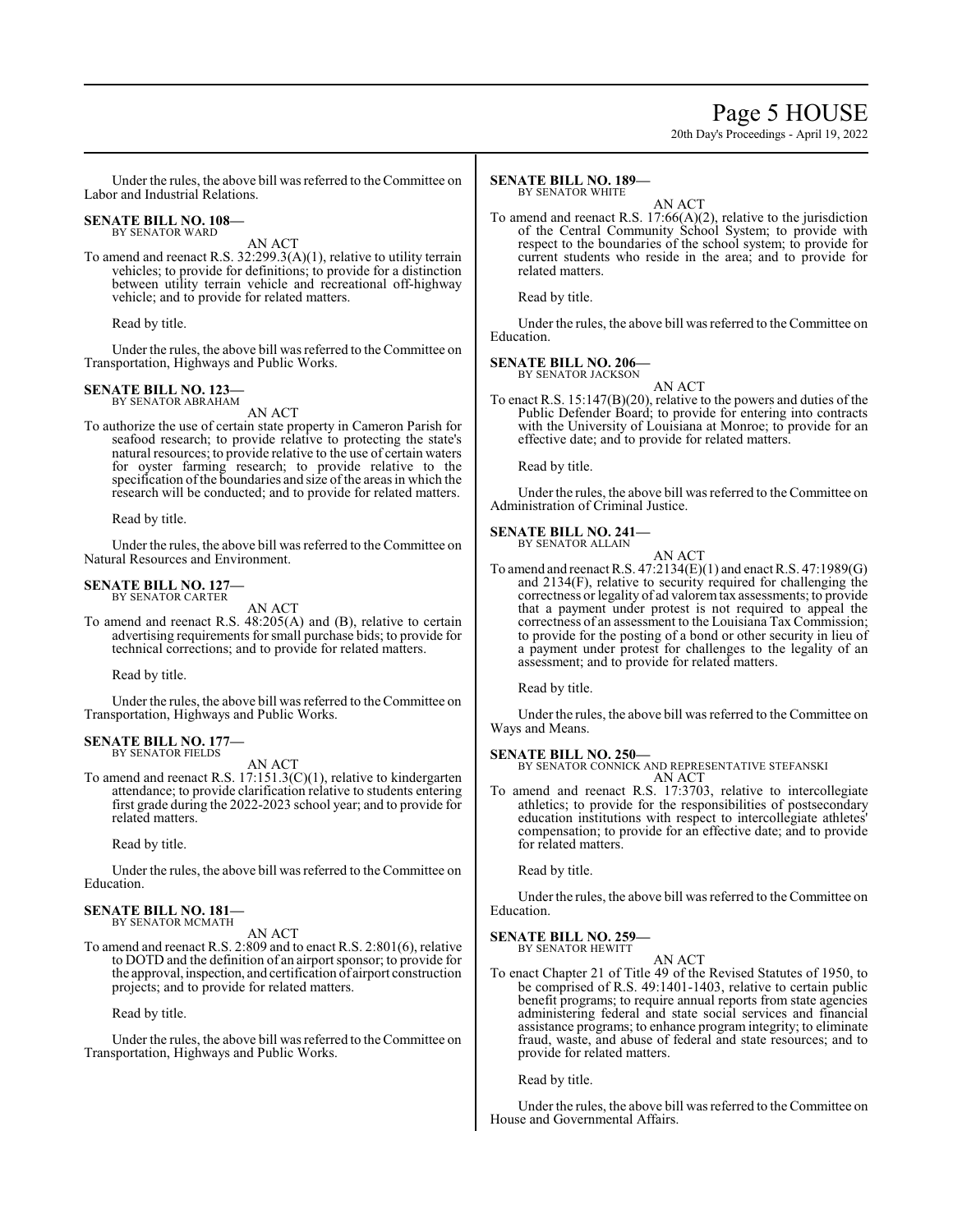# Page 6 HOUSE

20th Day's Proceedings - April 19, 2022

#### **SENATE BILL NO. 282—** BY SENATOR JACKSON

AN ACT

To amend and reenact Part III of Chapter 3 of Title 46 of the Louisiana Revised Statutes of 1950, comprised of R.S. 46:351 through 356, relative to public assistance programs; to establish a workforce training initiative to serve public assistance recipients; to provide for interagency collaboration in administering the program; to provide for an advisory board; to provide for an initial service area followed by a statewide extension of the program; to provide for duties of the executive director of the Louisiana Workforce Commission, the secretary of the Department of Children and Family Services, the secretary of the Louisiana Department of Health, the state superintendent of education, and the president of the Louisiana Community and Technical College System with respect to the program; to provide for administrative rulemaking; to provide for an effective date; and to provide for related matters.

Read by title.

Under the rules, the above bill was referred to the Committee on Labor and Industrial Relations.

#### **SENATE BILL NO. 284—** BY SENATOR FOIL

AN ACT

To amend and reenact Code of Civil Procedure Arts. 2412(A) and (D), 2414, and 2415 and to amend and reenact R.S.  $13:3921(A)$ and 3923, relative to garnishments; to provide for notice of filing of garnishment petitions; to provide for service of garnishment judgments; to provide for garnishment of wages; and to provide for related matters.

Read by title.

Under the rules, the above bill was referred to theCommittee on Civil Law and Procedure.

#### **SENATE BILL NO. 360—** BY SENATOR FOIL

AN ACT

To amend and reenact Code of Criminal Procedure Art. 331(I), (J), and (K) and to enact Code of Criminal Procedure Art. 331(L), relative to the discharge of bail obligations; to provide relative to the surrender of the defendant during a statewide public health emergency; to provide relative to bond forfeiture due to the defendant's failure to appear; to provide for procedures; and to provide for related matters.

Read by title.

Under the rules, the above bill was referred to the Committee on Administration of Criminal Justice.

#### **SENATE BILL NO. 364—** BY SENATOR REESE

AN ACT

To amend and reenact R.S. 47:1837(G)(3), relative to the Louisiana Tax Commission; to provide for notice requirements for emergency rulemaking; and to provide for related matters.

Read by title.

Under the rules, the above bill was referred to the Committee on Ways and Means.

#### **SENATE BILL NO. 389—** BY SENATOR REESE

AN ACT

To amend and reenact R.S. 32:414(R)(1) and R.S. 47:296.2(A), relative to the suspension and denial of renewing a driver's license for the nonpayment of individual income taxes; to increase the threshold; to provide for technical corrections; provide for an effective date; and to provide for related matters.

Read by title.

Under the rules, the above bill was referred to the Committee on Transportation, Highways and Public Works.

## **SENATE BILL NO. 397—**

BY SENATOR CONNICK

AN ACT To amend and reenact R.S. 33:2569, relative to the position of assistant police chief for the city of Westwego; to provide relative to seniority; to provide regarding demotion from the position; to provide relative to corrective and disciplinary actions; and to provide for related matters.

Read by title.

Under the rules, the above bill was referred to the Committee on Municipal, Parochial and Cultural Affairs.

**SENATE BILL NO. 399—** BY SENATOR FIELDS

# AN ACT

To authorize and provide for the transfer of certain state property; to authorize the transfer of certain state property in East Baton Rouge Parish; to provide for the property description; to provide for reservation of mineral rights; to provide terms and conditions; to provide an effective date; and to provide for related matters.

Read by title.

Under the rules, the above bill was referred to the Committee on Natural Resources and Environment.

# **SENATE BILL NO. 407—**

BY SENATOR BOUIE

AN ACT To enact R.S. 17:436.1(N), relative to the administration of medication at public schools; to require public school governing authorities to adopt a policy requiring the storage of autoinjectable epinephrine in certain classrooms; to provide for teachers in those classrooms be provided certain information; to provide for notification of the policy; and to provide for related matters.

Read by title.

Under the rules, the above bill was referred to the Committee on Education.

#### **SENATE BILL NO. 422—** BY SENATOR CORTEZ

AN ACT

To authorize and provide for the transfer of certain state property; to authorize the transfer of certain state property in Lafayette Parish; to provide for the property description; to provide for reservation of mineral rights; to provide terms and conditions; to provide an effective date; and to provide for related matters.

Read by title.

Under the rules, the above bill was referred to the Committee on Natural Resources and Environment.

#### **SENATE BILL NO. 434—**

BY SENATORS FIELDS, ABRAHAM, BERNARD, BOUIE, CARTER,<br>CATHEY, CONNICK, CORTEZ, FESI, FOIL, HARRIS, JACKSON,<br>LAMBERT,LUNEAU,FREDMILLS,ROBERT MILLS,MIZELL,MORRIS,<br>PEACOCK, POPE, PRICE, SMITH, STINE, TALBOT, WARD AND WOMACK

AN ACT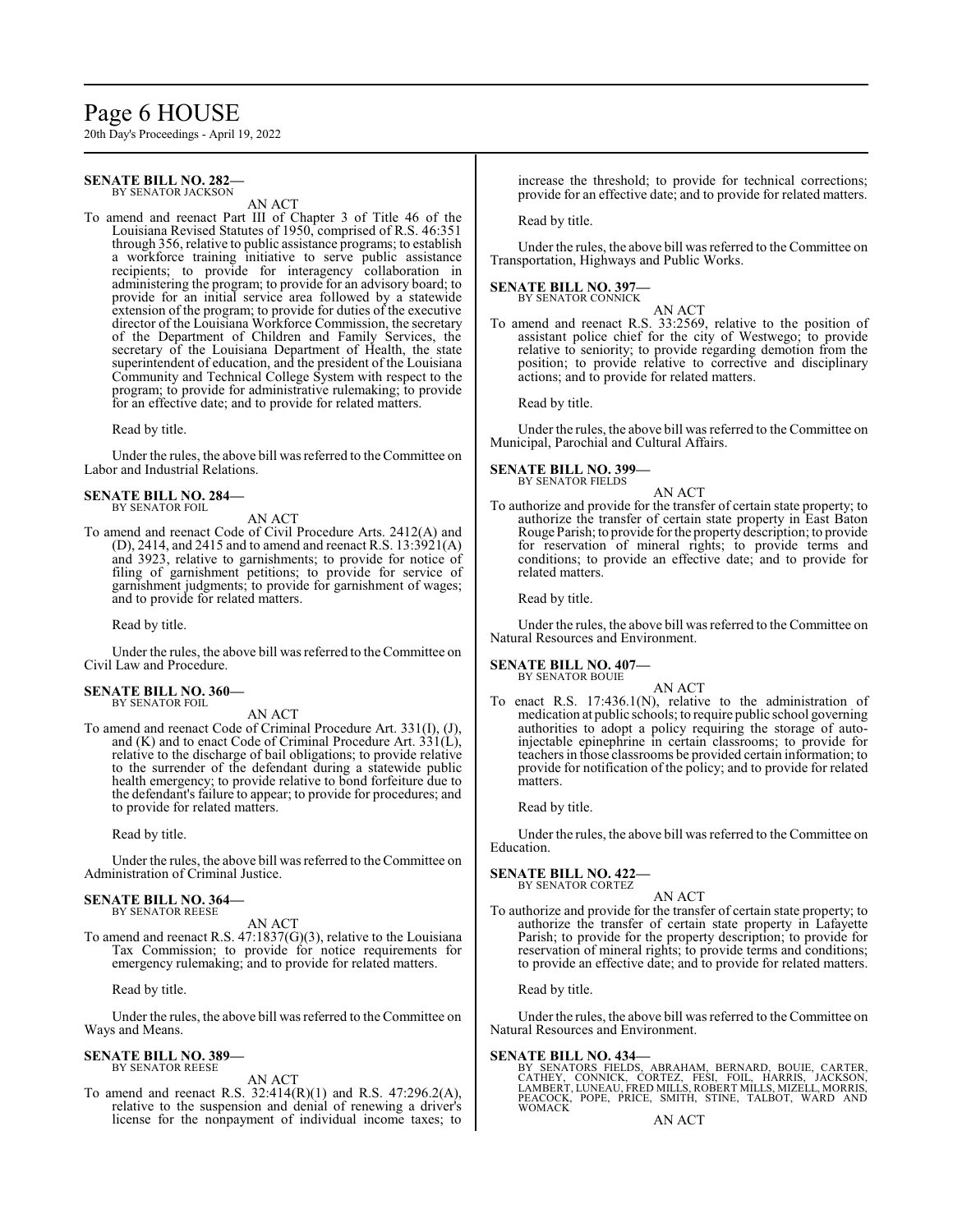20th Day's Proceedings - April 19, 2022

To amend and reenact R.S.  $11:710(F)(1)$  and  $(G)$  and the introductory paragraph of R.S. 11:710.1(A) and to enact R.S. 11:710(H), 710.1(F), and 710.2, relative to critical teacher shortages; to provide for employment of retirees of the Teachers' Retirement System of Louisiana; to allow a retiree to return to work without suspension or reduction of benefit in certain circumstances; to provide for application; to provide for determinations and reporting; to provide for an effective date; and to provide for related matters.

Read by title.

Under the rules, the above bill was referred to theCommittee on Retirement.

# **SENATE BILL NO. 459—**

BY SENATOR HARRIS AN ACT

To amend and reenact R.S.  $33:9075(F)(1)(d)$ , relative to the Lake Oaks Subdivision Improvement District; to provide relative to increasing the maximum amount of the parcel fee; and to provide for related matters.

Read by title.

Under the rules, the above bill was referred to the Committee on Municipal, Parochial and Cultural Affairs.

#### **SENATE BILL NO. 485—** BY SENATOR BOUIE

AN ACT

To amend and reenact R.S. 33:9091.25(B) and (D), relative to Orleans Parish; to provide relative to the Delachaise Security and Improvement District; to provide relative to the boundaries and governance of the district; and to provide for related matters.

Read by title.

Under the rules, the above bill was referred to the Committee on Municipal, Parochial and Cultural Affairs.

#### **SENATE BILL NO. 486—** BY SENATOR MORRIS

AN ACT

To amend and reenact Code of Civil Procedure Art. 253(B), relative to clerks of court; to provide relative to pleadings, documents, and exhibits filed with the clerk of court; to provide for electronic transmittal of filings; to provide certain procedures for electronic filing and storage of documents; to provide for the conversion of filings into electronic records; and to provide for related matters.

Read by title.

Under the rules, the above bill was referred to theCommittee on Civil Law and Procedure.

# **House and House Concurrent Resolutions Reported by Committee**

The following House and House Concurrent Resolutions reported by committee were taken up and acted upon as follows:

# **HOUSE CONCURRENT RESOLUTION NO. 8—** BY REPRESENTATIVE SCHEXNAYDER

A CONCURRENT RESOLUTION

To provide for a hospital stabilization formula pursuant to Article VII, Section 10.13 of the Constitution of Louisiana; to establish the level and basis of hospital assessments; to establish certain reimbursement enhancements for inpatient and outpatient hospital services; to establish certain criteria for the

implementation of the formula; and to provide for related matters.

Read by title.

Reported favorably by the Committee on Appropriations.

On motion of Rep. Zeringue, the resolution was ordered engrossed and passed to its third reading.

### **Motion**

On motion ofRep. Zeringue, House Concurrent Resolution No. 8 was made Special Order of the Day No. 8 for Thursday, April 21, 2022.

# **HOUSE CONCURRENT RESOLUTION NO. 17—**

BY REPRESENTATIVE HODGES A CONCURRENT RESOLUTION

To continue the Comite River Diversion Canal Project Task Force, which includes the Amite River Basin District, and to authorize the task force to study and make recommendations on actions necessary to complete construction of the Comite River Diversion Project and mitigate flooding caused by the Comite and Amite rivers.

Read by title.

# **Speaker Pro Tempore Magee in the Chair**

Reported with amendments by the Committee on Transportation, Highways and Public Works.

The committee amendments were read as follows:

#### **HOUSE COMMITTEE AMENDMENTS**

Amendments proposed by House Committee on Transportation, Highways and Public Works to Original House Concurrent Resolution No. 17 by Representative Hodges

#### AMENDMENT NO. 1

On page 2, delete lines 25 and 26 in their entirety

AMENDMENT NO. 2

On page 2, at the beginning of line 27, change "(7)" to "(6)"

AMENDMENT NO. 3

On page 2, at the beginning of line 29, change "(8)" to "(7)"

AMENDMENT NO. 4

On page 3, at the beginning of line 1, change " $(9)$ " to " $(8)$ "

AMENDMENT NO. 5

On page 3, at the beginning of line 4, change "(10)" to "(9)"

AMENDMENT NO. 6

On page 3, at the beginning of line 5, change " $(11)$ " to " $(10)$ " AMENDMENT NO. 7

On page 3, at the beginning of line 7, change " $(12)$ " to " $(11)$ "

# AMENDMENT NO. 8

On page 3, at the beginning of line 9, change  $(13)$ " to  $(12)$ "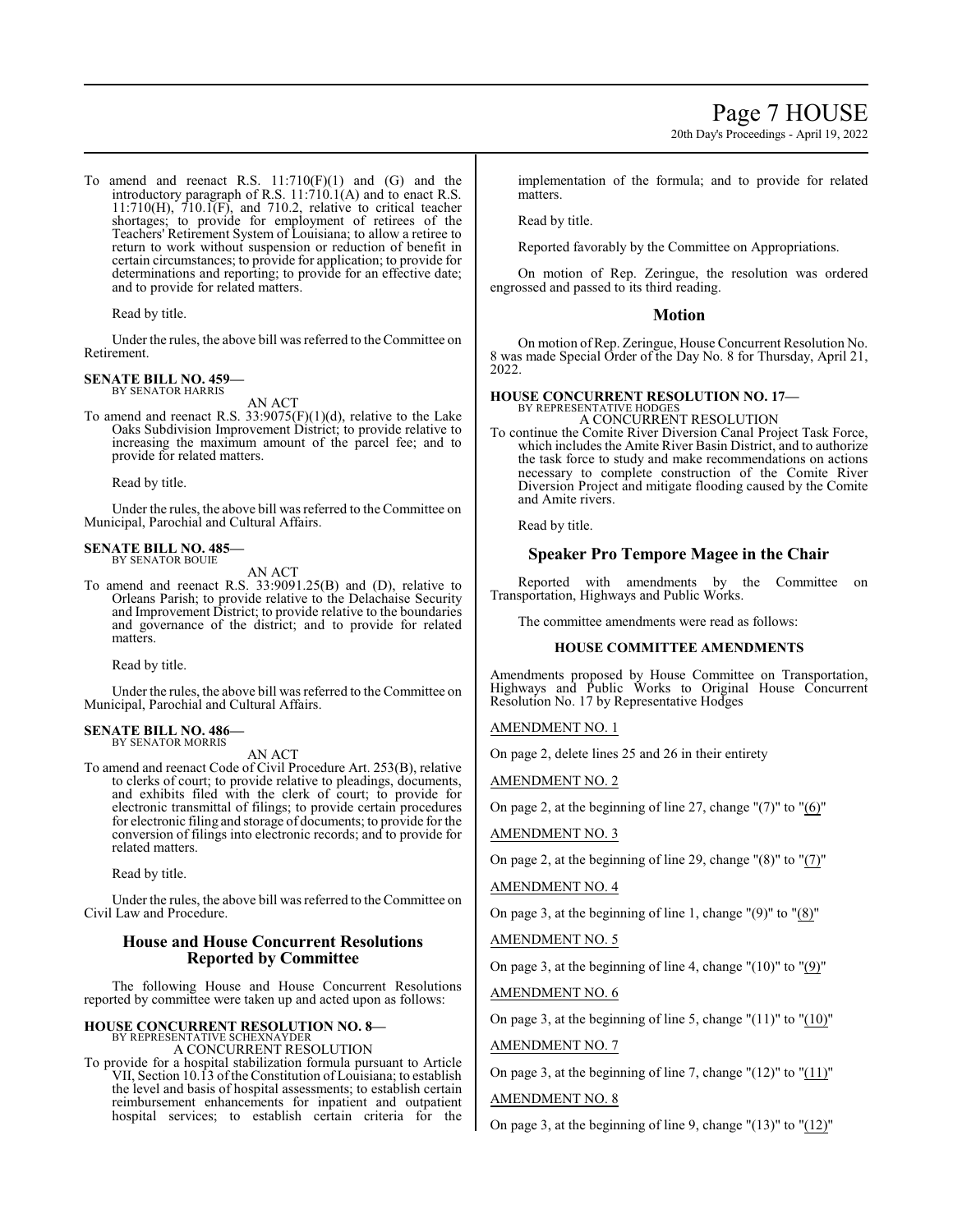# Page 8 HOUSE

20th Day's Proceedings - April 19, 2022

# AMENDMENT NO. 9

On page 3, at the beginning of line 11, change  $\Gamma(14)$ " to  $\Gamma(13)$ "

# AMENDMENT NO. 10

On page 3, at the beginning of line 13, change "(15)" to "(14)"

## AMENDMENT NO. 11

On page 3, at the beginning of line 15, change " $(16)$ " to " $(15)$ "

## AMENDMENT NO. 12

On page 3, at the beginning of line 18, change "(17)" to "(16)"

## AMENDMENT NO. 13

On page 3, at the beginning of line 20, change " $(18)$ " to " $(17)$ "

On motion of Rep. Wright, the amendments were adopted.

Under the rules, the above resolution, as amended, was ordered engrossed and recommitted to the Committee on House and Governmental Affairs.

# **HOUSE CONCURRENT RESOLUTION NO. 19—** BY REPRESENTATIVE HODGES A CONCURRENT RESOLUTION

To urge and request the Department of Transportation and Development to study the practicality and feasibility of designing and utilizing a traffic roundabout in Livingston Parish at the intersection of Highway 447 Walker Road North and Highway 1025 Arnold Road and to report its findings to the House and Senate Transportation, Highways and Public Works Committees prior to the convening of 2023 Regular Session.

Read by title.

Reported favorably by the Committee on Transportation, Highways and Public Works.

Onmotion ofRep. Wright, the resolution was ordered engrossed and passed to its third reading.

# **HOUSE CONCURRENT RESOLUTION NO. 34—** BY REPRESENTATIVE BOURRIAQUE

A CONCURRENT RESOLUTION

To approve the annual state integrated coastal protection plan for Fiscal Year 2023, as adopted by the Coastal Protection and Restoration Authority Board.

Read by title.

Reported favorably by the Committee on Transportation, Highways and Public Works.

Onmotion ofRep. Wright, the resolution was ordered engrossed and passed to its third reading.

# **House Bills and Joint Resolutions on Second Reading Reported by Committee**

The following House Bills and Joint Resolutions on second reading reported by committee were taken up and acted upon as follows:

## **HOUSE BILL NO. 1—**

BY REPRESENTATIVE ZERINGUE AN ACT

Making annual appropriations for Fiscal Year 2022-2023 for the ordinary expenses of the executive branch of state government, pensions, public schools, public roads, public charities, and state institutions and providing with respect to the expenditure of said appropriations.

Read by title.

Reported with amendments by the Committee on Appropriations.

The committee amendments were read as follows:

### **HOUSE COMMITTEE AMENDMENTS**

Amendments proposed by House Committee on Appropriations to Original House Bill No. 1 by Representative Zeringue

### AMENDMENT NO. 1

On page 16, at the end of line 31, change "766,907,277" to "626,907,277"

### AMENDMENT NO. 2

On page 16, at the end of line 43, change "1,024,239,435" to "884,239,435"

## AMENDMENT NO. 3

On page 16, at the end of line 47, change "209,154,622" to "69,154,622"

#### AMENDMENT NO. 4

On page 17, at the end of line 9, change "1,024,239,435" to "884,239,435"

#### AMENDMENT NO. 5

On page 17, between lines 28 and 29, insert the following:

"The commissioner of administration is hereby authorized and directed to adjust the means of finance for the Executive Administration Program by reducing the appropriation out of the State General Fund (Direct) by (\$1,000,000) in the event House Bill No. 756 of the 2022 Regular Session of the Legislature is enacted into law.

Payable out of the State General Fund by Statutory Dedications out of the Water Sector Engineering Subfund to the Community Development Block Grant Program for engineering expenses, in the event House Bill No. 406 of the 2022 Regular Session of the Louisiana Legislature is enacted

 $$5,000,000"$ 

### AMENDMENT NO. 6

On page 18, at the end of line 23, change "1,318,699,401" to "1,278,699,401"

#### AMENDMENT NO. 7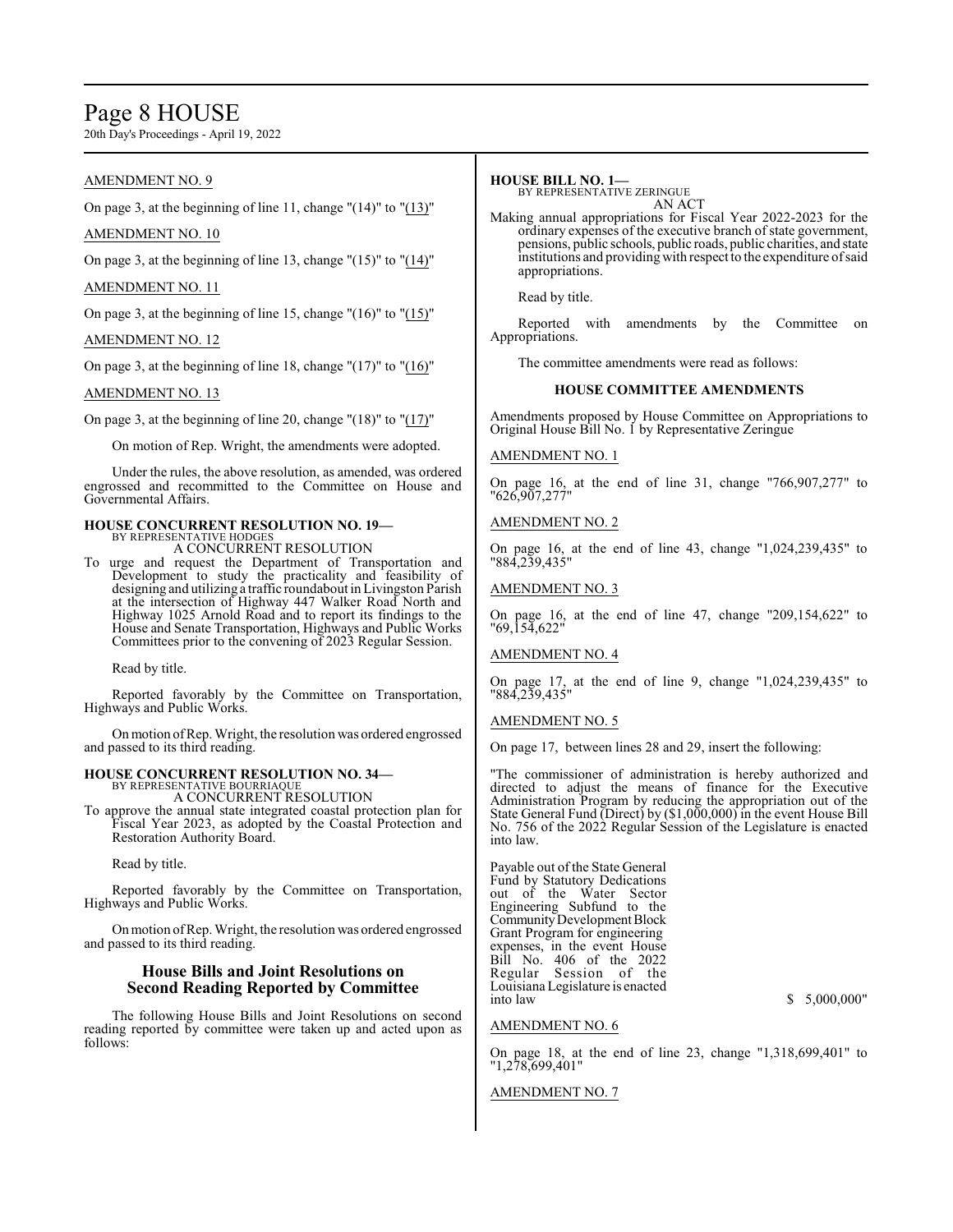# Page 9 HOUSE

| On page 18, at the end of line 30, change "1,318,699,401" to<br>"1,278,699,401"          | On page 30, at the end of line 17, change " $1,324,522$ " to "0"                                                                             |
|------------------------------------------------------------------------------------------|----------------------------------------------------------------------------------------------------------------------------------------------|
| AMENDMENT NO. 8                                                                          | <b>AMENDMENT NO. 16</b>                                                                                                                      |
| On page 18, at the end of line 42, change "1,290,006,315" to<br>"1,250,006,315"          | On page 30, at the end of line 18, change $"111,251,874"$ to<br>"97,415,253"                                                                 |
| AMENDMENT NO. 9                                                                          | <b>AMENDMENT NO. 17</b>                                                                                                                      |
| On page 18, at the end of line 43, change $"1,318,699,401"$ to                           | On page 30, between lines 25 and 26, insert the following:                                                                                   |
| "1,278,699,401"                                                                          | "Provided, however, that prior to executing any contract for a new<br>election system to be paid in whole or in part with funds appropriated |
| AMENDMENT NO. 10                                                                         | herein, the secretary of state shall submit the contract to the Joint<br>Legislative Committee on the Budget for review and approval."       |
| On page 19, between lines 7 and 8, insert the following:                                 | <b>AMENDMENT NO. 18</b>                                                                                                                      |
| "Payable out of the State"<br>General Fund by Fees and<br>Self-generated Revenues to the | On page 31, line 33, after "Transfers" and before "\$22,836,325",<br>insert "from Prior and Current Year Collections"                        |
| Administrative Program for<br>Emergency Management<br>Assistance Compact                 | <b>AMENDMENT NO. 19</b>                                                                                                                      |
| 1,000,000<br>reimbursements<br>S                                                         | On page 31, line 34, after "Revenues" and before "\$7,893,484", insert<br>"from Prior and Current Year Collections"                          |
| Payable out of the State General<br>Fund by Statutory Dedications                        | <b>AMENDMENT NO. 20</b>                                                                                                                      |
| out of the Louisiana Rescue<br>Plan Fund to the Administrative                           | On page 31, at the end of line 43, change "7,053,635" to "6,808,139"                                                                         |
| Program for the Clearing<br>Account of the Unemployment                                  | <b>AMENDMENT NO. 21</b>                                                                                                                      |
| Compensation Fund pursuant<br>to R.S. 23:1491<br>\$500,000,000                           | On page 31, at the end of line 49, change "2,081,372" to "2,142,746"                                                                         |
| Payable out of the State General                                                         | <b>AMENDMENT NO. 22</b>                                                                                                                      |
| Fund by Statutory Dedications<br>out of the Water Sector Fund to                         | On page 32, at the end of line 4, change "8,379,069" to "8,563,191"                                                                          |
| the Administrative Program for<br>water sector initiatives, in the                       | <b>AMENDMENT NO. 23</b>                                                                                                                      |
| event House Bill No. 406 of the<br>2022 Regular Session of the                           | On page 32, between lines 12 and 13, insert the following:                                                                                   |
| Louisiana Legislature is enacted<br>\$450,000,000"<br>into law                           | "Payable out of the State"                                                                                                                   |
| AMENDMENT NO. 11                                                                         | General Fund by Statutory<br>Dedications out<br>of the                                                                                       |
| On page 24, between lines 7 and 8, insert the following:                                 | Department of Justice<br>Occupational Licensing Review                                                                                       |
| "Payable out of the State                                                                | Program Fund to the Civil Law<br>Program for expenses                                                                                        |
| General Fund by Statutory<br>Dedications out of the Video                                | associated with the occupational<br>licensing board regulatory                                                                               |
| Draw Poker Device Purse                                                                  | review activities, including two<br>\$<br>232,761"                                                                                           |
| Supplement Fund for the<br>Louisiana<br>State<br>Racing                                  | (2) authorized positions                                                                                                                     |
| Commission Program to<br>\$1,120,804"<br>enhance race purses                             | <b>AMENDMENT NO. 24</b>                                                                                                                      |
| <b>AMENDMENT NO. 12</b>                                                                  | On page 33, between lines 7 and 8, insert the following:                                                                                     |
| On page 29, at the end of line 17, change $"75,922,109"$ to<br>"62,085,488"              | "Payable out of the State<br>General Fund (Direct) to the<br>Administrative Program for                                                      |
| <u>AMENDMENT NO. 13</u>                                                                  | capitol complex maintenance<br>expenses in the event that                                                                                    |
| On page 30, at the end of line 6, change $"111,251,874"$ to<br>"97,415,253"              | House Bill No. 756 of the of the<br>2022 Regular Session of the<br>Louisiana Legislature is enacted                                          |
| <u>AMENDMENT NO. 14</u>                                                                  | 1,000,000"<br>into law<br>S.                                                                                                                 |
| On page 30, at the end of line 16, change "12,512,099" to "0"                            | <b>AMENDMENT NO. 25</b>                                                                                                                      |
| AMENDMENT NO. 15                                                                         | On page 37, between lines 15 and 16, insert the following:                                                                                   |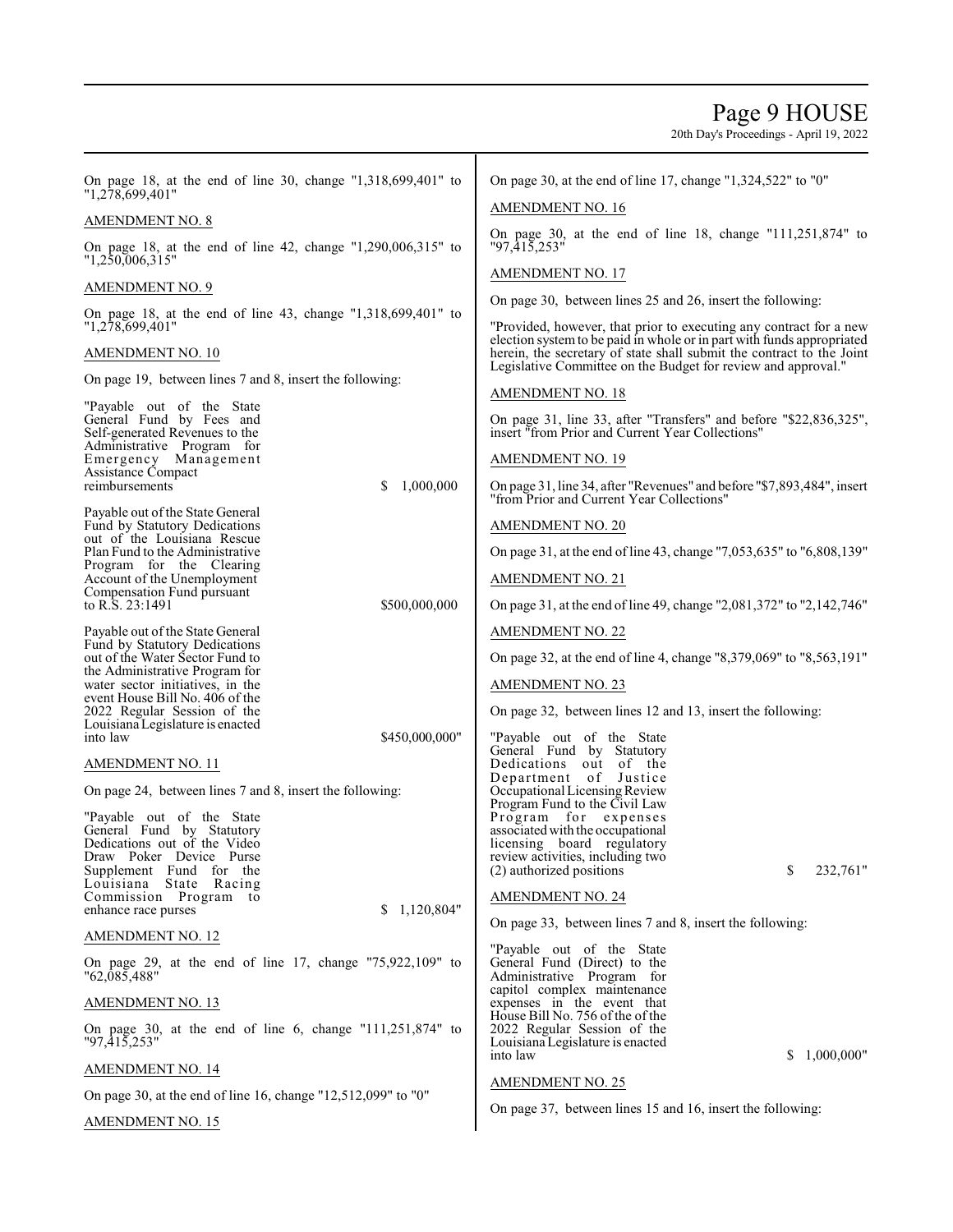# Page 10 HOUSE

| "Payable out of the State"<br>General Fund by Statutory<br>Dedications out of the Weights<br>and Measures Fund to the<br>Agro-Consumer Services<br>Program for operating<br>expenses                                                                       | \$<br>173,412   | Innovation Fund to the Business<br>Development Program for small<br>business innovation research<br>grants in the event that House<br>Bill No. 796 of the 2022<br>Regular Session of the<br>Louisiana Legislature is enacted<br>\$<br>into law       | 500,000"     |
|------------------------------------------------------------------------------------------------------------------------------------------------------------------------------------------------------------------------------------------------------------|-----------------|------------------------------------------------------------------------------------------------------------------------------------------------------------------------------------------------------------------------------------------------------|--------------|
| Payable out of the State General<br>Fund (Direct) to the<br>Management and Finance                                                                                                                                                                         |                 | <b>AMENDMENT NO. 28</b>                                                                                                                                                                                                                              |              |
| Program for the Market Match                                                                                                                                                                                                                               |                 | On page 40, at the end of line 38, change "1,187,500" to "1,186,060"                                                                                                                                                                                 |              |
| program extension of the                                                                                                                                                                                                                                   |                 |                                                                                                                                                                                                                                                      |              |
| Supplemental Nutrition<br>Assistance Program                                                                                                                                                                                                               | \$<br>889,000"  | <b>AMENDMENT NO. 29</b>                                                                                                                                                                                                                              |              |
|                                                                                                                                                                                                                                                            |                 | On page 40, at the end of line 46, change "6,061,498" to "6,062,938"                                                                                                                                                                                 |              |
| AMENDMENT NO. 26                                                                                                                                                                                                                                           |                 |                                                                                                                                                                                                                                                      |              |
| On page 38, between lines 13 and 14, insert the following:                                                                                                                                                                                                 |                 | <b>AMENDMENT NO. 30</b>                                                                                                                                                                                                                              |              |
|                                                                                                                                                                                                                                                            |                 | On page 44, between lines 39 and 40, insert the following:                                                                                                                                                                                           |              |
| "Payable out of Federal Funds<br>to the Administrative/Fiscal<br>Program for the Senior Health<br>Insurance Information<br>Program                                                                                                                         | \$<br>393,328"  | "Provided, however, that of the funds appropriated herein from the<br>State General Fund (Direct), the amount of \$60,500 shall be allocated<br>to the Ozone Music Education Foundation, Inc. for music education<br>initiatives."                   |              |
| <b>AMENDMENT NO. 27</b>                                                                                                                                                                                                                                    |                 | <b>AMENDMENT NO. 31</b>                                                                                                                                                                                                                              |              |
| On page 40, between lines 23 and 24, insert the following:                                                                                                                                                                                                 |                 | On page 48, between lines 7 and 8, insert the following:                                                                                                                                                                                             |              |
| "Payable out of the State"<br>General Fund by Statutory<br>Dedications out of the Small<br><b>Business Innovation Retention</b><br>Fund to the Business<br>Development Program for small<br>business innovation research<br>grants in the event that House |                 | "Payable out of the State"<br>General Fund by Statutory<br>Dedications out of the<br>Transportation Trust Fund -<br>Federal Receipts to the Office<br>of Planning to restore personnel<br>expenses, including one $(1)$<br>\$<br>authorized position | 82,922"      |
| Bill No. 786 of the 2022                                                                                                                                                                                                                                   |                 |                                                                                                                                                                                                                                                      |              |
| Regular Session of the                                                                                                                                                                                                                                     |                 | <b>AMENDMENT NO. 32</b>                                                                                                                                                                                                                              |              |
| Louisiana Legislature is enacted<br>into law                                                                                                                                                                                                               | \$<br>1,000,000 | On page 61, between lines 30 and 31, insert the following:                                                                                                                                                                                           |              |
| Payable out of the State General<br>Fund by Statutory Dedications<br>out of the Small Business<br>Innovation Retention Fund to<br>the Business Development<br>Program for one<br>10b<br>appointment for the<br>administration of small business            |                 | "Payable out of the State"<br>General Fund by Statutory<br>Dedications out of the<br>Riverboat Gaming Enforcement<br>Fund to the Traffic Enforcement<br>Program for personnel<br>\$<br>services                                                      | 99,020       |
| innovation research grants in<br>the event that House Bill No.<br>786 of the 2022 Regular Session<br>of the Louisiana Legislature is<br>enacted into law                                                                                                   | \$<br>105,000   | Payable out of the State General<br>Fund by Statutory Dedications<br>out of the Sports Wagering<br>Enforcement Fund to the<br>Gaming Enforcement Program                                                                                             | \$1,700,000" |
| Payable out of the State General<br>Fund by Statutory Dedications                                                                                                                                                                                          |                 | for personnel services<br><b>AMENDMENT NO. 33</b>                                                                                                                                                                                                    |              |
| out of the Small Business                                                                                                                                                                                                                                  |                 |                                                                                                                                                                                                                                                      |              |
| Innovation Recruitment Fund to                                                                                                                                                                                                                             |                 | On page 63, between lines 31 and 32, insert the following:                                                                                                                                                                                           |              |
| the Business Development<br>Program for small business                                                                                                                                                                                                     |                 | "EXPENDITURES:                                                                                                                                                                                                                                       |              |
| innovation research grants in                                                                                                                                                                                                                              |                 |                                                                                                                                                                                                                                                      |              |
| the event that House Bill No.                                                                                                                                                                                                                              |                 | Fire Prevention Program for the                                                                                                                                                                                                                      |              |
| 795 of the 2022 Regular Session<br>of the Louisiana Legislature is                                                                                                                                                                                         |                 | Fire and Emergency Training<br>Academy expenses and an                                                                                                                                                                                               |              |
| enacted into law                                                                                                                                                                                                                                           | \$<br>175,000   | additional thirty-five (35)                                                                                                                                                                                                                          |              |
| Payable out of the State General<br>Fund by Statutory Dedications<br>out of the Small Business                                                                                                                                                             |                 | authorized positions, in the<br>event that House Bill No. 757 of<br>the 2022 Regular Session of the<br>Legislature is enacted into law                                                                                                               |              |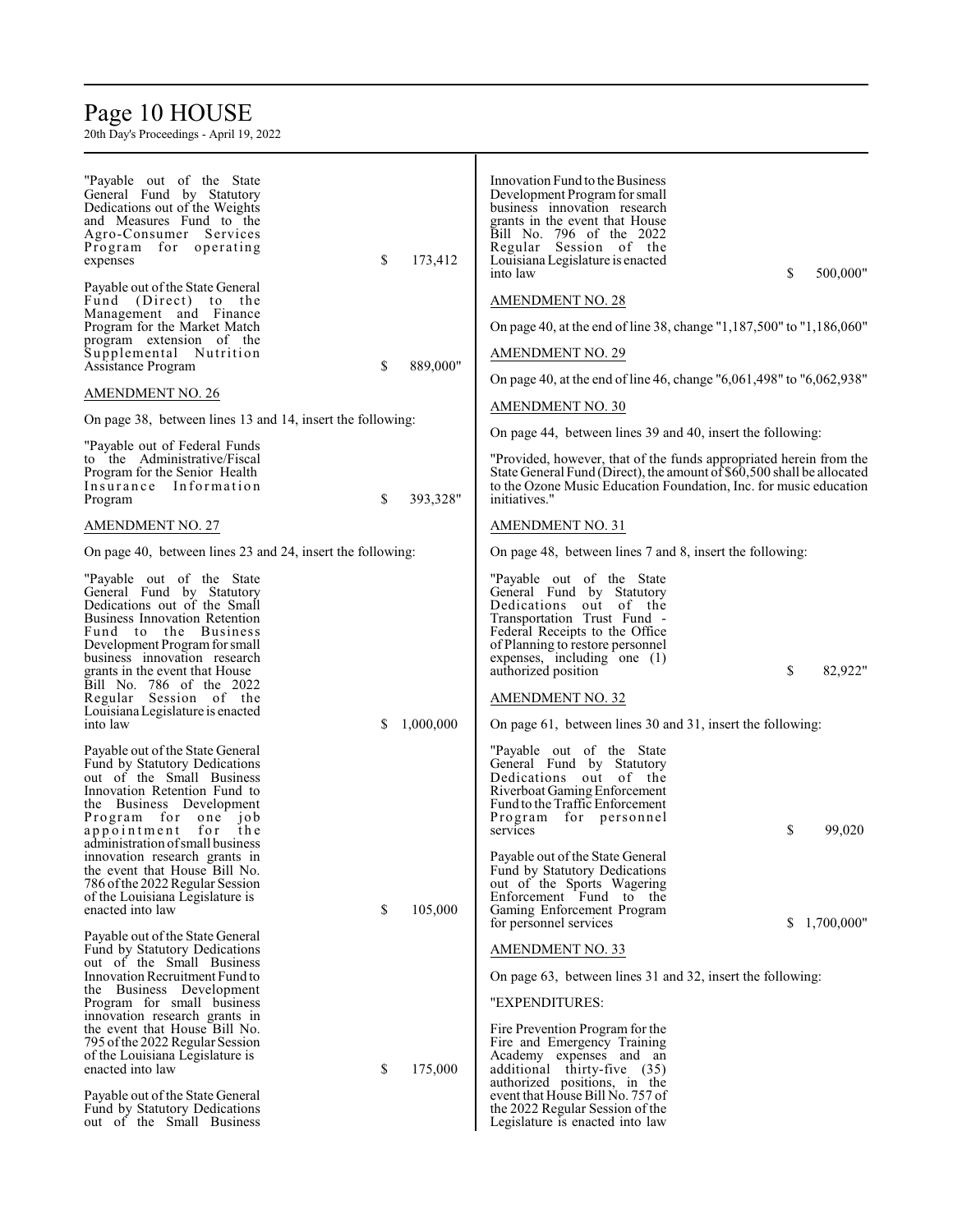# Page 11 HOUSE

|                                                                                                                                                                                                                                                                                 | <b>AMENDMENT NO. 41</b>                                                                                                                                                                                                                                                  |                                                                                                                                                                                                                                                                                                                                                                                                                                                                                                                            |                                                                                                                                                                                                                                                                                                                         |
|---------------------------------------------------------------------------------------------------------------------------------------------------------------------------------------------------------------------------------------------------------------------------------|--------------------------------------------------------------------------------------------------------------------------------------------------------------------------------------------------------------------------------------------------------------------------|----------------------------------------------------------------------------------------------------------------------------------------------------------------------------------------------------------------------------------------------------------------------------------------------------------------------------------------------------------------------------------------------------------------------------------------------------------------------------------------------------------------------------|-------------------------------------------------------------------------------------------------------------------------------------------------------------------------------------------------------------------------------------------------------------------------------------------------------------------------|
| 7,458,721                                                                                                                                                                                                                                                                       | following:                                                                                                                                                                                                                                                               |                                                                                                                                                                                                                                                                                                                                                                                                                                                                                                                            |                                                                                                                                                                                                                                                                                                                         |
|                                                                                                                                                                                                                                                                                 |                                                                                                                                                                                                                                                                          |                                                                                                                                                                                                                                                                                                                                                                                                                                                                                                                            |                                                                                                                                                                                                                                                                                                                         |
|                                                                                                                                                                                                                                                                                 | Payments -                                                                                                                                                                                                                                                               |                                                                                                                                                                                                                                                                                                                                                                                                                                                                                                                            |                                                                                                                                                                                                                                                                                                                         |
|                                                                                                                                                                                                                                                                                 | Expenditures                                                                                                                                                                                                                                                             |                                                                                                                                                                                                                                                                                                                                                                                                                                                                                                                            |                                                                                                                                                                                                                                                                                                                         |
| 1,358,721<br>\$<br>$\mathbb{S}$<br>3,000,000<br>\$<br>50,000<br>\$<br>3,050,000                                                                                                                                                                                                 | Provides payments to Managed<br>Care Organizations on a per<br>member per month basis for<br>health benefits for Louisiana<br>residents who are enrolled in<br>the Medicaid Program, while<br>ensuring that reimbursements to                                            |                                                                                                                                                                                                                                                                                                                                                                                                                                                                                                                            |                                                                                                                                                                                                                                                                                                                         |
|                                                                                                                                                                                                                                                                                 | Medicaid recipients are<br>appropriate.                                                                                                                                                                                                                                  |                                                                                                                                                                                                                                                                                                                                                                                                                                                                                                                            |                                                                                                                                                                                                                                                                                                                         |
|                                                                                                                                                                                                                                                                                 |                                                                                                                                                                                                                                                                          |                                                                                                                                                                                                                                                                                                                                                                                                                                                                                                                            |                                                                                                                                                                                                                                                                                                                         |
|                                                                                                                                                                                                                                                                                 | Payments -<br>Authorized Positions                                                                                                                                                                                                                                       | (0)                                                                                                                                                                                                                                                                                                                                                                                                                                                                                                                        | (0)                                                                                                                                                                                                                                                                                                                     |
| On page 63, at the end of line 42, change "\$1,029,479" to "\$930,459"                                                                                                                                                                                                          |                                                                                                                                                                                                                                                                          |                                                                                                                                                                                                                                                                                                                                                                                                                                                                                                                            | \$3,622,774,734                                                                                                                                                                                                                                                                                                         |
|                                                                                                                                                                                                                                                                                 | Provides payments to Managed                                                                                                                                                                                                                                             |                                                                                                                                                                                                                                                                                                                                                                                                                                                                                                                            |                                                                                                                                                                                                                                                                                                                         |
| On page 63, at the end of line 48, change "946,386" to "847,366"                                                                                                                                                                                                                | member per month basis for                                                                                                                                                                                                                                               |                                                                                                                                                                                                                                                                                                                                                                                                                                                                                                                            |                                                                                                                                                                                                                                                                                                                         |
|                                                                                                                                                                                                                                                                                 | residents who are enrolled in                                                                                                                                                                                                                                            |                                                                                                                                                                                                                                                                                                                                                                                                                                                                                                                            |                                                                                                                                                                                                                                                                                                                         |
| On page 63, at the end of line 49, change "\$1,029,479" to "\$930,459"                                                                                                                                                                                                          | the provisions of Medicaid                                                                                                                                                                                                                                               |                                                                                                                                                                                                                                                                                                                                                                                                                                                                                                                            |                                                                                                                                                                                                                                                                                                                         |
|                                                                                                                                                                                                                                                                                 | reimbursements to providers of                                                                                                                                                                                                                                           |                                                                                                                                                                                                                                                                                                                                                                                                                                                                                                                            |                                                                                                                                                                                                                                                                                                                         |
| On page 64, between lines 7 and 8, insert the following:                                                                                                                                                                                                                        | recipients are appropriate.                                                                                                                                                                                                                                              |                                                                                                                                                                                                                                                                                                                                                                                                                                                                                                                            |                                                                                                                                                                                                                                                                                                                         |
|                                                                                                                                                                                                                                                                                 | Payments -<br><b>Authorized Positions</b><br>Expenditures                                                                                                                                                                                                                | (0)<br>\$239,513,411                                                                                                                                                                                                                                                                                                                                                                                                                                                                                                       | (0)<br>\$229,207,545                                                                                                                                                                                                                                                                                                    |
|                                                                                                                                                                                                                                                                                 | Program Description:                                                                                                                                                                                                                                                     |                                                                                                                                                                                                                                                                                                                                                                                                                                                                                                                            |                                                                                                                                                                                                                                                                                                                         |
|                                                                                                                                                                                                                                                                                 | Care Organizations on a per                                                                                                                                                                                                                                              |                                                                                                                                                                                                                                                                                                                                                                                                                                                                                                                            |                                                                                                                                                                                                                                                                                                                         |
|                                                                                                                                                                                                                                                                                 | dental benefits for Louisiana                                                                                                                                                                                                                                            |                                                                                                                                                                                                                                                                                                                                                                                                                                                                                                                            |                                                                                                                                                                                                                                                                                                                         |
|                                                                                                                                                                                                                                                                                 |                                                                                                                                                                                                                                                                          |                                                                                                                                                                                                                                                                                                                                                                                                                                                                                                                            |                                                                                                                                                                                                                                                                                                                         |
| "Notwithstanding any provision of law to the contrary, if the 6.2%<br>enhanced federal match resulting from the Families First Coronavirus<br>Response Act, P.L. 116-127, is extended into State Fiscal Year<br>2022-2023, the commissioner of administration is authorized and | ensuring that reimbursements to<br>providers of medical services to<br>Medicaid recipients<br>are<br><i>appropriate.</i>                                                                                                                                                 |                                                                                                                                                                                                                                                                                                                                                                                                                                                                                                                            |                                                                                                                                                                                                                                                                                                                         |
| supplanted by such extension. Provided, further, that the department                                                                                                                                                                                                            |                                                                                                                                                                                                                                                                          |                                                                                                                                                                                                                                                                                                                                                                                                                                                                                                                            |                                                                                                                                                                                                                                                                                                                         |
| to the Joint Legislative Committee on the Budget for review and<br>approval at its first meeting following any extension."                                                                                                                                                      | <b>Authorized Positions</b><br>Expenditures                                                                                                                                                                                                                              |                                                                                                                                                                                                                                                                                                                                                                                                                                                                                                                            | $$26,393,417$ $$23,235,559$                                                                                                                                                                                                                                                                                             |
|                                                                                                                                                                                                                                                                                 | Program Description:                                                                                                                                                                                                                                                     |                                                                                                                                                                                                                                                                                                                                                                                                                                                                                                                            |                                                                                                                                                                                                                                                                                                                         |
| On page 70, between lines 11 and 12, insert the following:                                                                                                                                                                                                                      | Care Organizations on a per                                                                                                                                                                                                                                              |                                                                                                                                                                                                                                                                                                                                                                                                                                                                                                                            |                                                                                                                                                                                                                                                                                                                         |
| \$<br>500,000"                                                                                                                                                                                                                                                                  | dental benefits for Louisiana<br>residents who are enrolled in<br>the Medicaid Program under<br>the provisions of Medicaid<br>expansion, while ensuring that<br>reimbursements to providers of                                                                           |                                                                                                                                                                                                                                                                                                                                                                                                                                                                                                                            |                                                                                                                                                                                                                                                                                                                         |
|                                                                                                                                                                                                                                                                                 | 7,458,721<br><u>7,458,721"</u><br>On page 63, at the end of line 36, change "\$1,029,479" to "\$930,459"<br>\$<br>99.020"<br>directed to reduce all State General Fund (Direct) budget authority<br>shall submit all calculations used to determine the reduction amount | <b>Authorized Positions</b><br>Program Description:<br>providers of medical services to<br>Expenditures<br>Program Description:<br>Care Organizations on a per<br>health benefits for Louisiana<br>the Medicaid Program under<br>expansion, while ensuring that<br>medical services to Medicaid<br>Provides payments to Managed<br>member per month basis for<br>residents who are enrolled in<br>the Medicaid Program, while<br><b>Expansion Payments -</b><br>Provides payments to Managed<br>member per month basis for | On page 71, delete lines 25 through 30 in their entirety and insert the<br>"Managed Care Per Member Per Month<br>$(0)$ (0)<br>\$4,612,615,140 \$4,479,174,657<br>Managed Care Per Member Per Month Expansion<br>\$4,468,854,980<br>Dental Managed Care Per Member Per Month<br>Dental Managed Care Per Member Per Month |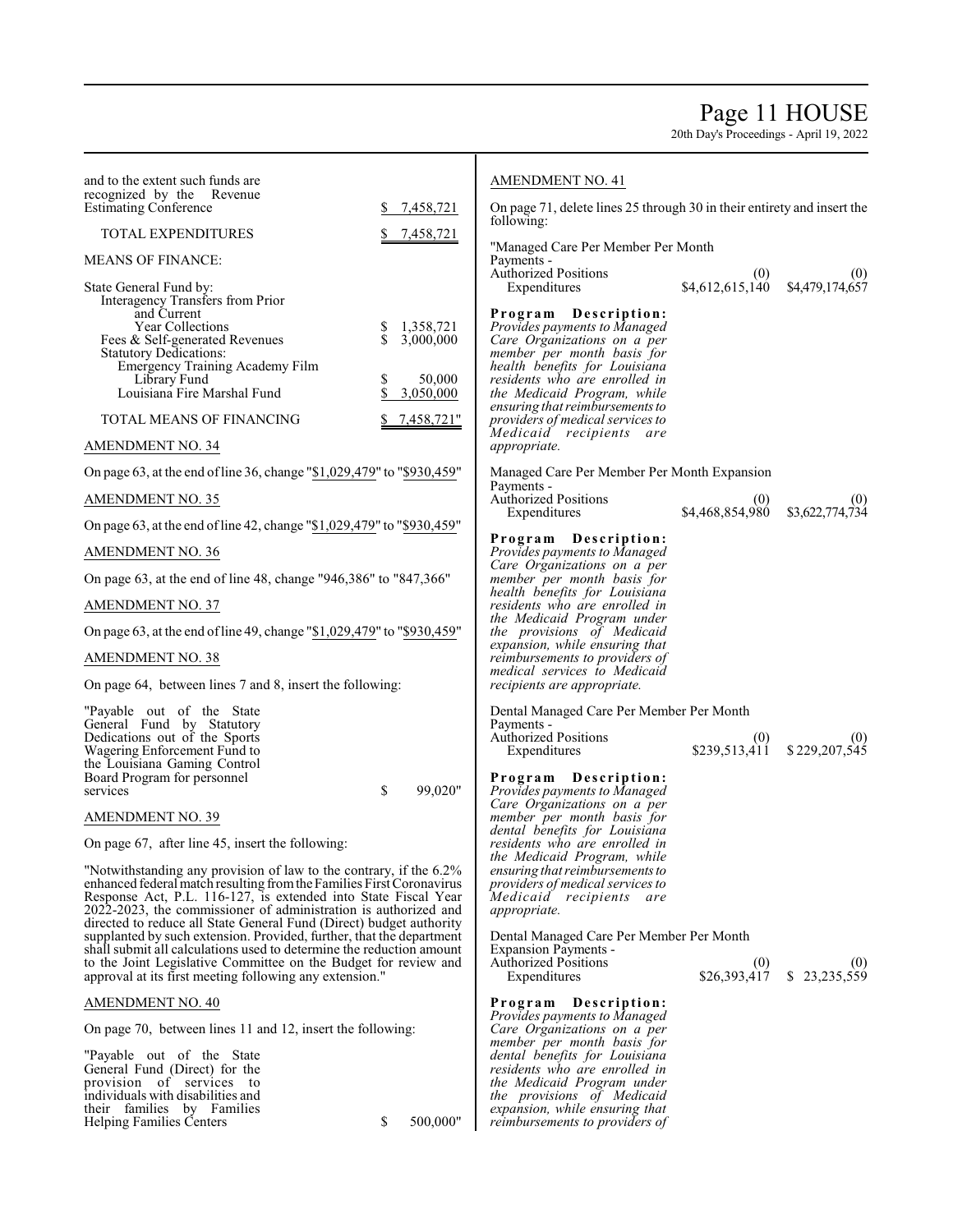# Page 12 HOUSE

| medical services to Medicaid<br><i>recipients are appropriate.</i>                                                                   |                        |                        | <b>AMENDMENT NO. 42</b>                                                                                                                                                                                                                                                                                                                                      |                              |
|--------------------------------------------------------------------------------------------------------------------------------------|------------------------|------------------------|--------------------------------------------------------------------------------------------------------------------------------------------------------------------------------------------------------------------------------------------------------------------------------------------------------------------------------------------------------------|------------------------------|
| Nursing Home Payments -                                                                                                              |                        |                        | On page 73, between lines 10 and 11, insert the following:                                                                                                                                                                                                                                                                                                   |                              |
| <b>Authorized Positions</b><br>Expenditures                                                                                          | (0)<br>\$993,801,436   | (0)<br>\$1,036,456,684 | "Provided, however, that all rate increases for developmental<br>disabilities services shall, at a minimum, fund wage increases to a                                                                                                                                                                                                                         |                              |
| Program Description:<br>Provides payments to providers                                                                               |                        |                        | minimum amount of \$9.00 per hour for all direct service workers for<br>services provided at all intermediate care facilities for individuals and<br>other entities providing waiver services.                                                                                                                                                               |                              |
| of nursing home services for<br>Louisiana residents who are<br>enrolled in the Medicaid<br>Program.                                  |                        |                        | Provided, further, that the Louisiana Department of Health shall<br>submit a report detailing all providers in compliance, all providers<br>not in compliance, and all actions taken in response to noncompliant                                                                                                                                             |                              |
| Waiver Services Payments -<br><b>Authorized Positions</b><br>Expenditures                                                            | (0)<br>\$790,617,189   | (0)<br>\$868,667,196   | providers to the House and Senate Health and Welfare Committees<br>and the Joint Medicaid Oversight Committee no later than October<br>1, 2022.                                                                                                                                                                                                              |                              |
| Program Description:                                                                                                                 |                        |                        | Provided, however, that of the funds appropriated herein, all<br>payments over base rates to provider groups shall be paid out of the                                                                                                                                                                                                                        |                              |
| Provides payments to providers<br>of waiver services for Louisiana<br>residents who are enrolled in<br>the Medicaid Program.         |                        |                        | Supplemental Payments Program, including payments that would<br>have otherwise been worked into Managed Care Organization<br>payments. This provision shall not apply to the Managed Care<br>Incentive Payments (MCIP) program or payments within the<br>Uncompensated Care Costs Program.                                                                   |                              |
| Intermediate Care Facilities for the                                                                                                 |                        |                        | <b>EXPENDITURES:</b>                                                                                                                                                                                                                                                                                                                                         |                              |
| Developmentally Disabled Payments -<br><b>Authorized Positions</b><br>Expenditures                                                   | (0)<br>\$297,047,980   | (0)<br>\$320,870,418   | Waivers Services Payments<br>Program for an additional 250                                                                                                                                                                                                                                                                                                   |                              |
| Program<br>Description:                                                                                                              |                        |                        | Community Choices Waivers<br>slots                                                                                                                                                                                                                                                                                                                           | 6, 148, 171                  |
| Provides payments<br>$\frac{1}{2}$<br>intermediate care facilities for                                                               |                        |                        | <b>TOTAL EXPENDITURES</b>                                                                                                                                                                                                                                                                                                                                    | 6, 148, 171                  |
| the developmentally disabled<br>(ICF-DD) providers providing                                                                         |                        |                        | <b>MEANS OF FINANCE:</b>                                                                                                                                                                                                                                                                                                                                     |                              |
| services for Louisiana residents<br>who are enrolled in the                                                                          |                        |                        | State General Fund (Direct)<br>Federal Funds                                                                                                                                                                                                                                                                                                                 | 2,000,000<br>\$<br>4,148,171 |
| Medicaid Program.                                                                                                                    |                        |                        | TOTAL MEANS OF FINANCING                                                                                                                                                                                                                                                                                                                                     | 6, 148, 171<br>\$.           |
| Long-Term Personal Care Services Payments -<br><b>Authorized Positions</b><br>Expenditures                                           | (0)<br>\$169,670,576   | (0)<br>\$225,013,244   | Payable out of Federal Funds to Medical<br>Vendor Payments                                                                                                                                                                                                                                                                                                   | \$69,151,315                 |
| Program Description:<br>Provides payments to providers<br>of long-term personal care<br>services for Louisiana residents             |                        |                        | The commissioner of administration is hereby authorized and<br>directed to adjust the means of financing for Medical Vendor<br>Payments by reducing the appropriation out of the State General<br>Fund (Direct) by (\$69,151,315).                                                                                                                           |                              |
| who are enrolled in the<br>Medicaid Program.                                                                                         |                        |                        | Provided, however, that from the monies appropriated to the                                                                                                                                                                                                                                                                                                  |                              |
| Supplemental Payments -<br><b>Authorized Positions</b><br>Expenditures                                                               | (0)<br>\$2,023,492,755 | (0)<br>\$1,616,077,882 | Miscellaneous Payments to Private Providers Program, the amount<br>of \$7,207,492 of State General Fund (Direct) and \$14,948,955 of<br>Federal Funds shall be allocated to provide EarlySteps providers and<br>family support coordination services case management providers rate<br>increases at the same levels as provided for in the appropriation for |                              |
| Program Description:<br>Provides enhancements over                                                                                   |                        |                        | the Office for Citizens with Developmental Disabilities.                                                                                                                                                                                                                                                                                                     |                              |
| base rates of pay to providers of<br>health care services for<br>Louisiana residents who are<br>enrolled in the Medicaid<br>Program. |                        |                        | <b>EXPENDITURES:</b><br>Miscellaneous Payments to<br>Private Providers Program to<br>increase reimbursement rates<br>for health care providers<br>rendering applied behavioral                                                                                                                                                                               |                              |
| Miscellaneous Payments to Private Providers -<br><b>Authorized Positions</b><br>Expenditures                                         | (0)<br>\$621,293,916   | (0)<br>\$697,640,015   | analysis services<br>TOTAL EXPENDITURES                                                                                                                                                                                                                                                                                                                      | 5,178,882<br>5,178,882       |
| Program Description:<br>Provides payments to providers                                                                               |                        |                        | <b>MEANS OF FINANCE:</b><br>State General Fund (Direct)<br><b>Federal Funds</b>                                                                                                                                                                                                                                                                              | 1,684,690<br>3,494,192       |
| of other miscellaneous health<br>care services for Louisiana                                                                         |                        |                        | TOTAL MEANS OF FINANCING                                                                                                                                                                                                                                                                                                                                     | \$5,178,882"                 |
| residents who are enrolled in<br>the Medicaid Program."                                                                              |                        |                        | <b>AMENDMENT NO. 43</b>                                                                                                                                                                                                                                                                                                                                      |                              |
|                                                                                                                                      |                        |                        |                                                                                                                                                                                                                                                                                                                                                              |                              |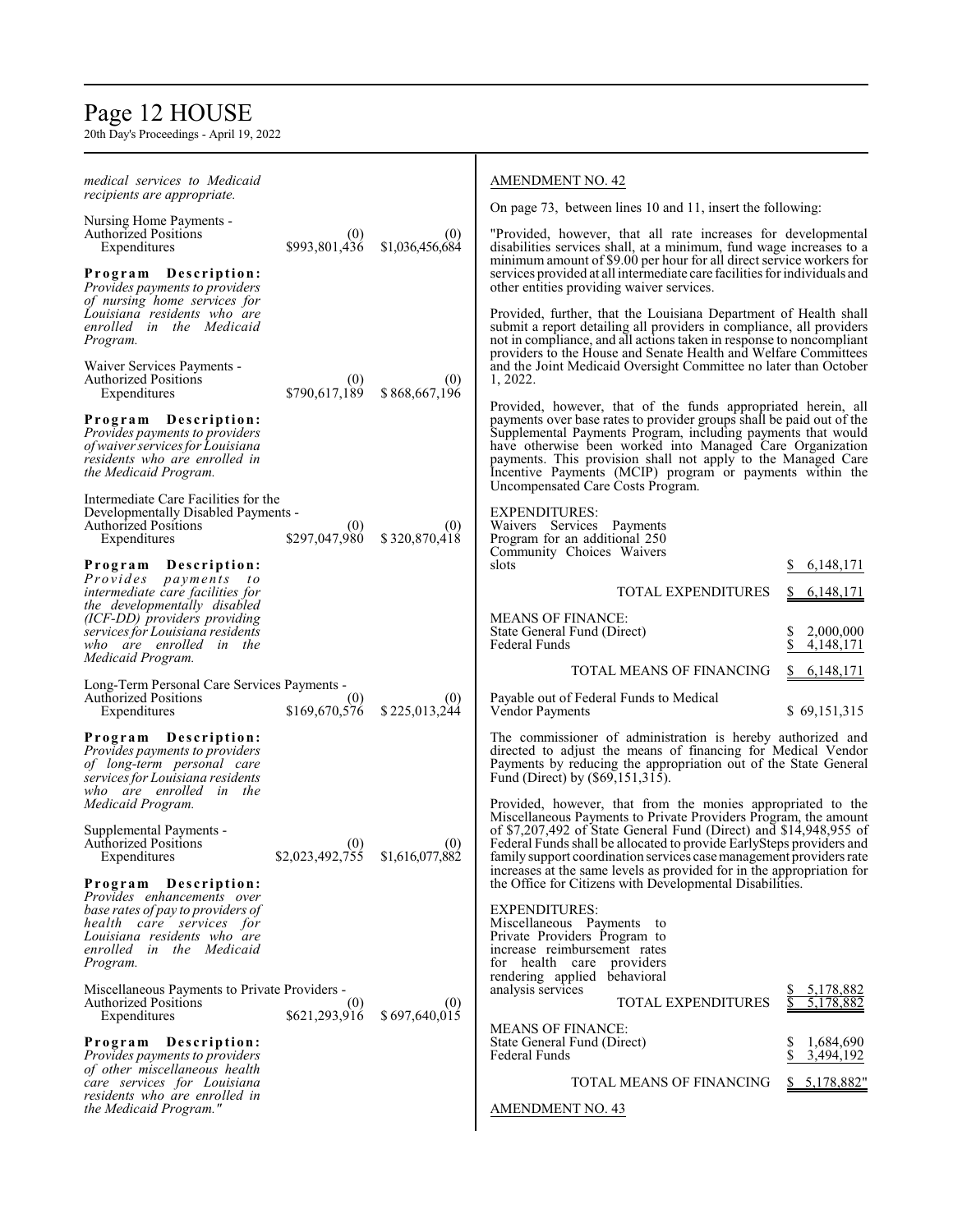# Page 13 HOUSE

| On page 73, between lines 38 and 39, insert the following:                                                                                     | Administration and Community                                                                                                        |
|------------------------------------------------------------------------------------------------------------------------------------------------|-------------------------------------------------------------------------------------------------------------------------------------|
| "Payable out of the State"                                                                                                                     | Oversight Program for the<br>National Suicide Prevention                                                                            |
| General Fund by Statutory                                                                                                                      | Lifeline 988 State Grant<br>S<br>652,622"                                                                                           |
| Dedications out of the Early<br>Childhood Supports and                                                                                         | <b>AMENDMENT NO. 47</b>                                                                                                             |
| Services Fund to the<br>Management and Finance                                                                                                 | On page 80, between lines 38 and 39, insert the following:                                                                          |
| Program to reestablish the Early                                                                                                               |                                                                                                                                     |
| Childhood Supports and<br>Services program, in the event                                                                                       | "Payable out of the State"<br>General Fund (Direct) to the                                                                          |
| that House Bill No. 406 of the<br>2022 Regular Session of the                                                                                  | Community-Based Program for<br>rate increases to providers of                                                                       |
| \$9,000,000"<br>Legislature is enacted into law                                                                                                | 3,135,357<br>EarlySteps services<br>S                                                                                               |
| AMENDMENT NO. 44                                                                                                                               | Payable out of the State General<br>Fund (Direct) to the                                                                            |
| On page 76, between lines 28 and 29, insert the following:                                                                                     | Community-Based Program for                                                                                                         |
| "Payable out of the State"                                                                                                                     | rate increases to providers of<br>family support coordination                                                                       |
| General Fund by Fees and<br>Self-generated Revenues to the                                                                                     | S<br>634,404"<br>case management services                                                                                           |
| Louisiana Emergency Response<br>Network Program for Trauma                                                                                     | <b>AMENDMENT NO. 48</b>                                                                                                             |
| Care After Resuscitation<br>\$<br>20,500"<br>(TCAR) courses                                                                                    | On page 83, after line 50, insert the following:                                                                                    |
|                                                                                                                                                | "Provided, however, that of the funds appropriated herein from the                                                                  |
| AMENDMENT NO. 45                                                                                                                               | Temporary Assistance for Needy Families (TANF) federal grant<br>funding, the amount of \$1,000,000 shall be allocated to expand the |
| On page 78, between lines 14 and 15, insert the following:                                                                                     | Alternatives to Abortion initiative.                                                                                                |
| "Provided, however, that of the total federal funding appropriated<br>herein for COVID-19 related activities, the amount of \$15,000,000       | Payable out of the State General<br>Fund by Statutory Dedications                                                                   |
| shall be allocated for the COVID-19 Vaccination of Underserved                                                                                 | out of the Continuum of Care                                                                                                        |
| Populations in Louisiana (VAX-UP Louisiana) program, a joint effort<br>of the University of Louisiana at Lafayette and private sector partners | Fund to the Division of Family<br>Support for a continuum of care                                                                   |
| to facilitate vaccination of underserved populations through an<br>integrated program of education to overcome apprehension to                 | program, in the event that<br>House Bill Nos. 406 and 909 of                                                                        |
| vaccination through information and trusted networks and expanding                                                                             | the 2022 Regular Session of the                                                                                                     |
| access to vaccines by delivering vaccines to people in their<br>communities.                                                                   | Legislature are enacted into law<br>1,000,000"<br>S                                                                                 |
| Payable out of the State General                                                                                                               | AMENDMENT NO. 49                                                                                                                    |
| Fund by Statutory Dedications<br>out of the Rural Primary Care                                                                                 | On page 85, between lines 25 and 26, insert the following:                                                                          |
| Physicians Development Fund<br>to the Public Health Services                                                                                   | "Payable out of the State"<br>General Fund by Fees and                                                                              |
| Program for primary care                                                                                                                       | Self-generated Revenues                                                                                                             |
| physicians in the event House<br>Bill No. 406 of the 2022                                                                                      | Dedicated Fund Accounts out of<br>the Oil and Gas Regulatory                                                                        |
| Regular Session of the<br>Louisiana Legislature is enacted                                                                                     | Dedicated Fund Account to the<br>Oil and Gas Regulatory                                                                             |
| \$2,673,634"<br>into law                                                                                                                       | Program for water well<br>regulation, including two (2)                                                                             |
| AMENDMENT NO. 46                                                                                                                               | S<br>206,125"<br>additional authorized positions                                                                                    |
| On page 79, between lines 14 and 15, insert the following:                                                                                     | AMENDMENT NO. 50                                                                                                                    |
| "Payable out of the State                                                                                                                      | On page 86, after line 46, insert the following:                                                                                    |
| General Fund by Statutory<br>Dedications out of the                                                                                            | "Payable out of the State"                                                                                                          |
| Compulsive and Problem<br>Gaming Fund to the Behavioral                                                                                        | General Fund by Fees and<br>Self-generated Revenues                                                                                 |
| Health Administration and                                                                                                                      | Dedicated Fund Accounts out of                                                                                                      |
| Community Oversight Program<br>for gambling prevention                                                                                         | the Coastal Resources Trust<br>Dedicated Fund Account to the                                                                        |
| \$<br>995,883<br>initiatives                                                                                                                   | Coastal Management Program<br>for beneficial use projects<br>\$3,575,000"                                                           |
| Payable out of the State General<br>by Fees<br>Fund<br>and                                                                                     | <b>AMENDMENT NO. 51</b>                                                                                                             |
| Self-generated Revenues to the<br>Behavioral                                                                                                   |                                                                                                                                     |
| Health                                                                                                                                         | On page 88, between lines 19 and 20, insert the following:                                                                          |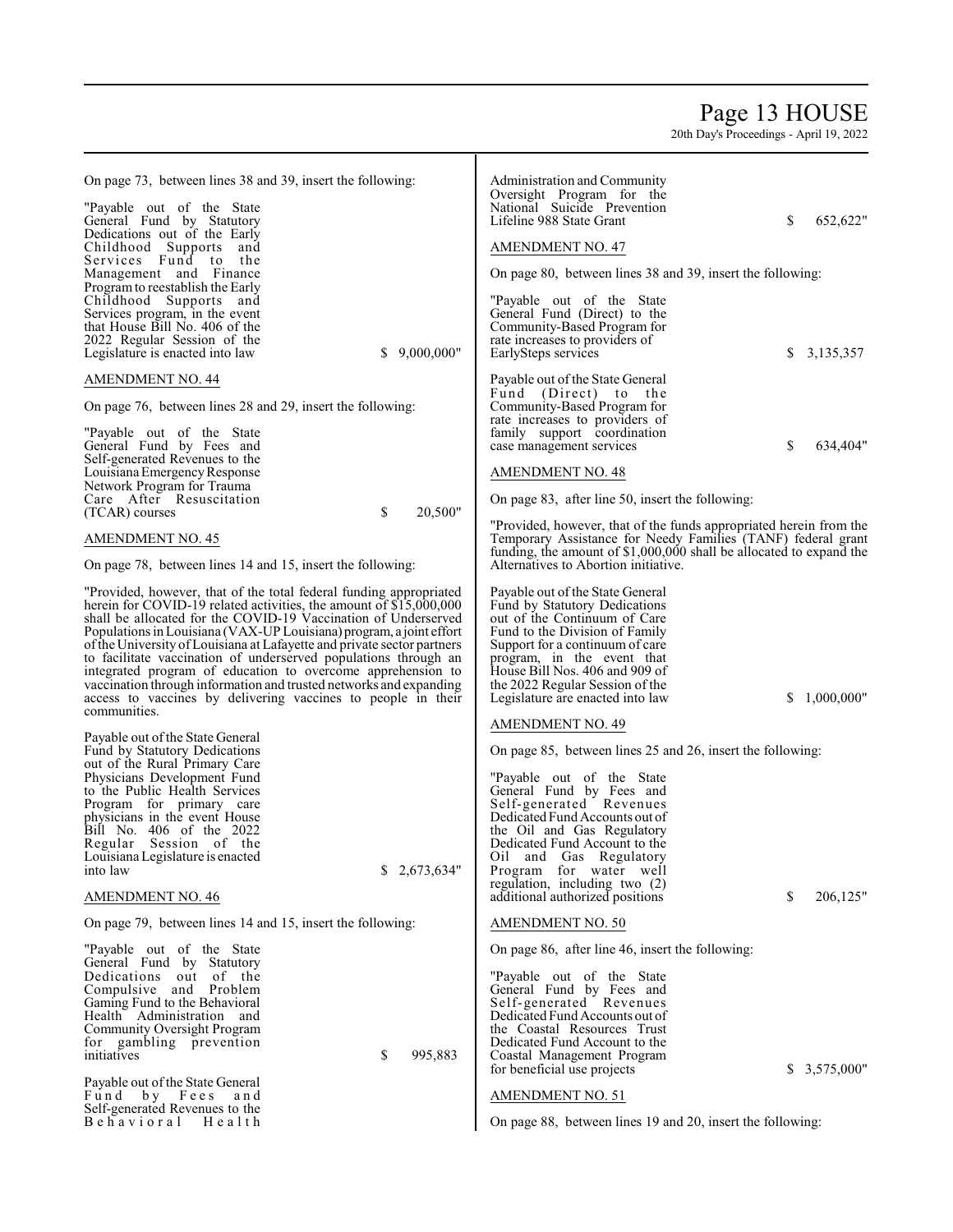# Page 14 HOUSE

| "Payable out of the State"<br>General Fund by Fees and                                                    | TOTAL MEANS OF FINANCING<br>\$25,000,000"                                                                                                                                                                   |
|-----------------------------------------------------------------------------------------------------------|-------------------------------------------------------------------------------------------------------------------------------------------------------------------------------------------------------------|
| Self-generated Revenues to the                                                                            | <b>AMENDMENT NO. 59</b>                                                                                                                                                                                     |
| Alcohol and Tobacco Control<br>Program for ten (10) additional<br>authorized positions for                | On page 100, delete lines 12 through 37 in their entirety and insert in<br>lieu thereof:                                                                                                                    |
| enforcement activities including<br>related equipment<br>and<br>\$<br>2,205,960"<br>acquisitions          | "In accordance with Article VIII, Section 12 of the Constitution of<br>Louisiana, and in acknowledgment of the responsibilities which are                                                                   |
| <u>AMENDMENT NO. 52</u>                                                                                   | vested in the management boards of postsecondary education, all<br>appropriations for postsecondary education institutions which are part                                                                   |
| On page 91, at the end of line 16, change $"25,414,623"$ to<br>"25,421,063"                               | of a university or college system are made to their respective<br>management boards and shall be administered by the same<br>management boards and used solely as provided by law.                          |
| AMENDMENT NO. 53                                                                                          | Considering the recommendations provided by the formula and plan                                                                                                                                            |
| On page 91, at the end of line 48, change "59,476,629" to<br>"59,470,189"                                 | adopted by the Board of Regents, monies shall be allocated to each<br>postsecondary education institution within each postsecondary<br>education system as provided herein. In order to effectively utilize |
| AMENDMENT NO. 54                                                                                          | the appropriation authority provided herein, allocations to institutions<br>within each system may be adjusted by each management board as                                                                  |
| On page 92, at the end of line 15, change $\frac{1}{60}$ , 793, 614" to<br>"60,787,174"                   | authorized for program transfers in accordance with R.S. 17:3351 and<br>39:73 as long as the total system appropriation remains unchanged.                                                                  |
| AMENDMENT NO. 55                                                                                          | The distribution shall be implemented by the Division of<br>Administration. All key and supporting performance objectives and                                                                               |
| On page 92, at the end of line 24, change "174,933,067" to<br>"174,939,507"                               | indicators for the higher education agencies shall be adjusted to<br>reflect the funds received pursuant to this Act."                                                                                      |
| AMENDMENT NO. 56                                                                                          | <b>AMENDMENT NO. 60</b>                                                                                                                                                                                     |
| On page 92, between lines 32 and 33, insert the following:                                                | On page 100, at the end of line 47, change $"1,312,638,250"$ to<br>"71,250,466"                                                                                                                             |
| "Payable out of the State"                                                                                | <b>AMENDMENT NO. 61</b>                                                                                                                                                                                     |
| General Fund by Statutory<br>Dedications out of the<br>Overcollections Fund to the                        | On page 101, at the end of line 7, change $"96,592,576"$ to<br>"448,987,511"                                                                                                                                |
| Office of Workforce<br>Development for a pilot                                                            | <b>AMENDMENT NO. 62</b>                                                                                                                                                                                     |
| program to supplement<br>Workforce Innovation                                                             | On page 101, at the end of line 21, change $"9,417,955"$ to                                                                                                                                                 |
| Opportunity Act funds to train<br>unemployed workers<br>2,020,000"<br>S.                                  | "13,589,647"                                                                                                                                                                                                |
|                                                                                                           | <b>AMENDMENT NO. 63</b>                                                                                                                                                                                     |
| <b>AMENDMENT NO. 57</b>                                                                                   | On page 101, at the end of line 31, change "1,422,778,781" to                                                                                                                                               |
| On page 94, at the end of line 31, change " $(221)$ " to " $(225)$ "                                      | "537,957,624"                                                                                                                                                                                               |
| AMENDMENT NO. 58                                                                                          | <b>AMENDMENT NO. 64</b>                                                                                                                                                                                     |
| On page 96, between lines 34 and 35, insert the following:<br>"Payable out of the State"                  | On page 101, at the end of line 33, change "1,250,587,272" to<br>"365,766,115"                                                                                                                              |
| General Fund by Statutory                                                                                 | <b>AMENDMENT NO. 65</b>                                                                                                                                                                                     |
| Dedications out of the Shrimp<br>Marketing and Promotion Fund<br>to the Louisiana Shrimp                  | On page 102, at the end of line 2, change $"1,422,778,781"$ to<br>"537,957,624"                                                                                                                             |
| Association for marketing and<br>\$<br>50,000<br>promotion of the shrimp industry                         | <b>AMENDMENT NO. 66</b>                                                                                                                                                                                     |
| <b>EXPENDITURES:</b>                                                                                      | On page 103, delete lines 1 through 18 in their entirety                                                                                                                                                    |
| Fisheries Program for boat and debris cleanup from<br>Hurricane Ida damage<br>\$25,000,000                | <b>AMENDMENT NO. 67</b>                                                                                                                                                                                     |
| TOTAL EXPENDITURES<br>\$25,000,000                                                                        | On page 103, between lines 24 and 25, insert the following:                                                                                                                                                 |
| MEANS OF FINANCE:                                                                                         | "Payable out of the State"                                                                                                                                                                                  |
| State General Fund by:                                                                                    | General Fund by Statutory                                                                                                                                                                                   |
| <b>Statutory Dedications:</b><br>Louisiana Rescue Plan Fund<br>5,000,000<br>Federal Funds<br>\$20,000,000 | Dedications out of the Health<br>Care<br>Employment<br>Reinvestment Opportunity                                                                                                                             |
|                                                                                                           |                                                                                                                                                                                                             |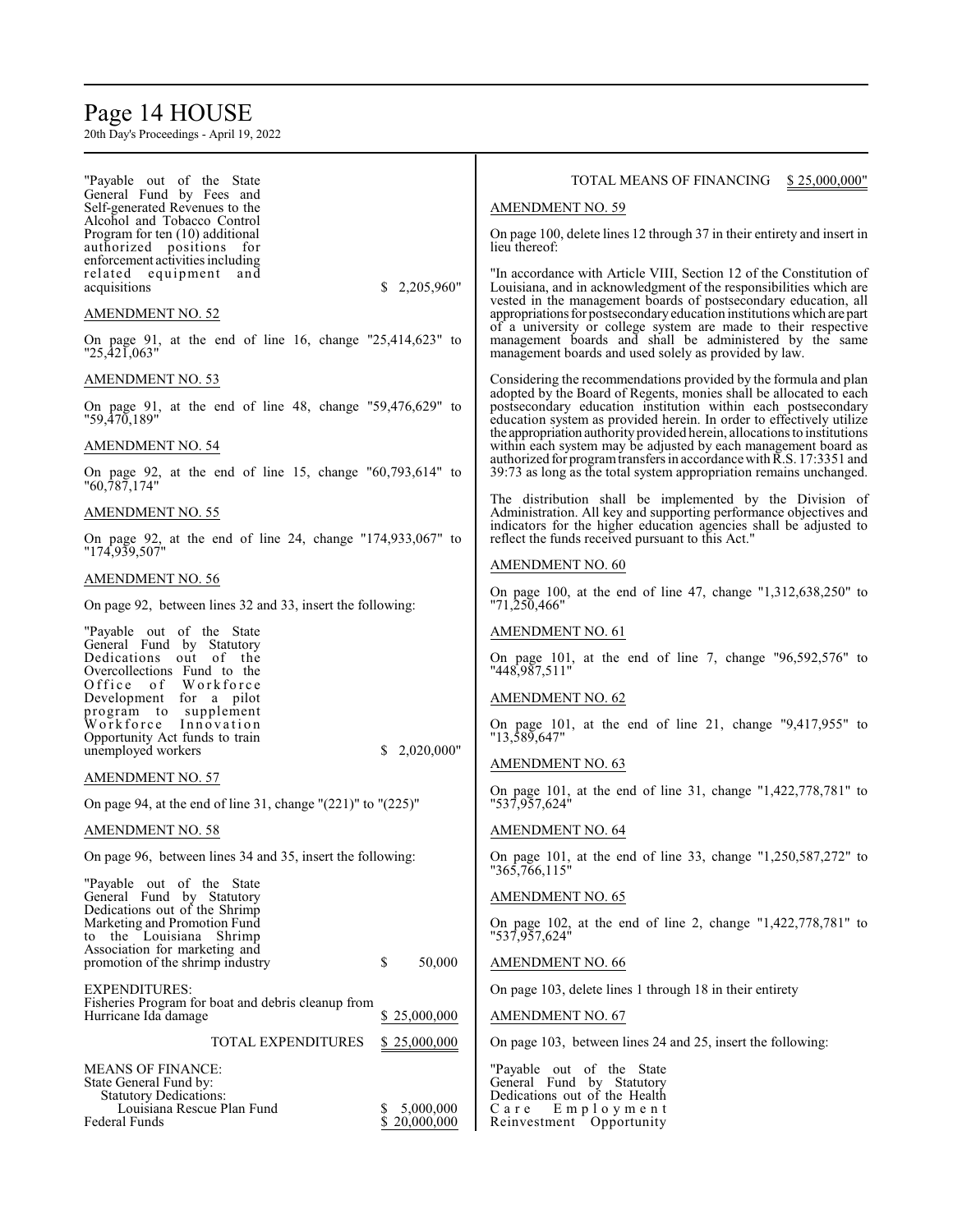# Page 15 HOUSE

20th Day's Proceedings - April 19, 2022

| (H.E.R.O.) Fund to the Board of<br>Regents for the Louisiana<br>Health Works Commission for<br>initiatives to increase the<br>nursing and allied health<br>4,251,000"<br>workforce<br>S.<br>AMENDMENT NO. 68<br>On page 103, delete lines 26 through 28 in their entirety<br>AMENDMENT NO. 69<br>On page 103, at the end of line 32, change "738,008,122" to<br>"1,190,549,767"                                                                                                                                                                    | <b>AMENDMENT NO. 80</b><br>On page 105, at the end of line 28, change $"56,618,114"$ to<br>"68,015,843"<br><b>AMENDMENT NO. 81</b><br>On page 105, at the end of line 40, change "23,839,825" to<br>"107,069,374"<br><b>AMENDMENT NO. 82</b><br>On page 105, at the end of line 49, change "939,283" to "31,735,783"<br><b>AMENDMENT NO. 83</b> |
|----------------------------------------------------------------------------------------------------------------------------------------------------------------------------------------------------------------------------------------------------------------------------------------------------------------------------------------------------------------------------------------------------------------------------------------------------------------------------------------------------------------------------------------------------|-------------------------------------------------------------------------------------------------------------------------------------------------------------------------------------------------------------------------------------------------------------------------------------------------------------------------------------------------|
| AMENDMENT NO. 70                                                                                                                                                                                                                                                                                                                                                                                                                                                                                                                                   | On page 106, delete lines 9 through 11 in their entirety                                                                                                                                                                                                                                                                                        |
| On page 103, at the end of line 33, change "738,008,122" to<br>"1,190,549,767"                                                                                                                                                                                                                                                                                                                                                                                                                                                                     | <b>AMENDMENT NO. 84</b>                                                                                                                                                                                                                                                                                                                         |
| AMENDMENT NO. 71                                                                                                                                                                                                                                                                                                                                                                                                                                                                                                                                   | On page 106, at the end of line 15, change "117,098,462" to<br>"170,598,930"                                                                                                                                                                                                                                                                    |
| On page 103, at the end of line 35, change "0" to "421,548,436"                                                                                                                                                                                                                                                                                                                                                                                                                                                                                    | AMENDMENT NO. 85                                                                                                                                                                                                                                                                                                                                |
| AMENDMENT NO. 72                                                                                                                                                                                                                                                                                                                                                                                                                                                                                                                                   | On page 106, at the end of line 16, change "117,098,462" to<br>"170,598,930"                                                                                                                                                                                                                                                                    |
| On page 103, at the end of line 38, change $\frac{87}{498,245}$ to<br>"718,491,454"                                                                                                                                                                                                                                                                                                                                                                                                                                                                | <b>AMENDMENT NO. 86</b>                                                                                                                                                                                                                                                                                                                         |
| AMENDMENT NO. 73                                                                                                                                                                                                                                                                                                                                                                                                                                                                                                                                   | On page 106, at the end of line 18, change "0" to "52,275,432"                                                                                                                                                                                                                                                                                  |
| On page 103, at the end of line 49, change "738,008,122" to<br>"1,190,549,767"                                                                                                                                                                                                                                                                                                                                                                                                                                                                     | <b>AMENDMENT NO. 87</b>                                                                                                                                                                                                                                                                                                                         |
| AMENDMENT NO. 74                                                                                                                                                                                                                                                                                                                                                                                                                                                                                                                                   | On page 106, at the end of line 21, change "104,962,570" to<br>"106,187,606"                                                                                                                                                                                                                                                                    |
| On page 104, between lines 3 and 4, insert the following:                                                                                                                                                                                                                                                                                                                                                                                                                                                                                          | <b>AMENDMENT NO. 88</b>                                                                                                                                                                                                                                                                                                                         |
| "The commissioner of administration is hereby authorized and<br>directed to adjust the means of finance for the Louisiana State<br>University - A&M College by reducing the appropriations out of the<br>State General Fund by Fees and Self-generated Revenues by<br>(\$445,000) and by Statutory Dedications out of the Fireman's<br>Training Fund by (\$3,655,956) and out of the Two Percent Fire<br>Insurance Fund by $(\$210,000)$ , in the event House Bill No. 757 of the<br>2022 Regular Session of the Legislature is enacted into law." | On page 106, at the end of line 31, change $"117,098,462"$ to<br>"170,598,930"<br><b>AMENDMENT NO. 89</b><br>On page 106, at the end of line 36, change "0" to "6,649,612"<br><b>AMENDMENT NO. 90</b>                                                                                                                                           |
| AMENDMENT NO. 75                                                                                                                                                                                                                                                                                                                                                                                                                                                                                                                                   | On page 107, at the end of line 6, change "67,895,708" to "89,327,059"                                                                                                                                                                                                                                                                          |
| On page 104, at the end of line 8, change "519,835,104" to<br>"686,151,267"                                                                                                                                                                                                                                                                                                                                                                                                                                                                        | AMENDMENT NO. 91                                                                                                                                                                                                                                                                                                                                |
| AMENDMENT NO. 76                                                                                                                                                                                                                                                                                                                                                                                                                                                                                                                                   | On page 107, at the end of line 17, change $"18,024,883"$ to<br>"24,067,150"                                                                                                                                                                                                                                                                    |
| On page 104, at the end of line 23, change $"22,050,020"$ to<br>"28,473,015"                                                                                                                                                                                                                                                                                                                                                                                                                                                                       | <b>AMENDMENT NO. 92</b>                                                                                                                                                                                                                                                                                                                         |
| AMENDMENT NO. 77                                                                                                                                                                                                                                                                                                                                                                                                                                                                                                                                   | On page 107, at the end of line 27, change $"15,521,359"$ to<br>$"22,\!29\bar{6},\!407"$                                                                                                                                                                                                                                                        |
| On page 104, at the end of line 32, change $"71,815,625"$ to<br>"156,572,097"                                                                                                                                                                                                                                                                                                                                                                                                                                                                      | <b>AMENDMENT NO. 93</b>                                                                                                                                                                                                                                                                                                                         |
| AMENDMENT NO. 78                                                                                                                                                                                                                                                                                                                                                                                                                                                                                                                                   | On page 107, at the end of line 40, change $"10,196,315"$ to<br>"15,954,531"                                                                                                                                                                                                                                                                    |
| On page 104, at the end of line 49, change $"32,035,121"$ to<br>"96,360,187"                                                                                                                                                                                                                                                                                                                                                                                                                                                                       | <b>AMENDMENT NO. 94</b>                                                                                                                                                                                                                                                                                                                         |
| AMENDMENT NO. 79                                                                                                                                                                                                                                                                                                                                                                                                                                                                                                                                   | On page 107, at the end of line 51, change $"5,460,197"$ to<br>"12,304,171"                                                                                                                                                                                                                                                                     |

AMENDMENT NO. 95

 $\mathbf{I}$ 

On page 105, at the end of line 15, change "10,875,030" to "16,172,201"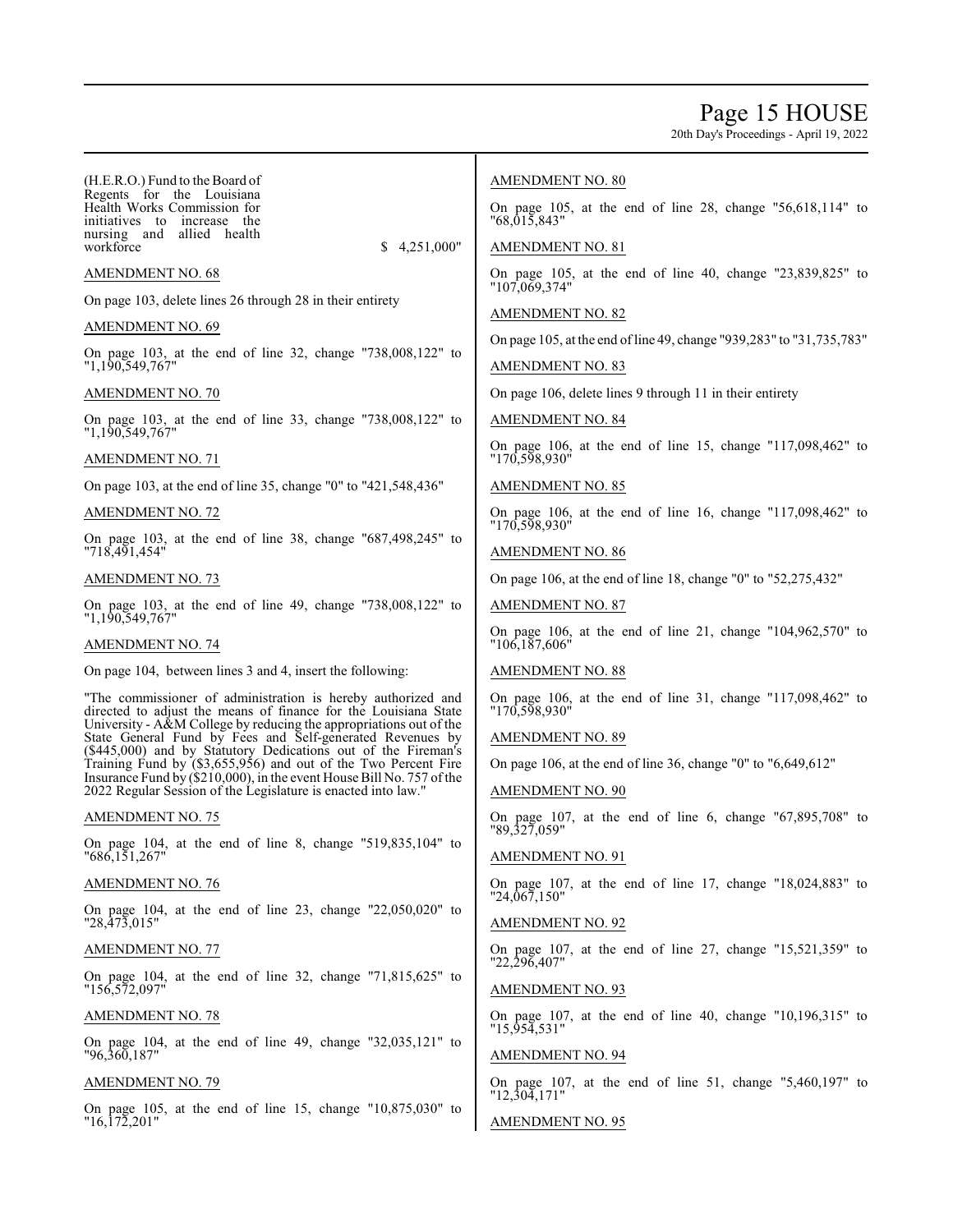# Page 16 HOUSE

| On page 108, delete lines 12 through 14 in their entirety                                   | On page 111, at the end of line 34, change $"72,271,401"$ to<br>"103,285,125"                                                                                                                                                                               |
|---------------------------------------------------------------------------------------------|-------------------------------------------------------------------------------------------------------------------------------------------------------------------------------------------------------------------------------------------------------------|
| <b>AMENDMENT NO. 96</b>                                                                     | <b>AMENDMENT NO. 111</b>                                                                                                                                                                                                                                    |
| "960,099,605"                                                                               | On page 111, delete lines 51 through 54 in their entirety                                                                                                                                                                                                   |
| AMENDMENT NO. 97                                                                            | <b>AMENDMENT NO. 112</b>                                                                                                                                                                                                                                    |
| On page 108, at the end of line 19, change $\frac{10}{2,653,431}$ to<br>"960,099,605"       | On page 112, at the end of line 5, change $"189,163,679"$ to<br>"331,655,908"                                                                                                                                                                               |
| AMENDMENT NO. 98                                                                            | <b>AMENDMENT NO. 113</b>                                                                                                                                                                                                                                    |
| On page 108, at the end of line 21, change "0" to "265,005,060"                             | On page 112, at the end of line 6, change "189,163,679" to<br>"331,655,908"                                                                                                                                                                                 |
| AMENDMENT NO. 99                                                                            | <b>AMENDMENT NO. 114</b>                                                                                                                                                                                                                                    |
| On page 108, at the end of line 24, change "674,041,645" to<br>"676,482,759"                | On page 112, at the end of line 8, change "0" to "145,992,229"                                                                                                                                                                                              |
| AMENDMENT NO. 100                                                                           | <b>AMENDMENT NO. 115</b>                                                                                                                                                                                                                                    |
| On page 108, at the end of line 30, change $\frac{1}{92,653,431}$ to<br>"960,099,605"       | On page 112, at the end of line 10, change $"172,630,000"$ to<br>"169,130,000"                                                                                                                                                                              |
| AMENDMENT NO. 101                                                                           | <b>AMENDMENT NO. 116</b>                                                                                                                                                                                                                                    |
| On page 108, at the end of line $35$ , change $"3,422,500"$ to<br>$"18.\overline{6}50.711"$ | On page 112, at the end of line 18, change $"189,163,679"$ to<br>"331,655,908"                                                                                                                                                                              |
| AMENDMENT NO. 102                                                                           | <b>AMENDMENT NO. 117</b>                                                                                                                                                                                                                                    |
| On page 109, at the end of line 5, change "46,172,719" to<br>"62,265,035"                   | On page 112, between lines 18 and 19, insert the following:                                                                                                                                                                                                 |
| AMENDMENT NO. 103                                                                           | "Payable out of the State"<br>General Fund by Statutory                                                                                                                                                                                                     |
| On page 109, at the end of line 24, change "37,501,121" to<br>"52,007,477"                  | Dedications out of the<br>Workforce Training Rapid<br>Response Fund for expanding                                                                                                                                                                           |
| AMENDMENT NO. 104                                                                           | healthcare workforce training<br>programs in the event that                                                                                                                                                                                                 |
| On page 109, at the end of line 39, change $"105,307,177"$ to<br>"135,923,323"              | House Bill No. 406 of the 2022<br>Regular Session is enacted<br>\$25,000,000<br>into law                                                                                                                                                                    |
| <b>AMENDMENT NO. 105</b>                                                                    | Provided, however, that such monies shall only be expended in<br>accordance with the provisions of the American Rescue Plan Act of                                                                                                                          |
| On page 110, at the end of line 3, change "57,302,715" to<br>"77,201,893"                   | 2021 authorizing the use of Coronavirus State Fiscal Recovery Fund<br>monies. Provided, further, the Louisiana Community and Technical<br>Colleges Board of Supervisors shall submit a report to the Joint                                                  |
| <b>AMENDMENT NO. 106</b>                                                                    | Legislative Committee on the Budget no later than January 31, 2023,                                                                                                                                                                                         |
| On page 110, at the end of line 20, change $"70,090,020"$ to<br>"99,214,260"                | on the utilization of these monies which shall include but is not<br>limited to the institutional funding allocations, targeted programs of<br>study, students served, and non-governmental partnerships<br>established as a result of this appropriation." |
| <u>AMENDMENT NO. 107</u>                                                                    | <b>AMENDMENT NO. 118</b>                                                                                                                                                                                                                                    |
| On page 110, at the end of line 35, change $\frac{10!}{15!}$ to<br>"88,397,619"             | On page 112, at the end of line 25, change "0" to "11,749,064"                                                                                                                                                                                              |
| AMENDMENT NO. 108                                                                           | <b>AMENDMENT NO. 119</b>                                                                                                                                                                                                                                    |
| On page 110, at the end of line 52, change $"98,914,811"$ to<br>"128,009,456"               | On page 112, at the end of line $34$ , change "23,639,094" to<br>"39,805,584"                                                                                                                                                                               |
| <b>AMENDMENT NO. 109</b>                                                                    | <b>AMENDMENT NO. 120</b>                                                                                                                                                                                                                                    |
| On page 111, at the end of line 16, change $"139,755,835"$ to<br>"195,144,706"              | On page 112, at the end of line 49, change "51,821,256" to<br>"79,687,991"                                                                                                                                                                                  |
| AMENDMENT NO. 110                                                                           | AMENDMENT NO. 121                                                                                                                                                                                                                                           |
|                                                                                             |                                                                                                                                                                                                                                                             |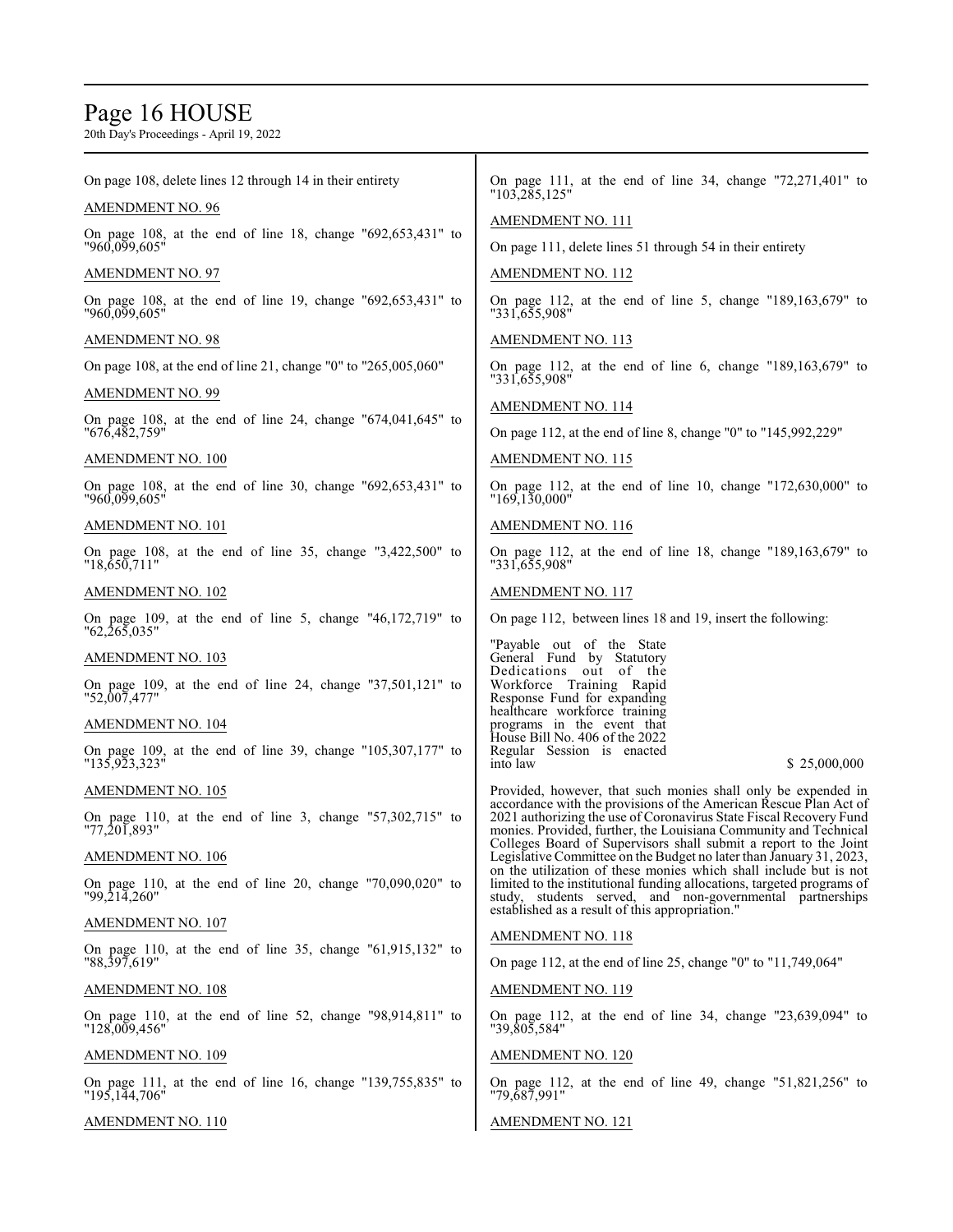# Page 17 HOUSE

20th Day's Proceedings - April 19, 2022

| On page 113, at the end of line 9, change $\frac{1}{3}$ 44,651" to<br>"11,375,331"                                                                                    | On page 119, at the end of line 34, change $"14,679,603"$ to<br>"14,575,454"                                                                                                                                      |
|-----------------------------------------------------------------------------------------------------------------------------------------------------------------------|-------------------------------------------------------------------------------------------------------------------------------------------------------------------------------------------------------------------|
| <b>AMENDMENT NO. 122</b>                                                                                                                                              | <b>AMENDMENT NO. 136</b>                                                                                                                                                                                          |
| On page 113, at the end of line 20, change $"19,374,912"$ to<br>"30,774,692"                                                                                          | On page 122, after line 42, insert the following:                                                                                                                                                                 |
| <b>AMENDMENT NO. 123</b>                                                                                                                                              | "Payable out of the State"<br>General Fund (Direct) to the                                                                                                                                                        |
| On page 113, at the end of line 29, change $18,488,965$ " to<br>"34,506,100"                                                                                          | Non-Federal Support Program<br>for city and parish school<br>systems and other public                                                                                                                             |
| <b>AMENDMENT NO. 124</b>                                                                                                                                              | schools for the purchases of<br>instructional materials and                                                                                                                                                       |
| On page 113, at the end of line 38, change $"9,833,673"$ to<br>"15,843,262"                                                                                           | supplies for each student<br>enrolled in a vocational<br>agriculture, agribusiness, or                                                                                                                            |
| <b>AMENDMENT NO. 125</b>                                                                                                                                              | agriscience course, as of<br>October 1, 2022. Local city                                                                                                                                                          |
| On page 113, at the end of line 47, change "10,968,533" to<br>"19,969,151"                                                                                            | parish school systems and other<br>public schools may match the<br>dollars provided, herein                                                                                                                       |
| AMENDMENT NO. 126                                                                                                                                                     | \$<br>850,000<br>appropriated                                                                                                                                                                                     |
| On page 114, at the end of line 11, change $"3,765,820"$ to<br>"8,802,318"                                                                                            | Payable out of the State General<br>Fund by Statutory Dedications<br>out of the Louisiana Rescue                                                                                                                  |
| <b>AMENDMENT NO. 127</b>                                                                                                                                              | Plan Fund for the R.E.A.D<br>program to the Non-Federal                                                                                                                                                           |
| On page 114, at the end of line 21, change $"11,656,469"$ to<br>"20,892,345"                                                                                          | Support Program to provide<br>books and reading materials to<br>students in the event that House                                                                                                                  |
| AMENDMENT NO. 128                                                                                                                                                     | Bill No. 852 of the 2022<br>Regular Session of the                                                                                                                                                                |
| On page 114, at the end of line 32, change $7,595,285$ " to<br>"12,630,366"                                                                                           | 5,000,000<br>Legislature is enacted to law<br>S<br>Payable out of the State General                                                                                                                               |
| AMENDMENT NO. 129                                                                                                                                                     | Fund (Direct) to the Non-<br>Federal Support Program for                                                                                                                                                          |
| On page 114, at the end of line 40, change $"10,011,798"$ to<br>"18,377,796"                                                                                          | operating expenses at Ecole<br>Pointe-Au-Chien in the event<br>House Bill No. 261 of the 2022                                                                                                                     |
| <b>AMENDMENT NO. 130</b>                                                                                                                                              | Regular Session of the<br>1,000,000<br>Legislature is enacted into law<br>S                                                                                                                                       |
| On page 115, at the end of line 3, change $"5,663,223"$ to<br>"13,126,817"                                                                                            | Payable out of the State General<br>Fund by Statutory Dedications                                                                                                                                                 |
| AMENDMENT NO. 131                                                                                                                                                     | out of the Geaux Teach Fund to<br>the Non-Federal Support                                                                                                                                                         |
| On page 115, at the end of line 17, change "0" to "1,245,091"                                                                                                         | Program in the event that House<br>Bills No. 346 and No. 406 of                                                                                                                                                   |
| <b>AMENDMENT NO. 132</b>                                                                                                                                              | the 2022 Regular Session are<br>enacted into law and to the                                                                                                                                                       |
| On page 115, at the end of line 40, change "0" to "2,870,000"                                                                                                         | extent such funds<br>are<br>recognized by the Revenue                                                                                                                                                             |
| <b>AMENDMENT NO. 133</b>                                                                                                                                              | <b>Estimating Conference</b><br>1,250,000<br>S                                                                                                                                                                    |
| On page 118, between lines 38 and 39, insert the following:                                                                                                           | Payable out of the state General<br>Fund (Direct) the Non-Federal                                                                                                                                                 |
| "Payable out of the State"<br>General Fund (Direct) to the<br>Instruction Program for<br>operating expenses, including<br>1,062,573"<br>$six(6)$ authorized positions | Support Program for initial<br>costs of cameras in special<br>education classrooms as<br>provided in Act No. 456 of<br>\$<br>8,000,000<br>the 2021 R.S.                                                           |
| <b>AMENDMENT NO. 134</b>                                                                                                                                              | Provided, however, that the monies herein appropriated to the Non-<br>Federal Support Program for the initial costs of cameras in special                                                                         |
| On page 119, at the end of line 27, change $"1,391,875"$ to<br>"1,496,024"                                                                                            | education classrooms shall only be available if the commissioner of<br>administration reduces State General Fund (Direct) budget authority<br>for the Louisiana Department of Health due to extension of the 6.2% |

 $\mathbf I$ 

AMENDMENT NO. 135

administration reduces State General Fund (Direct) budget authority for the Louisiana Department of Health due to extension of the 6.2% enhanced federal match resulting fromtheFamilies First Coronavirus Response Act, P.L. 116-127, as provided in this Act."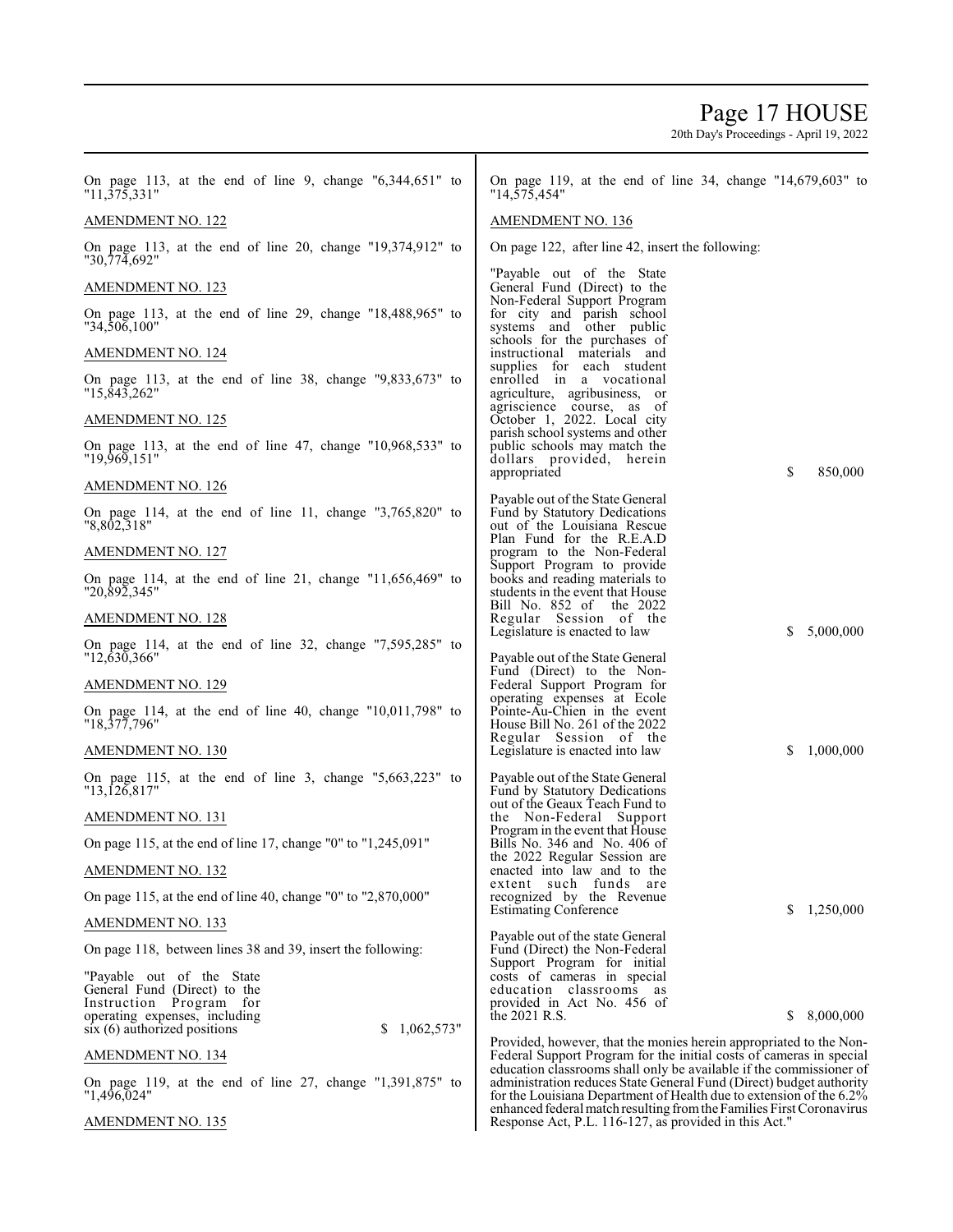# Page 18 HOUSE

20th Day's Proceedings - April 19, 2022

# AMENDMENT NO. 137

On page 124, between lines 24 and 25, insert the following:

"The commissioner of administration is hereby authorized and directed to adjust the means of finance for the Minimum Foundation Programby reducing the appropriation out of the State General Fund (Direct) by (\$37,379,339).

# AMENDMENT NO. 138

On page 133, between lines 37 and 38, insert the following:

"Provided, however, that in the event that the monies in the Jefferson Parish Convention Center Fund exceed \$1,200,000 for FY 2022-2023, at least \$1,200,000 shall be allocated for the purposes provided for in R.S. 47:322.34 and 332.1.

Provided further, out of the remaining monies appropriated herein out of the Jefferson Parish Convention Center Fund, \$350,000 shall be allocated and distributed to the Jefferson Performing Arts Society - East Bank, \$250,000 shall be allocated and distributed to the Jefferson PerformingArts Society- city ofWestwego, \$100,000 shall be allocated and distributed to the city of Westwego for the Westwego Farmers and Fisherman's Market, \$50,000 shall be allocated and distributed to the city of Westwego for improvements to Sala Avenue, \$25,000 shall be allocated and distributed to the city of Westwego for the Creative Arts Center, \$30,000 shall be allocated and distributed to the city ofWestwego for Westwego Fest, \$250,000 shall be allocated and distributed to Jefferson Parish for FORE Kids Foundation for Zurich Classic, \$75,000 shall be allocated and distributed to Jefferson Parish for the Allstate Sugar Bowl Basketball Tournament, \$150,000 shall be allocated and distributed to the city of Westwego for the WHARF project, \$250,000 shall be allocated and distributed to the city of Gretna for the Marketing Program for the Gretna Heritage Festival, \$250,000 shall be allocated and distributed to the city of Gretna - Heritage Festival, \$135,000 shall be allocated and distributed to the Jefferson Parish Council for the New Growth Economic Development Association, \$200,000 shall be allocated and distributed to the Jefferson Parish Council for Hope Haven Festival Park Improvements, \$25,000 shall be allocated and distributed to the Jefferson Parish Council for the Louisiana Crawfish Boiling Championships, and \$100,000 shall be allocated and distributed to the town of Jean Lafitte for the Lafitte Fisheries Market. If the remaining monies in the fund are insufficient to fully fund the allocations provided for in this paragraph after fulfilling any other requirement ofthis Act, then the allocations provided for in this paragraph shall each receive a pro rata share of the monies available."

### AMENDMENT NO. 139

On page 134, between lines 14 and 15, insert the following:

"Provided, however, that out of the funds allocated under the Parish Transportation Program(R.S. 48:751-756(A)(1)) to Jefferson Parish, the funds shall be allocated directly to the following municipalities in the amounts listed:

| Kenner<br>Gretna<br>Westwego<br>Harahan | \$<br>\$ | 206,400<br>168,000<br>168,000<br>168,000 |
|-----------------------------------------|----------|------------------------------------------|
| Jean Lafitte<br>Grand Isle              | \$       | 168,000<br>168,000"                      |

#### AMENDMENT NO. 140

On page 142, between lines 29 and 30, insert the following:

"Payable out of the State General Fund by Statutory Dedications out of the Louisiana Main Street Recovery Rescue Plan Fund to the Miscellaneous Aid Program for the Louisiana Loggers Relief Program in the event that House Bill No. 755 of the 2022 Regular Session of the Legislature is enacted into law \$ 8,000,000

Payable out of the State General Fund by Statutory Dedications out of the Hurricane Ida Recovery Fund for recovery initiatives in areas impacted by Hurricane Ida, in the event House Bill No. 406 of the 2022 Regular Session of the Legislature is enacted into law \$ 33,000,000"

### AMENDMENT NO. 141

On page 143, at the end of line 4, change "42,346,890" to "35,274,090"

#### AMENDMENT NO. 142

On page 143, at the end of line 6, change "41,292,400" to "34,282,000"

#### AMENDMENT NO. 143

On page 143, at the end of line 9, change "1,859,600" to "980,000"

#### AMENDMENT NO. 144

On page 143, at the end of line 11, change "64,484,800" to "53,716,000"

#### AMENDMENT NO. 145

On page 143, at the end of line 16, change "149,983,690" to "124,252,090"

#### AMENDMENT NO. 146

On page 143, at the end of line 18, change "149,983,690" to "124,252,090"

#### AMENDMENT NO. 147

On page 143, at the end of line 19, change "149,983,690" to "124,252,090"

#### AMENDMENT NO. 148

On page 144, line 41, after "\$4,000,000 into the" delete the remainder of the line in its entirety and insert in lieu thereof: "Major Events Incentive Fund in the event that House Bill No. 1015 of the 2022 Regular Session of the Legislature is enacted into law;"

On motion of Rep. Zeringue, the amendments were adopted.

On motion of Rep. Zeringue, the bill, as amended, was ordered engrossed and passed to its third reading.

#### **Motion**

On motion of Rep. Zeringue, House Bill No. 1 was made Special Order of the Day No. 2 for Thursday, April 21, 2022.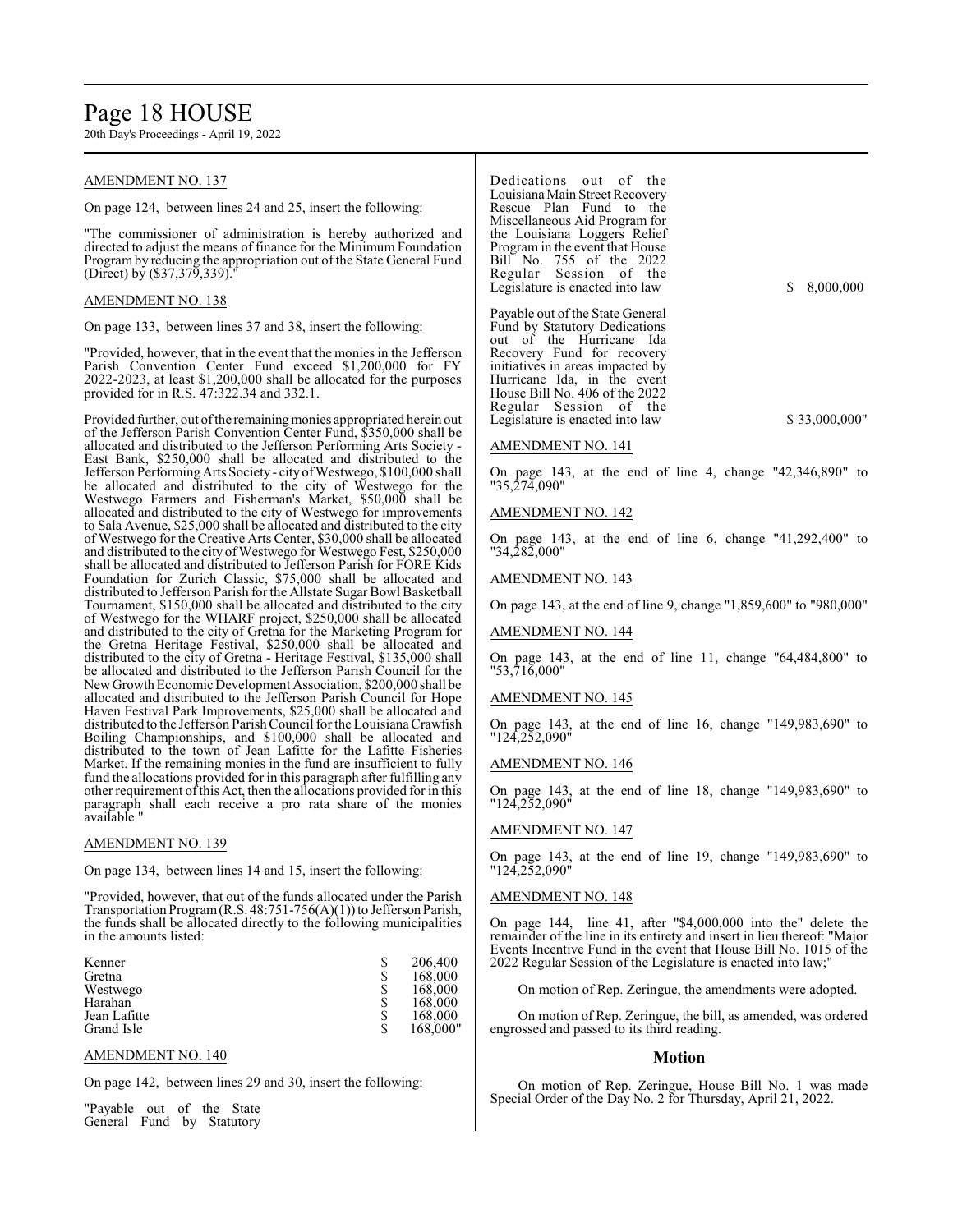# Page 19 HOUSE

20th Day's Proceedings - April 19, 2022

## **HOUSE BILL NO. 2—**

BY REPRESENTATIVE BISHOP AN ACT

To provide with respect to the capital outlay budget and the capital outlay program for state government, state institutions, and other public entities; to provide for the designation of projects and improvements; to provide for the financing thereof making appropriations from certain sources; and to provide for related matters.

Read by title.

Reported with amendments by the Committee on Appropriations with recommendation that it be recommitted to the Committee on Ways and Means.

### **HOUSE COMMITTEE AMENDMENTS**

Amendments proposed by House Committee on Appropriations to Engrossed House Bill No. 2 by Representative Bishop

## AMENDMENT NO. 1

On page 11, delete lines 11 and 12 in their entirety and insert the following:

| "Payable from Federal Funds     | 116,217,498     |
|---------------------------------|-----------------|
| Payable from State General Fund |                 |
| (Direct) Non-Recurring          |                 |
| Revenues                        | 120,000,000     |
| Total                           | \$1,398,825,614 |

Provided, however that \$10,000,000 of the amount appropriated from State General Fund (Direct) Non-Recurring Revenues shall be used for the Mississippi River Water Reintroduction into Bayou Lafourche, Pumping Capacity Improvements project for the Bayou Lafourche Freshwater District.

Provided, however that \$455,000 of the amount appropriated from State General Fund (Direct) Non-Recurring Revenues shall be used for the Little Valley Bayou Flood Protection project in Iberia Parish.

Provided, however that \$245,000 of the amount appropriated from State General Fund (Direct) Non-Recurring Revenues shall be used for the George Lancon Flood Protection project in Iberia Parish.

Provided, however that \$280,000 of the amount appropriated from State General Fund (Direct) Non-Recurring Revenues shall be used for the Rutton Rill Road Flood Protection project in Iberia Parish.

Provided, however that \$640,000 of the amount appropriated from State General Fund (Direct) Non-Recurring Revenues shall be used for the Stumpy Bayou Flood Protection project in Iberia Parish."

#### AMENDMENT NO. 2

On page 16, delete lines 9 and 10 in their entirety and insert the following:

| "Priority 5                                | \$75,000,000   |
|--------------------------------------------|----------------|
| Payable from Louisiana Rescue<br>Plan Fund | \$100,000,000  |
| Total                                      | \$185,000,000" |

### AMENDMENT NO. 3

On page 17, between lines 36 and 37, insert the following:

"(483) LA 5 (Thomas Road to LA 3015), Planning and Construction (Statewide) Payable from State General Fund

(Direct) Non-Recurring

\$ 8,000,000"

#### AMENDMENT NO. 4

On page 18, between lines 13 and 14, insert the following:

| "Payable from Louisiana Rescue<br>Plan Fund               | \$37,500,000  |
|-----------------------------------------------------------|---------------|
| Payable from State General Fund<br>(Direct) Non-Recurring |               |
| Revenues                                                  | \$67,650,000  |
| Payable from Transportation Trust<br>Fund - Construction  |               |
| Subfund                                                   | \$42,500,000" |

### AMENDMENT NO. 5

On page 18, delete line 17 in its entirety and insert the following:

```
"Total $1,262,600,550"
```
#### AMENDMENT NO. 6

On page 18, between lines 23 and 24, insert the following:

"Provided, however, that the Department of Transportation and Development shall use \$12,500,000 of the appropriation from the Louisiana Rescue Plan Fund to finance the Baton Rouge/New Orleans Rail project and \$25,000,000 of the appropriation from the Louisiana Rescue Plan Fund to meet federal match obligations pursuant to competitive federal grants and to meet financial cost overruns on active projects."

## AMENDMENT NO. 7

On page 21, delete lines 36 and 37 in their entirety and insert the following:

| "Priority 5                   | \$127,000,000  |
|-------------------------------|----------------|
| Payable from Louisiana Rescue |                |
| Plan Fund                     | \$100,000,000  |
| Total                         | \$229,461,000" |

# AMENDMENT NO. 8

On page 22, between lines 34 and 35, insert the following:

| "( | LA Highway 30 Roundabout,<br>between St. Elizabeth Hospital<br>and LA Highway 44, |           |
|----|-----------------------------------------------------------------------------------|-----------|
|    | Planning and Construction                                                         |           |
|    | (Statewide)                                                                       |           |
|    | Payable from State General Fund                                                   |           |
|    | (Direct) Non-Recurring                                                            |           |
|    | Revenues                                                                          | 6,000,000 |
|    |                                                                                   |           |

Pending submittal of the capital outlay budget request pursuant to the provisions of R.S. 39:112.

#### AMENDMENT NO. 9

On page 23, delete lines 17 and 18 in their entirety and insert the following:

| "Priority 5<br>Payable from State General Fund | \$40,500,000  |
|------------------------------------------------|---------------|
| (Direct) Non-Recurring                         |               |
| Revenues                                       | \$10,000,000  |
| Total                                          | \$51,175,400" |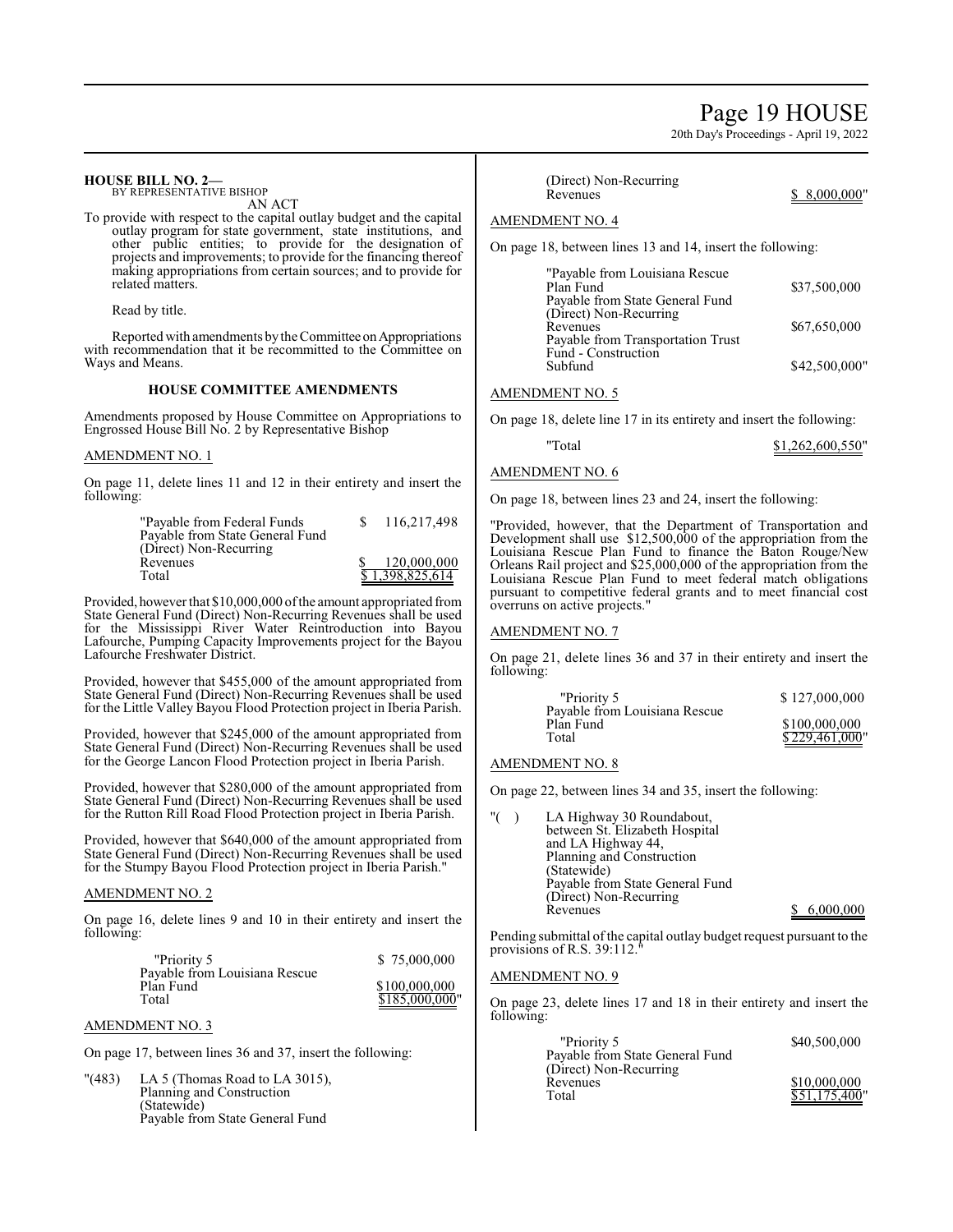# Page 20 HOUSE

|              | <b>AMENDMENT NO. 10</b>                                                                                                                                                         |                                         | "Priority 1<br>Payable from State General Fund                                                                                                                                                                                        | \$11,250,000                                  |
|--------------|---------------------------------------------------------------------------------------------------------------------------------------------------------------------------------|-----------------------------------------|---------------------------------------------------------------------------------------------------------------------------------------------------------------------------------------------------------------------------------------|-----------------------------------------------|
| "28,306,689" | On page 25, at the end of line 9, delete $"28,041,133"$ and insert                                                                                                              |                                         | (Direct) Non-Recurring<br>Revenues<br>Total                                                                                                                                                                                           | \$ 6,000,000<br>\$17,250,000"                 |
|              | AMENDMENT NO. 11                                                                                                                                                                |                                         |                                                                                                                                                                                                                                       |                                               |
|              | On page 25, between lines 41 and 42, insert the following:                                                                                                                      |                                         | <b>AMENDMENT NO. 18</b>                                                                                                                                                                                                               |                                               |
| "(316)       | Rebuild and/or Replace<br>Facility Due to Damage<br>from 2016 Flood Event,<br>Planning and Construction<br>(Rapides)<br>Payable from Federal Funds via<br>Interagency Transfers | \$3,500,000"                            | On page 34, between lines 43 and 44, insert the following:<br>"(259)<br>Athletic Field House<br>Improvements,<br>Planning and Construction<br>(Natchitoches)<br>Payable from State General Fund<br>(Direct) Non-Recurring<br>Revenues | \$ 5,000,000"                                 |
|              | <b>AMENDMENT NO. 12</b>                                                                                                                                                         |                                         |                                                                                                                                                                                                                                       |                                               |
| following:   | On page 28, delete lines 11 and 12 in their entirety and insert the                                                                                                             |                                         | <b>AMENDMENT NO. 19</b><br>On page 36, delete lines 10 and 11 in their entirety and insert the<br>following:                                                                                                                          |                                               |
|              | "Payable from Fees and<br>Self-Generated Revenues                                                                                                                               | \$10,000,000                            | "Priority 5                                                                                                                                                                                                                           | \$7,500,000                                   |
|              | Payable from the Capital Outlay<br>Savings Fund<br>Total                                                                                                                        | \$2,000,000<br>\$30,000,000"            | Payable from Fees and<br>Self-Generated Revenues<br>Total                                                                                                                                                                             | \$10,000,000<br>\$23,249,968'                 |
|              | <b>AMENDMENT NO. 13</b>                                                                                                                                                         |                                         | <b>AMENDMENT NO. 20</b>                                                                                                                                                                                                               |                                               |
|              | On page 29, delete line 34 in its entirety and insert the following:                                                                                                            |                                         | On page 36, delete line 16 in its entirety and insert the following:                                                                                                                                                                  |                                               |
|              | "Priority 5                                                                                                                                                                     | \$5,000,000                             | "Priority 1                                                                                                                                                                                                                           | \$13,733,427                                  |
|              | Payable from the Capital Outlay<br>Savings Fund<br>Total                                                                                                                        | 500,000<br>5,500,000"                   | Payable from Fees and<br>Self-Generated Revenues<br>Total                                                                                                                                                                             | \$10,000,000<br>\$23,733,427"                 |
|              | <b>AMENDMENT NO. 14</b>                                                                                                                                                         |                                         | <b>AMENDMENT NO. 21</b>                                                                                                                                                                                                               |                                               |
|              | On page 29, delete line 49 in its entirety and insert the following:                                                                                                            |                                         | On page 36, delete line 21 in its entirety and insert the following:                                                                                                                                                                  |                                               |
|              | "Priority 5<br>Payable from State General Fund<br>(Direct) Non-Recurring<br>Revenues<br>Total                                                                                   | \$9,750,000<br>750,000<br>\$10,500,000" | "Priority 5<br>Payable from the Capital Outlay<br>Savings Fund<br>Total                                                                                                                                                               | \$10,600,000<br>\$10,000,000<br>\$20,600,000" |
|              | <b>AMENDMENT NO. 15</b>                                                                                                                                                         |                                         | <b>AMENDMENT NO. 22</b>                                                                                                                                                                                                               |                                               |
|              | On page 30, between lines 6 and 7, insert the following:                                                                                                                        |                                         | On page 36, delete line 26 in its entirety and insert the following:                                                                                                                                                                  |                                               |
| "(31)        | <b>Boiler Installation Renovation</b><br>(B&E, BH, HP&E, TC, UC),<br>Planning and Construction<br>(Caddo)                                                                       |                                         | "Priority 5<br>Payable from the Capital Outlay<br>Savings Fund<br>Total                                                                                                                                                               | \$15,400,000<br>\$6,000,000<br>\$21,400,000"  |
|              | Payable from State General Fund<br>(Direct) Non-Recurring                                                                                                                       |                                         | <b>AMENDMENT NO. 23</b>                                                                                                                                                                                                               |                                               |
|              | Revenues                                                                                                                                                                        | 410,000"                                | On page 37, delete lines 25 and 26 in their entirety and insert the<br>following:                                                                                                                                                     |                                               |
|              | AMENDMENT NO. 16                                                                                                                                                                |                                         | "Priority 5                                                                                                                                                                                                                           | \$2,000,000                                   |
|              | On page 30, delete line 38 in its entirety and insert the following:                                                                                                            |                                         | Payable from the Capital Outlay<br>Savings Fund                                                                                                                                                                                       | \$ 8,000,000                                  |
|              | "Priority 2<br>Payable from State General Fund<br>(Direct) Non-Recurring                                                                                                        | \$<br>50,000                            | Total                                                                                                                                                                                                                                 | \$11,995,412"                                 |
|              | Revenues<br>Total                                                                                                                                                               | 50,000<br>100,000"                      | <b>AMENDMENT NO. 24</b>                                                                                                                                                                                                               |                                               |
|              | <b>AMENDMENT NO. 17</b>                                                                                                                                                         |                                         | On page 37, line 27, after "that" and before "shall" delete<br>" $$4,500,000$ of this appropriation" and insert " $$8,000,000$ of the                                                                                                 |                                               |
|              | On page 33, delete line 5 in its entirety and insert the following:                                                                                                             |                                         | amount appropriated from the Capital Outlay Savings Fund"                                                                                                                                                                             |                                               |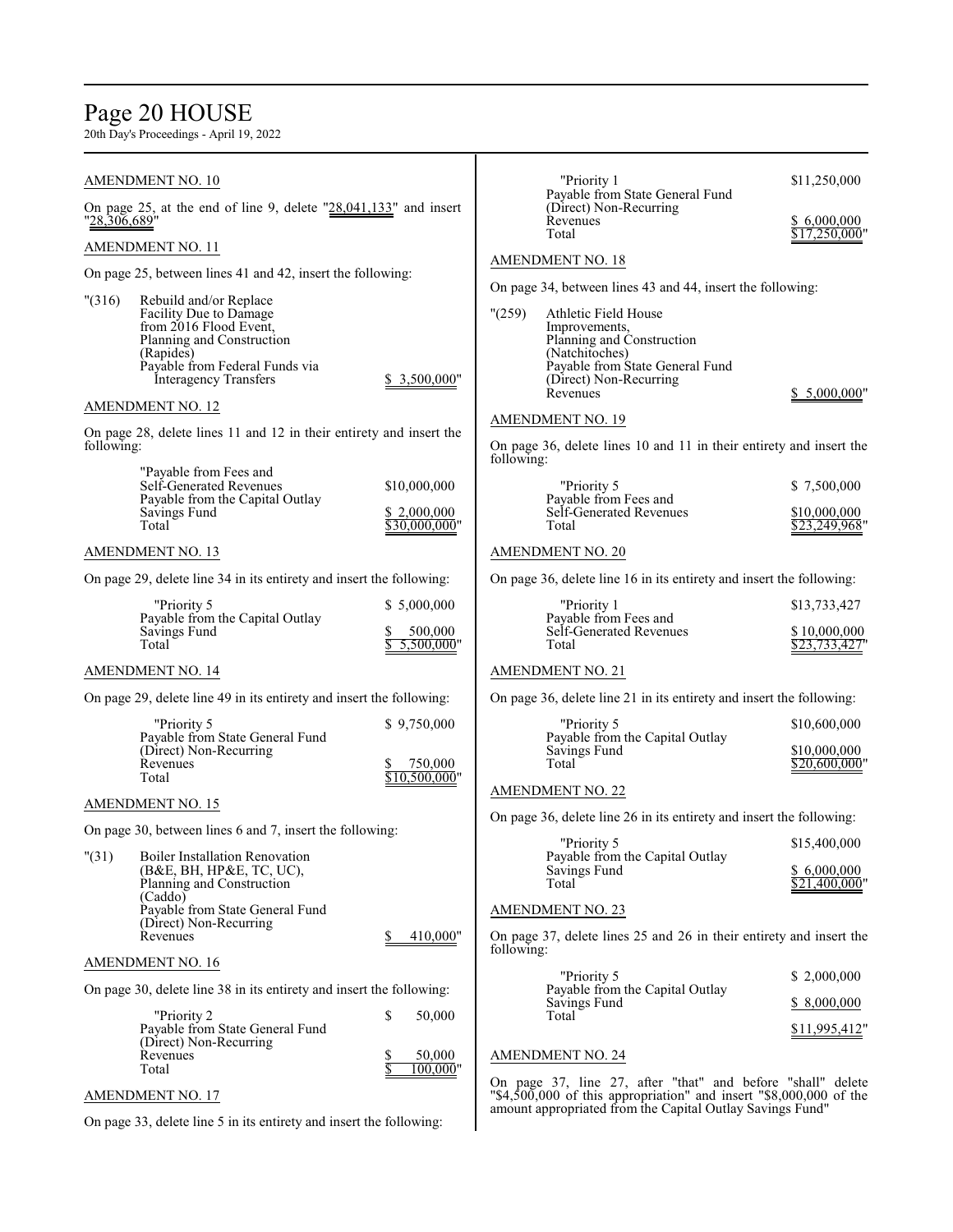# Page 21 HOUSE

| <b>AMENDMENT NO. 25</b>                                                                                                 |                         |            | Payable from State General Fund<br>(Direct) Non-Recurring                                            |                        |
|-------------------------------------------------------------------------------------------------------------------------|-------------------------|------------|------------------------------------------------------------------------------------------------------|------------------------|
| On page 37, between lines 28 and 29, insert the following:                                                              |                         |            | Revenues                                                                                             | 525,000"               |
| " $($ )<br>Major Repairs and Deferred<br>Maintenance<br>of Buildings and Facilities,                                    |                         |            | <b>AMENDMENT NO. 31</b><br>On page 44, delete line 33 in its entirety and insert the following:      |                        |
| Planning and Construction<br>(Statewide)<br>Payable from State General Fund<br>(Direct) Non-Recurring<br>Revenues       | \$50,000,000            |            | "Priority 5<br>Payable from State General Fund<br>(Direct) Non-Recurring<br>Revenues                 | \$1,975,000<br>125,000 |
| Pending submittal of the capital outlay budget request pursuant to the<br>provisions of R.S. 39:112.                    |                         | (1300)     | Total<br>Marshall Street Pumps,                                                                      | 2.100,000              |
| <b>AMENDMENT NO. 26</b>                                                                                                 |                         |            | Planning and Construction<br>(Cameron)                                                               |                        |
| On page 38, between lines 39 and 40, insert the following:                                                              |                         |            | Payable from State General Fund<br>(Direct) Non-Recurring<br>Revenues                                | 125,000"<br>S.         |
| " $($ )<br>Amite River Diversion Canal Weir,                                                                            |                         |            |                                                                                                      |                        |
| Planning and Construction<br>(Ascension, Livingston, St. James)<br>Payable from State General Fund                      |                         |            | <b>AMENDMENT NO. 32</b><br>On page 45, between lines 43 and 44, insert the following:                |                        |
| (Direct) Non-Recurring<br>Revenues                                                                                      | \$5,000,000             | "(609)     | Riley Road Improvements,                                                                             |                        |
| Pending submittal and late approval of the capital outlay budget<br>request pursuant to the provisions of R.S. 39:112." |                         |            | Planning and Construction<br>(Franklin)<br>Payable from State General Fund<br>(Direct) Non-Recurring |                        |
| <b>AMENDMENT NO. 27</b>                                                                                                 |                         |            | Revenues                                                                                             | 605,000"               |
| On page 40, delete lines 7 and 8 in their entirety and insert the<br>following:                                         |                         |            | <b>AMENDMENT NO. 33</b>                                                                              |                        |
| "Priority 5                                                                                                             | \$1,780,000             |            | On page 45 delete line 48 in its entirety and insert the following:                                  |                        |
| Payable from State General Fund<br>(Direct) Non-Recurring<br>Revenues<br>Total                                          | 60,000<br>$2,000,000$ " |            | "Priority 5<br>Payable from State General Fund<br>(Direct) Non-Recurring<br>Revenues                 | \$1,555,000<br>100,000 |
| <b>AMENDMENT NO. 28</b>                                                                                                 |                         |            | Total                                                                                                | 1,655,000"             |
|                                                                                                                         |                         |            | <b>AMENDMENT NO. 34</b>                                                                              |                        |
| On page 40, delete lines 36 and 37 in their entirety and insert the<br>following:                                       |                         | following: | On page 46, delete lines 44 and 45 in their entirety and insert the                                  |                        |
| "Priority 5<br>Payable from State General Fund<br>(Direct) Non-Recurring                                                | \$4,910,000             |            | "Priority 5<br>Payable from State General Fund                                                       | \$1,190,000            |
| Revenues<br>Total                                                                                                       | 500,000<br>5,910,000"   |            | (Direct) Non-Recurring<br>Revenues                                                                   | \$<br>750,000          |
| <b>AMENDMENT NO. 29</b>                                                                                                 |                         |            | Total                                                                                                | \$2,910,000"           |
| On page 43, delete line 28 in its entirety and insert the following:                                                    |                         |            | AMENDMENT NO. 35                                                                                     |                        |
| "Priority 5<br>Payable from State General Fund<br>(Direct) Non-Recurring                                                | \$<br>842,000           | following: | On page 47, delete lines 6 and 7 in their entirety and insert the                                    |                        |
| Revenues<br>Total                                                                                                       | 102,000<br>944,000"     |            | "Priority 5<br>Payable from State General Fund                                                       | \$5,000,000            |
| <b>AMENDMENT NO. 30</b>                                                                                                 |                         |            | (Direct) Non-Recurring<br>Revenues                                                                   | 350,000                |
| On page 43, after line 45, insert the following:                                                                        |                         |            | Total                                                                                                | \$5,500,000"           |
| "50/J05 AVOYELLES PARISH                                                                                                |                         |            | <b>AMENDMENT NO. 36</b>                                                                              |                        |
| (1496)<br>Parishwide Roadway<br>Improvements,                                                                           |                         |            | On page 51, delete line 12 in its entirety and insert the following:                                 |                        |
| Planning and Construction<br>(Avoyelles)                                                                                |                         |            | "Priority 5<br>Payable from State General Fund                                                       | \$6,505,000            |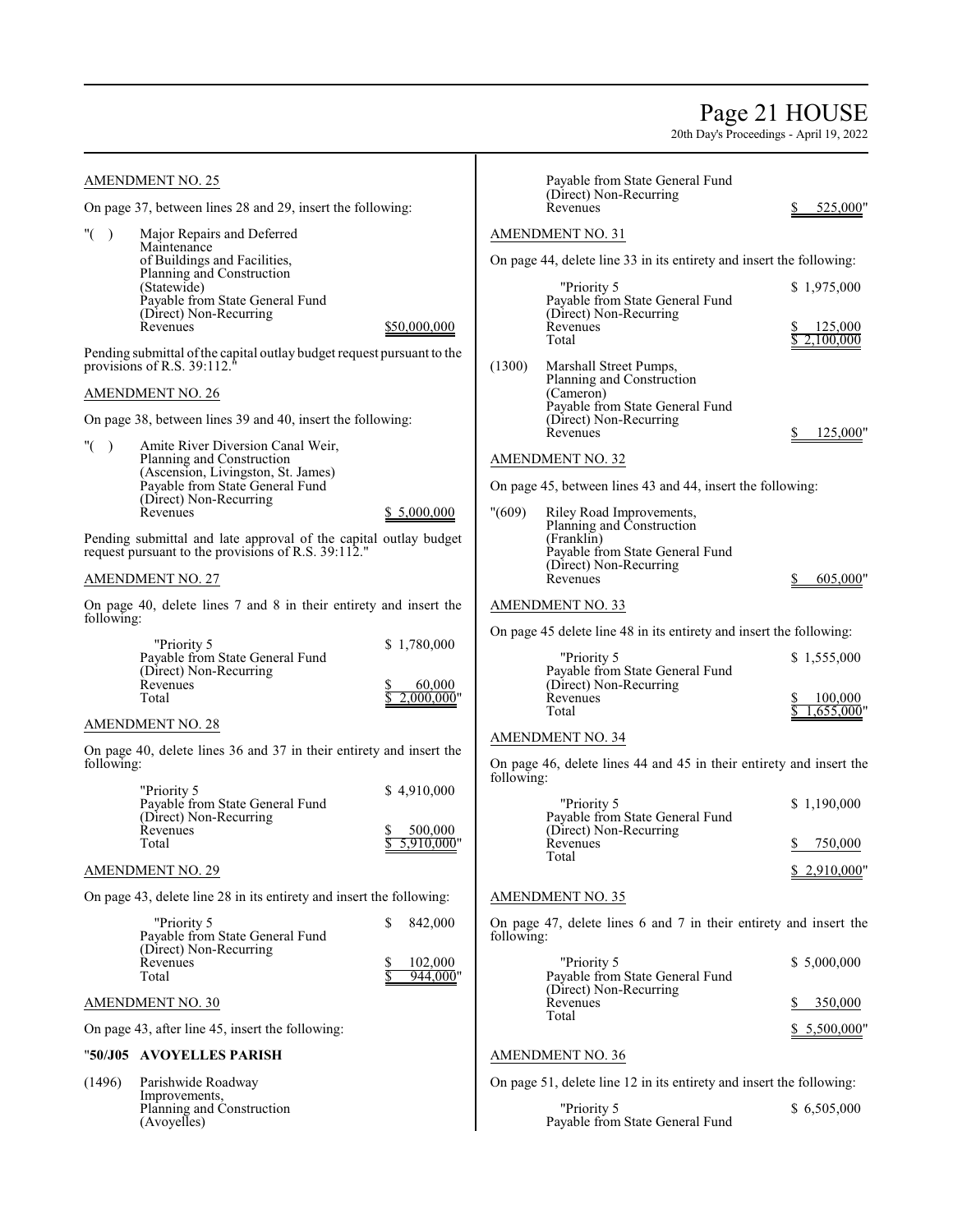# Page 22 HOUSE

|            | (Direct) Non-Recurring<br>Revenues<br>Total<br><b>AMENDMENT NO. 37</b>                                                                                                                                                                   | 250,000<br>$6,755,000$ " | (1205)     | Sidewalk and Street Improvements on<br>Graceland Avenue,<br>Planning and Construction<br>(Vermilion)<br>Payable from State General Fund<br>(Direct) Non-Recurring                                |                                     |
|------------|------------------------------------------------------------------------------------------------------------------------------------------------------------------------------------------------------------------------------------------|--------------------------|------------|--------------------------------------------------------------------------------------------------------------------------------------------------------------------------------------------------|-------------------------------------|
|            | On page 51, between lines 25 and 26, insert the following:                                                                                                                                                                               |                          |            | Revenues                                                                                                                                                                                         | 55,000"                             |
| (1139)     | "(1113) Courthouse Roofing and Repairs,<br>Planning and Construction<br>(Morehouse)<br>Payable from State General Fund<br>(Direct) Non-Recurring<br>Revenues<br>Library Roofing and Repairs,<br>Planning and Construction<br>(Morehouse) | 875,000                  |            | <b>AMENDMENT NO. 43</b><br>On page 61, delete line 24 in its entirety and insert the following:<br>"Priority 1<br>Payable from State General Fund<br>(Direct) Non-Recurring<br>Revenues<br>Total | 380,000<br>S<br>350,000<br>730,000' |
|            | Payable from State General Fund<br>(Direct) Non-Recurring<br>Revenues                                                                                                                                                                    | 500,000"                 |            | <b>AMENDMENT NO. 44</b><br>On page 62, delete line 12 in its entirety and insert the following:                                                                                                  |                                     |
|            | <b>AMENDMENT NO. 38</b>                                                                                                                                                                                                                  |                          |            | "Payable from General                                                                                                                                                                            |                                     |
| following: | On page 53, delete lines 30 and 31 in their entirety and insert the                                                                                                                                                                      |                          |            | <b>Obligation Bonds</b><br>Priority 5<br>Payable from State General Fund<br>(Direct) Non-Recurring                                                                                               | \$<br>565,000                       |
|            | "Priority 5<br>Payable from State General Fund<br>(Direct) Non-Recurring                                                                                                                                                                 | \$<br>622,500            |            | Revenues<br>Total                                                                                                                                                                                | 500,000<br>,065,000'                |
|            | Revenues<br>Total                                                                                                                                                                                                                        | 52,500<br>877,500"       |            | <b>AMENDMENT NO. 45</b><br>On page 63, between lines 13 and 14, insert the following:                                                                                                            |                                     |
|            | <b>AMENDMENT NO. 39</b>                                                                                                                                                                                                                  |                          | "(283)     | Street and Drainage Improvements,                                                                                                                                                                |                                     |
| "(896)     | On page 54, between lines 5 and 6, insert the following:<br>Leggett Road Rehabilitation,<br>Planning and Construction<br>(St. Helena)<br>Payable from State General Fund<br>(Direct) Non-Recurring<br>Revenues                           | 420,000"                 |            | Planning and Construction<br>(Acadia)<br>Payable from State General Fund<br>(Direct) Non-Recurring<br>Revenues<br><b>AMENDMENT NO. 46</b>                                                        | 450,000"                            |
|            | <b>AMENDMENT NO. 40</b>                                                                                                                                                                                                                  |                          | following: | On page 63, delete lines 44 and 45 in their entirety and insert the                                                                                                                              |                                     |
| following: | On page 56, delete lines 28 and 29 in their entirety and insert the                                                                                                                                                                      |                          |            | "Priority 5<br>Payable from State General Fund                                                                                                                                                   | S<br>640,000                        |
|            | "Priority 5<br>Pavable from State General Fund<br>(Direct) Non-Recurring                                                                                                                                                                 | \$3,240,000              |            | (Direct) Non-Recurring<br>Revenues<br>Total                                                                                                                                                      | 1,000,000<br>1,720,000              |
|            | Revenues<br>Total                                                                                                                                                                                                                        | 500,000<br>4,390,000"    |            | <b>AMENDMENT NO. 47</b>                                                                                                                                                                          |                                     |
|            | <b>AMENDMENT NO. 41</b>                                                                                                                                                                                                                  |                          |            | On page 64, between lines 17 and 18, insert the following:                                                                                                                                       |                                     |
|            | On page 57, between lines 40 and 41, insert the following:                                                                                                                                                                               |                          | "(976)     | Pavilion,<br>Planning and Construction                                                                                                                                                           |                                     |
|            | "(1172) Replacement of D-18 Pump Station<br>Falgout Canal, Theriot, La.,<br>Planning and Construction<br>(Terrebonne)                                                                                                                    |                          |            | (Acadia)<br>Payable from State General Fund<br>(Direct) Non-Recurring<br>Revenues                                                                                                                | 100,000"                            |
|            | Payable from State General Fund                                                                                                                                                                                                          |                          |            | <b>AMENDMENT NO. 48</b>                                                                                                                                                                          |                                     |
|            | (Direct) Non-Recurring<br>Revenues                                                                                                                                                                                                       | \$ 2,125,000"            |            | On page 65, after line 43, insert the following:                                                                                                                                                 |                                     |
|            | AMENDMENT NO. 42                                                                                                                                                                                                                         |                          |            | "50/M78 ELTON                                                                                                                                                                                    |                                     |
|            | On page 60, between lines 20 and 21, insert the following:                                                                                                                                                                               |                          | (1215)     | Street Improvements,                                                                                                                                                                             |                                     |
|            | "50/M01 ABBEVILLE                                                                                                                                                                                                                        |                          |            | Planning and Construction<br>(Jefferson Davis)                                                                                                                                                   |                                     |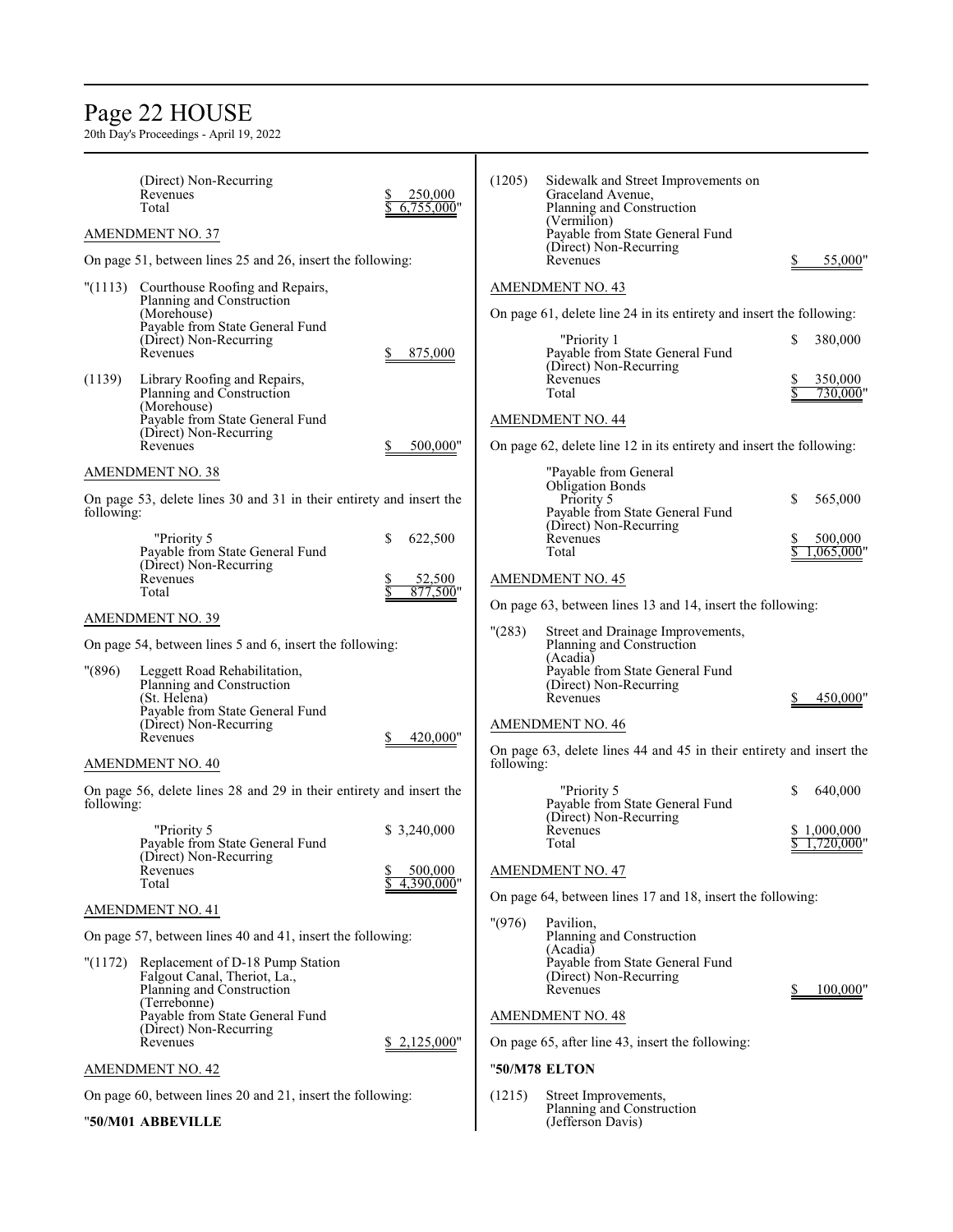# Page 23 HOUSE

| Payable from State General Fund<br>(Direct) Non-Recurring<br>Revenues<br><b>AMENDMENT NO. 49</b>                                                                                                                                          | 400,000"                           | (Acadia)<br>Payable from State General Fund<br>(Direct) Non-Recurring<br>200,000"<br>Revenues                                                                                                                                          |
|-------------------------------------------------------------------------------------------------------------------------------------------------------------------------------------------------------------------------------------------|------------------------------------|----------------------------------------------------------------------------------------------------------------------------------------------------------------------------------------------------------------------------------------|
|                                                                                                                                                                                                                                           |                                    | AMENDMENT NO. 54                                                                                                                                                                                                                       |
| On page 66, delete line 6 in its entirety and insert the following:                                                                                                                                                                       |                                    | On page 69, between lines 16 and 17, insert the following:                                                                                                                                                                             |
| "Priority 5<br>Payable from State General Fund<br>(Direct) Non-Recurring<br>Revenues<br>Total<br>(1353)<br>Street Improvements,<br>Planning and Construction<br>(St. Landry)<br>Payable from State General Fund<br>(Direct) Non-Recurring | S<br>350,000<br>310,000<br>660,000 | (1396)<br>Seafood Pavilion Addition -<br>Gazebo, Boardwalk, and Dock,<br>Planning and Construction<br>(Jefferson)<br>Payable from State General Fund<br>(Direct) Non-Recurring<br>Revenues<br>355,000"<br><b>AMENDMENT NO. 55</b>      |
| Revenues                                                                                                                                                                                                                                  | 100,000"                           | On page 69, line 17, after "Addition," and before "Planning" insert<br>"including Exhibits,"                                                                                                                                           |
| AMENDMENT NO. 50                                                                                                                                                                                                                          |                                    | <b>AMENDMENT NO. 56</b>                                                                                                                                                                                                                |
| On page 66, between lines 11 and 12, insert the following:<br>"50/M86 FENTON                                                                                                                                                              |                                    | On page 69, between lines 23 and 24, insert the following:                                                                                                                                                                             |
| (332)<br>New Road Construction,<br>Planning and Construction<br>(Jefferson Davis)<br>Payable from State General Fund<br>(Direct) Non-Recurring<br>Revenues                                                                                | 350,000"                           | "(1451) Lafitte Amphitheater Stage,<br>Planning and Construction<br>(Jefferson)<br>Payable from State General Fund<br>(Direct) Non-Recurring<br>Revenues<br>715,000"                                                                   |
| <b>AMENDMENT NO. 51</b>                                                                                                                                                                                                                   |                                    | <b>AMENDMENT NO. 57</b>                                                                                                                                                                                                                |
| On page 67, between lines 12 and 13, insert the following:                                                                                                                                                                                |                                    | On page 69, delete line 36 in its entirety and insert the following:                                                                                                                                                                   |
| "50/M<br><b>GARYVILLE</b><br>( )<br>Garyville Timbermill Museum Storm<br>Damage Repairs and Renovation,<br>Planning and Construction<br>(St. John the Baptist)<br>Payable from State General Fund<br>(Direct) Non-Recurring<br>Revenues   | \$ 3,000,000                       | "Priority 5<br>315,000<br>Payable from State General Fund<br>(Direct) Non-Recurring<br>Revenues<br>100,000<br>$41\overline{5.000}$ "<br>Total<br><b>AMENDMENT NO. 58</b><br>On page 70, between lines 10 and 11, insert the following: |
| Pending submittal and late approval of the capital outlay budget                                                                                                                                                                          |                                    | "50/MF6 KROTZ SPRINGS                                                                                                                                                                                                                  |
| request pursuant to the provisions of R.S. 39:112."<br><b>AMENDMENT NO. 52</b>                                                                                                                                                            |                                    | (1119)<br>Lift Station Upgrade and<br>Rehabilitation,<br>Planning and Construction<br>(St. Landry)                                                                                                                                     |
| On page 68, between lines 7 and 8, insert the following:                                                                                                                                                                                  |                                    | Payable from State General Fund<br>(Direct) Non-Recurring                                                                                                                                                                              |
| "50/MB7 GUEYDAN                                                                                                                                                                                                                           |                                    | Revenues<br>180,000"                                                                                                                                                                                                                   |
| (856)<br>Sewer Plant Improvements,<br>Planning and Construction<br>(Vermilion)<br>Payable from State General Fund<br>(Direct) Non-Recurring<br>Revenues                                                                                   | 95,000"                            | <b>AMENDMENT NO. 59</b><br>On page 71, between lines 13 and 14, insert the following:<br>"50/MG4LEONVILLE                                                                                                                              |
| <b>AMENDMENT NO. 53</b>                                                                                                                                                                                                                   |                                    | (263)<br>Street and Drainage Improvements,<br>Planning and Construction                                                                                                                                                                |
| On page 69, between lines 15 and 16, insert the following:                                                                                                                                                                                |                                    | (St. Landry)<br>Payable from State General Fund                                                                                                                                                                                        |
| "50/MD6IOTA                                                                                                                                                                                                                               |                                    | (Direct) Non-Recurring<br>Revenues<br>300,000"                                                                                                                                                                                         |
| (1052)<br>Street Improvements,<br>Planning and Construction                                                                                                                                                                               |                                    |                                                                                                                                                                                                                                        |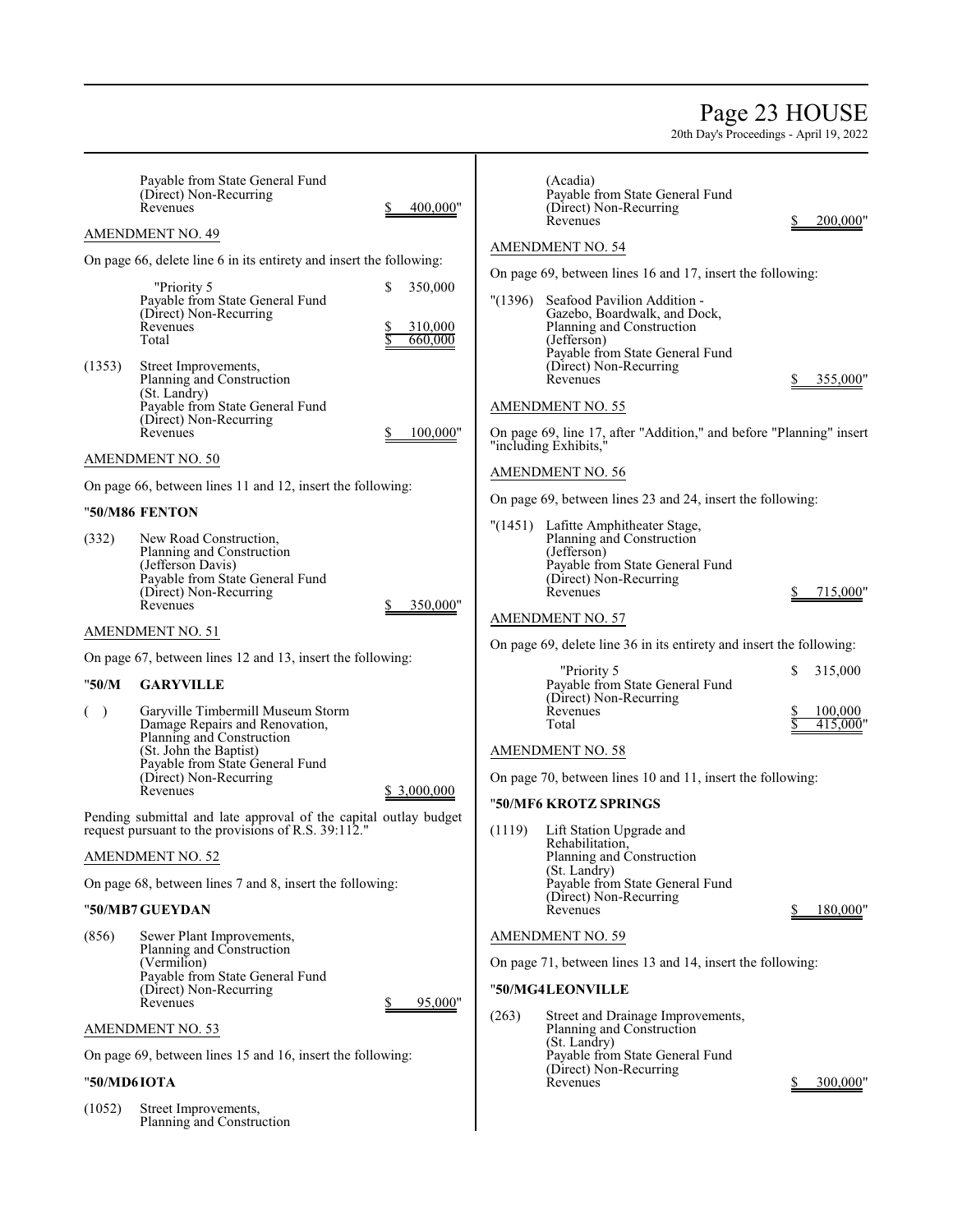# Page 24 HOUSE

|         | <b>AMENDMENT NO. 60</b>                                                                                                 |                          |        | Total                                                                | 1,575,000"                   |
|---------|-------------------------------------------------------------------------------------------------------------------------|--------------------------|--------|----------------------------------------------------------------------|------------------------------|
|         | On page 73, delete line 6 in its entirety and insert the following:                                                     |                          |        | <b>AMENDMENT NO. 66</b>                                              |                              |
|         | "Priority 1                                                                                                             | \$<br>227,000            |        | On page 79, after line 43, insert the following:                     |                              |
|         | Payable from State General Fund<br>(Direct) Non-Recurring                                                               |                          |        | "50/MT2 SUNSET                                                       |                              |
|         | Revenues<br>Total                                                                                                       | 120,000<br>2<br>347,000" | (375)  | City Wide Sidewalk Project,                                          |                              |
|         | <b>AMENDMENT NO. 61</b>                                                                                                 |                          |        | Phase 1,<br>Planning and Construction                                |                              |
|         | On page 74, after line 49, insert the following:                                                                        |                          |        | (St. Landry)<br>Payable from State General Fund                      |                              |
| " (564) | Lincoln Beach,                                                                                                          |                          |        | (Direct) Non-Recurring<br>Revenues                                   | 100,000"                     |
|         | Planning and Construction<br>(Orleans)                                                                                  |                          |        | <b>AMENDMENT NO. 67</b>                                              |                              |
|         | Payable from State General Fund<br>(Direct) Non-Recurring                                                               |                          |        | On page 80, between lines 17 and 18, insert the following:           |                              |
|         | Revenues                                                                                                                | 500,000"<br>S.           | "(986) | LA 648/Acadia Road Intersection                                      |                              |
|         | <b>AMENDMENT NO. 62</b>                                                                                                 |                          |        | Improvements,<br>Planning and Construction                           |                              |
|         | On page 75, between lines 26 and 27, insert the following:                                                              |                          |        | (Lafourche)<br>Payable from State General Fund                       |                              |
|         | "50/MM3 OBERLIN                                                                                                         |                          |        | (Direct) Non-Recurring<br>Revenues                                   |                              |
| (881)   | Street Improvements, Phase 1,                                                                                           |                          |        | 50/MT6 TICKFAW                                                       | 500,000                      |
|         | Planning and Construction<br>(Allen)                                                                                    |                          |        |                                                                      |                              |
|         | Payable from State General Fund<br>(Direct) Non-Recurring                                                               |                          | (1222) | Street Access Improvements,<br>Planning and Construction             |                              |
|         | Revenues                                                                                                                | 485,000"                 |        | (Tangipahoa)<br>Payable from State General Fund                      |                              |
|         | <b>AMENDMENT NO. 63</b>                                                                                                 |                          |        | (Direct) Non-Recurring<br>Revenues                                   | 220,000"                     |
|         | On page 77, between lines 7 and 8, insert the following:                                                                |                          |        | <b>AMENDMENT NO. 68</b>                                              |                              |
|         | "50/MP1 REEVES                                                                                                          |                          |        | On page 86, between lines 14 and 15, insert the following:           |                              |
| (1289)  | New Town Hall/Police Station,<br>Planning and Construction                                                              |                          |        | "50/NAGRECREATION DISTRICT 6 ALLEN PARISH                            |                              |
|         | (Allen)<br>Payable from State General Fund                                                                              |                          | (488)  | Recreation Complex, Final Phase,                                     |                              |
|         | (Direct) Non-Recurring<br>Revenues                                                                                      | 800,000"                 |        | Planning and Construction<br>(Allen)                                 |                              |
|         |                                                                                                                         |                          |        | Payable from State General Fund<br>(Direct) Non-Recurring            |                              |
|         | <b>AMENDMENT NO. 64</b>                                                                                                 |                          |        | Revenues                                                             | 350,000"                     |
|         | On page 79, between lines 19 and 20, insert the following:                                                              |                          |        | <b>AMENDMENT NO. 69</b>                                              |                              |
|         | "50/MS4 SPRINGFIELD                                                                                                     |                          |        | On page 89, delete line 21 in its entirety and insert the following: |                              |
| ( )     | Town Hall Storm Drainage<br>Repairs and Renovation,                                                                     |                          |        | "Priority 5                                                          | \$10,700,000                 |
|         | Planning and Construction<br>(Livingston)                                                                               |                          |        | Payable from State General Fund<br>(Direct) Non-Recurring            |                              |
|         | Payable from State General Fund<br>(Direct) Non-Recurring                                                               |                          |        | Revenues<br>Total                                                    | \$1,000,000<br>\$11,700,000" |
|         | Revenues                                                                                                                | 350,000                  |        | <b>AMENDMENT NO. 70</b>                                              |                              |
|         | Pending submittal and late approval of the capital outlay budget<br>request pursuant to the provisions of R.S. 39:112." |                          |        | On page 89, between lines 27 and 28 insert the following:            |                              |
|         | AMENDMENT NO. 65                                                                                                        |                          |        | "50/NFL YOUNG MEN'S CHRISTIAN ASSOCIATION OF                         |                              |
|         |                                                                                                                         |                          |        | <b>BOGALUSA</b>                                                      |                              |
|         | On page 79, delete line 25 in its entirety and insert the following:                                                    |                          | (857)  | Renovation and Repairs to the                                        |                              |
|         | "Priority 5<br>Payable from State General Fund                                                                          | \$1,075,000              |        | Bogalusa YMCA,<br>Planning and Construction                          |                              |
|         | (Direct) Non-Recurring<br>Revenues                                                                                      | 500,000<br>S.            |        | (Washington)<br>Payable from State General Fund                      |                              |
|         |                                                                                                                         |                          |        |                                                                      |                              |
|         |                                                                                                                         |                          |        |                                                                      |                              |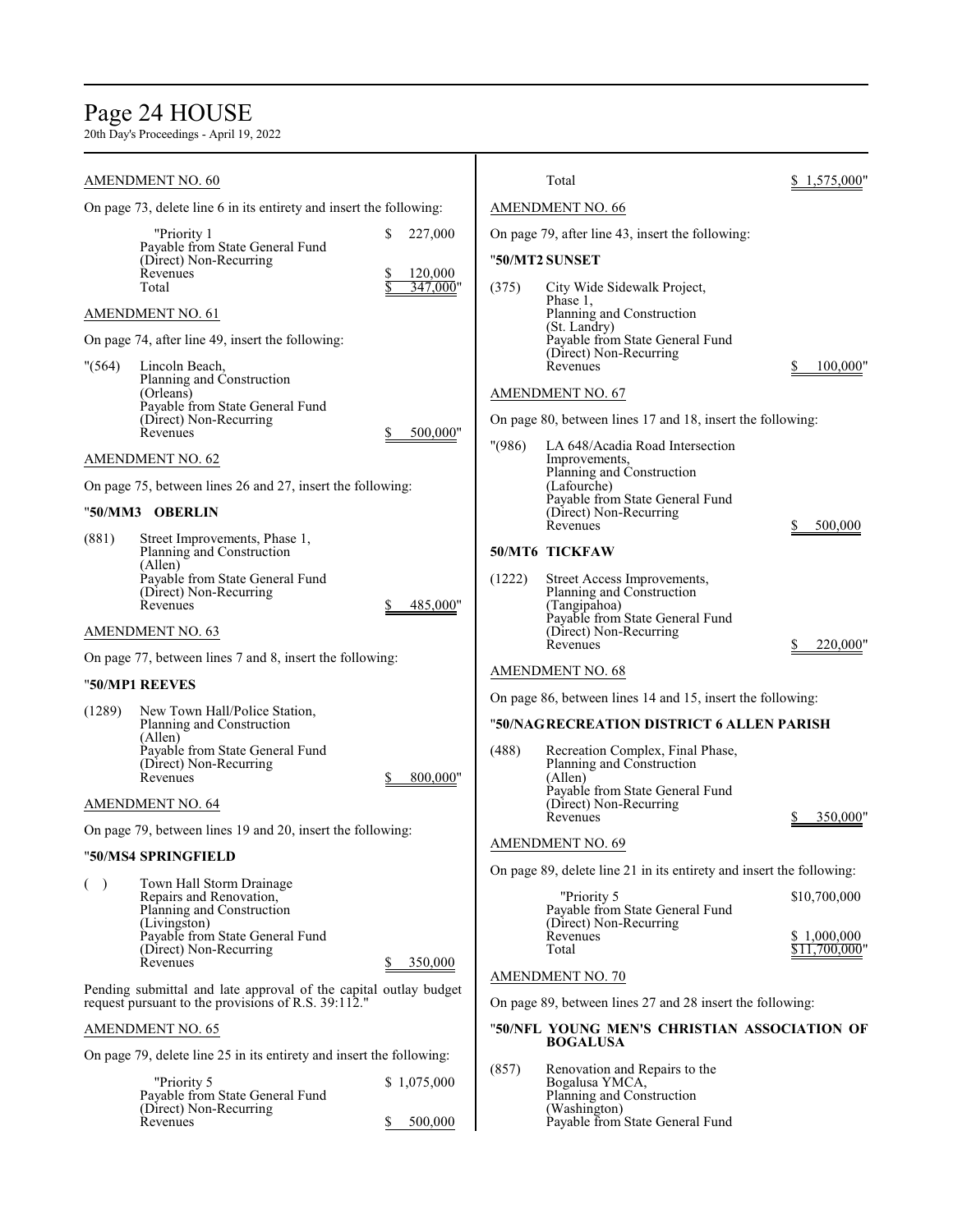# Page 25 HOUSE

20th Day's Proceedings - April 19, 2022

(Direct) Non-Recurring

175,000"

 $625,000"$ 

AMENDMENT NO. 71

On page 91, between lines 6 and 7, insert the following:

# "**50/NHZACADIA POST NO. 15 AMERICAN LEGION**

(284) Acadia Post 15 American Legion Renovation, Planning and Construction (Acadia) Payable from State General Fund (Direct) Non-Recurring  $\text{Revennes}$   $\text{S}$  225,000"

## AMENDMENT NO. 72

On page 91, between lines 26 and 27, insert the following:

# "**50/NL6 EAST RICHLAND WATERWORKS DISTRICT**

(1234) Poverty Point Parkway Water Main, Planning and Construction (Richland) Payable from State General Fund (Direct) Non-Recurring

## AMENDMENT NO. 73

On page 95, between lines 35 and 36, insert the following:

### "**50/NZ7 ASSOCIATION FOR THE LIBERTY THEATRE**

(1368) Liberty Theatre Restoration and Preservation Project, HVAC Replacement and Mold Remediation, Planning and Construction (St. Landry) Payable from State General Fund (Direct) Non-Recurring Revenues \$ 340,000"

#### AMENDMENT NO. 74

On page 97, between lines 42 and 43, insert the following:

(B) The following revisions are hereby made to Act 485 of the 2021 Regular Session of the Louisiana Legislature for the purpose ofmaking supplemental capital outlay appropriations for Fiscal Year 2021-2022. Provided, however, that the provisions of Sections 2 through 18, inclusive of Act 485 of the 2021 Regular Session of the Legislature are adopted and incorporated by reference for the appropriations contained in this Section and Section 1(C).

(1) Notwithstanding any provision of law to the contrary, including the provisions of this or any other Capital Outlay Act, the appropriation to 07/270 DEPARTMENT OF TRANSPORTATION AND DEVELOPMENT for the Highway Program (Up to  $$4,000,000$ ) for Secretary's Emergency Fund) (Statewide) project is hereby amended and reenacted as follows:

On page 15, delete lines 3 through 7 in their entirety and insert the following:

| "Payable from Transportation Trust<br>Fund - Regular | \$ 30,500,000 |
|------------------------------------------------------|---------------|
| Payable from Transportation Trust                    |               |
| Fund - Federal                                       | \$657,920,224 |

Payable from Transportation Trust Fund - Construction<br>Subfund Subfund \$ 566,000,000

\$ 1,516,570,224

(2) Notwithstanding any provision of law to the contrary, including the provisions of this Capital Outlay Act, the appropriation to the 19/604N DEPARTMENT OF EDUCATION, LSU HEALTH SCIENCE CENTER - NEW ORLEANS for the Interim Hospital Repurposing, Construction (Orleans) project is hereby amended and reenacted to include an appropriation made out of the interest earnings from the investment of general obligation bond or note proceeds in the Comprehensive Capital Outlay Escrow Account:

On page 109, delete lines 3 and 4 in their entirety and insert the following:

| "Payable from Interest Earnings | \$4.765.000   |
|---------------------------------|---------------|
| Total                           | \$23,765,000" |

(3) Notwithstanding any provision of law to the contrary, including the provisions of this Capital Outlay Act, the appropriation to the 16/513 DEPARTMENT OF WILDLIFE AND FISHERIES, OFFICE OF WILDLIFE for the Woodworth Central Office Complex and Pineville Office/Region 3, Planning and Construction (Rapides) project is hereby amended and reenacted to include an appropriation made out of the interest earnings from the investment of general obligation bond or note proceeds in the Comprehensive Capital Outlay Escrow Account:

On page 26, delete lines 13 and 14 in their entirety and insert the following:

| "Priority 5                    | \$1,500,000  |
|--------------------------------|--------------|
| Payable from Interest Earnings | \$1.500,000  |
| Total                          | \$5,108,900" |

(C) Notwithstanding any provision of law to the contrary, including the provisions of the Capital Outlay Act, the appropriation to 01/112 DEPARTMENT OF MILITARY AFFAIRS for the Louisiana National Guard Readiness Center, Building 801 Replacement, Camp Beauregard, Planning and Construction (Statewide) approved by the Joint Legislative Committee on the Budget on September 13, 2019, is hereby amended to include an appropriation made out of the interest earnings from the investment of general obligation bond or note proceeds in the Comprehensive Capital Outlay Escrow Account:

| "Payable from Federal Funds"   | \$17,950,000  |
|--------------------------------|---------------|
| Payable from Interest Earnings | 1.735,000     |
| Total                          | \$19,685,000" |

On motion of Rep. Zeringue, the amendments were adopted.

On motion of Rep. Zeringue, the above bill, as amended, was ordered reengrossed and recommitted to the Committee on Ways and Means.

# **HOUSE BILL NO. 57—** BY REPRESENTATIVE HOLLIS

AN ACT

To amend and reenact R.S. 9:1145 and 1147, relative to homeowners associations; to provide relative to privileges; to provide for notice to certain owners; to provide for time periods; to provide for procedures for cancellation of certain privileges; to provide for attorney fees; and to provide for related matters.

Read by title.

Reported with amendments by the Committee on Civil Law and Procedure.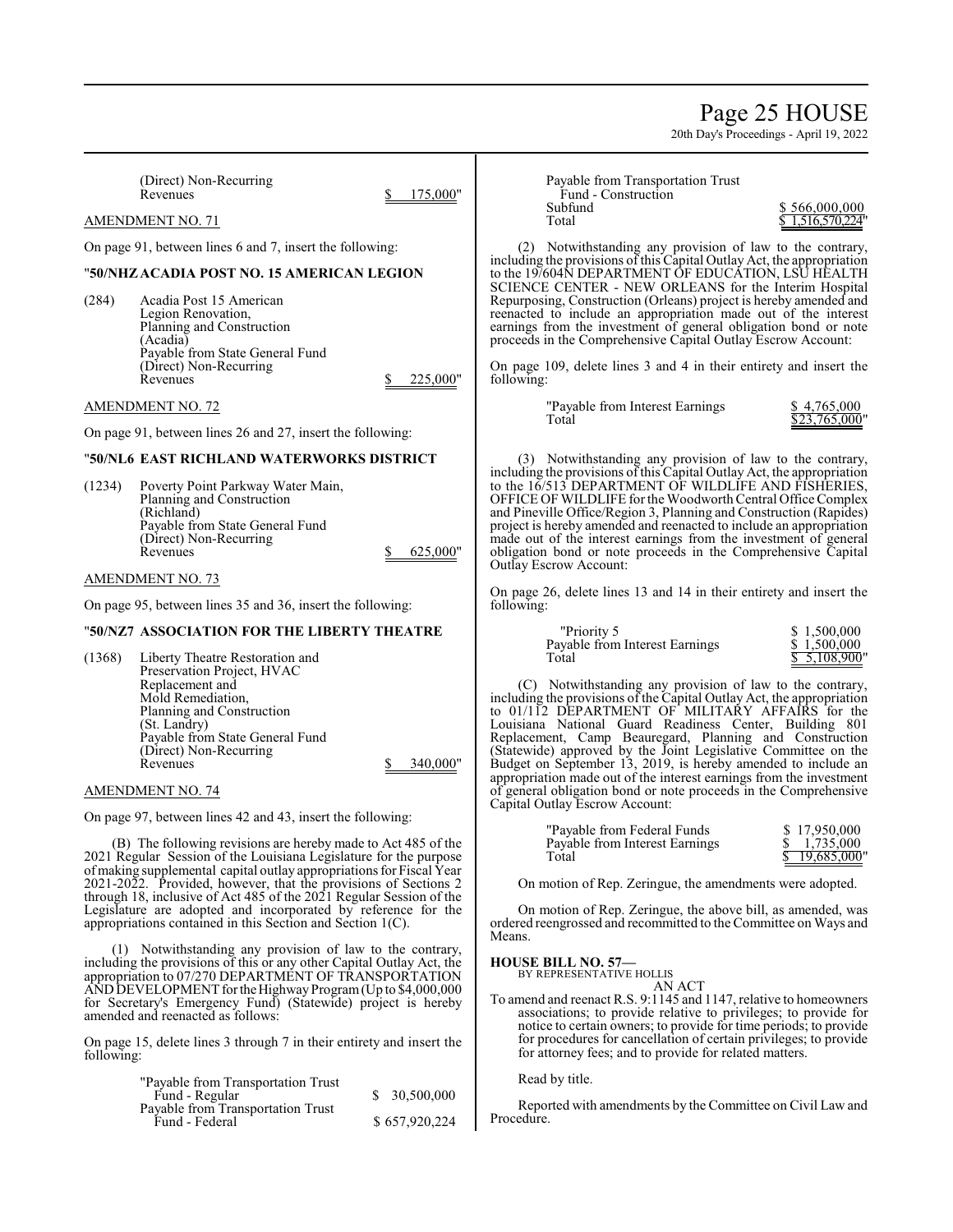# Page 26 HOUSE

20th Day's Proceedings - April 19, 2022

The committee amendments were read as follows:

# **HOUSE COMMITTEE AMENDMENTS**

Amendments proposed by House Committee on Civil Law and Procedure to Original House Bill No. 57 by Representative Hollis

# AMENDMENT NO. 1

On page 1, line 14, after "mail" and before the period ".' insert "or at the address and method on file with the association'

## AMENDMENT NO. 2

On page 1, line 15, after "have" and before "days" delete "forty-five" and insert "thirty"

## AMENDMENT NO. 3

On page 1, at the beginning of line 17, delete "forty-five" and insert "thirty"

# AMENDMENT NO. 4

On page 2, delete line 11 in its entirety and at the beginning of line 12 delete "the privilege provided in Subsection B of this Section," and insert "C. For actions brought pursuant to this Section,

## AMENDMENT NO. 5

On page 2, at the beginning of line 13, delete "individual lot owner" and insert "prevailing party"

### AMENDMENT NO. 6

On page 2, line 22, after "Privilege" delete the remainder of the line

#### AMENDMENT NO. 7

On page 2, line 23, after "A." and before "A" insert "(1)"

# AMENDMENT NO. 8

On page 2, line 24, after "thereon" and before "for" insert "for charges assessed to the owner for alleged violations of community documents

# AMENDMENT NO. 9

On page 2, line 24, after "of" and before "after" delete "ninety days" and insert "one year"

# AMENDMENT NO. 10

On page 2, at the beginning of line 27, delete "ninety days" and insert "one year"

# AMENDMENT NO. 11

On page 2, after line 29 insert the following:

"(2) This Subsection shall not apply to the affirmative duty of a homeowner to pay monthly or periodic dues or fees, or assessments for particular expenses or capital improvements that are reasonable for the maintenance, improvement, or safety, or any combination thereof, of the planned community.

B. A recorded sworn statement shall preserve the privilege against the lot or lots and improvements thereon for dues, fees, or assessments as provided in Paragraph A(2) of this Section for a period of five years after the date of recordation. The effect of recordation shall cease and the privilege preserved by this recordation shall perempt unless a suit to enforce the privilege is filed within five years after the date of its recordation and a notice of the filing of such suit is filed in the mortgage records of the parish in which the subdivision is located.

# AMENDMENT NO. 12

On page 3, delete lines 1 through 22 in their entirety

On motion of Rep. Gregory Miller, the amendments were adopted.

On motion of Rep. Gregory Miller, the bill, as amended, was ordered engrossed and passed to its third reading.

#### **HOUSE BILL NO. 142—**

BY REPRESENTATIVES SCHLEGEL, ADAMS, BACALA, EDMONSTON,<br>FIRMENT, FONTENOT, FREIBERG, HODGES, HORTON, MIKE<br>JOHNSON, MOORE, CHARLES OWEN, PHELPS, RISER, ROMERO,<br>SCHAMERHORN, VILLIO, AND ZERINGUE AND AND MIZELL

AN ACT To enact R.S. 9:2800.28, relative to material harmful to minors; to provide for liability for the publishing or distribution ofmaterial harmful to minors on the Internet; to provide for reasonable age verification; to provide for legislative intent; to provide for individual rights of action; to provide for attorney fees, court costs, and punitive damages; to provide for exceptions; to provide for definitions; and to provide for related matters.

Read by title.

Reported with amendments by the Committee on Civil Law and Procedure.

The committee amendments were read as follows:

# **HOUSE COMMITTEE AMENDMENTS**

Amendments proposed by House Committee on Civil Law and Procedure to Original House Bill No. 142 by Representative Schlegel

AMENDMENT NO. 1

On page 2, line 7, after "Internet" and before "shall" insert "from a website that contains a substantial portion of such material"

# AMENDMENT NO. 2

On page 2, line 25, after "C." and before "This" insert "(1)"

AMENDMENT NO. 3

On page 2, between lines 27 and 28, insert the following:

"(2) No internet service provider, or its affiliates or subsidiaries, shall be held to have violated the provisions of this Section solely for providing access or connection to or from a facility, system, or network not under that provider's control including transmission, downloading, intermediate storage, access software, or other related capabilities that are incidental to providing such access or connection that do not include the creation of the content of the communication.

#### AMENDMENT NO. 4

On page 3, line 12, after "Any" and before "material" insert "of the following"

# AMENDMENT NO. 5

On page 4, between lines 16 and 17, insert the following: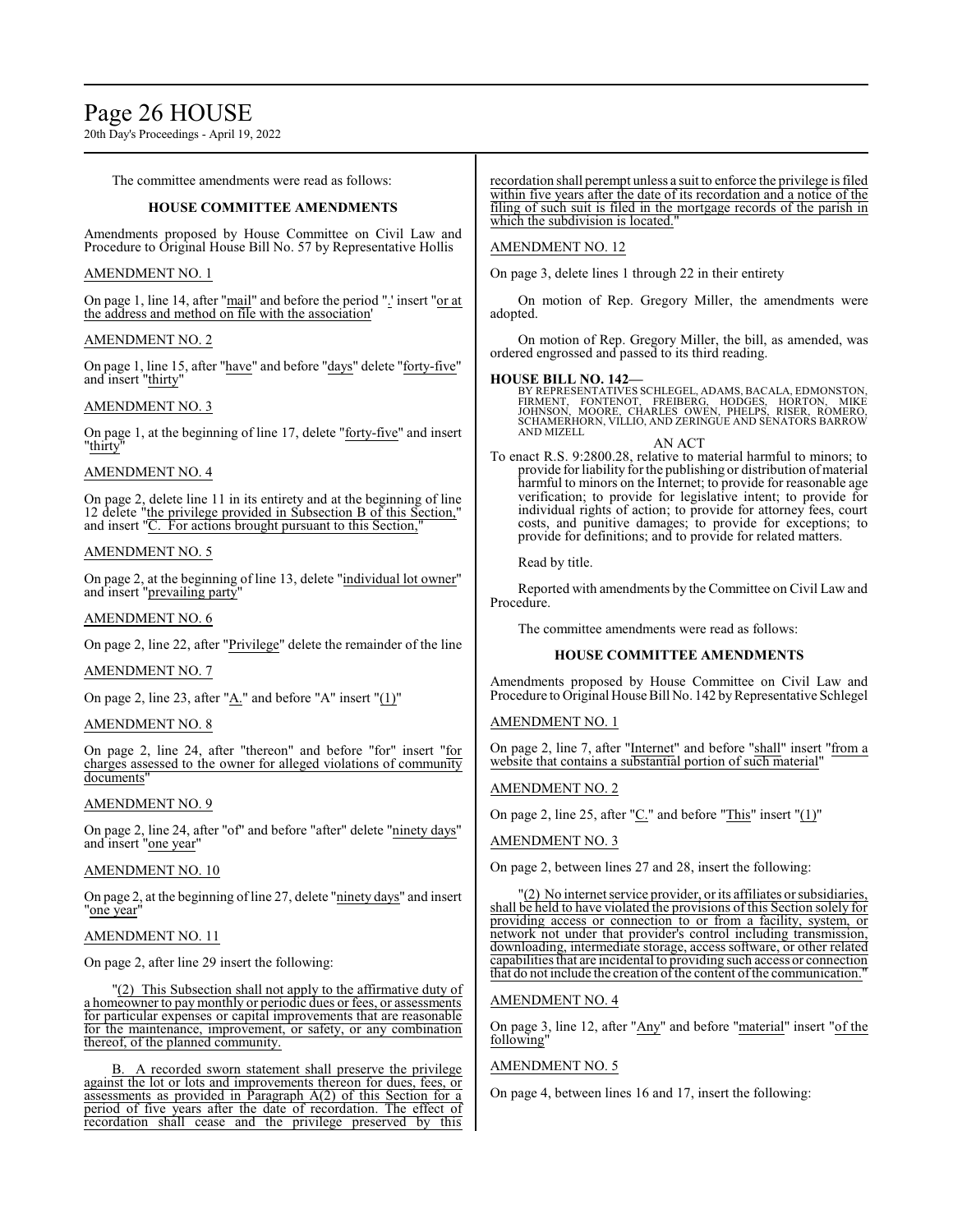20th Day's Proceedings - April 19, 2022

"(9) "Substantial portion" shall mean an online website that contains, or is comprised of, more than thirty-three and one-third percent of material, which meets the definition of "material harmful to minors" as defined by this Section.

## AMENDMENT NO. 6

On page 4, at the beginning of line 17, change  $"(9)"$  to  $(10)"$ 

On motion of Rep. Gregory Miller, the amendments were adopted.

On motion of Rep. Gregory Miller, the bill, as amended, was ordered engrossed and passed to its third reading.

**HOUSE BILL NO. 236—** BY REPRESENTATIVE ADAMS AN ACT

To amend and reenact R.S.  $47:1923(D)(1)(a)$ , relative to the East Feliciana Parish tax assessor; to provide for the payment of certain insurance premiums for retirees; to provide for effectiveness; and to provide for related matters.

Read by title.

Reported favorably by the Committee on Ways and Means.

On motion of Rep. Bishop, the bill was ordered engrossed and passed to its third reading.

### **HOUSE BILL NO. 288—**

BY REPRESENTATIVE LANDRY A JOINT RESOLUTION

Proposing to amend Article VII, Section 24(A) of the Constitution of Louisiana, relative to tax assessors; to provide a limitation on the terms of tax assessors; to provide for effectiveness; to provide for submission of the proposed amendment to the electors; and to provide for related matters.

Read by title.

Reported favorably by the Committee on Ways and Means.

Under the rules, the above bill was ordered engrossed and recommitted to the Committee on Civil Law and Procedure.

#### **HOUSE BILL NO. 305—** BY REPRESENTATIVE GADBERRY

AN ACT

To enact R.S. 37:701(I), relative to the Louisiana Professional Engineering and Land Surveying Board; to provide for the incidental practice of engineering by architects; to provide for the scope of practice for architects engaging in incidental engineering work; to provide for certain conditions; and to provide for related matters.

Read by title.

Reported with amendments by the Committee on Commerce.

The committee amendments were read as follows:

#### **HOUSE COMMITTEE AMENDMENTS**

Amendments proposed by House Committee on Commerce to Original House Bill No. 305 by Representative Gadberry

### AMENDMENT NO. 1

On page 1, delete line 16 in its entirety and insert in lieu thereof "architecture. The incidental."

## AMENDMENT NO. 2

On page 2, line 4, delete "construction, additions, or renovations:" and insert in lieu thereof "construction or additions:"

### AMENDMENT NO. 3

On page 2, line 6, after "exceed" and before "The" delete "forty-nine individuals." and insert "two hundred ninety-nine individuals for assembly occupancy and forty-nine individuals for all other occupancies.

### AMENDMENT NO. 4

On page 2, line 10, after "exceed" and before "The" delete "forty-nine individuals." and insert "two hundred ninety-nine individuals for assembly occupancy and forty-nine individuals for occupancies."

## AMENDMENT NO. 5

On page 2, line 11, after "code." delete the remainder of the line and delete line 12 in its entirety

## AMENDMENT NO. 6

On page 2, delete lines 13 through 17 in their entirety

On motion of Rep. Davis, the amendments were adopted.

On motion of Rep. Davis, the bill, as amended, was ordered engrossed and passed to its third reading.

#### **HOUSE BILL NO. 345—**

BY REPRESENTATIVE ORGERON AN ACT

To amend and reenact R.S. 17:426(A), relative to toll exemptions for certain school personnel; to provide an exemption from tolls on the Louisiana Highway 1 Bridge for teachers, school bus drivers, and other school employees; to provide for effectiveness; and to provide for related matters.

Read by title.

Reported favorably by the Committee on Transportation, Highways and Public Works.

On motion of Rep. Wright, the bill was ordered engrossed and passed to its third reading.

#### **HOUSE BILL NO. 360—**

BY REPRESENTATIVE HILFERTY AN ACT

To amend and reenact Children's Code Articles 320(B), (C), and (D),  $335(D)$  and  $(E)$ ,  $502(1)$ (introductory paragraph) and  $(5)$ ,  $575$ , 601, 603(2)(introductory paragraph), (18), (20), (25), (26), and (27),  $607(A)$  and (C),  $608(A)$ (introductory paragraph), (3), and  $(4)$ ,  $(B)$ , and  $(C)$ ,  $612(A)(2)$  and  $(4)$ ,  $615(B(1), 619(A)(1), (B),$ and (C),  $620(A)$ , (B), and (C),  $621(A)$  and (B),  $622(B)$ (introductory paragraph),  $(1)$ ,  $(2)$ , and  $(3)$ ,  $623(A)$  and  $(B)$ , 624(A), (C)(1), (F), and (H), 625(D)(1), 626, 627(C), 635.1, 638, 639, 640(A) and (C), 646.1(B)(2) and (D), 672.1(B), 673, 675(A) and (B)(1), (2), (3), (6)(a), and (8), 677(B) and (C), 681(A)(introductory paragraph) and (1), 682(A) and  $(B)$ (introductory paragraph),  $(4)$ , and  $(5)$ ,  $683(A)$ ,  $(B)$ , and  $(D)$ ,  $684(B)$  and  $(\dot{C})$ ,  $700(\dot{A})$ (introductory paragraph) and  $(1)$ ,  $702(C)(1)$  and  $(4)$ ,  $(E)$ ,  $(G)$ , and  $(J)$ ,  $710(A)$  and  $(D)$ ,  $716$ ,  $722(A)(2)$  and  $(4)$  and  $(B)$ ,  $724.1(C)(2)$  and  $(4)$ ,  $1003(1)$ (introductory paragraph) and  $(10)$ ,  $1016(A)$  and  $(B)$ , 1021, and 1404(13), and to enact Children's Code Articles  $335(\hat{F})$  and (G),  $603(28)$  through (32), 1019.1, and 1019.2, relative to the continuous revision of the Children's Code; to provide for the determination of indigency; to provide for the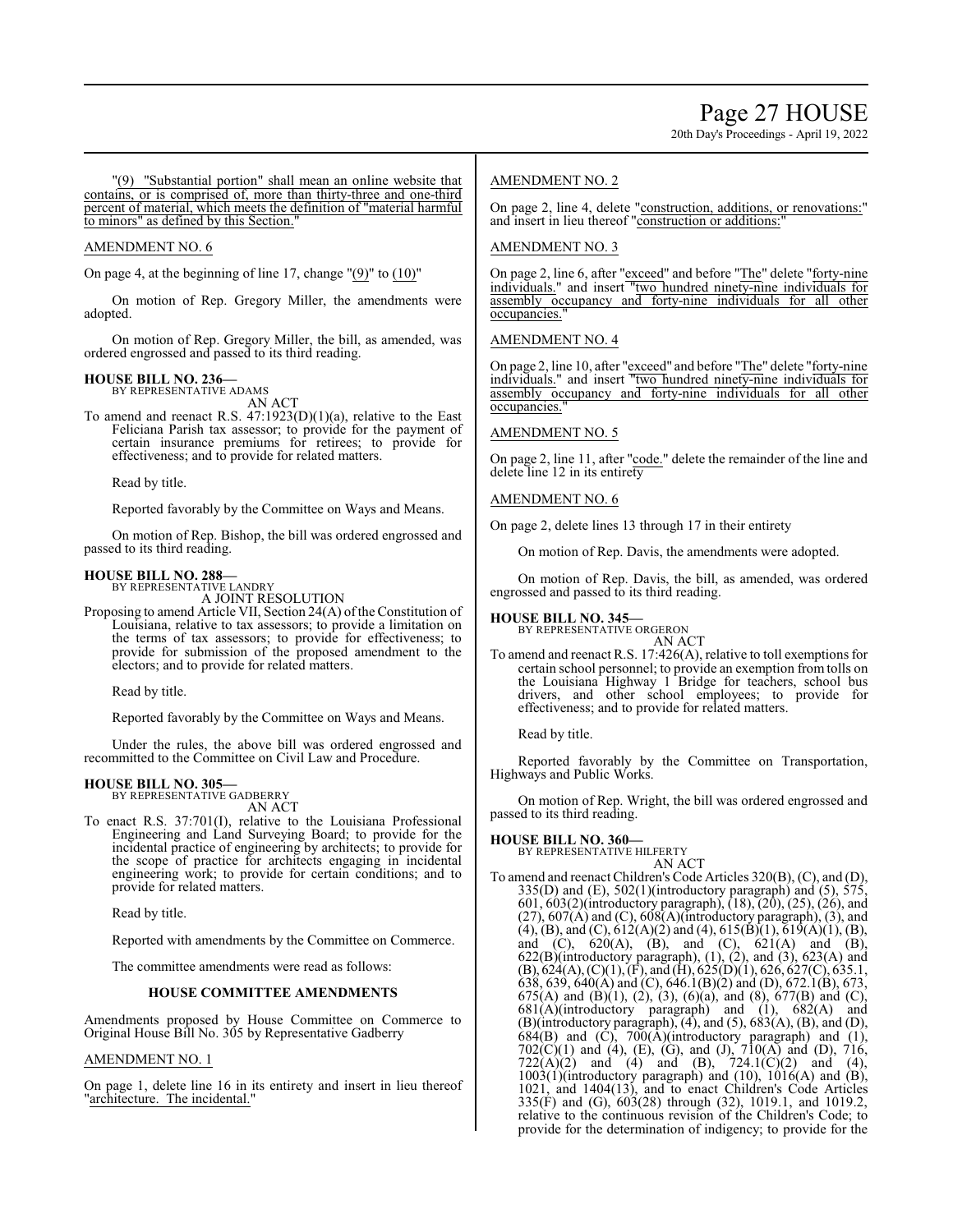# Page 28 HOUSE

20th Day's Proceedings - April 19, 2022

appointment of counsel; to provide for the preparation of the record; to provide for definitions; to provide authorization to the Indigent Parents' Representation Program; to provide for Child in Need ofCare proceedings; to provide for the safety of a child; to provide for reasonable efforts of the Department of Children and Family Services; to provide for the welfare of a child; to provide for the removal of a child; to remove outdated language; to provide for a continued safety plan hearing; to provide for notice of court orders; to provide for service made on a child; to authorize service by commercial courier; to provide for the confirmation of electronic delivery; to provide for a child to remain in the custody of a parent; to require written reasons for removal; to provide for return of the child; to provide for modification of judgments; to provide a cross reference; and to provide for related matters.

Read by title.

Reported with amendments by the Committee on Civil Law and Procedure.

The committee amendments were read as follows:

# **HOUSE COMMITTEE AMENDMENTS**

Amendments proposed by House Committee on Civil Law and Procedure to Original House Bill No. 360 by Representative Hilferty

## AMENDMENT NO. 1

On page 4, line 14, change "emotional health welfare and safety" to "emotional health, welfare, and safety"

## AMENDMENT NO. 2

On page 4, line 19, change "emotional health welfare and safety" to "emotional health, welfare, and safety"

# AMENDMENT NO. 3

On page 4, line 28, change "health or welfare or" to "health, or welfare, or"

# AMENDMENT NO. 4

On page 5, line 17, change "health and welfare and safety" to "health and, welfare, and safety

# AMENDMENT NO. 5

On page 5, line 24, change "health welfare, safety" to "health, welfare, safety"

### AMENDMENT NO. 6

On page 6, line 1, change "health welfare, safety" to "health, welfare, safety

# AMENDMENT NO. 7

On page 6, line 8, change "emotional health welfare and safety" to "emotional health, welfare, and safety"

## AMENDMENT NO. 8

On page 6, line 13, change "emotional health welfare and safety" to "emotional health, welfare, and safety"

# AMENDMENT NO. 9

On page 6, line 22, change "health or welfare or" to "health,  $\sigma$ r welfare, or

# AMENDMENT NO. 10

On page 7, at the beginning of line 15, change "welfare and safety" to "health, welfare, and safety"

# AMENDMENT NO. 11

On page 7, line 21, change "welfare and safety" to "health, welfare, and safety"

# AMENDMENT NO. 12

On page 7, delete lines 22 through 25 in their entirety and insert the following:

"(29) "Safe" and "safety" mean the condition of not being<br>unsafe. Whether a child is unsafe shall be determined by the Whether a child is unsafe shall be determined by the particular facts and circumstances of each case, including consideration of the threat of danger to the child, whether the child is vulnerable to the threat, and the parent's or caretaker's protective capacity to manage or control the threat."

# AMENDMENT NO. 13

On page 7, at the beginning of line 27, change "health welfare and safety" to "health, welfare, and safety"

# AMENDMENT NO. 14

On page 8, delete lines 4 and 5 in their entirety and insert the following:

"the family situation indicates serious harm, in the near future, to the child's physical, mental, or emotional health, welfare, and safety."

# AMENDMENT NO. 15

On page 8, line 12, after "620" and before "at the time" insert "or"

# AMENDMENT NO. 16

On page 10, line 12, after "any" and before "previously" delete "such"

# AMENDMENT NO. 17

On page 10, line 13, change "health welfare and safety" to "health, welfare, and safety"

# AMENDMENT NO. 18

On page 10, line 21, after "caregiver" and before "the department" insert a comma ",

# AMENDMENT NO. 19

On page 10, line 27, change "health welfare and safety" to "health, welfare, and safety"

# AMENDMENT NO. 20

On page 11, line 9, after "custody of a" and before "relative" insert "suitable"

# AMENDMENT NO. 21

On page 11, at the beginning of line 10, change "health welfare and safety" to "health, welfare, and safety"

# AMENDMENT NO. 22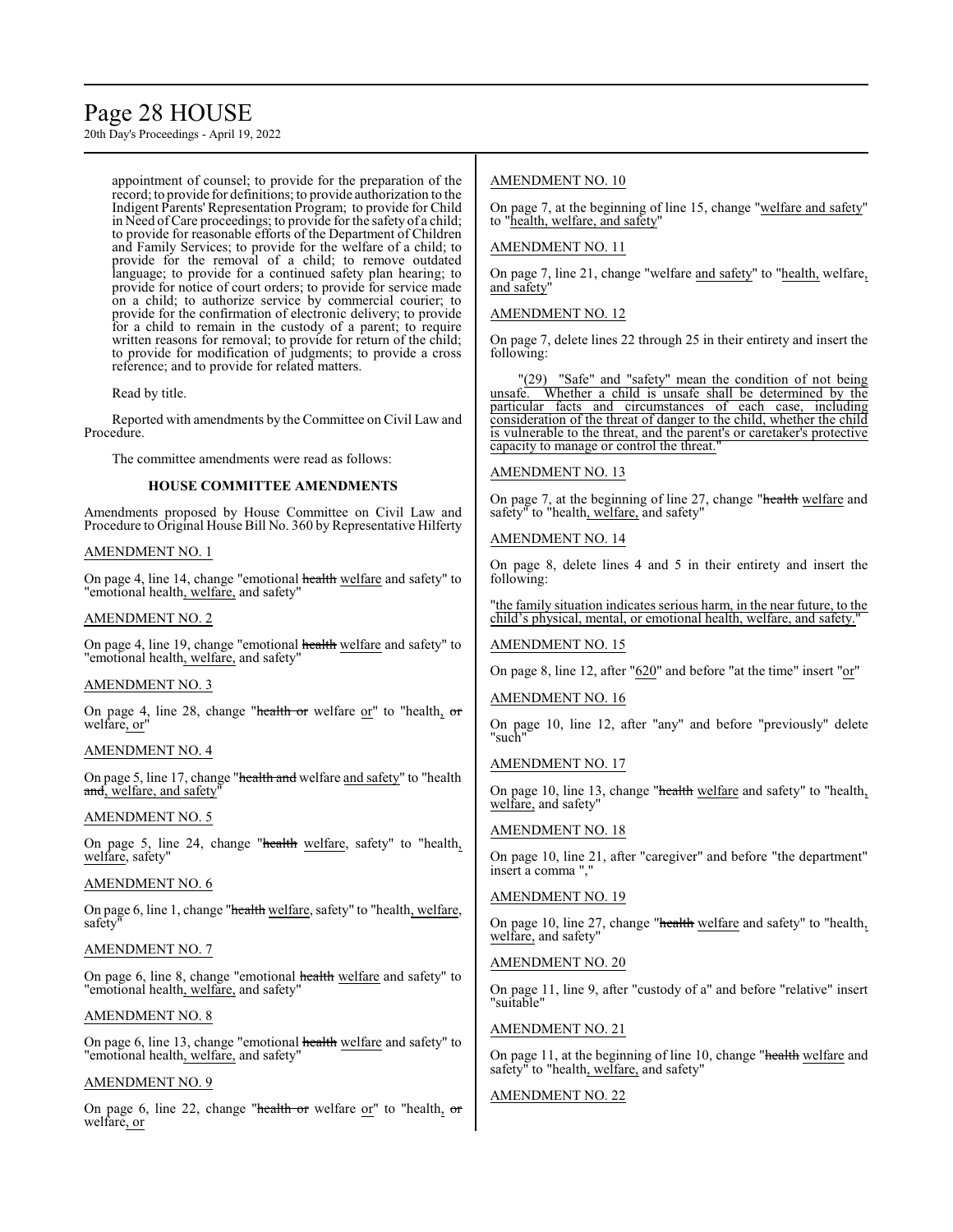# Page 29 HOUSE

20th Day's Proceedings - April 19, 2022

On page 11, line 18, change "welfare and safety." to "health, welfare, and safety."

## AMENDMENT NO. 23

On page 11, line 26, after "has" and before "a protective" change "request" to "requested"

# AMENDMENT NO. 24

On page 12, at the end of line 4, change "health welfare" to "health, welfare,

# AMENDMENT NO. 25

On page 12, at the end of line 13, change "welfare and safety." to "health, welfare, and safety."

# AMENDMENT NO. 26

On page 12, at the beginning of line 16, change "welfare and safety" to "health, welfare, and safety"

AMENDMENT NO. 27

On page 12, at the end of line 17, insert "suitable"

## AMENDMENT NO. 28

On page 12, at the end of line 18, change "health welfare and" to "health, welfare, and"

# AMENDMENT NO. 29

On page 12, at the beginning of line 22, after "of a" and before "relative" insert "suitable"

### AMENDMENT NO. 30

On page 12, line 27, change "welfare and safety" to "health, welfare, and safety"

# AMENDMENT NO. 31

On page 13, at the end of line 3, change "health welfare and safety" to "health, welfare, and safety"

### AMENDMENT NO. 32

On page 13, at the end of line 6, change "welfare and safety," to "health, welfare, and safety,"

# AMENDMENT NO. 33

On page 14, at the end of line 4, change "welfare and safety and" to "health, welfare, and safety and"

## AMENDMENT NO. 34

On page 14, line 18, after "of a" and before "relative" insert "suitable"

# AMENDMENT NO. 35

On page 14, line 22, after "of a" and before "relative" insert "suitable"

# AMENDMENT NO. 36

On page 15, delete lines 21 through 29 in their entirety and on page 16, delete lines 1 through 3 in their entirety and insert the following:

"A. If a child is not released to the care of his parents the court issues an order pursuant to Article 619 or 620, a hearing shall be held by the court within three days after the child's removal or entry into eustody the issuance of the order. An order setting the hearing shall provide for appointment of counsel for the child and notice to the program entity approved to represent children. If a an instanter safety plan order has been ordered a hearing shall be held by the court within three days from the issuance of the safety plan order, unless the parents are in agreement with the safety plan. The parents' signature on the safety plan shall constitute evidence of their agreement with the plan. The continued safety plan hearing shall be conducted in accordance with the procedural and evidentiary rules applicable to continued custody hearings."

## AMENDMENT NO. 37

On page 16, line 15, after "A" and before "relative" insert "suitable"

### AMENDMENT NO. 38

On page 16, at the beginning of line 18, change "welfare" to "health, welfare,'

# AMENDMENT NO. 39

On page 16, line 18, after "The" and before "relative" insert "suitable"

# AMENDMENT NO. 40

On page 16, line 26, after "any" and before "relative" insert "suitable"

## AMENDMENT NO. 41

On page 17, at the end of line 5, change "the welfare and" to "the health, welfare, and"

#### AMENDMENT NO. 42

On page 17, at the beginning of line 11, change "welfare and safety" to "health, welfare, and safety"

# AMENDMENT NO. 43

On page 17, delete lines 17 through 20 in their entirety and insert the following:

"The court may deemthe department to have made reasonable efforts to prevent or eliminate the need for removal if the department's first contact with the family occurred during an emergency which precluded those efforts.

# AMENDMENT NO. 44

On page 17, line 23, change "welfare and safety" to "health, welfare, and safety"

# AMENDMENT NO. 45

On page 18, at the beginning of line 1, change "welfare and safety" to "health, welfare, and safety"

### AMENDMENT NO. 46

On page 18, line 3, change "welfare and safety" to "health, welfare, and safety"

# AMENDMENT NO. 47

On page 18, at the end of line 9, change "welfare" to "health, welfare,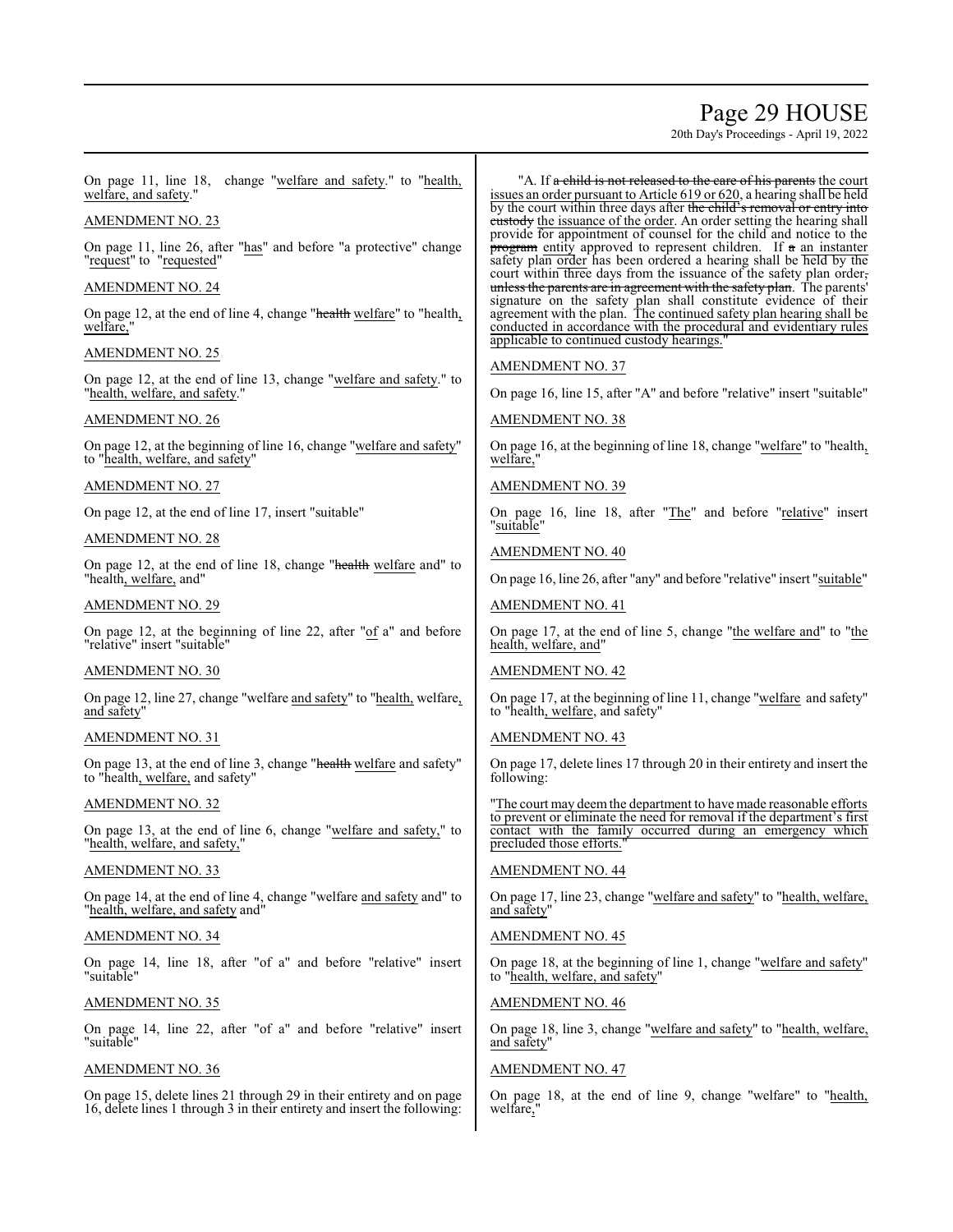# Page 30 HOUSE

| <b>AMENDMENT NO. 48</b>                                                                                 | On page 24, line 9, after "any" and before "relative" insert "suitable"                           |
|---------------------------------------------------------------------------------------------------------|---------------------------------------------------------------------------------------------------|
| On page 19, line 1, change "health wealth" to "health, welfare,"                                        | <b>AMENDMENT NO. 65</b>                                                                           |
| <b>AMENDMENT NO. 49</b>                                                                                 | On page 24, line 22, change "health welfare" to "health, welfare,"                                |
| On page 20, line 14, after "parent, and" and before "relatives" insert                                  | <b>AMENDMENT NO. 66</b>                                                                           |
| "suitable"<br>AMENDMENT NO. 50                                                                          | On page 24, line 25, after "of a" and before "relative" insert<br>"suitable"                      |
| On page 20, at the beginning of line 15, before "individuals" insert<br>"suitable"                      | <b>AMENDMENT NO. 67</b>                                                                           |
| AMENDMENT NO. 51                                                                                        | On page 25, line 9, change "health welfare" to "health, welfare,"                                 |
| On page 20, line 21, after "make" and before "orders" delete "such"                                     | <b>AMENDMENT NO. 68</b>                                                                           |
| <u>AMENDMENT NO. 52</u>                                                                                 | On page 25, at the end of line 12, change "welfare" to "health,<br>welfare,"                      |
| On page 21, at the beginning of line 3, change "welfare and safety"                                     | <b>AMENDMENT NO. 69</b>                                                                           |
| to "health, welfare, and safety"                                                                        | On page 26, line 3, change "health welfare" to "health, welfare,"                                 |
| AMENDMENT NO. 53                                                                                        | AMENDMENT NO. 70                                                                                  |
| On page 21, line 8, change "health welfare" to "health, welfare,"                                       | On page 26, line 18, after "of a" and before "relative" insert<br>"suitable"                      |
| AMENDMENT NO. 54<br>On page 21, line 15, change "health welfare" to "health, welfare,"                  | <b>AMENDMENT NO. 71</b>                                                                           |
| <b>AMENDMENT NO. 55</b>                                                                                 | On page 26, at the beginning of line 25, insert "health, welfare, and                             |
| On page 21, line 19, change "health welfare" to "health, welfare,"                                      | safety of the child shall"                                                                        |
| <b>AMENDMENT NO. 56</b>                                                                                 | <b>AMENDMENT NO. 72</b>                                                                           |
| On page 22, line 17, after "any" and before "relative" insert "suitable"                                | On page 27, line 21, after "with the" and before "permanent" delete<br>"child's"                  |
| <b>AMENDMENT NO. 57</b>                                                                                 | <b>AMENDMENT NO. 73</b>                                                                           |
| On page 22, line 25, change "health welfare" to "health, welfare,"                                      | On page 27, line 29, after "with a " and before "relative" insert<br>"suitable"                   |
| <b>AMENDMENT NO. 58</b>                                                                                 | <b>AMENDMENT NO. 74</b>                                                                           |
| On page 22, line 28, change "health welfare" to "health, welfare,"                                      | On page 29, line 2, after "provide" insert "a"                                                    |
| <b>AMENDMENT NO. 59</b>                                                                                 |                                                                                                   |
| On page 23, at the beginning of line 3, change "welfare and safety"<br>to "health, welfare, and safety" | <b>AMENDMENT NO. 75</b><br>On page 29, line 8, after "supporting" and before "claim" delete "his" |
| AMENDMENT NO. 60                                                                                        | and insert "the"                                                                                  |
| On page 23, at the beginning of line 11, before "relative" insert<br>"suitable"                         | <b>AMENDMENT NO. 76</b><br>On page 29, line 13, change "emotional health welfare" to "emotional   |
| AMENDMENT NO. 61                                                                                        | health, welfare,"                                                                                 |
| On page 23, at the end of line 17, change "welfare and" to "health,                                     | <b>AMENDMENT NO. 77</b>                                                                           |
| welfare, and"                                                                                           | On page 29, line 18, change "emotional health welfare" to "emotional<br>health, welfare,"         |
| AMENDMENT NO. 62                                                                                        | <b>AMENDMENT NO. 78</b>                                                                           |
| On page 23, line 18, change "welfare" to "health, welfare,"                                             | On page 29, line 26, change "health or welfare" to "health, $\sigma$ r                            |
| <u>AMENDMENT NO. 63</u>                                                                                 | welfare,"                                                                                         |
| On page 23, line 26, change "welfare and safety" to "health, welfare,<br>and safety"                    | On motion of Rep. Gregory Miller, the amendments were<br>adopted.                                 |
| <b>AMENDMENT NO. 64</b>                                                                                 |                                                                                                   |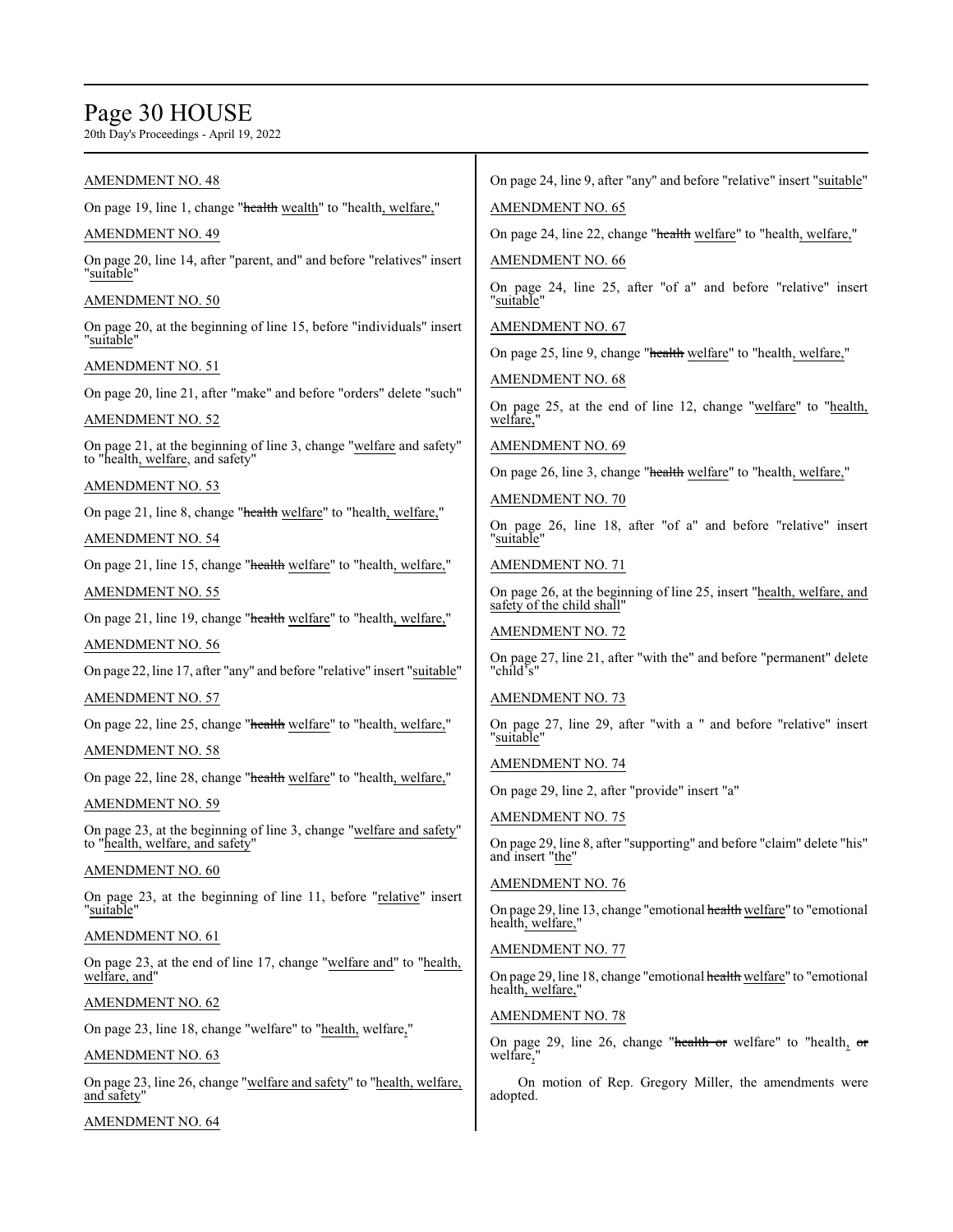# Page 31 HOUSE

20th Day's Proceedings - April 19, 2022

On motion of Rep. Gregory Miller, the bill, as amended, was ordered engrossed and passed to its third reading.

#### **HOUSE BILL NO. 402—** BY REPRESENTATIVE HUGHES

AN ACT

To amend and reenact R.S. 9:2800.9(A)(1), relative to prescription; to provide relative to the prescriptive period for certain civil actions against a person for certain acts committed against a minor; to provide for definitions; to provide for implementation; to provide for an effective date; and to provide for related matters.

Read by title.

Reported with amendments by the Committee on Civil Law and Procedure.

The committee amendments were read as follows:

## **HOUSE COMMITTEE AMENDMENTS**

Amendments proposed by House Committee on Civil Law and Procedure to Original House Bill No. 402 by Representative Hughes

## AMENDMENT NO. 1

On page 1, line 14, after "Section 2." delete the remainder of the line and insert "Any"

## AMENDMENT NO. 2

On page 1, line 16, after "R.S. 9:2800.9" and before the period "." insert "on or before June 14, 2024"

#### AMENDMENT NO. 3

On page 1, line 17, after "revive" and before "any" delete "for a period of three years" and insert "until June 14, 2024,"

On motion of Rep. Gregory Miller, the amendments were adopted.

On motion of Rep. Gregory Miller, the bill, as amended, was ordered engrossed and passed to its third reading.

# **HOUSE BILL NO. 406—** BY REPRESENTATIVE ZERINGUE

AN ACT

To amend and reenact R.S. 39:100.52(C) and to enact R.S. 39:100.52(D), Subpart Q-2 of Part II-A of Chapter 1 of Subtitle I of Title 39 of the Louisiana Revised Statutes of 1950, to be comprised of R.S. 39:100.123, Subpart Q-3 of Part II-A of Chapter 1 of Subtitle I of Title 39 of the Louisiana Revised Statutes of 1950, to be comprised of R.S. 39:100.124, Subpart Q-4 of Part II-A of Chapter 1 of Subtitle I of Title 39 of the Louisiana Revised Statutes of 1950, to be comprised of R.S. 39:100.125, Subpart S of Part II-A of Chapter 1 of Subtitle I of Title 39 of the Louisiana Revised Statutes of 1950, to be comprised of R.S. 39:100.146, Subpart V of Part II-A of Chapter 1 of Subtitle I of Title 39 of the Louisiana Revised Statutes of 1950, to be comprised of R.S. 39:100.171, and Subpart W of Part II-A of Chapter 1 of Subtitle I of Title 39 of the Louisiana Revised Statutes of 1950, to be comprised of R.S. 39:100.181, relative to certain treasury funds; to provide for the transfer, deposit, and use, as specified, of monies in certain treasury funds and accounts; to provide an effective date; and to provide for related matters.

Read by title.

Reported with amendments by the Committee on Appropriations.

The committee amendments were read as follows:

# **HOUSE COMMITTEE AMENDMENTS**

Amendments proposed by House Committee on Appropriations to Original House Bill No. 406 by Representative Zeringue

# AMENDMENT NO. 1

On page 1, line 2, between "To" and "relative to certain" delete "provide" and insert in lieu thereof "amend and reenact R.S. 39:100.52(C) and to enact R.S. 39:100.52(D), Subpart Q-2 of Part II-A of Chapter 1 of Subtitle I of Title 39 of the Louisiana Revised Statutes of 1950, to be comprised ofR.S. 39:100.123, Subpart Q-3 of Part II-A of Chapter 1 of Subtitle I of Title 39 of the Louisiana Revised Statutes of 1950, to be comprised of R.S. 39:100.124, Subpart Q-4 of Part II-A of Chapter 1 of Subtitle I of Title 39 of the Louisiana Revised Statutes of 1950, to be comprised of R.S. 39:100.125, Subpart S of Part II-A of Chapter 1 of Subtitle I of Title 39 ofthe Louisiana Revised Statutes of 1950, to be comprised ofR.S. 39:100.146, Subpart V of Part II-A of Chapter 1 of Subtitle I of Title 39 of the Louisiana Revised Statutes of 1950, comprised of R.S. 39:100.171, and Subpart W of Part II-A of Chapter 1 of Subtitle I of Title 39 of the Louisiana Revised Statutes of 1950, to be comprised of R.S. 39:100.181,"

## AMENDMENT NO. 2

On page 1, line 6, after "Section 1." and before "Notwithstanding" insert "(A)"

# AMENDMENT NO. 3

On page 1, between lines 10 and 11, insert the following:

"(B) Notwithstanding any provision of law to the contrary, the state treasurer is hereby authorized and directed to transfer \$152,818,325, to be comprised wholly of nonrecurring revenues out of the State General Fund from the Fiscal Year 2020-2021 surplus, as recognized by the Revenue Estimating Conference, to the Capital Outlay Savings Fund."

# AMENDMENT NO. 4

On page 1, line 13, after "Louisiana" delete the remainder of the line in is entirety and at the beginning of line 14 delete "originated as House Bill No. \_\_\_" and insert in lieu thereof: "Outdoors Forever Fund contingent upon the Act which originated as House Bill No. 762"

# AMENDMENT NO. 5

On page 1, delete lines 19 through 21 in their entirety and on page 2 delete lines 1 and 2 in their entirety and insert the following in lieu thereof:

"(C) Notwithstanding any provision of law to the contrary, the state treasurer is hereby authorized and directed to transfer \$3,250,965 from the Conservation Fund to the Oyster Resource Management Account.

(D) Notwithstanding any provision of law to the contrary, the state treasurer is hereby authorized and directed to transfer \$6,000,000 from the State General Fund (Direct) to the Higher Education Initiatives Fund.

(E) Notwithstanding any provision of law to the contrary, the state treasurer is hereby authorized and directed to transfer \$135,000,000 from the State General Fund (Direct) to the Self-Insurance Fund.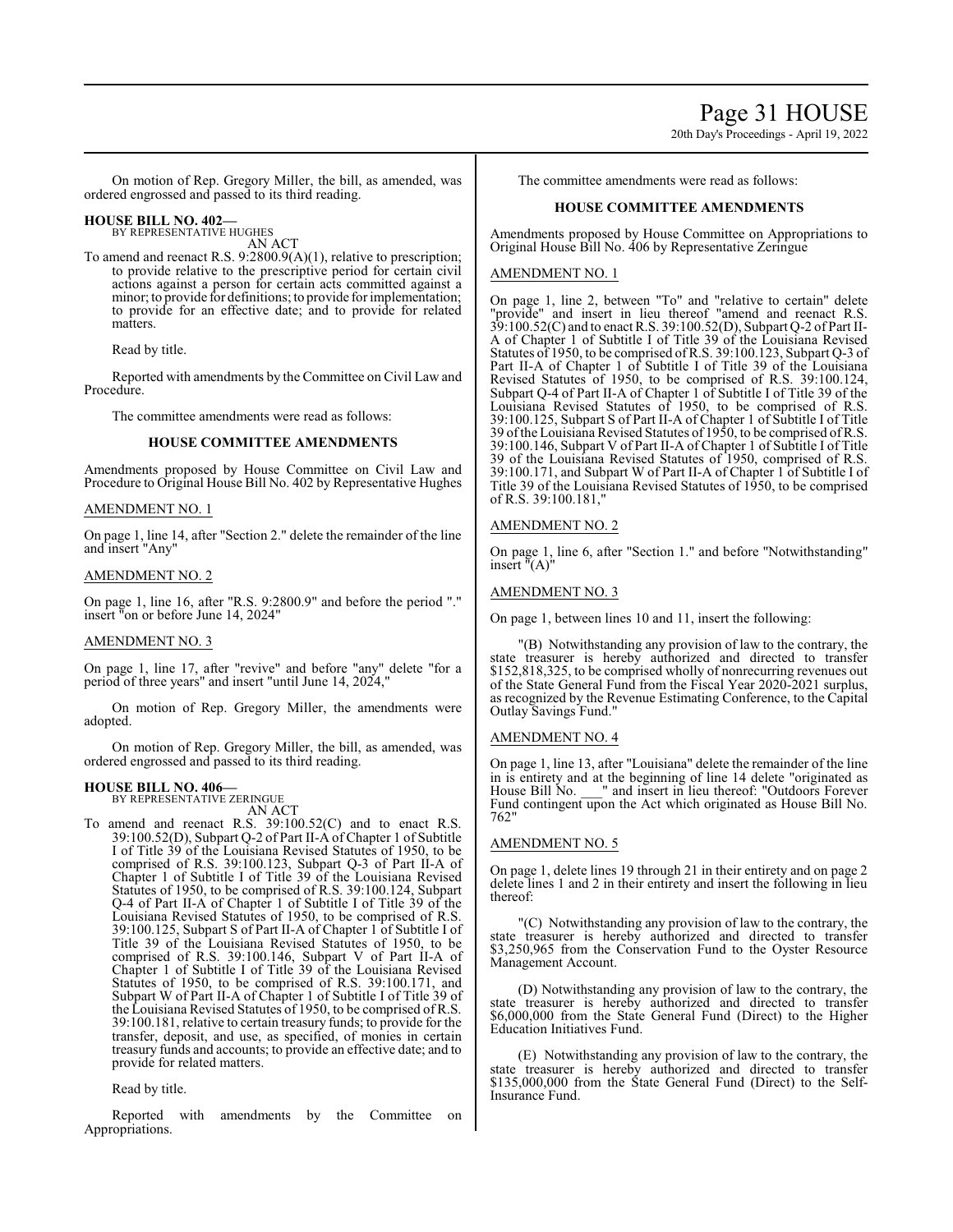# Page 32 HOUSE

20th Day's Proceedings - April 19, 2022

(F) Notwithstanding any provision of law to the contrary, the state treasurer is hereby authorized and directed to transfer \$40,000,000 from the State General Fund (Direct) to the Louisiana Early Childhood Education Fund.

(G) Notwithstanding any provision of law to the contrary, the state treasurer is hereby authorized and directed to transfer \$86,741,864 from the Louisiana Coronavirus Capital Projects Fund to the Granting Unserved Municipalities Broadband Opportunities (GUMBO) Fund.

(H) Notwithstanding any provision of law to the contrary, the state treasurer is hereby authorized and directed to transfer \$25,000,000 from the Louisiana Rescue Plan Fund to the Workforce Training Rapid Response Fund.

(I) Notwithstanding any provision of law to the contrary, the state treasurer is hereby authorized and directed to transfer \$45,000,000 from the State General Fund (Direct) to the Jean Boudreaux Settlement Compromise Fund.

(J) Notwithstanding any provision of law to the contrary, the state treasurer is hereby authorized and directed to transfer \$175,000 from the Louisiana Rescue Plan Fund into the Small Business Innovation Recruitment Fund contingent upon the Act that originated as House Bill No. 795 ofthis 2022 Regular Session ofthe Legislature becoming law.

(K) Notwithstanding any provision of law to the contrary, the state treasurer is hereby authorized and directed to transfer \$500,000 from the Louisiana Rescue Plan Fund into the Small Business Innovation Fund contingent upon the Act that originated as House Bill No. 796 of this 2022 Regular Session of the Legislature becoming law.

(L) Notwithstanding any provision of law to the contrary, the state treasurer is hereby authorized and directed to transfer \$1,105,000 from the Louisiana Rescue Plan Fund into the Small Business Innovation Retention Fund contingent upon the Act that originated as House Bill No. 786 of this 2022 Regular Session of the Legislature becoming law.

(M) Notwithstanding any provision of law to the contrary, the state treasurer is hereby authorized and directed to transfer \$450,000,000 from the Louisiana Rescue Plan Fund into the Water Sector Fund.

(N) Notwithstanding any provision of law to the contrary, the state treasurer is hereby authorized and directed to transfer \$805,843 from the Louisiana Main Street Recovery Rescue Plan Fund to the Louisiana Rescue Plan Fund.

(O) Notwithstanding any provision of law to the contrary, the state treasurer is hereby authorized and directed to transfer \$5,000,000 from the State General Fund (Direct) to the Engineering Fee Subfund of the Water Sector Fund, as established in this Act.

(P) Notwithstanding any provision of law to the contrary, the state treasurer is hereby authorized and directed to transfer \$500,000,000 from the State General Fund (Direct) to the Revitalizing and Developing Infrastructure in All of Louisiana Fund, as established in this Act.

(Q) Notwithstanding any provision of law to the contrary, the state treasurer is hereby authorized and directed to transfer \$27,000,000 from the Louisiana Rescue Plan Fund to the Early Childhood Supports and Services Program Fund, as established in this Act.

(R) Notwithstanding any provision of law to the contrary, the state treasurer is hereby authorized and directed to transfer

\$23,699,098 from the Louisiana Rescue Plan Fund to the Matching Funds Fund, as established in this Act.

(S) Notwithstanding any provision of law to the contrary, the state treasurer is authorized and directed to transfer \$5,000,000 from the State General Fund (Direct) to the Geaux Teach Fund contingent upon the Act that originated as House Bill No. 346 of the 2022 Regular Session of the Legislature becoming law.

(T) Notwithstanding any provision of law to the contrary, the state treasurer is hereby authorized and directed to transfer \$8,020,902 from the Louisiana Rescue Plan Fund to the Rural Primary Care Physicians Development Fund, as established in this Act.

(U) Notwithstanding any provision of law to the contrary, the state treasurer is hereby authorized and directed to transfer \$83,491,947 from the State General Fund (Direct) to the Capital Outlay Savings Fund.

(V) Notwithstanding any provision of law to the contrary, the state treasurer is hereby authorized and directed to transfer \$3,000,000 from the Louisiana Rescue Plan Fund to the Continuum of Care Fund, as established in this Act, contingent upon the Act that originated as House Bill No. 909 of the 2022 Regular Session of the Legislature becoming law.

Section 3.(A) Notwithstanding any provision of law to the contrary, the state treasurer is hereby authorized and directed to transfer \$42,500,000 from the State General Fund (Direct) to the Construction Subfund of the Transportation Trust Fund.

(B) Notwithstanding any provision of law to the contrary, the state treasurer is hereby authorized and directed to transfer \$30,000,000 from the State General Fund (Direct) to the Jean Boudreaux Settlement Compromise Fund.

(C) Notwithstanding any provision of law to the contrary, the state treasurer is hereby authorized and directed to transfer \$33,000,000 from the State General Fund (Direct) to the Hurricane Ida Recovery Fund, as established in this Act.

Section 4. R.S. 39:100.52(C) is hereby amended and reenacted and R.S. 39:100.52(D), Subpart Q-2 of Part II-A of Chapter 1 of Subtitle I of Title 39 of the Louisiana Revised Statutes of 1950, comprised of R.S. 39:100.123, Subpart Q-3 of Part II-A of Chapter 1 of Subtitle I of Title 39 of the Louisiana Revised Statutes of 1950, comprised of R.S. 39:100.124, Subpart Q-4 of Part II-A of Chapter 1 of Subtitle I of Title 39 of the Louisiana Revised Statutes of 1950, comprised of R.S. 39:100.125, and Subpart S of Part II-A of Chapter 1 of Subtitle I of Title 39 of the Louisiana Revised Statutes of 1950, comprised of R.S. 39:100.146, Subpart V of Part II-A of Chapter 1 of Subtitle I of Title 39 of the Louisiana Revised Statutes of 1950, comprised ofR.S. 39:100.171, and Subpart WofPart II-A ofChapter 1 of Subtitle I of Title 39 of the Louisiana Revised Statutes of 1950, comprised of R.S. 39:100.181, are hereby enacted to read as follows:

§100.52. Water Sector Fund

\* \* \*

C. Monies in the fund shall be used to provide grant funding for repairs, improvements, and consolidation of water systems and sewerage sewer systems and repairs and improvements necessitated storm water pursuant to the Water Sector Program as provided in R.S. 39:100.56.

D. The Engineering Fee Subfund, hereafter referred to in this Section as the subfund, is hereby created in the state treasury as a subfund in the Water Sector Fund. Monies appropriated or transferred to the subfund shall be deposited by the state treasurer after compliance with the provisions of Article VII, Section 9(B) of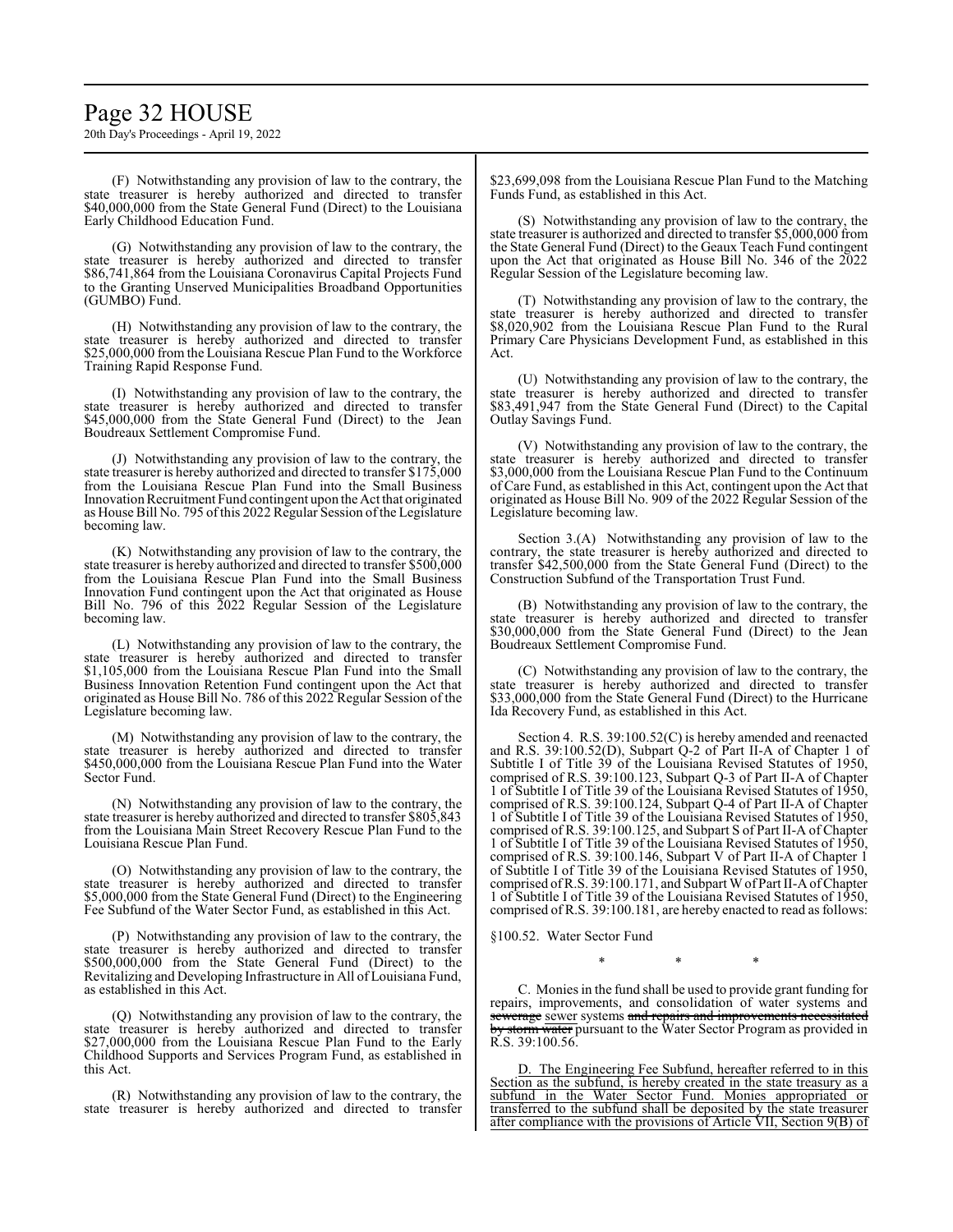20th Day's Proceedings - April 19, 2022

the Constitution of Louisiana. Monies in the subfund shall be invested in the same manner as monies in the Water Sector Fund, and any interest earned on the investment of subfund monies shall be credited to the subfund. All unexpended and unencumbered monies in the subfund at the end of the fiscal year shall remain in the subfund. Monies in the subfund shall be used to provide grant funding to certain political subdivisions for engineering fees arising out of application to the Water Sector Program.

\* \* \*

#### SUBPART Q-2. REVITALIZING AND DEVELOPING INFRASTRUCTURE IN ALL OF LOUISIANA FUND

§100.123. Revitalizing and Developing Infrastructure in All of Louisiana Fund

There is hereby established in the state treasury as a special fund the Revitalizing and Developing Infrastructure in All of Louisiana Fund, hereafter referred to in this Section as the "RADIAL Fund". Within the fund are further created the following subfunds: the Construction Subfund and the Preservation Subfund. Monies appropriated or transferred to the RADIAL Fund shall be deposited by the state treasurer after compliance with the provisions of Article VII, Section 9(B) of the Constitution of Louisiana. Of the initial amount deposited into the RADIAL Fund by the Act that originated as House Bill No. 406 ofthe 2022 Regular Session ofthe Legislature, an amount equal to four hundred million dollars shall be deposited in and credited to the Construction Subfund, and an amount equal to one hundred million dollars shall be deposited in and credited to the Preservation Subfund.

B. Monies in the RADIAL Fund and subfunds shall be invested by the treasurer in the same manner as state general fund monies. Interest earned on monies in the RADIAL Fund and subfunds shall be credited to the RADIAL Fund and subfunds for which the interest was earned. Unexpended and unencumbered monies in the RADIAL Fund and subfunds at the end of the fiscal year shall remain in the RADIAL Fund or subfund to which they are credited.

Monies in the Construction Subfund shall be used by the Department of Transportation and Development solely for the direct costs associated with actual project delivery, construction, and maintenance of construction projects approved by the Joint Legislative Committee on the Budget. Monies in the Preservation Subfund shall be used by the Department of Transportation and Development solely for the direct costs associated with actual project delivery, construction, and maintenance of road repair and preservation projects approved bythe Joint Legislative Committee on the Budget.

### SUBPART Q-3. MATCHING FUNDS FOR REVOLVING LOAN FUNDS

# §100.124. Matching Funds Fund; creation

A. There is hereby created in the state treasury as a special fund the Matching Funds Fund, hereafter referred to in this Section as the "fund". Monies appropriated or transferred to the fund shall be deposited by the state treasurer after compliance with the provisions of Article VII, Section 9(B) ofthe Constitution ofLouisiana. Monies in the fund shall be invested by the treasurer in the same manner as state general fund monies. Interest earned on monies in the fund shall be credited to the state general fund. Unexpended and unencumbered monies in the fund at the end of the fiscal year shall remain in the fund.

B. Of the amount originally deposited into the fund by the Act that originated as House Bill No. 406 of the 2022 Regular Session of the Legislature, the Department of Environmental Quality is authorized, subject to appropriation, to use an aggregate amount up to ten million twenty thousand three hundred dollars for matching

funds for the Clean Water State Revolving Fund established pursuant to R.S. 30:2302.

C. Of the amount originally deposited into the fund by the Act that originated as House Bill No. 406 of the 2022 Regular Session of the Legislature, the Louisiana Department of Health is authorized, subject to appropriation, to use an aggregate amount up to thirteen million, six hundred seventy-eight thousand seven hundred ninetyeight dollars for matching funds for the Drinking Water Revolving Loan Fund established pursuant to R.S. 40:2823.

D. The provisions of this Section shall terminate on December 31, 2026.

### SUBPART Q-4. EARLY CHILDHOOD SUPPORTS AND SERVICES PROGRAM FUND

§100.125. Early Childhood Supports and Services Program Fund; creation

A. There is hereby established in the state treasury as a special fund the Early Childhood Supports and Services Program Fund, hereafter referred to in this Section as the "fund". Monies appropriated or transferred to the fund shall be deposited by the state treasurer after compliance with the requirements of Article VII, Section 9(B) of the Constitution of Louisiana relative to the Bond Security and Redemption Fund. Monies in the fund shall be invested in the same manner as monies in the state general fund. Interest earned on investment of monies in the fund shall be credited to the fund. Until December 1, 2024, unexpended and unencumbered monies in the fund at the end of the fiscal year shall remain in the fund. The treasurer is hereby authorized and directed to transfer any unexpended and unencumbered monies in the fund on December 1, 2024, and any interest attributable to such funds, to the Louisiana Rescue Plan Fund. Monies in the fund shall be used by the Louisiana Department of Health to fund its Early Childhood Supports and Service Program.

B. The provisions of this Section shall terminate on December 31, 2026.

\* \* \*

#### SUBPART S. RURAL PRIMARY CARE PHYSICIANS DEVELOPMENT FUND

§100.146. Rural Primary Care Physicians Development Fund; creation

A. There is hereby established in the state treasury as a special fund the Rural PrimaryCare Physicians Development Fund, hereafter referred to in this Section as the fund. Monies appropriated or transferred to the fund shall be deposited by the state treasurer after compliance with the requirements of Article VII, Section 9(B) of the Constitution of Louisiana relative to the Bond Security and Redemption Fund. Monies in the fund shall be invested in the same manner as monies in the state general fund. Interest earned on investment of monies in the fund shall be credited to the fund. Until December 1, 2024, unexpended and unencumbered monies in the fund at the end of the fiscal year shall remain in the fund. The fund at the end of the fiscal year shall remain in the fund. treasurer is hereby authorized and directed to transfer any unexpended and unencumbered monies in the fund on December 1, 2024, and any interest attributable to such funds, to the Louisiana Rescue Plan Fund. Monies in the fund shall be used by the Louisiana Department of Health to fund the Health Professional Development Program established pursuant to R.S. 40:1205.1 et seq.

B. The provisions of this Section shall terminate on December  $31, 2026.$ 

\* \* \*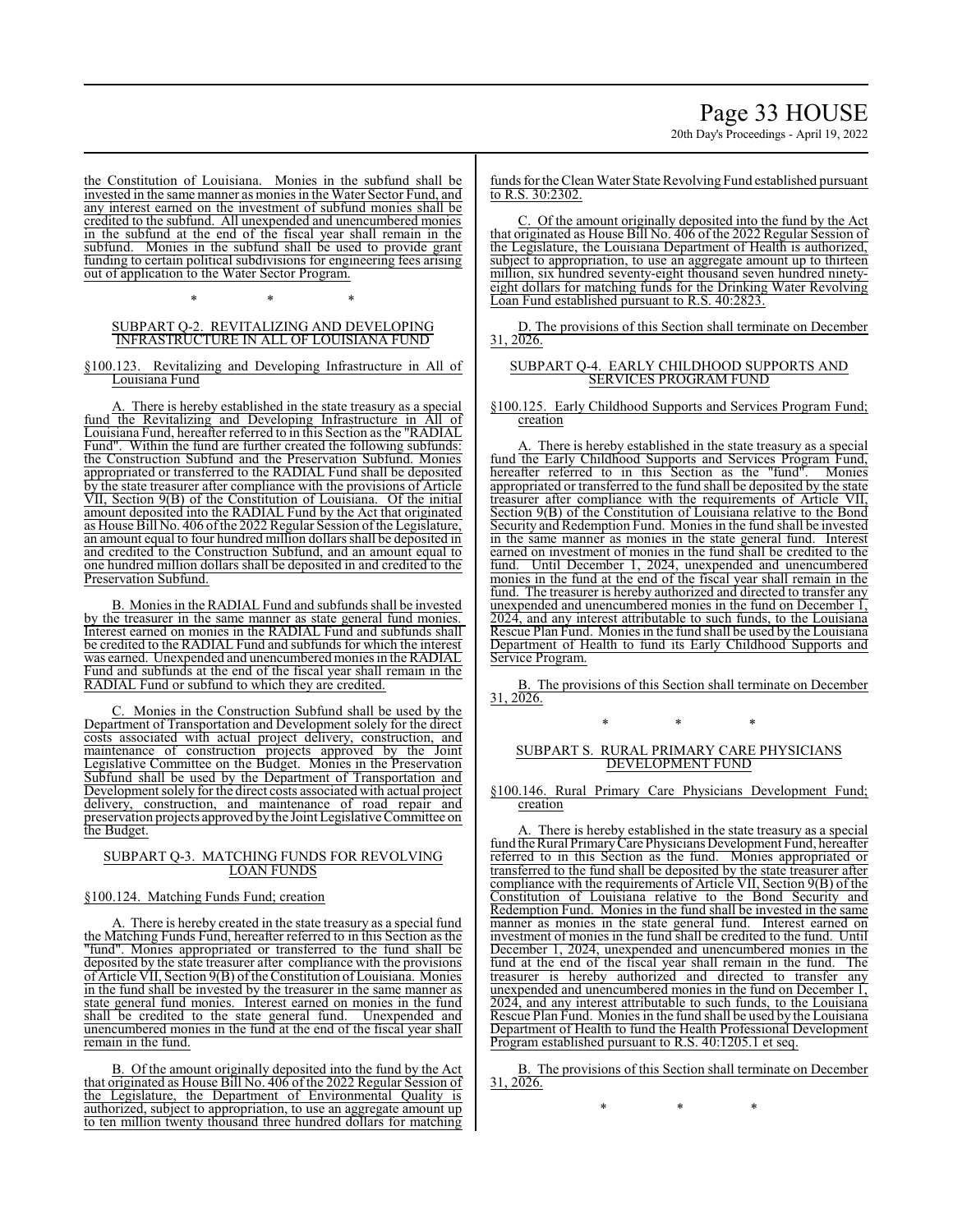SUBPART V. HURRICANE IDA RECOVERY FUND

#### §100.171. Hurricane Ida Recovery Fund

There is hereby created in the state treasury, as a special fund, the Hurricane Ida Recovery Fund, hereinafter referred to in this Section as the "fund". Monies in the fund shall be used to assist in repairing structural damage caused by the 2021 hurricane season in South Louisiana.

B. Monies appropriated or transferred to the fund shall be deposited by the state treasurer after compliance with the requirements of Article VII, Section 9(B) of the Constitution of Louisiana relative to the Bond Security and Redemption Fund. Monies in the fund shall be invested in the same manner as monies in the state general fund. Interest earned on the investment of monies in the fund shall be deposited in and credited to the fund. Subject to appropriation, the Department of the Treasury shall administer distribution of monies from the fund.

### SUBPART W. CONTINUUM OF CARE FUND

### §100.181. Continuum of Care Fund

There is hereby established in the state treasury as a special fund the Continuum of Care Fund, hereafter referred to in this Section as the "fund". Monies appropriated or transferred to the fund shall be deposited by the state treasurer after compliance with the requirements of Article VII, Section 9(B) of the Constitution of Louisiana relative to the Bond Security and Redemption Fund. Monies in the fund shall be invested in the same manner as monies in the state general fund. Interest earned on investment of monies in the fund shall be credited to the fund. Until December 1, 2024, unexpended and unencumbered monies in the fund at the end of the fiscal year shall remain in the fund. The treasurer is hereby authorized and directed to transfer any unexpended and unencumbered monies in the fund on December 1, 2024, and any interest attributable to such funds, to the Louisiana Rescue Plan Monies in the fund shall be used by the Department of Children and Family Services to fund continuum of care initiatives.

B. The provisions of this Section shall terminate on December 31, 2026.

Section 5.(A) This Section and Sections 1, 2, and 4 of this Act shall become effective upon signature by the governor or, if not signed by the governor, upon expiration of the time for bills to become law without signature by the governor, as provided by Article III, Section 18 of the Constitution of Louisiana. If vetoed by the governor and subsequently approved by the legislature, this Section and Sections 1, 2, and 4 of this Act shall become effective on the day following such approval.

(B) Section 3 of this Act shall become effective on July 1, 2022; if vetoed by the governor and subsequently approved by the legislature, Section 3 of this Act shall become effective on July 1, 2022, or on the day following such approval by the legislature, whichever is later."

On motion of Rep. Zeringue, the amendments were adopted.

On motion of Rep. Zeringue, the bill, as amended, was ordered engrossed and passed to its third reading.

#### **Motion**

On motion of Rep. Zeringue, House Bill No. 406 was made Special Order of the Day No. 5 for Thursday, April 21, 2022.

# **HOUSE BILL NO. 415—**

BY REPRESENTATIVE MARINO AN ACT

To amend and reenact R.S. 32:668(A)(introductory paragraph), relative to the administrative driving privileges hearing; to remove the exclusion of a law enforcement officer from appearing at an administrative hearing procedure regarding the revocation, suspension, or denial of a license or permit; to remove the rebuttable presumption applicable to a suspension hearing on certain driving privileges; and to provide for related matters.

#### Read by title.

Reported with amendments by the Committee on Transportation, Highways and Public Works.

The committee amendments were read as follows:

#### **HOUSE COMMITTEE AMENDMENTS**

Amendments proposed by House Committee on Transportation, Highways and Public Works to Original House Bill No. 415 by Representative Marino

#### AMENDMENT NO. 1

On page 1, line 17, after "hearing" delete "based upon the department's records or other evidence

#### AMENDMENT NO. 2

On page 1, at the beginning of line 18, delete "admitted at the hearing, and"

#### AMENDMENT NO. 3

On page 2, delete lines 4 and 5 in their entirety and insert the following:

The hearing provided for in this Section shall be based on the department's records except that the person whose operating privileges were suspended may subpoena a law enforcement officer who initiated the stop or who performed or participated in a breathalyzer test to appear or testify at such hearing. Notwithstanding any provision of this Section to the contrary, a law enforcement officer may appear or testify at such hearing by simultaneous transmission through audio-visual electronic equipment. The scope of the hearing shall include only the following issues:

On motion of Rep. Wright, the amendments were adopted.

On motion of Rep. Wright, the bill, as amended, was ordered engrossed and passed to its third reading.

### **HOUSE BILL NO. 437—**

BY REPRESENTATIVE ZERINGUE

AN ACT To appropriate funds to defray the expenses of the Louisiana Judiciary, including the Supreme Court, Courts of Appeal, District Courts, Criminal District Court of Orleans Parish, and other courts; to provide for an effective date; and to provide for related matters.

Read by title.

Reported with amendments by the Committee on Appropriations.

The committee amendments were read as follows:

## **HOUSE COMMITTEE AMENDMENTS**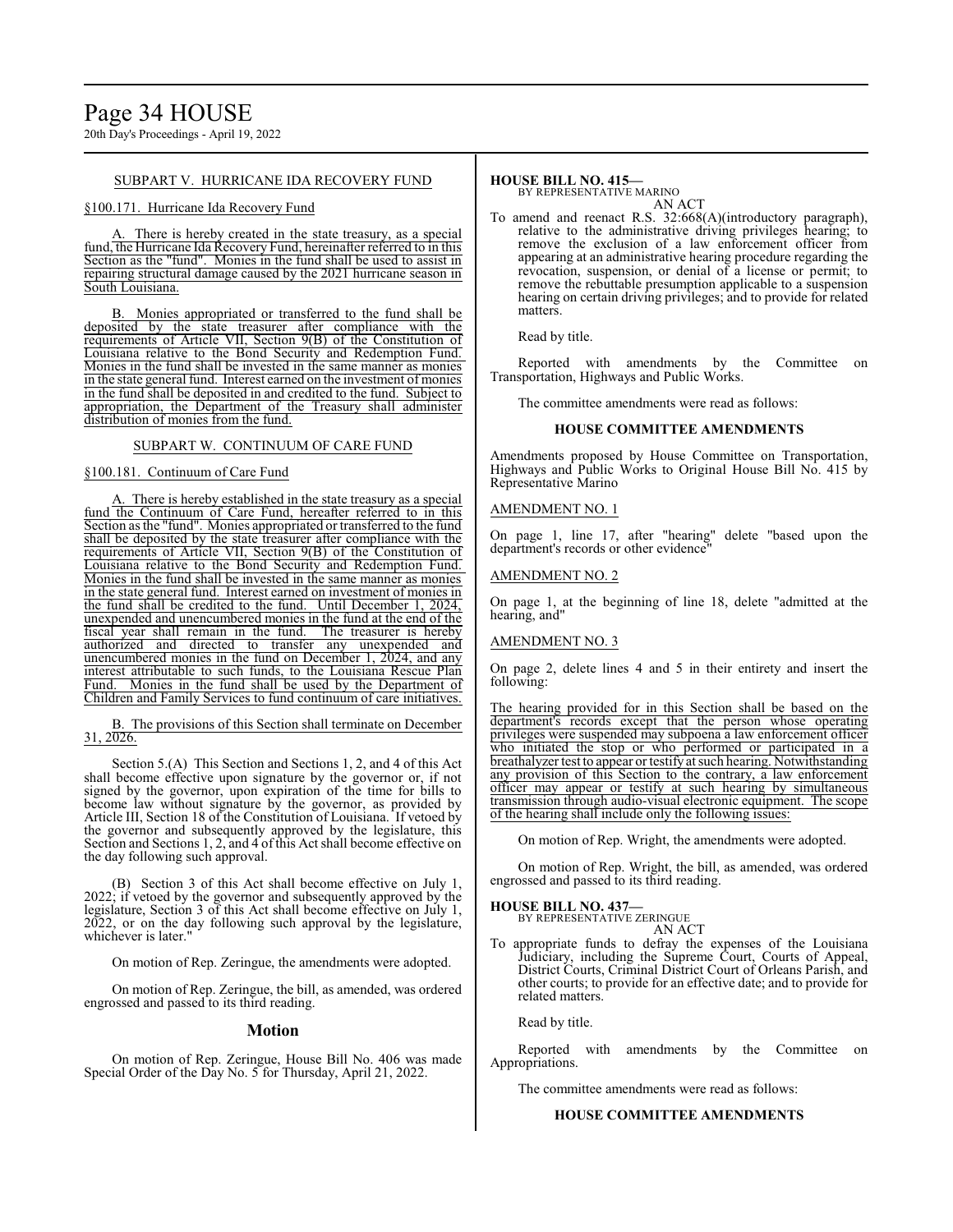# Page 35 HOUSE

20th Day's Proceedings - April 19, 2022

Amendments proposed by House Committee on Appropriations to Original House Bill No. 437 by Representative Zeringue

#### AMENDMENT NO. 1

On page 8, between lines 37 and 38 insert the following:

"Section 2. The appropriations, and the allocations of such appropriations, from the State General Fund (Direct) contained in Section 1of this Act shall be reduced by a total amount of Two Million Four Hundred Eighty-Three Thousand Three Hundred Eight and No/100 (\$2,483,308) Dollars, pursuant to a plan adopted by the Judicial Budgetary Control Board or as approved by the Louisiana Supreme Court."

#### AMENDMENT NO. 2

On page 8, at the beginning of line 38, change "Section 2.A." to "Section 3.A."

### AMENDMENT NO. 3

On page 10, at the beginning of line 1, change "Section 3." to "Section 4."

On motion of Rep. Zeringue, the amendments were adopted.

On motion of Rep. Zeringue, the bill, as amended, was ordered engrossed and passed to its third reading.

#### **Motion**

On motion of Rep. Zeringue, House Bill No. 437 was made Special Order of the Day No. 3 for Thursday, April 21, 2022.

#### **HOUSE BILL NO. 465—** BY REPRESENTATIVE ZERINGUE

AN ACT

To provide for the establishment and reestablishment of agency ancillary funds, to be specifically known as internal service funds, auxiliary accounts, or enterprise funds for certain state institutions, officials, and agencies; to provide for appropriation of funds for Fiscal Year 2022-2023; to provide for an effective date; and to regulate the administration of said funds.

Read by title.

Reported with amendments by the Committee on Appropriations.

The committee amendments were read as follows:

# **HOUSE COMMITTEE AMENDMENTS**

Amendments proposed by House Committee on Appropriations to Original House Bill No. 465 by Representative Zeringue

#### AMENDMENT NO. 1

On page 6, between lines 17 and 18, insert the following:

"The allocations listed below are provided for informational purposes only and shall not be construed to limit the expenditures or means of financing of the Office of Technology Services.

| <b>Executive Department</b>                  | \$50,528,314 |
|----------------------------------------------|--------------|
| Department of Transportation and Development | \$32,108,983 |
| Department of Public Safety and Corrections- |              |
| Corrections Services                         | \$11,477,406 |
| Department of Public Safety and Corrections- |              |
| Public Safety Service s                      | \$53,964,933 |
| Department of Public Safety and Corrections- |              |

| <b>Youth Services</b>                      | \$9,237,870    |
|--------------------------------------------|----------------|
| Louisiana Department of Health             | \$263,663,085  |
| Department of Children and Family Services | \$94,155,277   |
| Department of Revenue                      | \$29,770,915   |
| Louisiana Workforce Commission             | \$27,830,125   |
| Department of Education                    | \$34,973,882   |
| <b>Remaining State Agencies</b>            | \$60,853,246   |
| <b>Total Interagency Transfers</b>         | \$668,564,036" |
|                                            |                |

#### AMENDMENT NO. 2

On page 6, between lines 18 and 19, insert the following:

| governmental entities<br>255,878                                           |  |
|----------------------------------------------------------------------------|--|
|                                                                            |  |
| Telecommunications Services to local and other                             |  |
| governmental entities<br>IT Support Services to local and other<br>403,408 |  |
|                                                                            |  |
| governmental entities<br>859,187<br>1,518,473"                             |  |
| Total Fees & Self-generated Revenues                                       |  |

## AMENDMENT NO. 3

On page 6, between lines 19 and 20, insert the following:

"BY EXPENDITURE CATEGORY:

| Personal Services              | \$101,336,565 |
|--------------------------------|---------------|
| <b>Operating Expenses</b>      | \$204,966,990 |
| <b>Professional Services</b>   | \$302,124,033 |
| Other Charges                  | \$52,083,104  |
| Acquisitions and Major Repairs | \$9,571,817   |
|                                |               |

TOTAL BY EXPENDITURE CATEGORY \$ 670,082,509"

#### AMENDMENT NO. 4

On page 7, after line 46, insert the following:

"Payable out of the State General Fund by Statutory Dedications out of the Matching Funds Fund to the Environmental State Revolving Loan Funds Program to use as state match for the Clean Water State Revolving Fund allocations found in the federal Infrastructure Investment and Jobs Act, in the event that House Bill No. 406 of the 2022 Regular Session of the Legislature is enacted into  $\frac{1}{\sqrt{2}}$  law  $\frac{1}{\sqrt{2}}$  4,256,600"

#### AMENDMENT NO. 5

On page 8, between lines 15 and 16, insert the following:

"Payable out of the State General Fund by Statutory Dedications out of the Matching Funds Fund to the Drinking Water Revolving Loan Fund Program to use as state match<br>for the Drinking Water for the Drinking Revolving Loan Fund allocations found in the federal Infrastructure Investment and Jobs Act, in the event that House Bill No. 406 of the 2022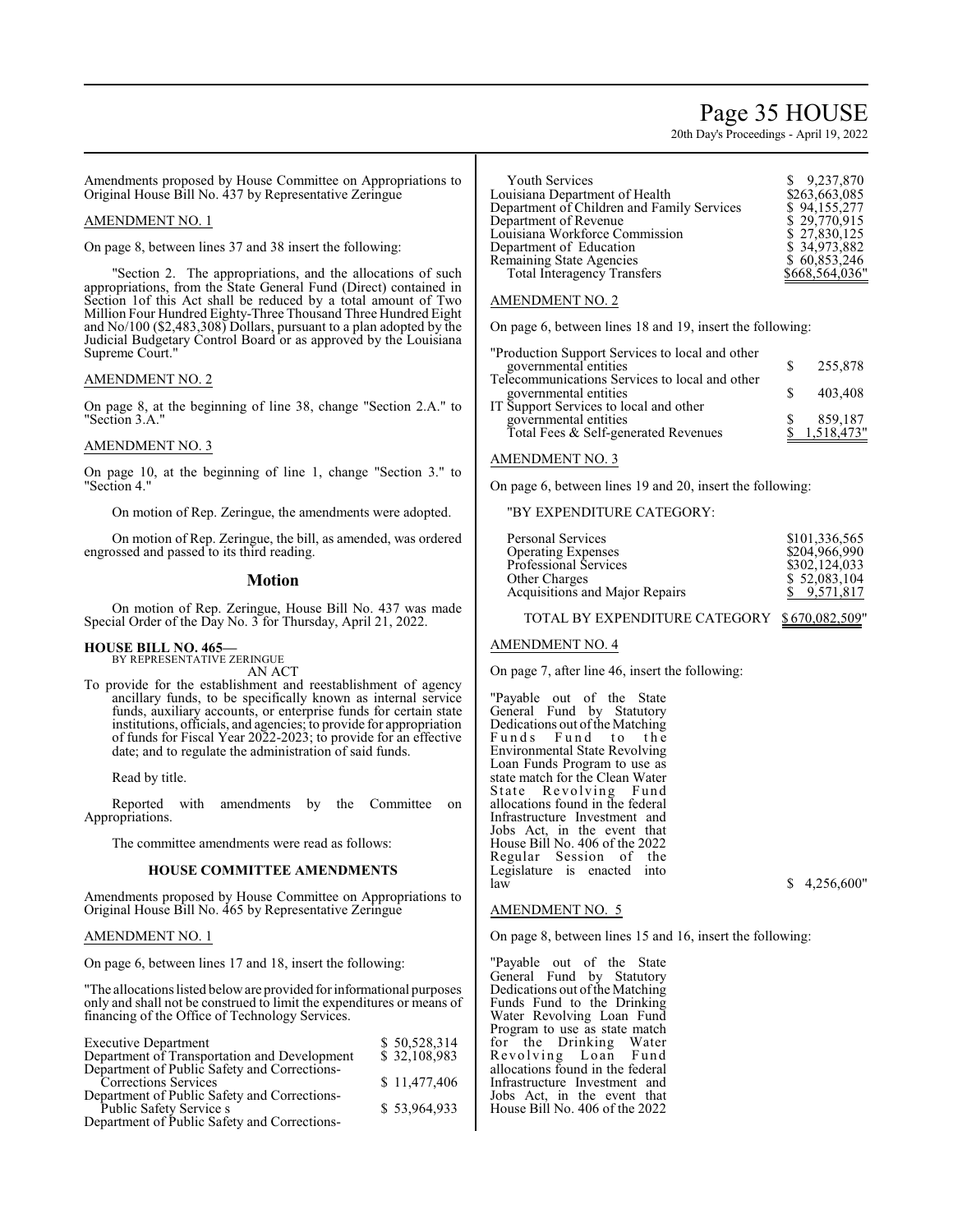# Page 36 HOUSE

| Regular Session of the<br>Legislature is enacted into<br>law<br>\$2,693,000"                                                                                                                                                                                                                                                                                    | Assistance/Transitional<br>Sheltering Assistance of the<br>August 2016 flood event                                                                                                                                                      | 5,862,787<br>S. |
|-----------------------------------------------------------------------------------------------------------------------------------------------------------------------------------------------------------------------------------------------------------------------------------------------------------------------------------------------------------------|-----------------------------------------------------------------------------------------------------------------------------------------------------------------------------------------------------------------------------------------|-----------------|
| On motion of Rep. Zeringue, the amendments were adopted.                                                                                                                                                                                                                                                                                                        | Payable out of the State General                                                                                                                                                                                                        |                 |
| On motion of Rep. Zeringue, the bill, as amended, was ordered<br>engrossed and passed to its third reading.                                                                                                                                                                                                                                                     | Fund (Direct) to the<br>Administrative Program for<br>payment to the Federal                                                                                                                                                            |                 |
| <b>Motion</b>                                                                                                                                                                                                                                                                                                                                                   | Emergency Management<br>Agency for the state share cost<br>associated with Individual                                                                                                                                                   |                 |
| On motion of Rep. Zeringue, House Bill No. 465 was made<br>Special Order of the Day No. 6 for Thursday, April 21, 2022.                                                                                                                                                                                                                                         | Assistance for Other Needs<br>Assistance/Immediate Needs<br>Assistance/Transitional                                                                                                                                                     |                 |
| <b>HOUSE BILL NO. 592—</b><br>BY REPRESENTATIVE ZERINGUE<br>AN ACT                                                                                                                                                                                                                                                                                              | Sheltering Assistance and<br>Mission Assignments for<br>Hurricane Ida                                                                                                                                                                   | \$175,191,773   |
| To To appropriate funds and to make certain reductions from certain<br>sources to be allocated to designated agencies and purposes in<br>specific amounts for the making of supplemental appropriations<br>and reductions for said agencies and purposes for Fiscal Year<br>2021-2022; to provide for an effective date; and to provide for<br>related matters. | Payable out of the State General<br>Fund (Direct) to the<br>Administrative Program for<br>payment to the Federal<br>Emergency Management                                                                                                |                 |
| Read by title.                                                                                                                                                                                                                                                                                                                                                  | Agency for the state share cost<br>associated with Individual                                                                                                                                                                           |                 |
| Reported with amendments by the Committee<br>on<br>Appropriations.                                                                                                                                                                                                                                                                                              | Assistance for Other Needs<br>Assistance for Hurricane<br>Laura                                                                                                                                                                         | \$<br>158,659   |
| The committee amendments were read as follows:                                                                                                                                                                                                                                                                                                                  | Payable out of the State General                                                                                                                                                                                                        |                 |
| <b>HOUSE COMMITTEE AMENDMENTS</b>                                                                                                                                                                                                                                                                                                                               | Fund (Direct) to the<br>Administrative Program for<br>payment to the Federal                                                                                                                                                            |                 |
| Amendments proposed by House Committee on Appropriations to<br>Original House Bill No. 592 by Representative Zeringue                                                                                                                                                                                                                                           | Emergency Management<br>Agency for the state share cost<br>associated with Individual                                                                                                                                                   |                 |
| AMENDMENT NO. 1                                                                                                                                                                                                                                                                                                                                                 | Assistance for Other Needs                                                                                                                                                                                                              |                 |
| On page 1, between lines 10 and 11, insert the following:                                                                                                                                                                                                                                                                                                       | Assistance for Severe Storms,<br>Tornadoes, and Flooding                                                                                                                                                                                | \$<br>393,686   |
| "01-100 EXECUTIVE OFFICE                                                                                                                                                                                                                                                                                                                                        | Payable out of the State General<br>Fund (Direct) to the                                                                                                                                                                                |                 |
| Payable out of the State General<br>Fund (Direct) to the<br>Administrative Program for the<br>Louisiana Alliance of Children's<br>Advocacy Centers for operating<br>1,000,000"<br>S.<br>expenses<br>AMENDMENT NO. 2                                                                                                                                             | Administrative Program for<br>payment to the Federal<br>Emergency Management<br>Agency for the state share cost<br>associated with Individual<br>Assistance for Other Needs<br>Assistance for Severe Winter<br><b>Storms</b>            | \$<br>20,555    |
| On page 1, between lines 17 and 18, insert the following:                                                                                                                                                                                                                                                                                                       | Payable out of the State General                                                                                                                                                                                                        |                 |
| "01-111 GOVERNOR'S OFFICE OF HOMELAND SECURITY<br>AND EMERGENCY PREPAREDNESS                                                                                                                                                                                                                                                                                    | Fund (Direct) to the<br>Administrative Program for<br>payment to the Federal                                                                                                                                                            |                 |
| Payable out of the State General<br>Fund (Direct) to the<br>Administrative Program for the<br>Public Assistance state share<br>costs for emergency response<br>efforts related to Hurricane Ida<br>\$30,670,535                                                                                                                                                 | Emergency Management<br>Agency for the state share cost<br>associated with Individual<br>Assistance for Other Needs<br>Assistance for Hurricane<br>Delta                                                                                | \$<br>64,517    |
| Payable out of the State General<br>Fund (Direct) to the<br>Administrative Program for<br>payment to the Federal<br>Emergency Management<br>Agency for the state share cost<br>associated with Individual                                                                                                                                                       | Payable out of the State General<br>Fund (Direct) to the<br>Administrative Program for<br>payment to the Federal<br>Emergency Management<br>Agency for the state share cost<br>associated with Individual<br>Assistance for Other Needs |                 |
| Assistance for Other Needs<br>Assistance/Immediate Needs                                                                                                                                                                                                                                                                                                        | Assistance for Hurricane<br>Zeta                                                                                                                                                                                                        | \$<br>14,230    |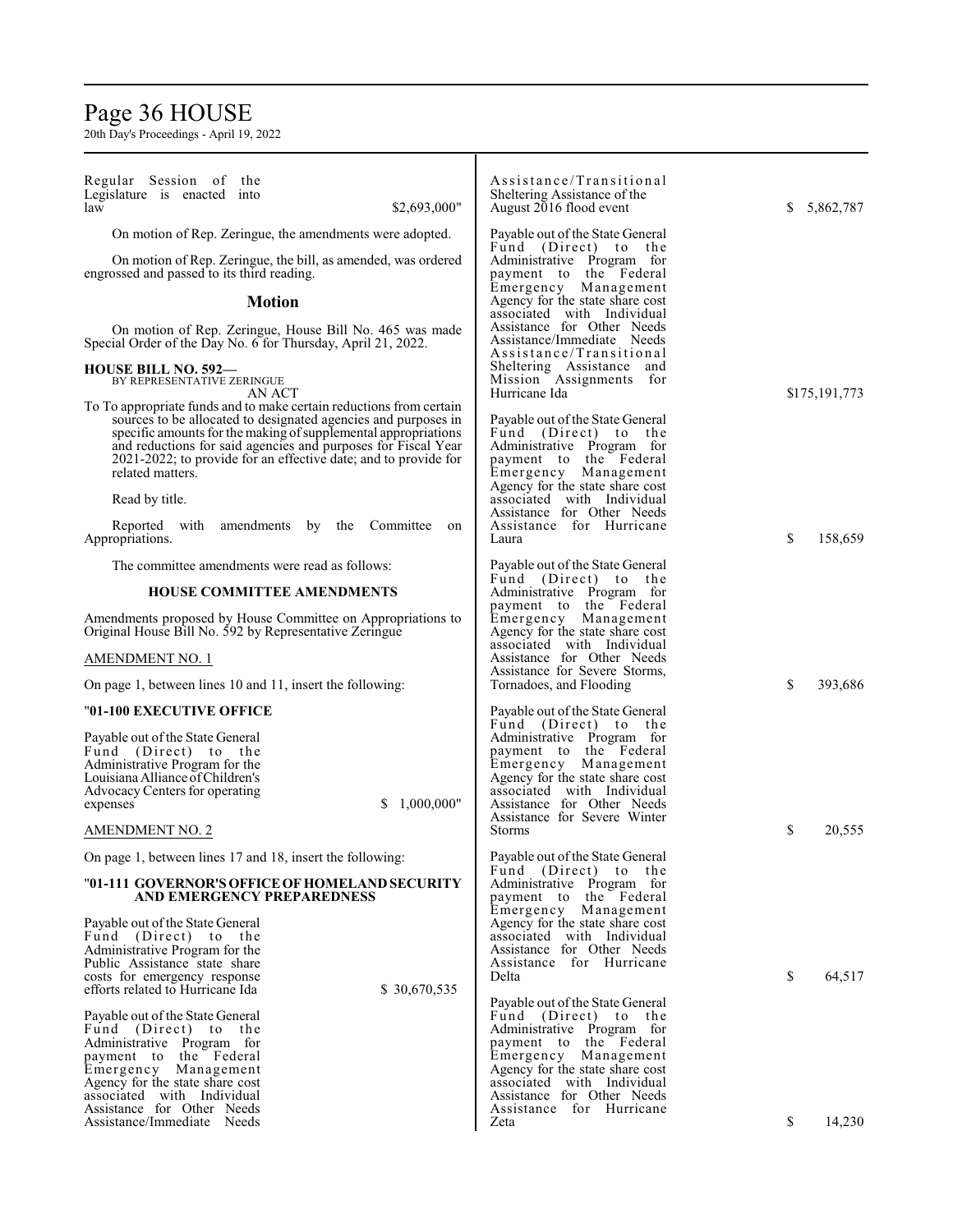## Page 3 7 HOUSE

| Payable out of the State General<br>Fund (Direct) to the<br>Administrative Program for the<br>closeout of Tropical Storm<br>Nate<br>Payable out of the State General<br>Fund (Direct) to the<br>Administrative Program for the<br>closeout of Severe Storms and<br>Flooding in FY 2021-2022<br>Payable out of the State General<br>Fund (Direct) to the<br>Administrative Program for the<br>closeout of Severe Storms and | \$<br>11,586<br>\$<br>2,586    | Plan Fund for a radio tower in<br>Thibodaux for the LWIN<br>\$1,500,000"<br>system<br><b>AMENDMENT NO. 3</b><br>On page 2, between lines 3 and 4, insert the following:<br>"Payable out of the State"<br>General Fund (Direct) to the<br>Military Affairs Program for<br>emergency response missions<br>associated with Hurricane Ida,<br>Tropical Storm Nicholas, and<br>Tropical Storm Claudette<br>S.<br>1,101,702 |
|----------------------------------------------------------------------------------------------------------------------------------------------------------------------------------------------------------------------------------------------------------------------------------------------------------------------------------------------------------------------------------------------------------------------------|--------------------------------|-----------------------------------------------------------------------------------------------------------------------------------------------------------------------------------------------------------------------------------------------------------------------------------------------------------------------------------------------------------------------------------------------------------------------|
| Flooding in FY 2022-2023<br>Payable out of the State General<br>Fund (Direct) to the<br>Administrative Program for the<br>closeout of Hurricane Harvey<br>in FY 2022-2023<br>Payable out of the State General                                                                                                                                                                                                              | 1,934,175<br>S<br>\$<br>57,840 | 01-116 LOUISIANA PUBLIC DEFENDER BOARD<br>Payable out of the State General<br>Fund (Direct) to Louisiana<br>Public Defender Board Program<br>for the purchase of an office<br>building for the 14th JDC<br>Public Defender<br>2,250,000<br>S.                                                                                                                                                                         |
| Fund (Direct) to the<br>Administrative Program for the<br>closeout of Hurricane Rita in<br>FY 2022-2023<br>Payable out of the State General<br>Fund (Direct) to the<br>Administrative Program for the<br>closeout of Hurricane Ike in                                                                                                                                                                                      | 5,751,571<br>\$                | <b>EXPOSITION</b><br>01-124 LOUISIANA<br><b>STADIUM</b><br><b>AND</b><br><b>DISTRICT</b><br>Payable out of the State General<br>Fund by Statutory Dedications<br>out of the New Orleans Sports<br>Franchise Assistance Fund to<br>the Administrative Program for<br>\$1,985,000"<br>contract obligations                                                                                                              |
| FY 2022-2023<br>Payable out of the State General<br>Fund (Direct) to the<br>Administrative Program for the<br>closeout of Hurricane Isaac in<br>FY 2022-2023                                                                                                                                                                                                                                                               | 940,945<br>\$<br>\$14,407,184  | <b>AMENDMENT NO. 4</b><br>On page 2, between lines 7 and 8, insert the following:<br>"01-133 OFFICE OF ELDERLY AFFAIRS<br>Payable out of the State General                                                                                                                                                                                                                                                            |
| Payable out of the State General<br>Fund (Direct) to the<br>Administrative Program for the<br>closeout of Tropical Storm<br>Cristobal in FY 2022-2023<br>Payable out of the State General<br>Fund (Direct) to the<br>Administrative Program for the                                                                                                                                                                        | 8,308<br>\$                    | Fund (Direct) to the Parish<br>Councils on Aging Program for<br>the Calcasieu Parish Council<br>\$<br>10,000<br>on Aging<br>Payable out of the State General<br>Fund (Direct) to Parish Councils<br>on Aging Program for the<br>Jefferson Davis Parish Council                                                                                                                                                        |
| closeout of Hurricane Gustav in<br>FY 2022-2023<br>Payable out of the State General<br>Fund (Direct) to the<br>Administrative Program for the<br>closeout of Louisiana Severe<br>Storms and Flooding in                                                                                                                                                                                                                    | \$20,773,791                   | \$<br>10,000<br>on Aging<br>Payable out of the State General<br>Fund (Direct) to the Parish<br>Councils on Aging Program for<br>the Tangipahoa Voluntary<br>\$<br>Council on Aging<br>20,000                                                                                                                                                                                                                          |
| FY 2021-2022<br>Payable out of the State General<br>Fund (Direct) to<br>the<br>Administrative Program for<br>outstanding Hazard Mitigation<br>Grant Program project reseed<br>balance                                                                                                                                                                                                                                      | \$20,589,858<br>\$29,113,121   | Payable out of the State General<br>Fund (Direct) to the Parish<br>Councils on Aging Program for<br>the Ascension Parish Council<br>S.<br>1,000,000<br>on Aging<br><b>DEPARTMENT OF VETERANS AFFAIRS</b>                                                                                                                                                                                                              |
| Payable out of the State General<br>Fund by Statutory Dedications<br>out of the Louisiana Rescue                                                                                                                                                                                                                                                                                                                           |                                | 03-130 DEPARTMENT OF VETERANS AFFAIRS<br>Payable out of the State General<br>Fund (Direct) to the                                                                                                                                                                                                                                                                                                                     |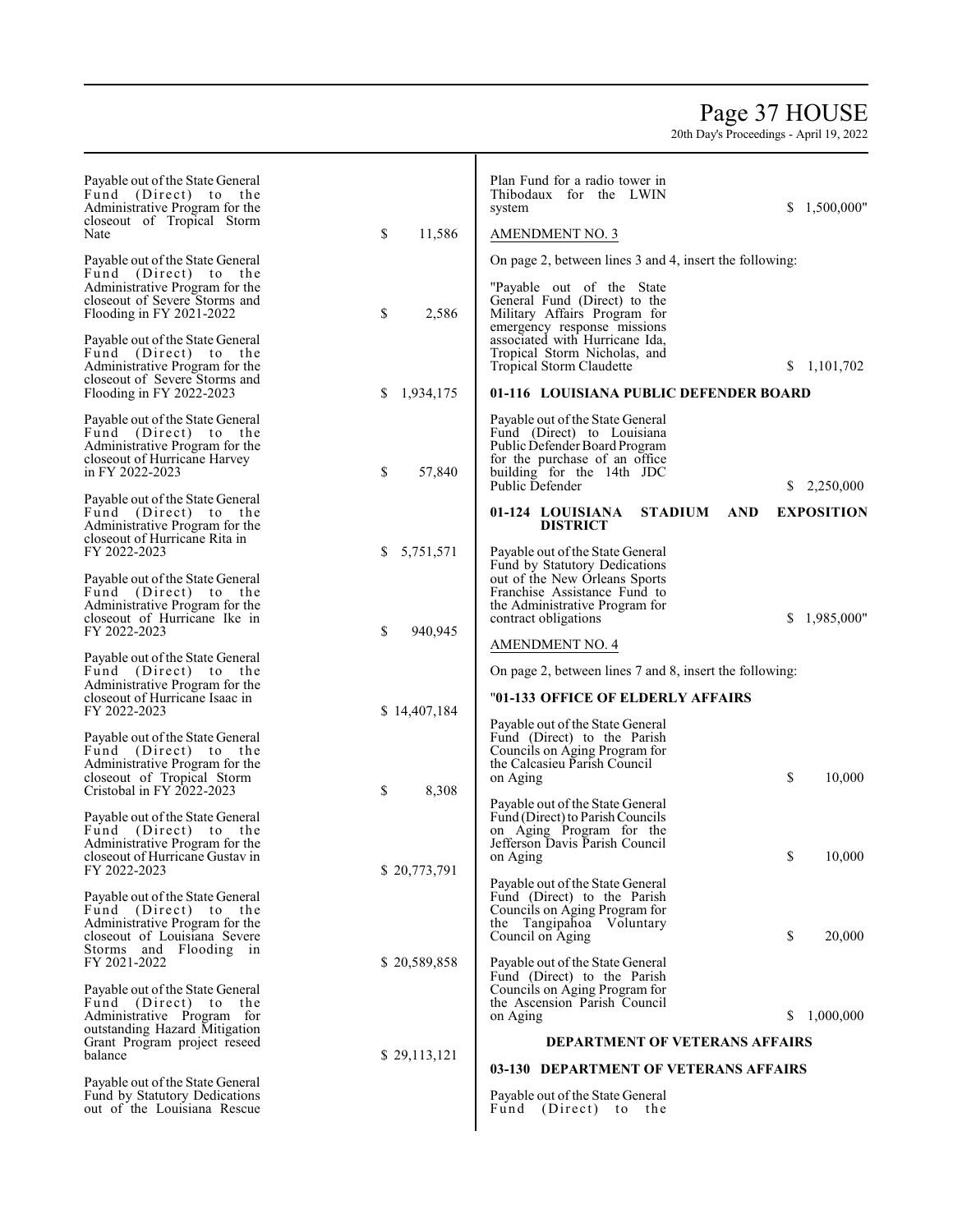## Page 38 HOUSE

| Administrative Program for the<br>Ponchatoula American Legion<br>Post #47                                                                                                          | \$ | 50,000"   | NoteActive software system                                                                                                                                                                                       | S  | 193,613    |
|------------------------------------------------------------------------------------------------------------------------------------------------------------------------------------|----|-----------|------------------------------------------------------------------------------------------------------------------------------------------------------------------------------------------------------------------|----|------------|
| <b>AMENDMENT NO. 5</b>                                                                                                                                                             |    |           | Payable out of the State General<br>Fund (Direct) to the Office of<br>Management and Finance                                                                                                                     |    |            |
| On page 2, between lines 13 and 14, insert the following:                                                                                                                          |    |           | Program for the Offender<br>Management System (CIPRIS)                                                                                                                                                           |    | 4,500,000  |
| "Payable out of the State"<br>General Fund (Direct) to the<br>Museum and Other Operations<br>Program for refurbishments at<br>the Louisiana Old State Capitol<br>building          | \$ | 200,000"  | Payable out of the State General<br>Fund (Direct) to the Office of<br>Management and Finance<br>Program for the Allen Parish<br>Clerk of Court for payments<br>owed pursuant to R.S. 13:793                      | \$ | 6,000"     |
| <b>AMENDMENT NO. 6</b>                                                                                                                                                             |    |           | <b>AMENDMENT NO. 9</b>                                                                                                                                                                                           |    |            |
| On page 2, between lines 34 and 35, insert the following:                                                                                                                          |    |           | On page 3, between lines 39 and 40, insert the following:                                                                                                                                                        |    |            |
| "DEPARTMENT OF AGRICULTURE AND FORESTRY                                                                                                                                            |    |           | "Payable out of the State                                                                                                                                                                                        |    |            |
| 04-160 AGRICULTURE AND FORESTRY                                                                                                                                                    |    |           | General Fund (Direct) to the<br>Incarceration Program for<br>overtime expenses                                                                                                                                   | S  | 1,281,000  |
| Payable out of the State General<br>Fund (Direct) to the Forestry                                                                                                                  |    |           | 08-408 ALLEN CORRECTIONAL CENTER                                                                                                                                                                                 |    |            |
| Program for the replacement of<br>ten $(10)$ bulldozers<br>Payable out of the State General<br>Fund (Direct) to the Animal                                                         | S  | 2,115,000 | Payable out of the State General<br>Fund (Direct) to the<br>Incarceration Program for<br>overtime and related benefits                                                                                           |    |            |
| Health and Food Safety<br>Program for the state's share of<br>emergency response efforts<br>related to Hurricane Ida                                                               | \$ | 89,683    | expenses<br>The commissioner of administration is hereby authorized and<br>directed to adjust the means of finance for the Administration<br>Program, as contained in Act No. 119 of the 2021 Regular Session of | S. | 1,395,000  |
| Payable out of the State General<br>Fund by Statutory Dedications<br>out of the Weights and<br>Measures Fund to the<br>Agro-Consumer Services<br>Program for operating<br>expenses | \$ | 309,592   | the Legislature, by reducing the appropriation out of the State<br>General Fund (Direct) by (\$570,000).<br>08-409 DIXON CORRECTIONAL INSTITUTE<br>Payable out of the State General<br>Fund (Direct) to the      |    |            |
| Payable out of the State General<br>Fund (Direct) to the Soil and<br>Water Conservation Program<br>for activities related to expand<br>the feral hog trap leasing                  |    |           | Incarceration Program for<br>overtime expenses<br><b>AMENDMENT NO. 10</b><br>On page 4, between lines 6 and 7, insert the following:                                                                             | \$ | 2,018,000" |
| program<br><b>AMENDMENT NO. 7</b><br>On page 3, between lines 3 and 4, insert the following:                                                                                       | \$ | 325,800"  | "Payable out of the State<br>General Fund (Direct) to the<br>Incarceration Program for<br>overtime expenses                                                                                                      | \$ | 873,000"   |
| "DEPARTMENT OF CULTURE, RECREATION AND                                                                                                                                             |    |           | <b>AMENDMENT NO. 11</b>                                                                                                                                                                                          |    |            |
| <b>TOURISM</b>                                                                                                                                                                     |    |           | On page 4, between lines 10 and 11, insert the following:                                                                                                                                                        |    |            |
| 06-263 OFFICE OF STATE MUSEUM                                                                                                                                                      |    |           |                                                                                                                                                                                                                  |    |            |
| Payable out of the State General<br>Fund (Direct) to the Museum<br>Program for operating<br>expenses                                                                               | \$ | 350,000"  | "Payable out of the State"<br>General Fund (Direct) to the<br>Administration Program for<br>salaries, overtime, other<br>compensation, and related<br>benefits                                                   | S  | 104,000    |
| <b>AMENDMENT NO. 8</b>                                                                                                                                                             |    |           | Payable out of the State General                                                                                                                                                                                 |    |            |
| On page 3, between lines 15 and 16, insert the following:<br>"Payable out of the State"<br>General Fund (Direct) to the<br>Office of Management and<br>Finance Program for the     |    |           | Fund (Direct) to the Field<br>Services Program for overtime,<br>other compensation, and related<br>benefits                                                                                                      | S. | 4,687,000" |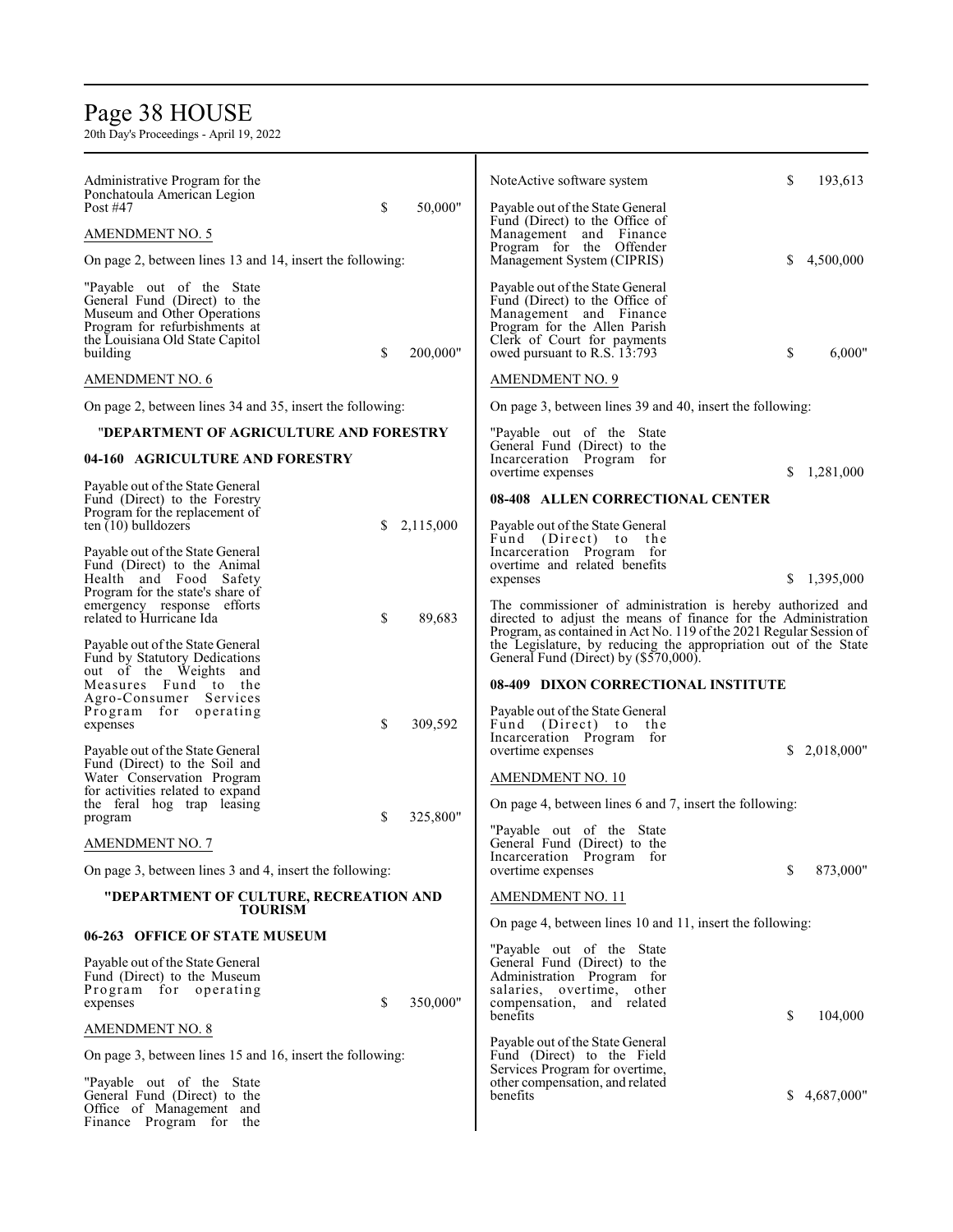Page 39 HOUSE

| AMENDMENT NO. 12                                                                                                                                                   |                  | 11-435 OFFICE OF COASTAL MANAGEMENT                                                                                                                                                                                                                                                                               |                 |  |
|--------------------------------------------------------------------------------------------------------------------------------------------------------------------|------------------|-------------------------------------------------------------------------------------------------------------------------------------------------------------------------------------------------------------------------------------------------------------------------------------------------------------------|-----------------|--|
| On page 4, between lines 18 and 19, insert the following:                                                                                                          |                  | The commissioner of administration is hereby authorized and                                                                                                                                                                                                                                                       |                 |  |
| "Payable out of the State"<br>General Fund (Direct) to the<br>Incarceration Program for<br>overtime expenses                                                       | 1,641,000"<br>S. | directed to adjust the means of finance for the Coastal Management<br>Program, as contained in Act No. 119 of the 2021 Regular Session of<br>the Legislature, by reducing the appropriation out of the State<br>General Fund by Statutory Dedications from the Coastal Resources<br>Trust Fund by (\$3,575,000)." |                 |  |
| AMENDMENT NO. 13                                                                                                                                                   |                  | AMENDMENT NO. 17                                                                                                                                                                                                                                                                                                  |                 |  |
| On page 5, between lines 3 and 4, insert the following:                                                                                                            |                  | On page 6, between lines 34 and 35, insert the following:                                                                                                                                                                                                                                                         |                 |  |
| "Payable out of the State"<br>General Fund (Direct) to the<br>Operational Support Program<br>for the North Louisiana Crime<br>Lab                                  | S<br>1,500,000   | "Payable out of the State<br>General Fund (Direct) to the<br>Office of the Secretary for an<br>actuarial study of options for<br>state funded family and medical<br>leave                                                                                                                                         | \$<br>500,000"  |  |
| Payable out of the State General<br>Fund (Direct) to the Operational                                                                                               |                  | <b>AMENDMENT NO. 18</b>                                                                                                                                                                                                                                                                                           |                 |  |
| Support Program for the<br>replacement of a generator for                                                                                                          |                  | On page 7, between lines 3 and 4, insert the following:                                                                                                                                                                                                                                                           |                 |  |
| the Louisiana State Police<br>Headquarters building<br>Payable out of the State General<br>Fund (Direct) to the Operational<br>Support Program for the             | \$<br>800,000    | "Payable out of the State<br>General Fund (Direct) to the<br>Enforcement Program for a data<br>service network for handheld<br>devices                                                                                                                                                                            | \$<br>165,000   |  |
| replacement of a generator<br>for Building D                                                                                                                       | \$<br>600,000    | Payable out of the State General                                                                                                                                                                                                                                                                                  |                 |  |
| 08-422 OFFICE OF THE STATE FIRE MARSHAL                                                                                                                            |                  | Fund (Direct) to<br>the<br>Enforcement Program for<br>purchase of an airplane                                                                                                                                                                                                                                     | 1,900,000"<br>S |  |
| Payable out of the State General<br>Fund by Statutory Dedications                                                                                                  |                  | AMENDMENT NO. 19                                                                                                                                                                                                                                                                                                  |                 |  |
| out of the Louisiana Fire<br>Marshal Fund to the Fire                                                                                                              |                  | On page 7, between lines 7 and 8, insert the following:                                                                                                                                                                                                                                                           |                 |  |
| Prevention Program<br>for<br>overtime, other compensation,<br>related benefits, and the<br>purchase of vehicles                                                    | 2,200,000"<br>S  | "Payable out of the State"<br>General Fund (Direct) to the<br>Wildlife Program for feral hog<br>management, education,                                                                                                                                                                                            |                 |  |
| <b>AMENDMENT NO. 14</b>                                                                                                                                            |                  | research and control                                                                                                                                                                                                                                                                                              | \$<br>250,000   |  |
| On page 6, between lines 4 and 5, insert the following:                                                                                                            |                  | <b>16-514 OFFICE OF FISHERIES</b>                                                                                                                                                                                                                                                                                 |                 |  |
| "09-307 OFFICE OF THE SECRETARY<br>Payable out of the State General<br>Fund (Direct) to the<br>Management and Finance<br>Program for the Mary Bird                 |                  | Payable out of the State General<br>Fund (Direct) to the Fisheries<br>Program for the removal of<br>abandoned structures at the<br>Larto-Saline complex                                                                                                                                                           | \$100,000"      |  |
| Perkins Cancer Center to<br>provide cancer screenings                                                                                                              | 250,000"<br>\$   | <b>AMENDMENT NO. 20</b>                                                                                                                                                                                                                                                                                           |                 |  |
| <b>AMENDMENT NO. 15</b>                                                                                                                                            |                  | On page 7, between lines 37 and 38, insert the following:                                                                                                                                                                                                                                                         |                 |  |
| On page 6, between lines 8 and 9, insert the following:                                                                                                            |                  | "19-600 LOUISIANA STATE UNIVERSITY BOARD OF<br><b>SUPERVISORS</b>                                                                                                                                                                                                                                                 |                 |  |
| "Payable out of the State<br>General Fund (Direct) to the<br>Louisiana Emergency Response<br>Network Program for relocation<br>of equipment and system<br>upgrades | \$<br>742,445"   | Payable out of the State General<br>Fund (Direct) to the Louisiana<br>State University Board of<br>Supervisors for the Pennington<br>Biomedical Research Center<br>for faculty recruitment startup<br>packages                                                                                                    | \$<br>750,000"  |  |
| <b>AMENDMENT NO. 16</b>                                                                                                                                            |                  | <b>AMENDMENT NO. 21</b>                                                                                                                                                                                                                                                                                           |                 |  |
| On page 6, between lines 21 and 22, insert the following:<br>"DEPARTMENT OF NATURAL RESOURCES                                                                      |                  | On page 8, between lines 4 and 5, insert the following:                                                                                                                                                                                                                                                           |                 |  |
|                                                                                                                                                                    |                  |                                                                                                                                                                                                                                                                                                                   |                 |  |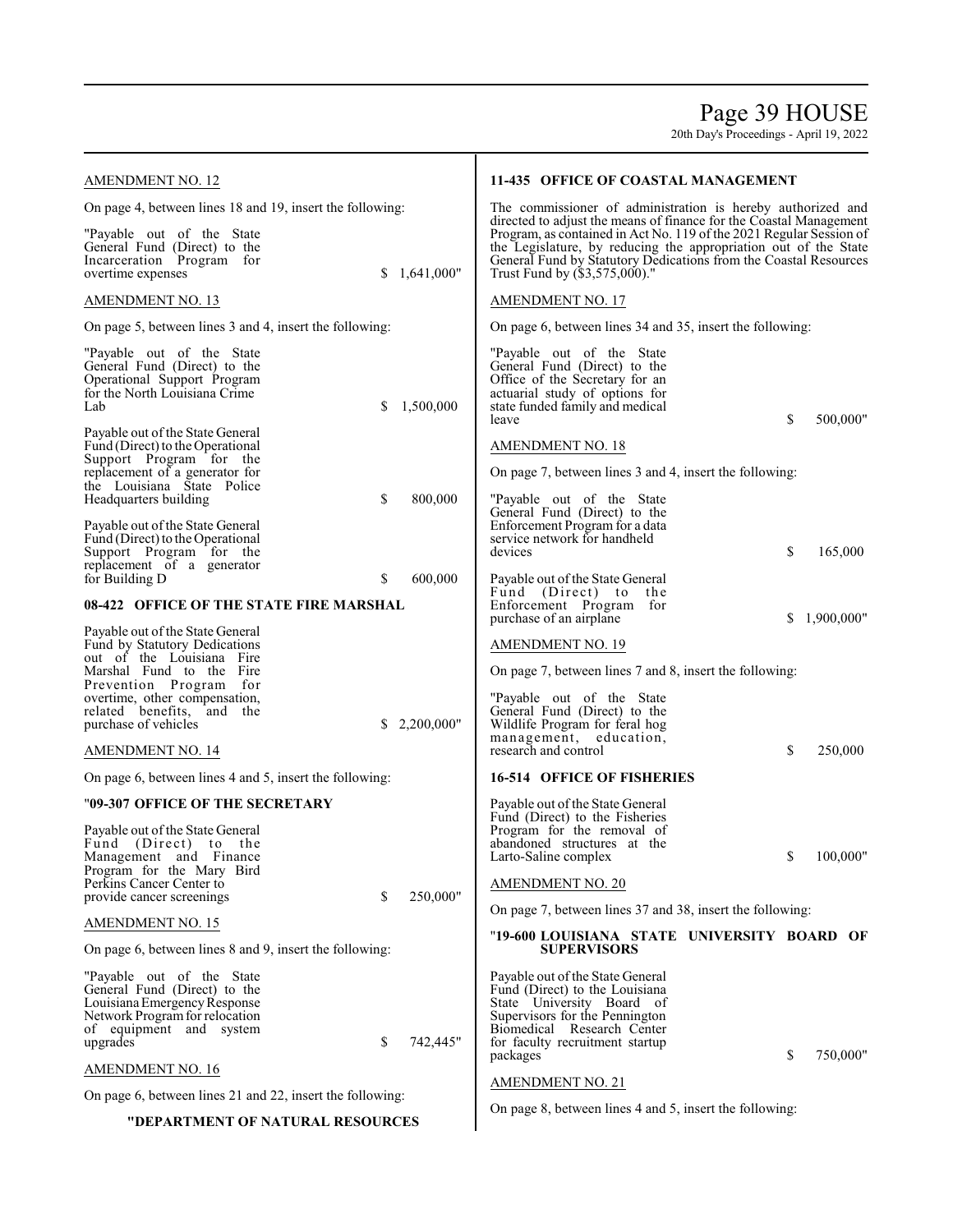# Page 40 HOUSE

| "Payable out of the State"<br>General Fund (Direct) to the<br>Southern University Board of<br>Supervisors for the Southern<br>University Agricultural &<br>Mechanical College School<br>of Nursing                                                                       | \$               | 1,000,000          | Community and Technical<br>Colleges Board of Supervisors<br>for the SkillsUSA program<br>AMENDMENT NO. 22<br>On page 8, between lines 5 and 6, insert the following:                                      | \$ | 100,000"   |
|--------------------------------------------------------------------------------------------------------------------------------------------------------------------------------------------------------------------------------------------------------------------------|------------------|--------------------|-----------------------------------------------------------------------------------------------------------------------------------------------------------------------------------------------------------|----|------------|
| Payable out of the State General<br>Fund (Direct) to the Southern<br>University Board of Supervisors<br>for<br>the<br>Southern<br>University-Agricultural &<br>Mechanical College for seating<br>upgrades at A.W. Mumford<br>Stadium<br>Payable out of the State General | \$               | 525,000            | "19-658 THRIVE ACADEMY<br>Payable out of the State General<br>Fund (Direct) to Thrive<br>Academy for expenses related<br>to student transportation and<br>operating costs<br><b>AMENDMENT NO. 23</b>      | \$ | 428,000"   |
| Fund (Direct) to the Southern<br>University Board of Supervisors<br>for Southern University New<br>Orleans for the Office of the<br>Chancellor<br>Payable out of the State General                                                                                       | \$               | 100,000            | On page 8, between lines 13 and 14, insert the following:<br>"Payable out of the State"<br>General Fund (Direct) to the<br>Broadcasting Program for<br>replacement of the Baton Rouge<br>transmitter      | \$ | 873,125    |
| Fund (Direct) to the Southern<br>University Board of Supervisors<br>for the Southern University<br>Law Center<br>Payable out of the State General                                                                                                                        | \$               | 15,000             | Payable out of the State General<br>Fund (Direct) to<br>the<br>Broadcasting Program for<br>elevator replacement<br>Payable out of the State General                                                       | \$ | 46,000     |
| Fund (Direct) to the Southern<br>University Board of Supervisors<br>for the Southern University<br>Agricultural & Mechanical<br>College for the Nelson Mandela<br>College of Government and<br>Social Sciences                                                           | \$               | 10,000             | Fund (Direct) to the<br>Broadcasting Program for<br>WYES television equipment to<br>convert to NextGen TV<br>AMENDMENT NO. 24                                                                             | S  | 1,500,000" |
| Payable out of the State General<br>Fund (Direct) to the Southern<br>University Board of Supervisors<br>for the Southern University<br>Agricultural & Mechanical<br>College for the Global<br>Innovation and Welcome Center                                              | \$               | 850,000            | On page 8, between lines 19 and 20, insert the following:<br>"Payable out of the State"<br>General Fund by Interagency<br>Transfers to the Non-Federal<br>Support Program for<br>educational programs and |    |            |
| 19-620 UNIVERSITY<br>OF<br><b>SUPERVISORS</b>                                                                                                                                                                                                                            | <b>LOUISIANA</b> | <b>BOARD</b><br>OF | student devices and connectivity<br>Payable out of the State General                                                                                                                                      | S. | 7,352,458  |
| Payable out of the State General<br>Fund (Direct) to the University<br>of Louisiana Board of<br>Supervisors for Louisiana Tech<br>University for<br>the<br>not-in-construction cost of the                                                                               |                  |                    | Fund by Fees and Self-<br>generated Revenues to the<br>Federal Support Program for<br>Carl D. Perkins Career and<br><b>Technical Education programs</b><br>Payable out of the State General               | S  | 593,797    |
| Louisiana Technology Research<br>Institute building                                                                                                                                                                                                                      | \$               | 1,000,000          | Fund (Direct) to the<br>Non-Federal Support Program<br>to Communities in Schools of                                                                                                                       |    |            |
| Payable out of the State General<br>Fund (Direct) to the University<br>of Louisiana Board of<br>Supervisors for the Grambling<br>State University Cybersecurity<br>Program                                                                                               | \$               | 150,000            | the Gulf South, Inc. for<br>operating expenses in East<br>Baton Rouge, Iberia, Jefferson,<br>Lafayette, Orleans,<br>and<br>Terrebone Parishes                                                             | \$ | 450,000    |
| 19-649 LOUISIANA COMMUNITY AND TECHNICAL<br><b>COLLEGES BOARD OF SUPERVISORS</b><br>Payable out of the State General<br>Fund (Direct) to the Louisiana                                                                                                                   |                  |                    | Payable out of the State General<br>Fund (Direct) to the Non-<br>Federal Support Program for<br>Ecole Saint-Landry School for<br>operating expenses                                                       | \$ | 60,000     |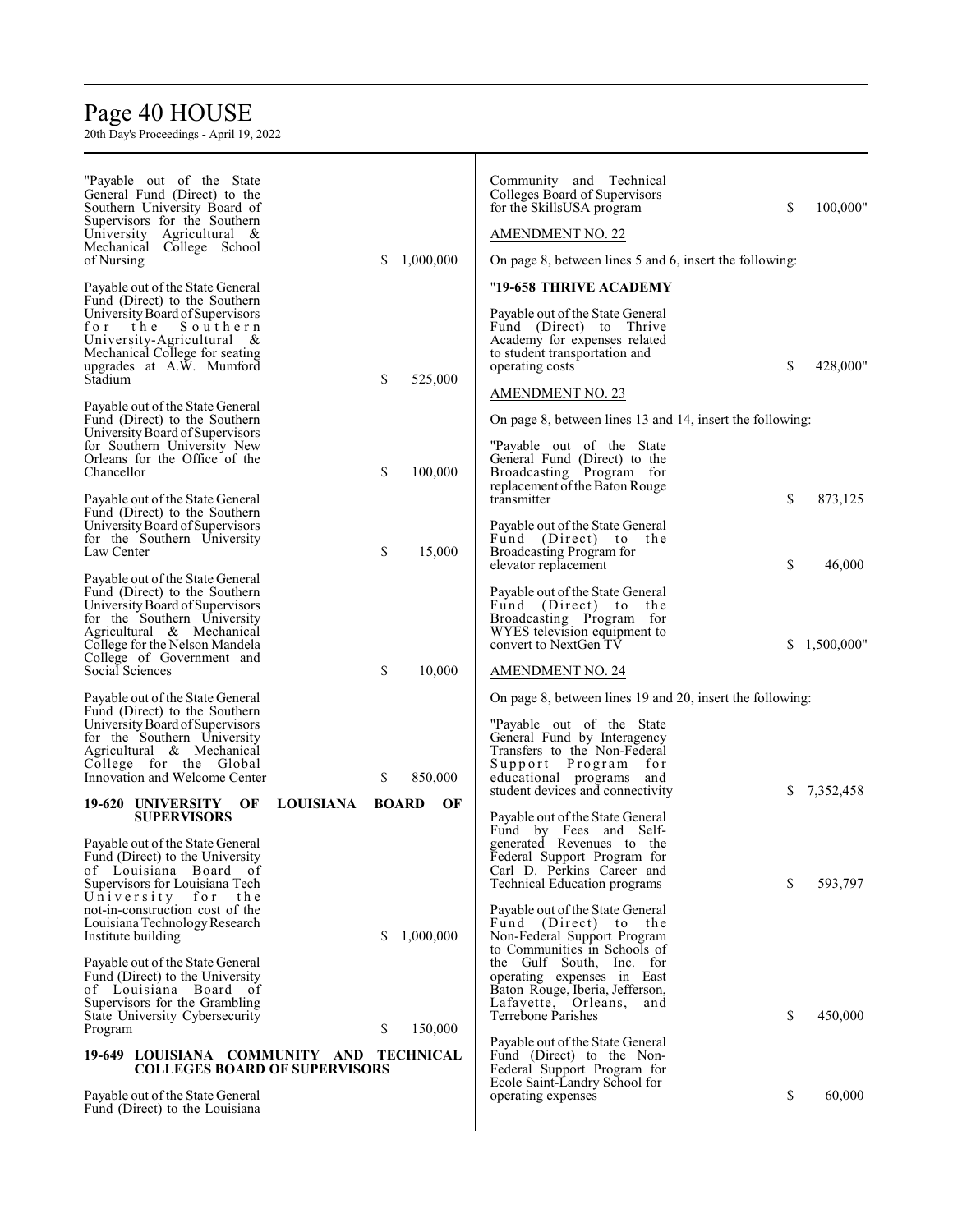## Page 41 HOUSE

| Payable out of the State General                                                                                                          | debt payments                                                        | S.<br>2,400,000 |
|-------------------------------------------------------------------------------------------------------------------------------------------|----------------------------------------------------------------------|-----------------|
| Fund (Direct) to the Non-<br>Federal Support Program for                                                                                  | Payable out of the State General                                     |                 |
| Math Nation<br>\$1,750,000"                                                                                                               | Fund (Direct) to the Agriculture<br>and Forestry - Pass Through      |                 |
| <b>AMENDMENT NO. 25</b>                                                                                                                   | Funds Program for the                                                |                 |
| On page 8, between lines 33 and 34, insert the following:                                                                                 | Terrebonne Churches<br>United Food Bank for                          |                 |
|                                                                                                                                           | operating expenses                                                   | \$<br>750,000   |
| "The commissioner of administration is hereby authorized and<br>directed to adjust the means of finance for the Minimum Foundation        | 20-945 STATE AID TO LOCAL GOVERNMENT ENTITIES                        |                 |
| Program, as contained in Act No. 119 of the 2021 Regular Session of                                                                       |                                                                      |                 |
| the Legislature, by reducing the appropriation out of the State<br>General Fund (Direct) by (\$60,276,719).                               | Payable out of the State General<br>Fund (Direct) to the Catholic    |                 |
|                                                                                                                                           | Cemetery Restoration Project,                                        |                 |
| <b>AMENDMENT NO. 26</b>                                                                                                                   | Inc. for<br>restoration<br>expenses                                  | \$<br>25,000    |
| On page 8, between lines 34 and 35 insert the following:                                                                                  |                                                                      |                 |
| "20-451 LOCAL HOUSING OF STATE ADULT OFFENDERS                                                                                            | Payable out of the State General<br>Fund (Direct) to the Catahoula   |                 |
| The commissioner of administration is hereby authorized and                                                                               | Parish Sheriff's Department for<br>vehicles and equipment            | \$<br>347,738   |
| directed to adjust the means of finance for the Local Housing of                                                                          |                                                                      |                 |
| Adult Offenders Program, as contained in Act No. 119 of the 2021<br>Regular Session of the Legislature, by reducing the appropriation out | Payable out of the State General<br>Fund (Direct) to the Constable's |                 |
| of the State General Fund (Direct) by (\$9,015,000).                                                                                      | Office in the Seventh Justice of                                     |                 |
| The commissioner of administration is hereby authorized and                                                                               | the Peace Court for Jefferson<br>Parish<br>for operating             |                 |
| directed to adjust the means of finance for the Transitional Work                                                                         | expenses                                                             | \$<br>15,000    |
| Program, as contained in Act No. 119 of the 2021 Regular Session of<br>the Legislature, by reducing the appropriation out of the State    | Payable out of the State General                                     |                 |
| General Fund (Direct) by (\$4,032,000).                                                                                                   | Fund (Direct) to the Constable's<br>Office in the Second Justice of  |                 |
| 20-452 LOCAL HOUSING OF JUVENILE OFFENDERS                                                                                                | the Peace Court for Jefferson                                        |                 |
| Payable out of State General                                                                                                              | Parish for operating expenses                                        | \$<br>30,000    |
| Fund (Direct) to the Local                                                                                                                | Payable out of the State General                                     |                 |
| Housing of Juvenile Offenders<br>Program for juveniles pending                                                                            | Fund (Direct) to Hunters for the<br>Hungry for animal processing     | \$<br>250,000   |
| \$<br>411,260"<br>secure or non-secure placement                                                                                          |                                                                      |                 |
| <b>AMENDMENT NO. 27</b>                                                                                                                   | Payable out of the State General<br>Fund (Direct) to the Avoyelles   |                 |
| On page 9, between lines 5 and 6, insert the following:                                                                                   | Parish Police Jury for erosion<br>and drainage improvements          | \$<br>160,000   |
|                                                                                                                                           |                                                                      |                 |
| "20-923 CORRECTIONS DEBT SERVICE                                                                                                          | Payable out of the State General<br>Fund (Direct) to Avoyelles       |                 |
| The commissioner of administration is hereby authorized and                                                                               | Parish for road repairs to Curry                                     |                 |
| directed to adjust the means of finance for the Corrections Debt<br>Service Program, as contained in Act No. 119 of the 2021 Regular      | Moreau Road and Dewey<br>Bernard Road                                | \$<br>350,000   |
| Session of the Legislature, by reducing the appropriation out of the                                                                      |                                                                      |                 |
| State General Fund (Direct) by (\$897,425).                                                                                               | Payable out of the State General<br>Fund (Direct) to the town of     |                 |
| <b>AMENDMENT NO. 28</b>                                                                                                                   | Jean Lafitte for the Jean Lafitte<br>Seafood Festival                |                 |
| On page 9, between lines 15 and 16, insert the following:                                                                                 |                                                                      | \$<br>200,000   |
| "Payable out of the State"                                                                                                                | Payable out of the State General<br>Fund (Direct) to Jefferson       |                 |
| General Fund by Fees and Self-<br>generated Revenues to the Debt                                                                          | Parish for the fire training<br>center                               | \$<br>900,000   |
| Service and State Commitments                                                                                                             |                                                                      |                 |
| Program for the New Orleans<br>\$<br>250,000<br><b>BioInnovation Center</b>                                                               | Payable out of the State General<br>Fund (Direct) to the town of     |                 |
|                                                                                                                                           | Jean Lafitte to purchase a                                           |                 |
| 20-941 AGRICULTURE<br><b>FORESTRY</b><br><b>PASS</b><br>AND<br><b>THROUGH FUNDS</b>                                                       | tractor and a high-water vehicle                                     | \$<br>200,000   |
| Payable out of State General                                                                                                              | Payable out of the State General                                     |                 |
| Fund (Direct) to the Agriculture                                                                                                          | Fund (Direct) to the city of<br>Bogalusa Police Department for       |                 |
| and Forestry- Pass Through<br>Funds Program for Louisiana                                                                                 | equipment                                                            | \$<br>48,000    |
| Agricultural Finance Authority                                                                                                            |                                                                      |                 |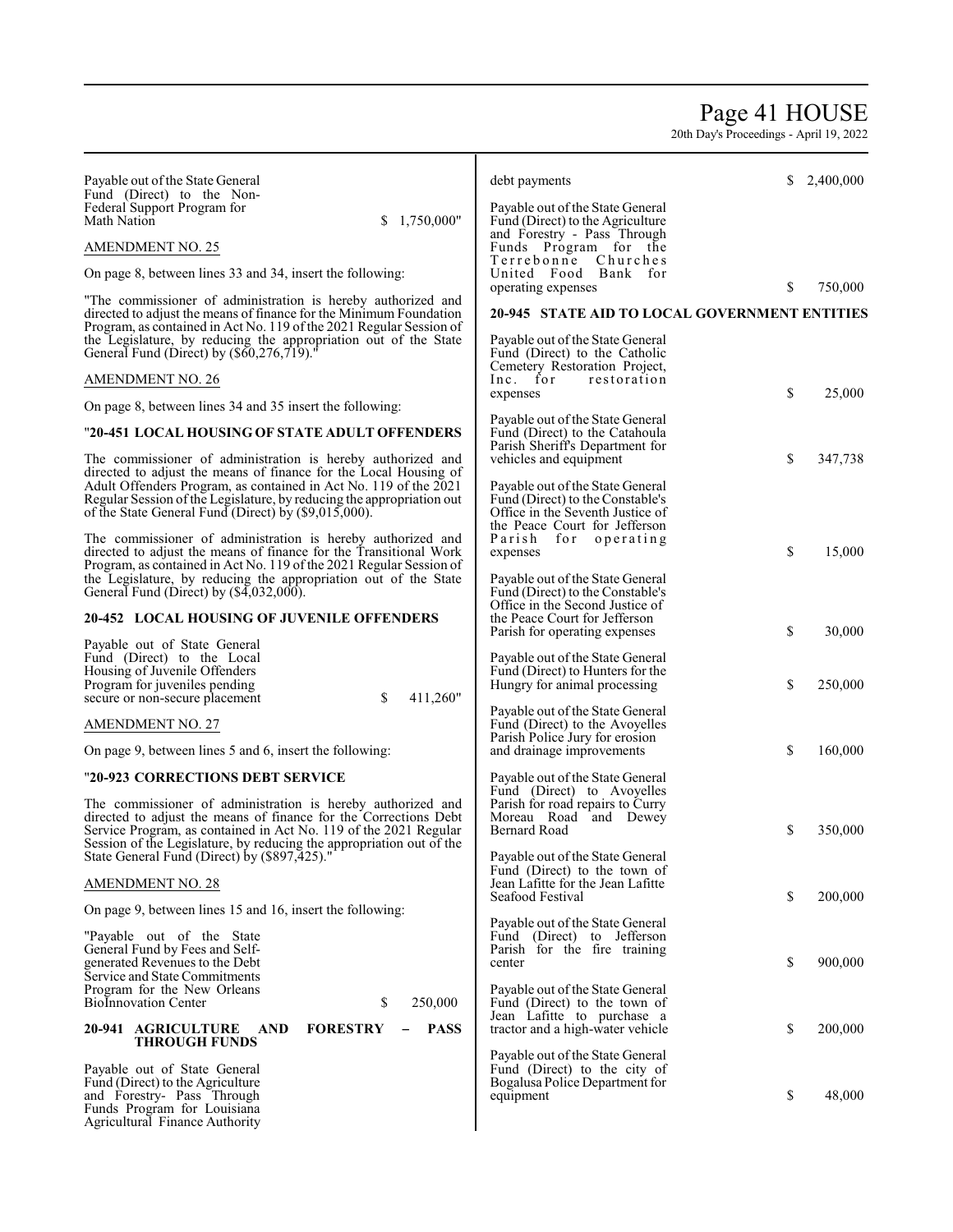# Page 4 2 HOUSE

| Payable out of the State General<br>Fund (Direct) to the Washington<br>Parish Sheriff's Office for<br>communications equipment<br>Payable out of the State General | \$<br>186,000 | Payable out of the State General<br>Fund (Direct) to the Louisiana<br>Association for the Education of<br>Homeless Children and Youth<br>for building improvements | \$ | 250,000   |
|--------------------------------------------------------------------------------------------------------------------------------------------------------------------|---------------|--------------------------------------------------------------------------------------------------------------------------------------------------------------------|----|-----------|
| Fund (Direct) to the town of<br>Franklinton for communications<br>equipment and services                                                                           | \$<br>377,000 | Payable out of the State General<br>Fund (Direct) to Jefferson<br>Parish for the Marrero-Harvey<br>Volunteer Fire Department to                                    |    |           |
| Payable out of the State General<br>Fund (Direct) to the city of<br>Bogalusa Police Department for<br>communications equipment                                     |               | outfit a fire truck<br>Payable out of the State General<br>Fund (Direct) to Jefferson                                                                              | \$ | 33,000    |
| and services<br>Payable out of the State General                                                                                                                   | \$<br>176,000 | Parish for the Marrero-Ragusa<br>Volunteer Fire Department for<br>bunker gear                                                                                      | \$ | 33,000    |
| Fund (Direct) to the town of<br>Iowa for police expenses and<br>recreational improvements                                                                          | \$<br>30,000  | Payable out of the State General<br>Fund (Direct) to Jefferson<br>Parish for the Marrero-Estelle                                                                   |    |           |
| Payable out of the State General<br>Fund (Direct) to the town of<br>Welsh for police expenses and                                                                  |               | Volunteer Fire Department for<br>bunker gear                                                                                                                       | \$ | 33,000    |
| recreational improvements<br>Payable out of the State General                                                                                                      | \$<br>30,000  | Payable out of the State General<br>Fund (Direct) to Jefferson<br>Parish for the Lafitte, Barataria,                                                               |    |           |
| Fund (Direct) to the town of<br>Lake Arthur for police expenses<br>and recreational improvements                                                                   | \$<br>30,000  | Crown Point Volunteer Fire<br>Department for equipment<br>purchases                                                                                                | \$ | 120,000   |
| Payable out of the State General<br>Fund (Direct) to village of<br>Fenton for police expenses                                                                      | \$<br>10,000  | Payable out of the State General<br>Fund (Direct) to the town of<br>Washington for sewer, water,                                                                   |    |           |
| Payable out of the State General<br>Fund (Direct) to the town of<br>Elton for police expenses and                                                                  |               | and gas infrastructure<br>improvements, drainage<br>improvements, and economic<br>development                                                                      | \$ | 45,000    |
| recreational improvements<br>Payable out of the State General<br>Fund (Direct) to the city of                                                                      | \$<br>30,000  | Payable out of the State General<br>Fund (Direct) to the town of<br>Sunset for police vehicles                                                                     | \$ | 45,000    |
| Jennings for police expenses<br>and recreational improvements                                                                                                      | \$<br>30,000  | Payable out of the State General<br>Fund (Direct) to the city of                                                                                                   |    |           |
| Payable out of the State General<br>Fund (Direct) to the Jefferson<br>Davis Police Jury for<br>recreational improvements                                           | \$<br>50,000  | Opelousas for equipment and<br>vests for the Opelousas City<br>Marshal                                                                                             | \$ | 10,000    |
| Payable out of the State General<br>Fund (Direct) to the Calcasieu                                                                                                 |               | Payable out of the State General<br>Fund (Direct) to the city of<br>Opelousas for surveillance                                                                     |    |           |
| Parish Ward 2 Fire District for<br>operating expenses                                                                                                              | \$<br>10,000  | cameras for the Opelousas<br>Police Department                                                                                                                     | \$ | 140,000   |
| Payable out of the State General<br>Fund (Direct) to the Calcasieu<br>Parish LeBleu Settlement<br>Volunteer Fire Department for                                    |               | Payable out of the State General<br>Fund (Direct) to Agro Men, Inc.<br>for youth initiatives                                                                       | \$ | 10,000    |
| operating expenses<br>Payable out of the State General                                                                                                             | \$<br>10,000  | Payable out of the State General<br>Fund (Direct) to the LaSalle<br>Cultural Corridor District for a                                                               |    |           |
| Fund (Direct) to the town of<br>Franklinton for recreational<br>equipment                                                                                          | \$<br>295,500 | planned museum in the event<br>House Bill No. 895 of the 2022<br>Regular Session of the<br>Louisiana Legislature is                                                |    |           |
| Payable out of the State General<br>Fund (Direct) to the Boys and<br>Girls Club in Louisiana, Inc. for                                                             |               | enacted into law<br>Payable out of the State General                                                                                                               | S. | 1,000,000 |
| operating expenses                                                                                                                                                 | \$<br>500,000 | Fund (Direct) to the Bayou<br>Cane Fire Protection District for<br>ambulance purchases                                                                             | \$ | 600,000   |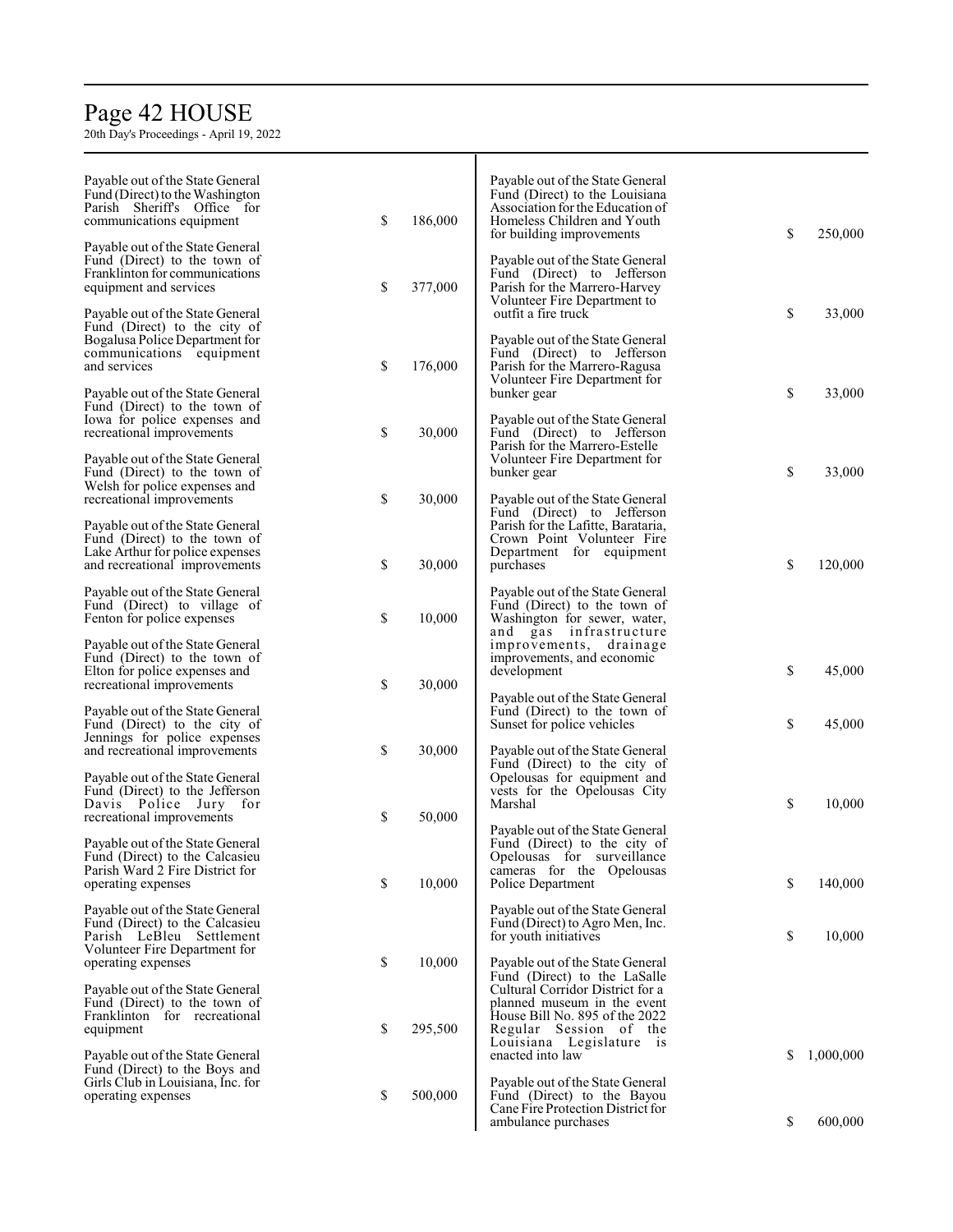## Page 4 3 HOUSE

| Payable out of the State General<br>Fund (Direct) to the Bayou Blue<br>Volunteer Fire Department for<br>radios and equipment                                                | \$<br>200,000 | Payable out of the State General<br>Fund (Direct) to the Twin<br>Steeples Creative Arts Center<br>for operating expenses    | \$<br>10,000  |
|-----------------------------------------------------------------------------------------------------------------------------------------------------------------------------|---------------|-----------------------------------------------------------------------------------------------------------------------------|---------------|
| Payable out of the State General<br>Fund (Direct) to Mu Zeta<br>Foundation, Inc. for feeding of<br>the homeless                                                             | \$<br>150,000 | Payable out of the State General<br>Fund (Direct) to the town of<br>Oberlin for equipment for the<br>town sanitation system | \$<br>50,000  |
| Payable out of the State General<br>Fund (Direct) to Teach for<br>America, Inc. for operating<br>expenses                                                                   | \$<br>500,000 | Payable out of the State General<br>Fund (Direct) to the Allen<br>Parish Police Jury for the<br>community center            | \$<br>5,000   |
| Payable out of the State General<br>Fund (Direct) to West Baton<br>Rouge Parish for a new library<br>in the Brusly/Addis area                                               | \$<br>200,000 | Payable out of the State General<br>Fund (Direct) to the town of<br>Oberlin for improvements to the<br>town park            | \$<br>25,000  |
| Payable out of the State General<br>Fund (Direct) to the Capitol<br>Education Foundation for<br>renovations at the Capitol High                                             |               | Payable out of the State General<br>Fund (Direct) to Allen Parish<br>for repairs and improvements                           | \$<br>15,000  |
| School auditorium<br>Payable out of the State General<br>Fund (Direct) to New Horizons                                                                                      | \$<br>250,000 | Payable out of the State General<br>Fund (Direct) to the city of<br>Oakdale for improvements to<br>the courthouse building  | \$<br>50,000  |
| for an affordable housing<br>program<br>Payable out of the State General<br>Fund (Direct) to the city of                                                                    | \$<br>250,000 | Payable out of the State General<br>Fund (Direct) to the city of<br>Oakdale Police Department for<br>equipment              | \$<br>25,000  |
| Monroe for the community soup<br>kitchen<br>Payable out of the State General                                                                                                | \$<br>20,000  | Payable out of the State General<br>Fund (Direct) to Oakdale Dixie<br>Youth, Inc. for renovations and                       |               |
| Fund (Direct) to the town of<br>Rayville for road improvement<br>and development for Christian<br>Drive and Martin Luther King<br>Drive                                     | \$<br>350,000 | improvements to recreation<br>facilities<br>Payable out of the State General<br>Fund (Direct) to the city of                | \$<br>25,000  |
| Payable out of the State General<br>Fund (Direct) to Richland<br>Parish for road improvement                                                                                |               | DeQuincy for equipment for the<br>fire department<br>Payable out of the State General                                       | \$<br>50,000  |
| and development for Christian<br>Drive and Martin Luther King<br>Drive                                                                                                      | \$<br>350,000 | Fund (Direct) to Jefferson<br>Parish for the Third District Fire<br>Department for operating<br>expenses                    | \$<br>50,000  |
| Payable out of the State General<br>Fund (Direct) to the Kenner<br>Police Department for mobile<br>unit upgrades,<br>desktop<br>computers,<br>and network<br>infrastructure | \$<br>250,000 | Payable out of the State General<br>Fund (Direct) to the<br>Ponchartrain Conservancy for<br>operating expenses              | \$<br>100,000 |
| Payable out of the State General<br>Fund (Direct) to the Beauregard<br>Parish Sheriff's Office for<br>emergency repairs to the jail                                         | \$<br>126,000 | Payable out of the State General<br>Fund (Direct) to the city of<br>Harahan for playground<br>equipment and improvements    | \$<br>50,000  |
| Payable out of the State General<br>Fund (Direct) to the town of<br>Jackson for water meters                                                                                | \$<br>40,000  | Payable out of the State General<br>Fund (Direct) to the St. Martin<br>Parish Sheriff's Office for<br>operating expenses    | \$<br>75,000  |
| Payable out of the State General<br>Fund (Direct) to the city of<br>Ponchatoula for expenses<br>associated with the athletic<br>facility and park                           | \$<br>170,000 | Payable out of the State General<br>Fund (Direct) to the Iberia<br>Parish Sheriff's Office for<br>operating expenses        | \$<br>75,000  |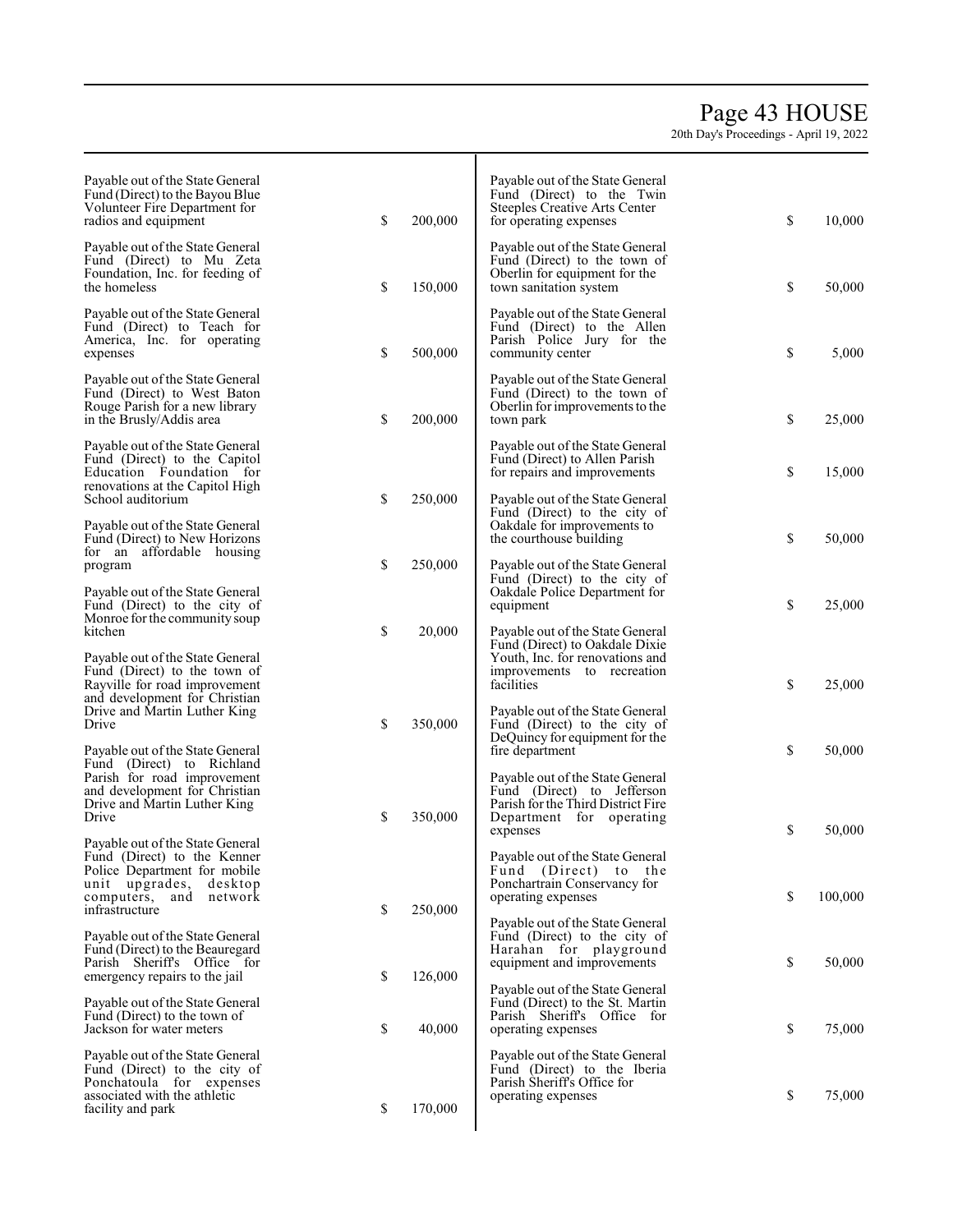# Page 4 4 HOUSE

| Payable out of the State General<br>Fund (Direct) to the city of New                                                                                         |    |           | Payable out of the State General<br>Fund (Direct) to the Teche                                                                                          |               |
|--------------------------------------------------------------------------------------------------------------------------------------------------------------|----|-----------|---------------------------------------------------------------------------------------------------------------------------------------------------------|---------------|
| Iberia for operating expenses for<br>the city court                                                                                                          | \$ | 50,000    | Center for the Arts for operating<br>expenses                                                                                                           | \$<br>550,000 |
| Payable out of the State General<br>Fund (Direct) to Iberia Parish<br>for repairs to the Louisiana<br>Sugar Cane Festival building                           | \$ | 50,000    | Payable out of the State General<br>Fund (Direct) to the city of<br>Breaux Bridge for expenses<br>associated with the west<br>side park                 | \$<br>100,000 |
| Payable out of the State General<br>Fund (Direct) to St. John the<br>Baptist Parish for fire and safety<br>equipment                                         | \$ | 250,000   | Payable out of the State General<br>Fund (Direct) to the St. Joseph<br>Catholic Church in the village<br>of Parks                                       | \$<br>60,000  |
| Payable out of the State General<br>Fund (Direct) to St. John the<br>Baptist Parish for water and<br>sewerage infrastructure<br>improvements                 | \$ | 250,000   | Payable out of the State General<br>Fund (Direct) to the St. Francis<br>of Assisi Catholic Church in<br>the city of Breaux Bridge                       | \$<br>60,000  |
| Payable out of the State General<br>Fund (Direct) to St. Charles<br>Parish for revitalization of East<br>Bank Bridge Park and<br>revitalization of West Bank |    |           | Payable out of the State General<br>Fund (Direct) to the Knights of<br>Columbus Council No. 4927 in<br>the village of Parks                             | \$<br>50,000  |
| Bridge Park<br>Payable out of the State General<br>Fund (Direct) to the Rapides<br>Parish School Board for                                                   | \$ | 500,000   | Payable out of the State General<br>Fund (Direct) to the Lafayette<br>Convention and Visitor's<br>Commission for operating<br>expenses                  | \$<br>250,000 |
| playground equipment and<br>covered pavilions                                                                                                                | S  | 1,000,000 | Payable out of the State General<br>Fund (Direct) to the Lafayette                                                                                      |               |
| Payable out of the State General<br>Fund (Direct) to the St. George<br>Fire Protection District No. 2<br>for the Paramedic Sprint                            |    |           | Consolidated Government for<br>Pinhook Road Turn Lane (South<br>College to Bendell Road)                                                                | \$<br>750,000 |
| Truck Program<br>Payable out of the State General<br>Fund (Direct) to the<br>International Sustainable                                                       | \$ | 250,000   | Payable out of the State General<br>Fund (Direct) to the Louisiana<br>Political Museum and Hall of<br>Fame for operating expenses                       | \$<br>200,000 |
| Resilience Center, Inc., for<br>development of a disaster<br>readiness learning game for<br>elementary<br>school<br>students                                 | \$ | 50,000    | Payable out of the State General<br>Fund (Direct) to the city of<br>Westlake for Garfield Street<br>drainage improvements                               | \$<br>125,000 |
| Payable out of the State General<br>Fund (Direct) to the city of<br>Eunice Fire Department for roof                                                          |    |           | Payable out of the State General<br>Fund (Direct) to Beauregard<br>Parish for improvements to<br>Magnolia Church Road                                   | \$<br>125,000 |
| replacement<br>Payable out of the State General                                                                                                              | \$ | 50,000    | Payable out of the State General<br>Fund (Direct) to the town of                                                                                        |               |
| Fund (Direct) to the town of<br>Basile for equipment                                                                                                         | \$ | 200,000   | Bernice for improvements to the<br>town hall                                                                                                            | \$<br>150,000 |
| Payable out of the State General<br>Fund (Direct) to Jefferson<br>Parish for equipment purchases<br>and improvements at the Little                           |    | 25,000    | Payable out of the State General<br>Fund (Direct) to the town of<br>Marion for improvements                                                             | \$<br>15,000  |
| Farms Playground<br>Payable out of the State General<br>Fund (Direct) to Jefferson<br>Parish for equipment purchases                                         | \$ |           | Payable out of the State General<br>Fund (Direct) to Med-Camps of<br>Louisiana, Inc. for operating<br>expenses                                          | \$<br>85,000  |
| and improvements at the Delta<br>Playground                                                                                                                  | \$ | 25,000    | Payable out of the State General<br>Fund (Direct) to the Acadia<br>Parish Sheriff's Office for crime<br>prevention cameras and license<br>plate readers | \$<br>300,000 |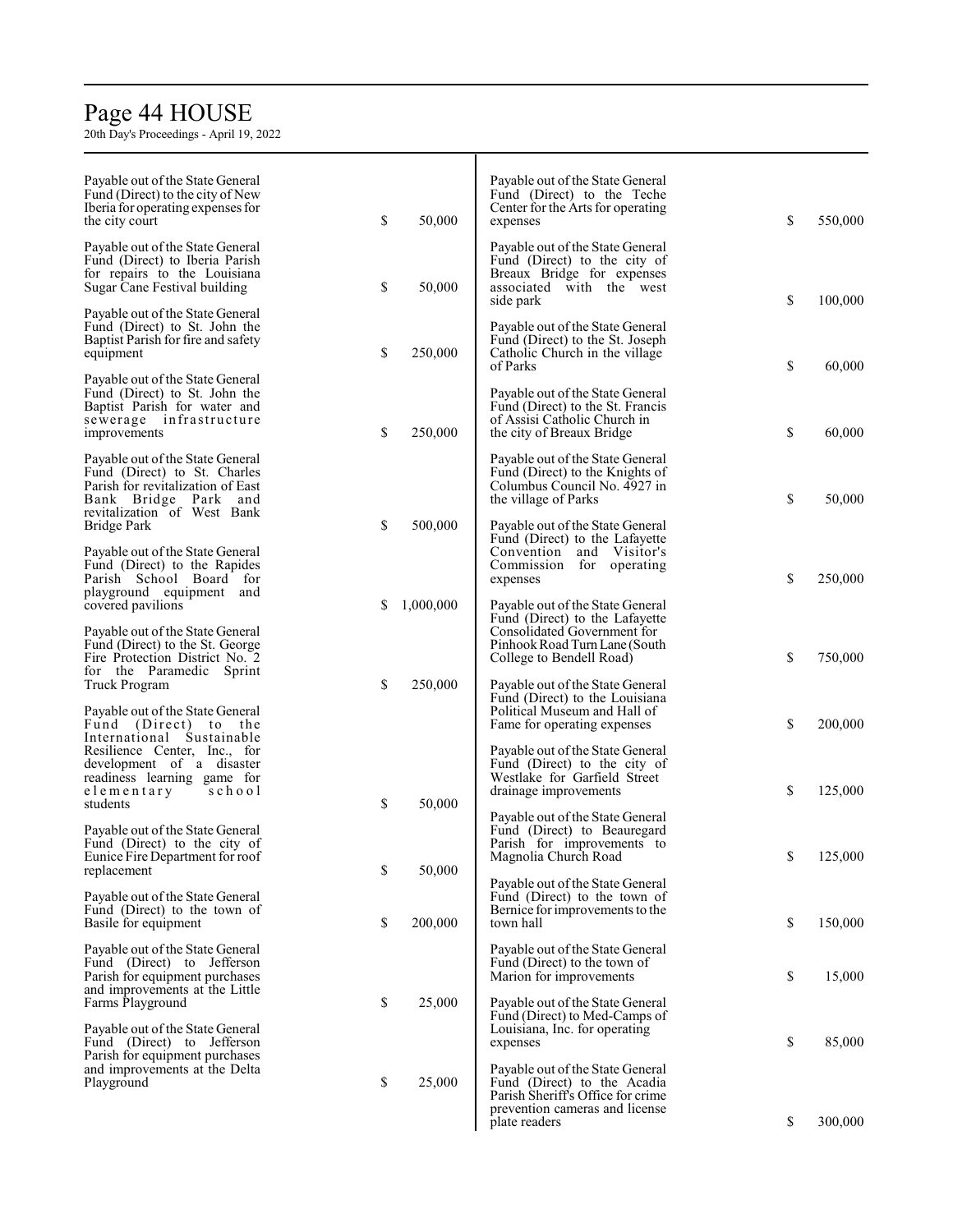## Page 4 5 HOUSE

| Payable out of the State General<br>Fund (Direct) to the village of<br>Estherwood for Dupuis Street<br>road improvements | \$<br>150,000 | Payable out of the State General<br>Fund (Direct) to the Fortieth<br>Judicial District Court for a<br>court literacy enhancement<br>diversion program | \$<br>75,000  |
|--------------------------------------------------------------------------------------------------------------------------|---------------|-------------------------------------------------------------------------------------------------------------------------------------------------------|---------------|
| Payable out of the State General<br>Fund (Direct) to the city of<br>Crowley for parks and<br>recreation improvements     | \$<br>100,000 | Payable out of the State General<br>Fund (Direct) to St. John the<br>Baptist Parish for the Historic<br>Riverlands Heritage Site in                   |               |
| Payable out of the State General<br>Fund (Direct) to the city of<br>Rayne for<br>equipment<br>purchases                  | \$<br>100,000 | Reserve<br>Payable out of the State General<br>Fund (Direct) to the Louisiana                                                                         | \$<br>25,000  |
| Payable out of the State General<br>Fund (Direct) to the village of<br>Morse for sewer improvements                      | \$<br>75,000  | Veterans Museum Foundation<br>for renovation expenses<br>Payable out of the State General                                                             | \$<br>100,000 |
| Payable out of the State General<br>Fund (Direct) to the village of                                                      |               | Fund (Direct) to the Louisiana<br>Art & Science Museum, Inc. for<br>operating expenses                                                                | \$<br>100,000 |
| Mermentau for road<br>improvements and equipment<br>Payable out of the State General                                     | \$<br>75,000  | Payable out of the State General<br>Fund (Direct) to New Growth<br>Development<br>Economic                                                            |               |
| Fund (Direct) to the town of<br>Duson for road improvements<br>and equipment                                             | \$<br>75,000  | Association for operating<br>expenses<br>Payable out of the State General                                                                             | \$<br>65,000  |
| Payable out of the State General<br>Fund (Direct) to the Israelite<br>Community Development                              |               | Fund (Direct) to Culture Zone<br>for operating expenses                                                                                               | \$<br>3,000   |
| Corporation for youth<br>programs<br>Payable out of the State General                                                    | \$<br>25,000  | Payable out of the State General<br>Fund (Direct) to the YWCA of<br>Greater Baton Rouge for youth<br>programs                                         | \$<br>250,000 |
| Fund (Direct) to the Knights of<br>Columbus- Bishop Jules B.<br>Jeanmard Council in Breaux<br>Bridge                     | \$<br>50,000  | Payable out of the State General<br>Fund (Direct) to the New<br>Orleans<br>Recreation<br>Development Foundation for                                   |               |
| Payable out of the State General<br>Fund (Direct) to the St. Bernard<br>Catholic Church in the city of<br>Breaux Bridge  | \$<br>50,000  | uniforms and equipment for<br>participating athletic teams<br>at parks                                                                                | \$<br>125,000 |
| Payable out of the State General<br>Fund (Direct) to the Breaux<br>Bridge Crawfish Festival                              |               | Payable out of the State General<br>Fund (Direct) to Friends of Joe<br>W. Brown Memorial Park &<br>Louisiana Nature Center for                        |               |
| Association, Inc.<br>Payable out of the State General                                                                    | \$<br>20,000  | park<br>enhancement and<br>beautification                                                                                                             | \$<br>50,000  |
| Fund (Direct) to the Terrebonne<br>Levee and Conservation District<br>for a satellite emergency<br>operations center     | \$<br>500,000 | Payable out of the State General<br>Fund (Direct) to the East New<br>Orleans Neighborhood<br>Advisory Commission for<br>operating expenses and        |               |
| Payable out of the State General<br>Fund (Direct) to Xtreme<br>Measures, LLC, for office<br>equipment for a women's      |               | beautification projects,<br>excluding personnel costs<br>Payable out of the State General                                                             | \$<br>50,000  |
| development<br>business<br>center<br>Payable out of the State General                                                    | \$<br>300,000 | Fund (Direct) to the DeSoto<br>Parish Police Jury for<br>truckinventory scales and<br>upgrades to parish                                              |               |
| Fund (Direct) to St. John the<br>Baptist Parish for repairs and<br>improvements to Carrollwood                           |               | facilities<br>Payable out of the State General                                                                                                        | \$<br>400,000 |
| Road                                                                                                                     | \$<br>100,000 | Fund (Direct) to the Sabine<br>Parish Police Jury for recreation<br>site improvements                                                                 | \$<br>200,000 |
|                                                                                                                          |               |                                                                                                                                                       |               |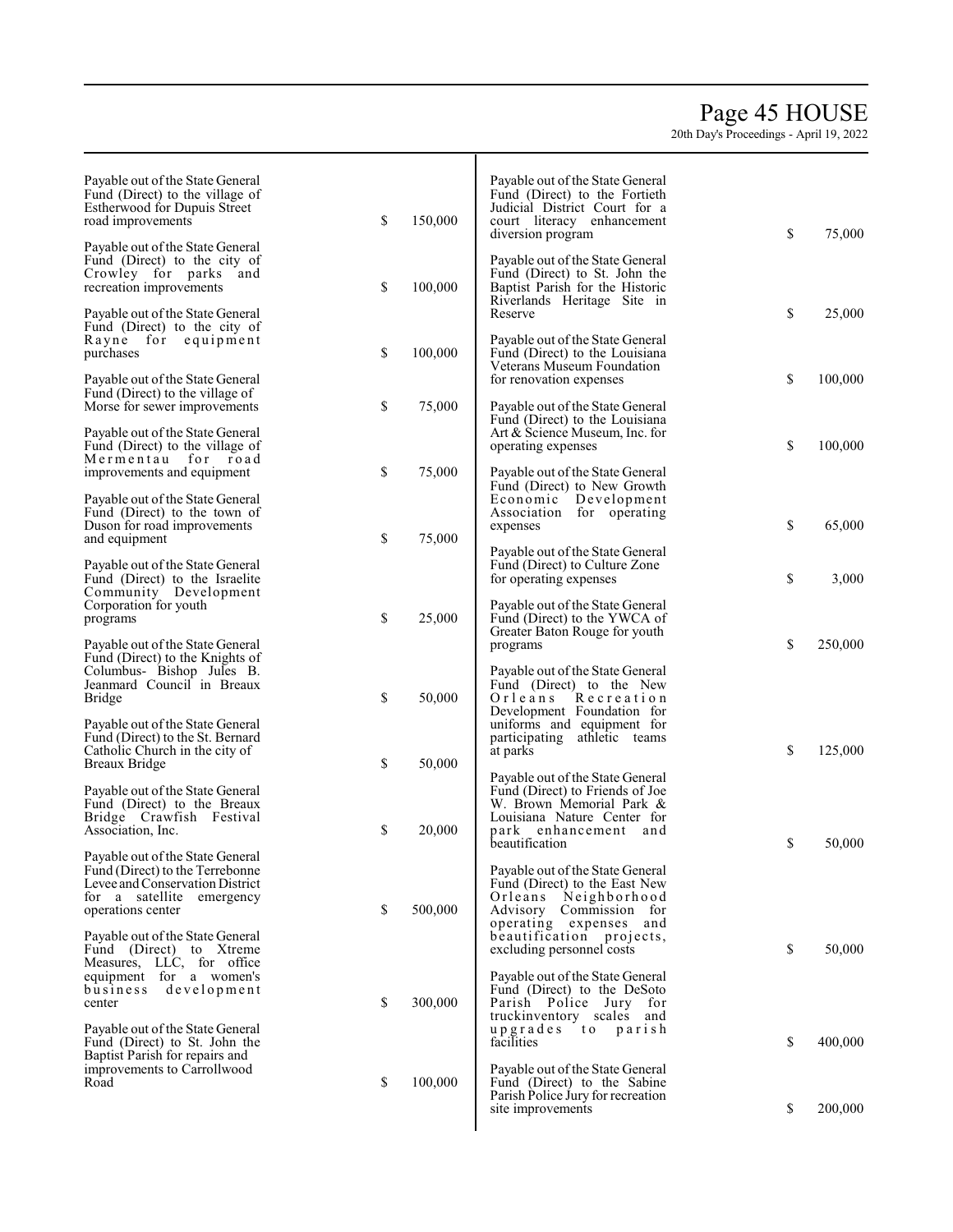# Page 4 6 HOUSE

20th Da y's Pro c e edings - Apri l 19, 2022

| Payable out of the State General<br>Fund (Direct) to the village of<br>Grand Cane for improvements<br>to the Historical District<br>Payable out of the State General   | \$ | 50,000    | Payable out of the State General<br>Fund (Direct) to the St. John the<br>Baptist Parish Sheriff's Office<br>for storm repairs, renovations,<br>and equipment  | \$ | 1,000,000 |
|------------------------------------------------------------------------------------------------------------------------------------------------------------------------|----|-----------|---------------------------------------------------------------------------------------------------------------------------------------------------------------|----|-----------|
| Fund (Direct) to the town of<br>Logansport for downtown<br>renovations                                                                                                 | \$ | 50,000    | Payable out of the State General<br>Fund (Direct) to the St. James<br>Sheriff's Parish Office for storm<br>repairs, renovations, and                          |    |           |
| Payable out of the State General<br>Fund (Direct) to DeSoto Parish<br>EMS for a new ambulance                                                                          | \$ | 300,000   | equipment<br>Payable out of the State General<br>Fund (Direct) to the town of                                                                                 | \$ | 1,000,000 |
| Payable out of the State General<br>Fund (Direct) to the Woodmere<br>Civic Association, Inc. for<br>operating expenses                                                 | \$ | 5,000     | Springfield for storm repairs<br>and renovations to the<br>town hall                                                                                          | \$ | 350,000   |
| Payable out of the State General<br>Fund (Direct) to New Covenant<br><b>Faith Ministries</b>                                                                           | \$ | 5,000     | Payable out of the State General<br>Fund (Direct) to the Ascension<br>Parish Sheriff's Office for storm<br>repairs, renovations, and                          | \$ | 500,000   |
| Payable out of the State General<br>Fund (Direct) to St. Joseph the<br>Worker Catholic Church in<br>Marrero for the food bank                                          | \$ | 5,000     | equipment<br>Payable out of the State General<br>Fund (Direct) to the Livingston<br>Parish School Board for storm<br>repairs, renovations, and                |    |           |
| Payable out of the State General<br>Fund (Direct) to Tea Time<br>Etiquette, LLC, for youth<br>initiatives                                                              | \$ | 70,000    | equipment<br>Payable out of the State General<br>Fund (Direct) to the Louisiana<br>Rural Water Association, Inc.,                                             | S  | 2,500,000 |
| Payable out of the State General<br>Fund (Direct) to Jefferson<br>Parish for Council District No. 3<br>for operating expenses                                          | \$ | 90,000    | for storm repairs and<br>equipment<br>Payable out of the State General                                                                                        | \$ | 500,000   |
| Payable out of the State General<br>Fund (Direct) to the Jefferson<br>Parish Public School System                                                                      | \$ | 8,000     | Fund (Direct) to the St. James<br>ARC for storm repairs,<br>renovations, and equipment                                                                        | \$ | 1,000,000 |
| Payable out of the State General<br>Fund (Direct) to St. Tammany<br>Parish for restoration expenses<br>associated with the historic<br>lodge at Camp Salmen            | \$ | 500,000   | Payable out of the State General<br>Fund (Direct) to the town of<br>Springfield Fire Department for<br>storm repairs, renovations,<br>and equipment           | \$ | 500,000   |
| Payable out of the State General<br>Fund (Direct) to Empowering<br>the Community for Excellence<br>for after school tutoring services                                  | \$ | 25,000    | Payable out of the State General<br>Fund (Direct) to the village of<br>French Settlement Police<br>Department for storm repairs,<br>renovations and equipment | S. | 25,000    |
| Payable out of the State General<br>Fund (Direct) to the Greater<br>Baton Rouge Food Bank, Inc.<br>for operating expenses                                              | \$ | 75,000    | Payable out of the State General<br>Fund (Direct) to Evangeline<br>Parish Police Jury for debris<br>cleanup                                                   | \$ | 500,000   |
| Payable out of the State General<br>Fund (Direct) to the Lafourche<br>Parish School Board to satisfy<br>the obligation of the state<br>pursuant to R.S. $41:642(A)(2)$ |    |           | Payable out of the State General<br>Fund (Direct) to the city of<br>Baton Rouge Police Department<br>for operating expenses                                   | \$ | 1,200,000 |
| for oil and gas royalties<br>Payable out of the State General<br>Fund (Direct) to the Houma<br>Restoration District for                                                | S  | 1,013,961 | Payable out of the State General<br>Fund (Direct) to the Beauregard<br>Parish School Board for an<br>oxidation pond at South<br>Beauregard High School        | \$ | 500,000   |
| operating expenses in the event<br>that House Bill No. 780 of the<br>2022 Regular Session of the<br>Legislature is enacted into law                                    | S  | 1,000,000 | Payable out of the State General<br>Fund (Direct) to the Emerge<br>Foundation for operating                                                                   |    |           |

Т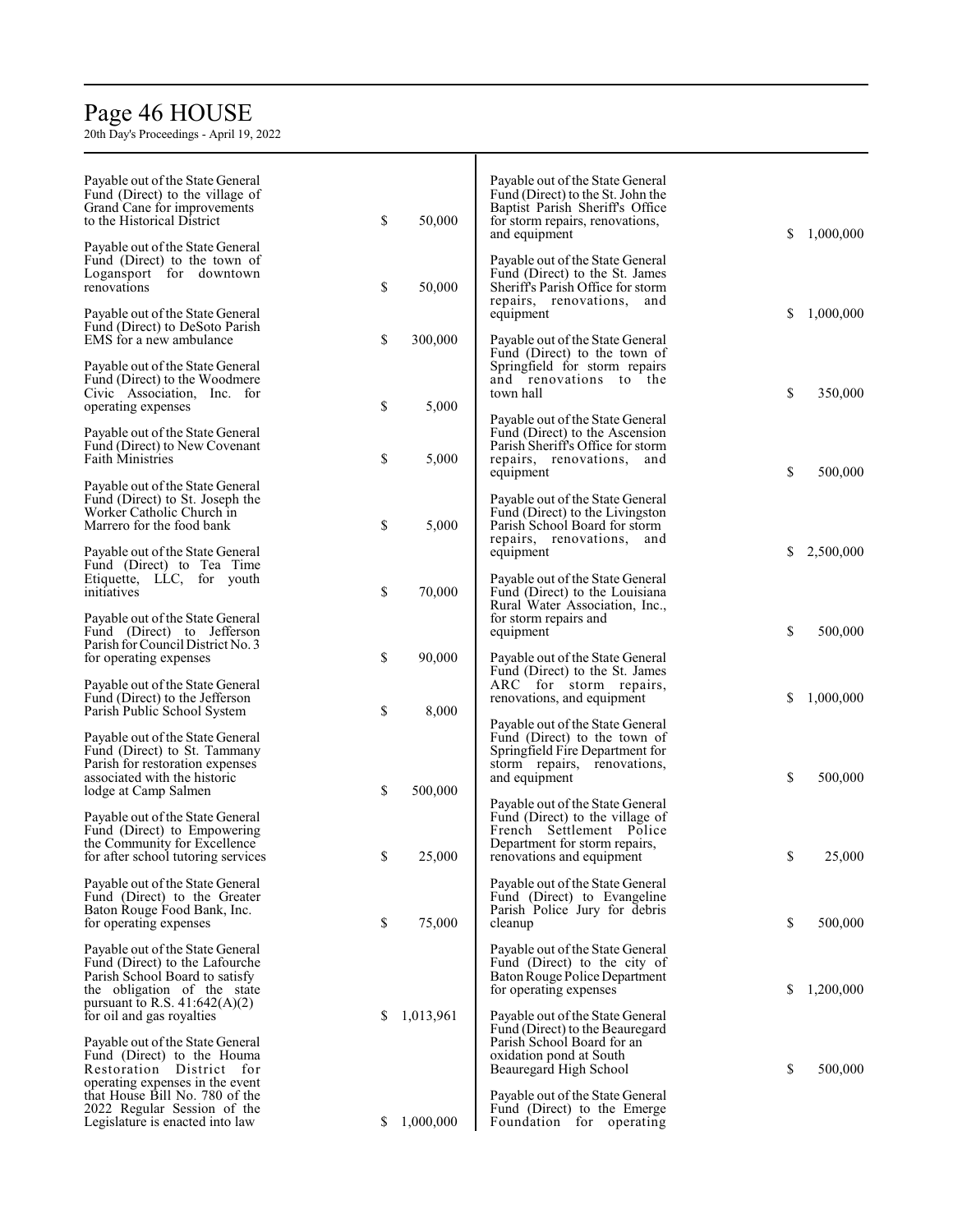Page 47 HOUSE 20th Day's Proceedings - April 19, 2022

expenses  $$ 100,000$ 

**20-950 JUDGMENTS**

Notwithstanding the provisions of R.S. 49:112, the sum of \$4,734,287 or so much thereof as may be necessary, is hereby appropriated out of the State General Fund (Direct) for Fiscal Year 2021-2022 to be allocated to pay consent judgments and other final judgments against the state, Board of Tax Appeals judgments and recommendations for payment of a claim against the state, and reimbursements of attorney fees, all as provided in this Section. A judgment or recommendation may only be paid from this appropriation if it is final. All judgments and recommendations provided for in this Section shall be paid as to principal, interest, court costs, and expert witness fees as awarded in each judgment or recommendation, it being the intent herein that when the provisions of a judgment or recommendation conflict with the provisions of this Act, the provisions of the judgment or recommendation shall be controlling. Any other provision of this Act not in conflict with the provisions of a judgment or recommendation shall control. Payment shall be made as to each judgement, Board of Tax Appeals judgment or recommendation, or reimbursement for attorney fees only after presentation to the state treasurer of documentation required by the state treasurer. Further, all judgments and recommendations provided for in this Section shall be deemed to have been paid on the effective date of the Act, and interest shall cease to run as of that date.

A. Payment of the following judgments and recommendations shall be in the amounts specified below for each:

(1) The sum of \$1,418 for payment of the consent judgment captioned "Jason Schwab and Brantley Grundmann versus Louisiana Department of Transportation and Development, Board of Commissioners of the Port of New Orleans, and Board of Levee Commissioners of the Orleans Levee District", signed on April 8, 2019, between the state of Louisiana, through the Department of Transportation and Development, and State Farm Mutual Automobile Insurance Company as subrogee of Blue Water Shipping Company, Inc., bearing Number 2011-6709, Division J, Section 5, on the docket of the Civil District Court for the Parish of Orleans, state of Louisiana.

(2) The sum of \$87,500 for payment of the consent judgment captioned "Alexandra Broussard vs. the State of Louisiana, through the Department of Transportation and Development, et al", signed on July 30, 2018, between the State of Louisiana, through the Department of Transportation and Development and Alexandra Broussard, bearing Number 114,033, Div. F, on the docket of the Sixteenth Judicial District Court, parish of Iberia, state of Louisiana.

(3) The sum of \$1,500 for payment of the consent judgment captioned "State Farm Mutual Automobile Insurance Company and Alvin McMillian versus the City of New Orleans, Sewerage and Water Board of New Orleans, and the State of Louisiana through the Department of Transportation and Development", signed on November 4, 2020, between the state of Louisiana, through the Department of Transportation and Development, and State Farm Mutual Automobile Insurance Company as subrogee of Alvin McMillian, bearing Number 2015-9647, Division C-10, on the docket of the Civil District Court for the Parish of Orleans, state of Louisiana.

(4) The sum of \$225,000 for payment of the consent judgment captioned "Adrienne Lezina versus the State of Louisiana through the Department of Transportation and Development and State Farm Automobile Insurance Company as the Uninsured/Underinsured Insurance Carrier of Adrienne Lezina and State Farm Fire & Casualty Company as the Business Insurer of Adrienne Lezina d/b/a Hair Gallery", signed on January 26, 2022, between the state of Louisiana, through the Department of Transportation and Development, and Adrienne Lezina, bearing

Number 62-312, Division A, on the docket of the Twenty-Fifth Judicial District Court, parish of Plaquemines, state of Louisiana.

(5) The sum of \$150,000 for payment of the consent judgment captioned "Elizabeth M. Scott, Willard M. Scott, Eddie T. Scott and Susan M. (Scott) Fisher, individually and on behalf of their deceased husband and father, Willard Scott, Jr. versus Taylor Contracting and Supply Company, Inc. formerly known as Taylor-Seidenbach Co., Inc., et al", granted on July 14, 2021, between the State of Louisiana, through the Board of Supervisors for the University of Louisiana Systemand Elizabeth M. Scott, Willard M. Scott, Eddie T. Scott, and Susan M. (Scott) Fisher, bearing Number C-697654 on the docket of the Nineteenth Judicial District Court, parish of East Baton Rouge, state of Louisiana.

(6) The sum of \$195,000.00 for payment of the consent judgment captioned "Karen Soulet versus Lou-Con, Inc., et al", signed on December 14, 2021, between the state of Louisiana, through the Board of Supervisors of the Louisiana State University and Agricultural and Mechanical College through Louisiana State University Health Sciences Center, University Hospital, and plaintiffs Calvin Soulet, Raquelle Pavlovich, Chantelle Rohr, Rebecca Doll, and Calvin Henry Soulet, individually and as proper parties-ininterest for Karen Soulet, bearing Number 2019-12389, Division C, Section 10, on the docket of the Civil District Court for the Parish of Orleans, state of Louisiana.

(7) The sum of \$2,000 for payment of the consent judgment captioned "Louisiana Farm Bureau Casualty Insurance Company versus State of Louisiana, through the Department of Transportation and Development", signed on May 25, 2021, between the state of Louisiana, through the Department of Transportation and Development, and Louisiana Farm Bureau Casualty Insurance Company as subrogee of Denise Skipper, bearing Number 23,164 on the docket of the Sixth Judicial District Court, parish of East Carroll, state of Louisiana.

(8) The sum of \$250,000 for payment of the consent judgment captioned "Benjamin Wayne Owen versus State of Louisiana, Department of Transportation and Development, et al", signed on May 3, 2021, between the state of Louisiana, through the Department of Transportation and Development and Benjamin Wayne Owen, bearing Number 74,150 on the docket of the Twenty-Sixth Judicial District Court, parish of Webster, state of Louisiana.

(9) The sum of \$2,500 for payment of the consent judgment captioned "Tommy Herring versus Vance McAlister, Kelly McAlister and the State of Louisiana through the Department of Transportation and Development", signed on September 14, 2021, between the state of Louisiana, through the Department of Transportation and Development, and Tommy Herring, bearing Number 19-0988, on the docket of the Fourth Judicial District, parish of Ouachita, state of Louisiana.

(10)(a) The sum of \$201,255.00 is payable for damages, plus the sum of \$45,354.30 for expenses and expert witness fees, plus the sum of \$9,260.00 for court costs, plus interest on the sums from the date of judicial demand until paid as provided by law and the judgment for the portion of the amended judgment signed on September 17, 2019, as amended by the Court of Appeal for the Third Circuit on September 22, 2021, against the state of Louisiana, through the Department of Transportation and Development, and in favor of Victoria Roach bearing Number 2014-4275, Division "D" consolidated with 2014-4289, Division "D", on the docket of the Fourteenth Judicial District Court, parish of Calcasieu, state of Louisiana.

(b) The sum of \$504,000.00 for damages, plus the sum of \$31,890.59 for expenses and expert witness fees, plus the sum of \$2,960.90 for court costs, plus interest on the sums from the date of judicial demand until paid as provided by law and the judgment for the portion of the amended judgment signed on September 17, 2019,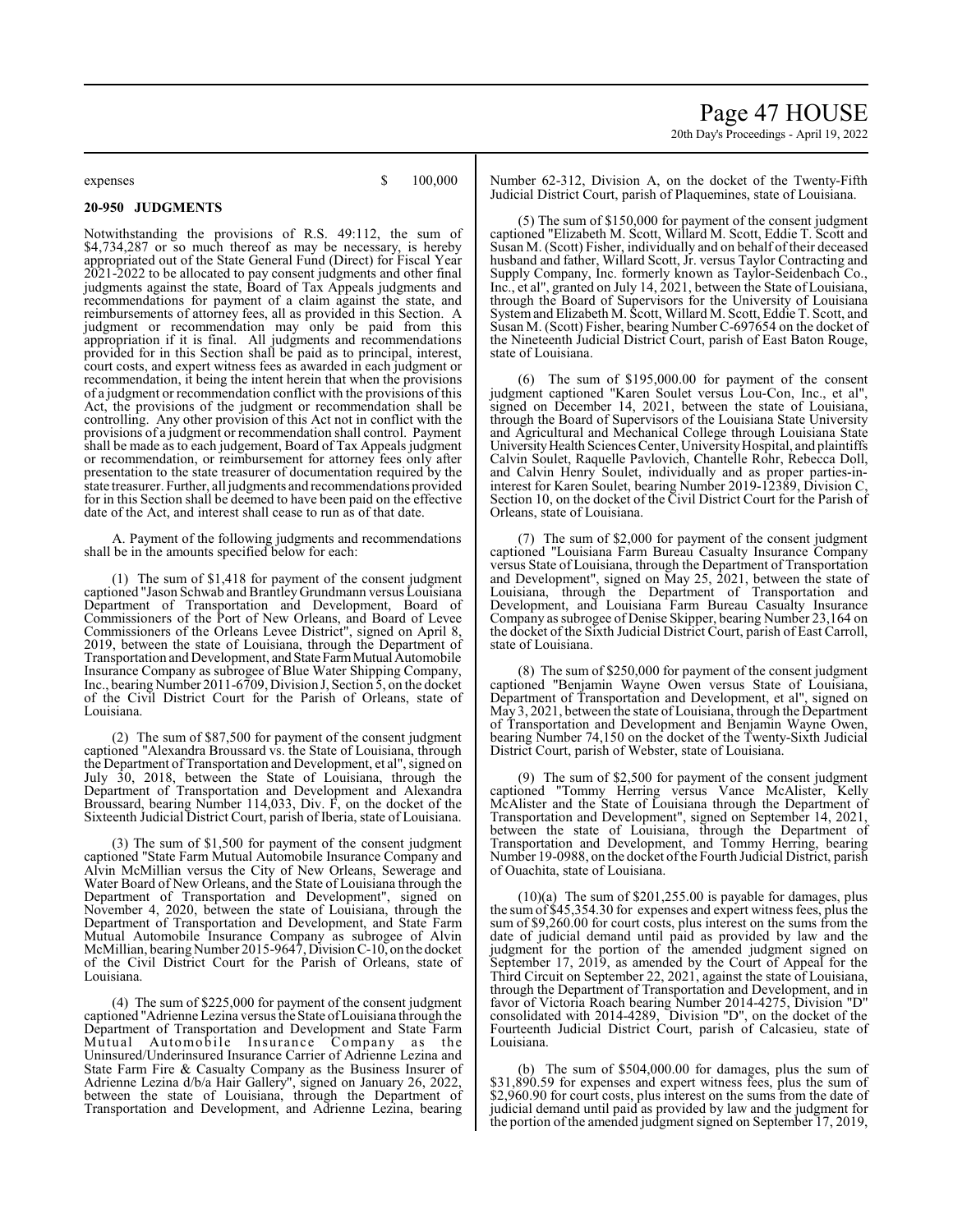## Page 48 HOUSE

20th Day's Proceedings - April 19, 2022

as amended by the Court of Appeal for the Third Circuit on September 22, 2021, against the state of Louisiana, through the Department of Transportation and Development, and in favor of Michael McVey and Norma McVey bearing Number 2014-4275, Division "D" consolidated with 2014-4289, Division "D", on the docket of the Fourteenth Judicial District Court, parish of Calcasieu, state of Louisiana.

(11) The sum of \$200,000 for payment of the consent judgment captioned "BrookeLaborde versus the State ofLouisiana, through the Department of Transportation and Development, et al", signed on October 8, 2021, between the state of Louisiana, through the Department of Transportation and Development, and Brooke Laborde, bearing Number 2015-1637-B, on the docket of the Twelfth Judicial District, parish of Avoyelles, state of Louisiana.

(12) The sum of \$5,000 for payment of the consent judgment captioned "Erika Wagner versus Melissa M. Bordelon, Allstate Property and Casualty Insurance Company, State Farm Mutual Automobile Insurance Company, and State of Louisiana through the Department of Transportation and Development", signed on October 26, 2018, between the state of Louisiana, through the Department of Transportation and Development and Erika Wagner, bearing Number 2014-1096 A, on the docket of the Twelfth Judicial District, parish of Avoyelles, state of Louisiana.

(13) The sum of \$28,215 for payment of the judgment rendered by the Board of Tax Appeals in the claim against the state captioned "Bruce Jordan & Sandra Jordan versus State of Louisiana, through Its Attorney General, JeffLandry", signed on December 9, 2020, against the state of Louisiana and in favor of Bruce Jordan and Sandra Jordan, bearing Number 12564C on the docket of the Board of Tax Appeals, state of Louisiana.

(14) The sum of \$50,000 for payment of the consent judgment captioned "David Sanders versus Hudson Insurance Company; J.S. Helwig & Son, L.L.C.; the Estate of Karl S. Lindberg; RLI Insurance Company; Prime Inc.; Devon A. White; and the State of Louisiana, Department of Transportation and Development", signed on August 9, 2018, between the state of Louisiana, through the Department of Transportation and Development, and David Sanders, bearing Number 75774, Division B, on the docket of the Eighteenth Judicial District, parish of Iberville, state of Louisiana.

(15) The sum of \$25,000 for payment of the consent judgment captioned "Mitchell Morton and Audrey Oliver versus State of Louisiana Department of Transportation and Development and Calvin Voisin", signed on April 26, 2013, between the State of Louisiana, through the Department of Transportation and Development and Mitchell Morton, bearing Number 69,490 on the docket of the Eighteenth Judicial District Court, parish of Iberville, state of Louisiana.

(16) The sum of \$150,000 for payment of the consent judgment captioned "John Dixon Shupe and Kristin Aubin, on behalf of their minor child Hannah Shupe versus State of Louisiana, through the Department of Transportation and Development", signed on January 31, 2022, between the state of Louisiana, through the Department of Transportation and Development and John Dixon Shupe and Kristin Aubin on behalf of their minor child Hannah Shupe, bearing Number 117,410, Section D, on the docket of the Twenty-Third Judicial District, parish of Ascension, state of Louisiana.

(17)(a) The sum of \$31,500 to Hudson Glass of DeRidder, LLC, for payment of the consent judgment captioned "Hudson Glass of DeRidder, LLC and To-Do, LLC versus City of DeRidder and Louisiana Department of Transportation 'DOTD'", between the state of Louisiana, through the Department of Transportation and Development, and plaintiffs Hudson Glass of DeRidder, LLC, and To-Do, LLC, signed on April 3, 2019, bearing Number C-2016-0165 "B", on the docket of the Thirty-Sixth Judicial District, parish of Beauregard, state of Louisiana.

(b) The sum of \$13,500 to To-Do, LLC, for payment of the consent judgment captioned "Hudson Glass of DeRidder, LLC and To-Do, LLC versus City of DeRidder and Louisiana Department of Transportation 'DOTD'", between the state of Louisiana, through the Department of Transportation and Development, and plaintiffs Hudson Glass of DeRidder, LLC, and To-Do, LLC, signed on April 3, 2019, bearing Number C-2016-0165 "B", on the docket of the Thirty-Sixth Judicial District, parish of Beauregard, state of Louisiana.

(18) The sum of \$25,000 for payment of the consent judgment captioned "Liza Edmond versus St. Landry Parish Gov't, Grand Coteau Police Department, Chief of Police Wilton Guidry, and Louisiana Department of Transportation and Development", signed on January 27, 2021, between the state of Louisiana, through the Department of Transportation and Development, and Liza Edmond, bearing Number 16-C-3080-C, on the docket of the Twenty-Seventh Judicial District, parish of St. Landry, state of Louisiana.

(19) The sum of \$10,000 for payment of the consent judgment captioned "Kirk Waters and Deborah Waters versus United Fire & Casualty, Acme Glass & Mirror Co., Inc., and State of Louisiana Department of Transportation and Development", signed on January 27, 2015, between the state of Louisiana, through the Department of Transportation and Development, and Kirk Waters and Deborah Waters, bearing Number 52,872, on the civil docket of the Third Judicial District, parish of Lincoln, state of Louisiana.

(20) The sum of \$15,000 for payment of the consent judgment captioned "David L. Ocmand and Linda C. Ocmand versus Town of Brusly and the State of Louisiana, through the Department of Transportation consolidated with Louisiana Farm Bureau Casualty Insurance Company versus the State of Louisiana, through the Department of Transportation consolidated with State Farm Mutual Automobile Insurance Com. versus the State of Louisiana, through the Department of Transportation", signed on February 4, 2020, between the state of Louisiana, through the Department of Transportation and Development and State Farm Mutual Automobile Insurance Company, bearing Number 1042919, Division D, on the docket of the Eighteenth Judicial District, parish of West Baton Rouge, state of Louisiana."

(21) The sum of \$765,000.00 for payment of the recommendation for payment of a claim against the state rendered by the Board of Tax Appeals in the claim against the state captioned "TipTop US Holding Corporation versus Tim Barfield, Secretary, Department of Revenue, State of Louisiana", signed on November 2016, against the state of Louisiana and in favor of TipTop US Holding Corporation, bearing Number 9155 on the docket of the Board of Tax Appeals, state of Louisiana.

(22) The sum of \$87,245.70 for payment of the recommendation for payment of a claim against the state rendered by the Board of Tax Appeals in the claim against the state captioned "Tortoise Energy Infrastructure Corp. Successor in Interest by Merger with Tortoise Energy Capital Corp. verses Kimberly L. Robinson Secretary of the Department of Revenue, State of Louisiana", signed on December 7, 2016, against the state of Louisiana and in favor of Tortoise Energy Infrastructure Corp. Successor in Interest by Merger with Tortoise Energy Capital Corp., bearing Number 10107D on the docket of the Board of Tax Appeals, state of Louisiana.

(23) The sum of \$152,631.10 for payment of the recommendation for payment of a claim against the state rendered by the Board of Tax Appeals in the claim against the state captioned "Tortoise Energy Infrastructure Corp. verses Kimberly L. Robinson Secretary of the Department of Revenue, State of Louisiana", signed on December 7, 2016, against the state of Louisiana and in favor of Tortoise Energy Infrastructure Corp., bearing Number 10108D on the docket of the Board of Tax Appeals, state of Louisiana.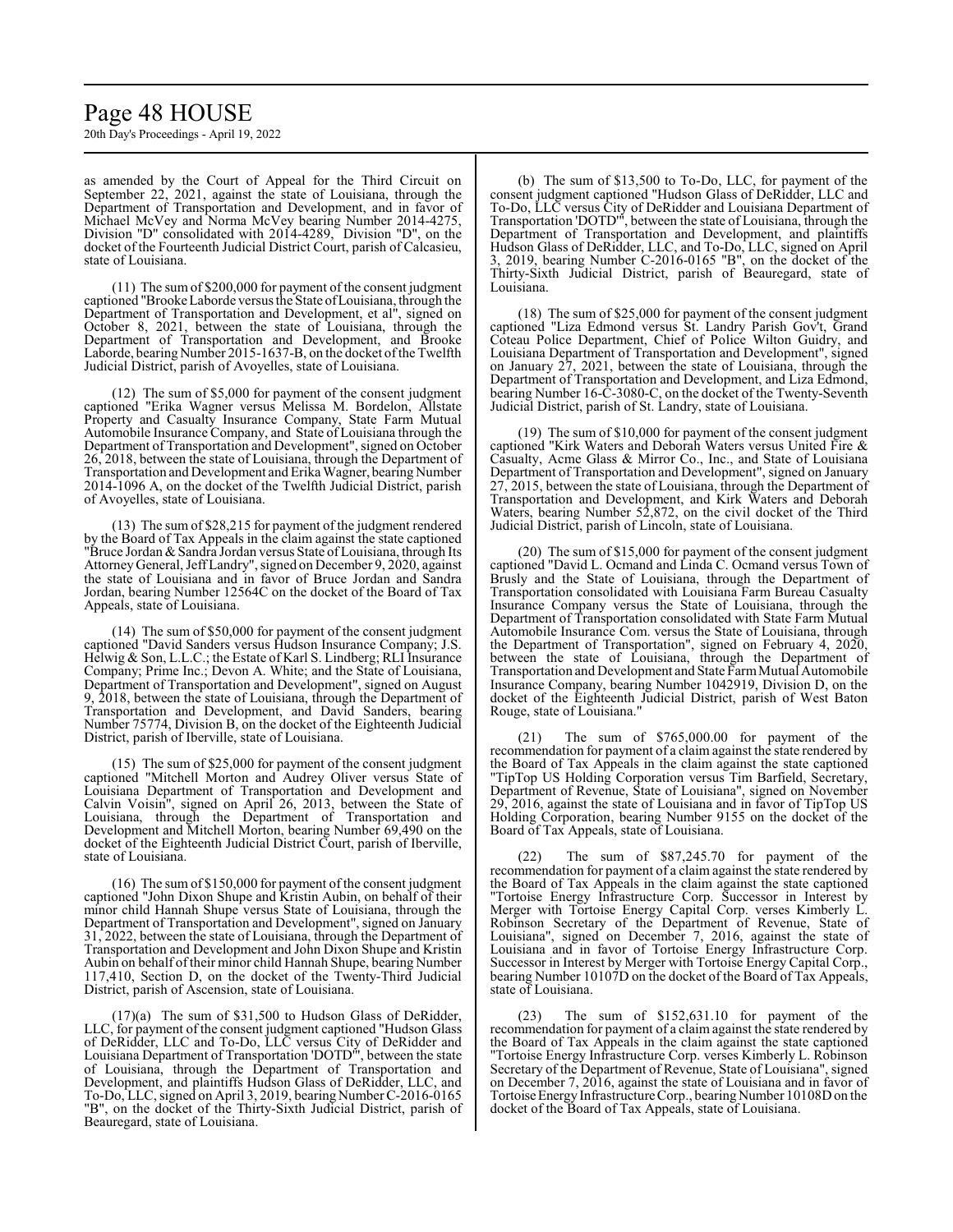20th Day's Proceedings - April 19, 2022

(24) The sum of \$618,692.00 for payment of the recommendation for payment of a claim against the state rendered by the Board of Tax Appeals in the claimagainst the state captioned "EP Energy Corporation vs. Kimberly L. Robinson, Secretary of the Department of Revenue, State of Louisiana; and the State of Louisiana", signed on April 11, 2017, against the state of Louisiana and in favor of EP Energy Corporation, bearing Number 10369D on the docket of the Board of Tax Appeals, state of Louisiana.

(25) The sum of \$350,000.00 for payment of the recommendation for payment of a claim against the state rendered by the Board of Tax Appeals in the claim against the state captioned "Florida East Coast Industries, Inc. verses Department of Revenue ad State of Louisiana", signed on April 12, 2016, against the state of Louisiana and in favor of Florida East Coast Industries, Inc., bearing Number 7711 on the docket of the Board of Tax Appeals, state of Louisiana."

#### AMENDMENT NO. 29

On page 9, delete line 41 in its entirety and insert the following:

"Payable out of the State General Fund by Interagency Transfers to the Technology Services Program for information technology projects, services, and

#### \$ 21,877,952

#### **LEGISLATIVE EXPENSE**

#### **24-960 LEGISLATIVE BUDGETARY CONTROL COUNCIL**

Payable out of the State General Fund (Direct) to the Legislative Budgetary Control Council for expenses related to the study required by the Judicial Structure Task Force in the event that House Resolution No. 30 of the 2022 Regular Session of the Louisiana Legislature  $\frac{1}{\sqrt{2}}$  is adopted  $\frac{1}{\sqrt{2}}$  300,000

Section 2.A. Notwithstanding any provision of law to the contrary, each of the appropriations in this Act is deemed a bona fide obligation of the state through June 30, 2023.

B.(1) Except as provided in Paragraph (2) of this Subsection, notwithstanding any provision of law to the contrary, each of the appropriations contained in Other Requirements, Schedule 20-945 State Aid to Local Government Entities, contained in Act Nos. 119 and 120 of the 2021 Regular Session of the Legislature, which appropriation has a valid Cooperative Endeavor Agreement on June 29, 2022, is deemed a bona fide obligation of the state through December 31, 2022, and all other provisions of the Cooperative Endeavor Agreement, including but not limited to reporting requirements, shall be performed as agreed.

(2) The provisions of Paragraph (1) of this Subsection shall not apply to the following appropriations in Act. No. 120 of the 2021 Regular Session of the Legislature:

(a) The \$250,000 appropriation to MidCity Baptist Community Fellowship.

(b) The \$40,000 appropriation to the town of Jackson for fire station roof repairs.

(c) The \$126,000 appropriation to the town of Oberlin for emergency road repairs.

Section 3. Notwithstanding any provision of law to the contrary, any appropriation contained in Other Requirements, Schedule 20-901 Sales Tax Dedications in Act 119 of the 2021 Regular Session of the Legislature for the city of Westwego which has a valid Cooperative Endeavor Agreement on June 29, 2022, shall be deemed a bona fide obligation of the state through June 30, 2023, and all provisions of the Cooperative Endeavor Agreement between the city of Westwego and the Department of Treasury, including but not limited to the requirements, shall be performed as agreed.

Section 4. The following revision is herebymade to Act No. 119 of the 2021 Regular Session of the Legislature: On p. 184 of the Act, between lines 13 and 14, insert the following: "Provided, however, that of the funds appropriated herein to East Carroll Parish out of the East Carroll Parish Visitor Enterprise Fund, an amount equal to one hundred percent of such funds shall be allocated and distributed to the East Carroll Parish Tourism Commission D/B/A Doorway to Louisiana, Inc."

Section 5.A. The following revisions are hereby made to the referenced legislation for the purpose ofmaking supplemental capital outlay appropriations for Fiscal Year 2021-2022. Provided, however, that the provisions of Sections 2 through 18, inclusive, of Act No. 485 of the 2021 Regular Session of the Legislature are adopted and incorporated by reference for the appropriations contained in this Section.

B. The following sums are hereby appropriated from the sources specified for the purpose of making a supplemental capital outlay appropriation for Fiscal Year 2021-2022:

#### **EXECUTIVE DEPARTMENT**

#### **01/107 DIVISION OF ADMINISTRATION**

(5) Community Water Enrichment Program (Statewide) Payable from State General Fund<br>(Direct) \$ 10,000,000 (12) Local Government Assistance Program (Statewide) Payable from State General Fund<br>(Direct) \$ 10,000,000

#### **DEPARTMENT OF TRANSPORTATION AND DEVELOPMENT**

#### **07/270 ADMINISTRATION**

(93) Highway Program (Up to \$4,000,000 for Secretary's Emergency Fund) (Statewide) Payable from State General Fund (Direct) \$42,500,000

Section 6. This Act shall become effective upon signature by the governor or, if not"

On motion of Rep. Zeringue, the amendments were adopted.

On motion of Rep. Zeringue, the bill, as amended, was ordered engrossed and passed to its third reading.

#### **Motion**

On motion of Rep. Zeringue, House Bill No. 592 was made Special Order of the Day No. 4 for Thursday, April 21, 2022.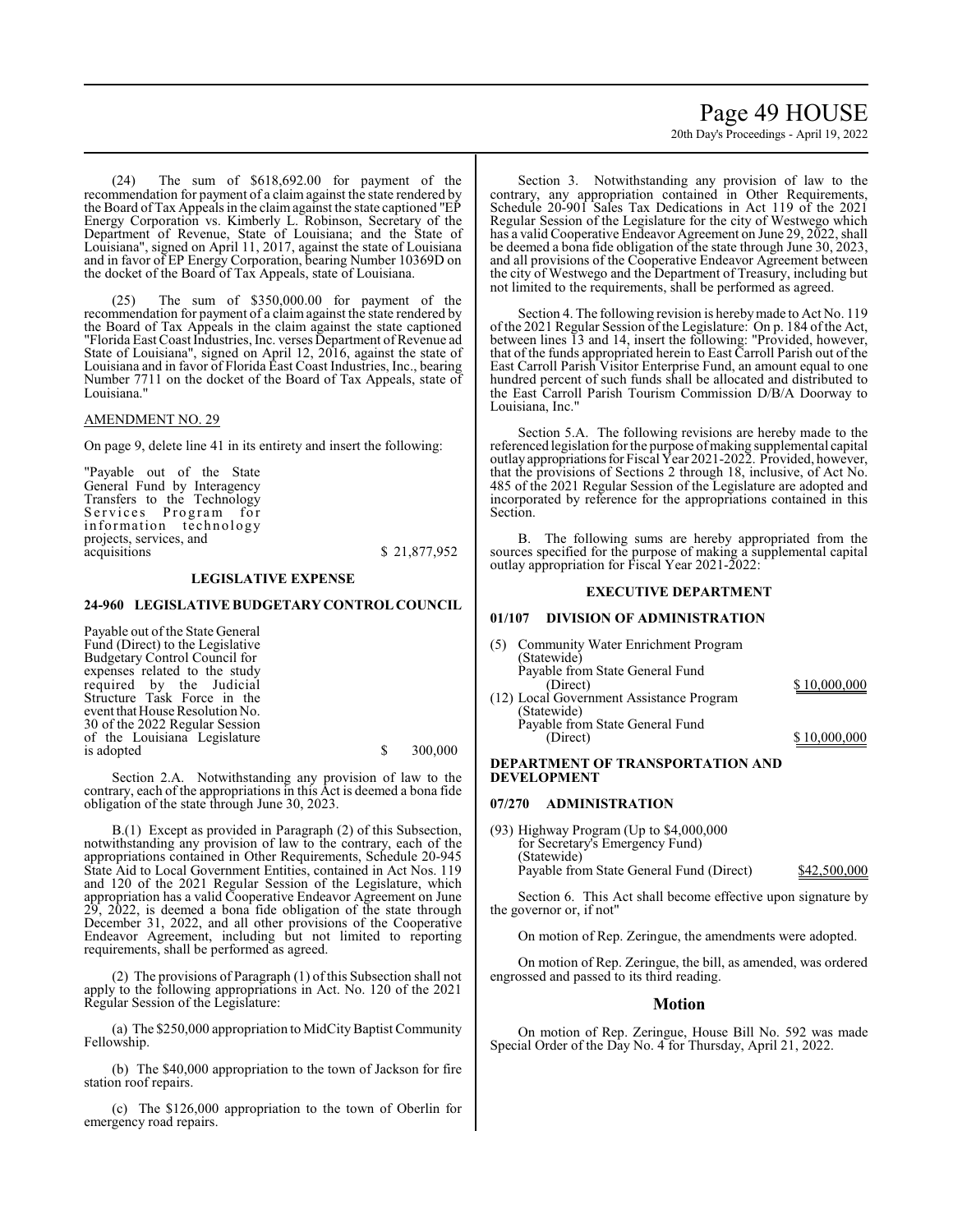## Page 50 HOUSE

20th Day's Proceedings - April 19, 2022

#### **HOUSE BILL NO. 633—** BY REPRESENTATIVE ZERINGUE

AN ACT

To provide with respect to the Revenue Sharing Fund and the allocation and distribution thereof for Fiscal Year 2022-2023 and to provide for related matters.

Read by title.

Reported with amendments by the Committee on Appropriations.

The committee amendments were read as follows:

#### **HOUSE COMMITTEE AMENDMENTS**

Amendments proposed by House Committee on Appropriations to Original House Bill No. 633 by Representative Zeringue

#### AMENDMENT NO. 1

On page 31, between lines 22 and 23, insert "Assessment District of West Baton Rouge Parish–1.35 mills/1985"

On motion of Rep. Zeringue, the amendments were adopted.

On motion of Rep. Zeringue, the bill, as amended, was ordered engrossed and passed to its third reading.

#### **Motion**

On motion of Rep. Zeringue, House Bill No. 633 was made Special Order of the Day No. 7 for Thursday, April 21, 2022.

#### **HOUSE BILL NO. 636—**

BY REPRESENTATIVE ORGERON A JOINT RESOLUTION

Proposing to amend Article VII, Section 10.2(E)(1) of the Constitution of Louisiana, relative to federal proceeds from alternative energy production on theOuter Continental Shelf; to provide for the disposition of revenues; to provide for submission of the proposed amendment to the electors; and to provide for related matters.

Read by title.

Reported with amendments by the Committee on Civil Law and Procedure.

The committee amendments were read as follows:

#### **HOUSE COMMITTEE AMENDMENTS**

Amendments proposed by House Committee on Civil Law and Procedure to Engrossed House Bill No. 636 by Representative Orgeron

#### AMENDMENT NO. 1

On page 2, line 10, after "the" and before "Protection" delete "Costal" and insert "Coastal"

On motion of Rep. Gregory Miller, the amendments were adopted.

On motion of Rep. Gregory Miller, the bill, as amended, was ordered engrossed and passed to its third reading.

## **HOUSE BILL NO. 652—**

BY REPRESENTATIVE HILFERTY AN ACT

To amend and reenact R.S. 33:4090(A) and to enact R.S. 33:4159.1 and 4159.2, relative to the Sewerage and Water Board of New Orleans; to provide that the board is recognized as a public utility; to provide relative to the powers and duties granted to the New Orleans City Council with respect to the board; to provide relative to costs associated with sewer and water connections; and to provide for related matters.

Read by title.

Reported with amendments by the Committee on Commerce.

The committee amendments were read as follows:

#### **HOUSE COMMITTEE AMENDMENTS**

Amendments proposed by House Committee on Commerce to Original House Bill No. 652 by Representative Hilferty

#### AMENDMENT NO. 1

On page 1, line 2, change "enact R.S. 33:4160," to "amend and reenact R.S. 33:4090(A) and to enact R.S. 33:4159.1 and 4159.2,

#### AMENDMENT NO. 2

On page 1, line 5, after "board;" and before "and to" insert "to provide relative to costs associated with sewer and water connections;"

#### AMENDMENT NO. 3

On page 1, line 10, before "hereby" delete "R.S. 33:4160 is" and insert "R.S. 33:4090(A) is hereby amended and reenacted and R.S. 33:4159.1 and 4159.2 are"

#### AMENDMENT NO. 4

On page 1, between lines 10 and 11, insert the following:

"§4090. Apportionment of cost of connections with mains; making connections

For any individual lot of record, the property owner shall bear all costs, inclusive of meter boxes, for initial connections extended from the sewer and water main to the property line. Any additional costs from the property line to on-site facilities including but not limited to expanded connections or new or additional meter boxes, shall be installed and maintained at the cost of the property owner.

A.(1) For a lot of record which existed prior to 1954, one sewer connection and one water connection extending from the respective main to the property line shall be installed by and at the expense of the board, and from that point on, each shall be made at the cost and expense of the owner of the property.

(2) For all lots created after 1954, the property owner shall bear all costs, inclusive of meter boxes, for connections extended fromthe sewer and water main to the property line. Any additional costs from the property line to onsite facilities shall be installed and maintained at the cost of the property owner.

 $*$  \*  $*$  \*

AMENDMENT NO. 5

On page 1, line 11, change "§4160." to "§4159.1."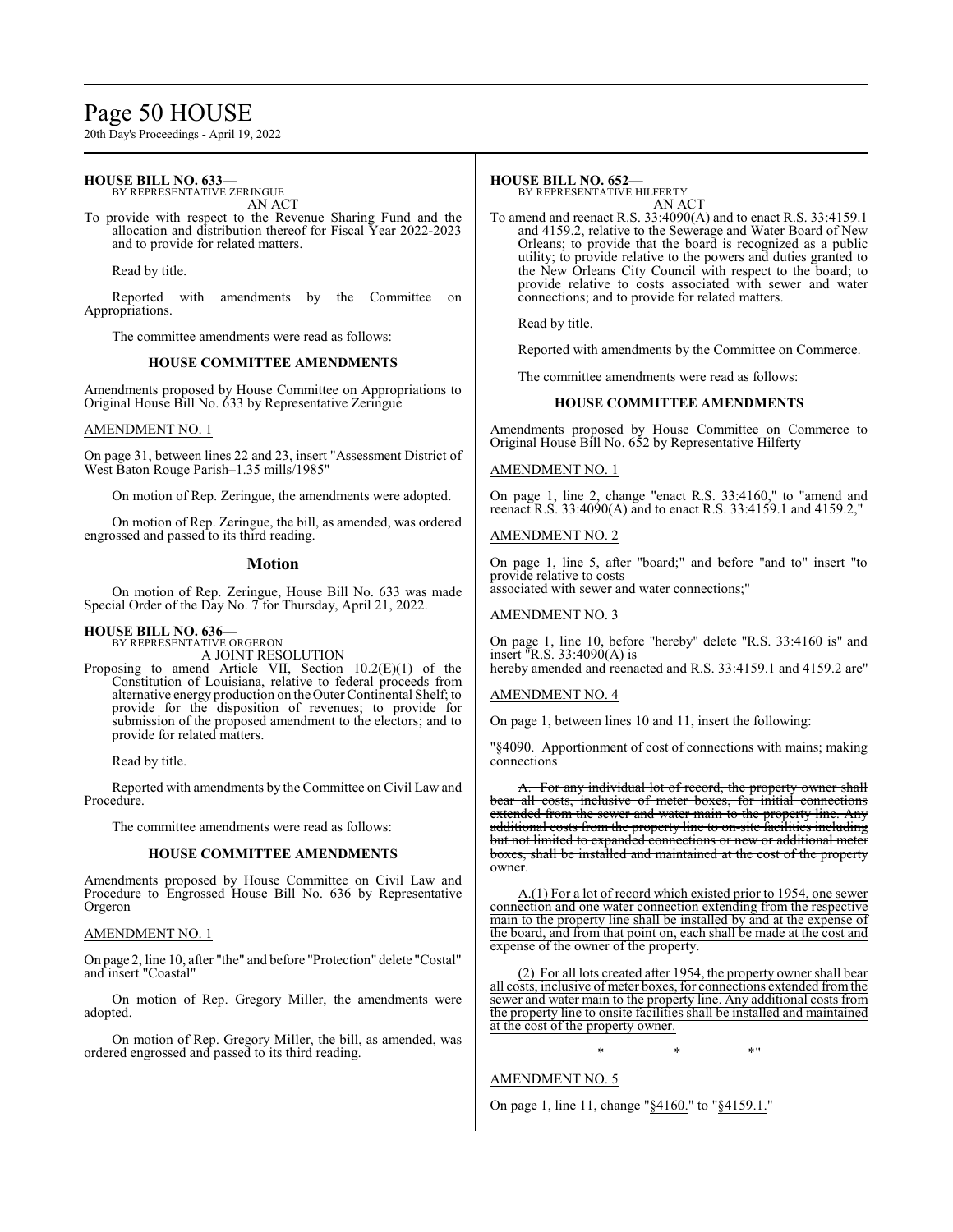## Page 51 HOUSE

20th Day's Proceedings - April 19, 2022

#### AMENDMENT NO. 6

On page 3, at the beginning of line 8, change "D." to "E."

AMENDMENT NO. 7

On page 3, after line 9, add the following:

"F. Nothing in this Section shall be construed to limit the powers of the legislative auditor.

#### §4159.2. Powers of the city council

A.(1) The city council shall establish, by ordinance, procedures regarding the billing policies of the board. Any such procedures may authorize the city council to review, modify, and prohibit the billing policies of the board. The procedures may also authorize the city council to review bills received by customers for services provided by the board. The city council may reduce or modify any bill received by a customer and may establish an appeals process on behalf of any such customer. The city council may also waive late charges and interest accrued.

(2) The procedures established by the city council shall be uniformly implemented so as to prevent special treatment as it relates to any bill modification or amnesty.

B. The city council may open an investigation of the board after the occurrence of any catastrophic failure of the city's sewerage and drainage infrastructure. Any information regarding such a failure requested in writing from the board by the city council shall be submitted to the council not later than thirty days after receipt of the written request.

C. Except as otherwise provided by law, the city council may require the board to submit to the council reports regarding any matter involving the board or its operations. Any such report shall be submitted not later than thirty days after receipt of the written request.

D. The city council may request the attendance of a representative of the board at any meeting of the Public Works, Sanitation and Environment Committee of the city council.

Section 2. The city council of New Orleans shall implement R.S. 33:4159.2(A) as enacted by this Act within ninety days of the effective date of this Act."

On motion of Rep. Davis, the amendments were adopted.

On motion of Rep. Davis, the bill, as amended, was ordered engrossed and passed to its third reading.

#### **HOUSE BILL NO. 733—** BY REPRESENTATIVE HORTON

AN ACT

To enact R.S. 32:191.1(F), relative to penalties for vehicle violations; to provide for the application of certain penalties to violations of any driver or operator of a vehicle; and to provide for related matters.

Read by title.

Reported favorably by the Committee on Transportation, Highways and Public Works.

On motion of Rep. Wright, the bill was ordered engrossed and passed to its third reading.

#### **HOUSE BILL NO. 755—**

BY REPRESENTATIVES SCHEXNAYDER AND ZERINGUE AN ACT

To amend and reenact R.S. 39:100.44.1(B)(4), (E), (H)(3), and (J), relative to the disbursement of monies received from the American Rescue Plan Act of 2021; to make changes to the Louisiana Loggers Relief Program; to provide for an effective date; and to provide for related matters.

Read by title.

Reported with amendments by the Committee on Appropriations.

The committee amendments were read as follows:

#### **HOUSE COMMITTEE AMENDMENTS**

Amendments proposed by House Committee on Appropriations to Original House Bill No. 755 by Representative Schexnayder

#### AMENDMENT NO. 1

On page 3, after line 3, insert the following:

"Section 2. This Act shall become effective upon signature by the governor or, if not signed by the governor, upon expiration of the time for bills to become law without signature by the governor, as provided by Article III, Section 18 of the Constitution of Louisiana. If vetoed by the governor and subsequently approved by the legislature, this Act shall become effective on the day following such approval."

On motion of Rep. Zeringue, the amendments were adopted.

On motion of Rep. Zeringue, the bill, as amended, was ordered engrossed and passed to its third reading.

#### **Motion**

On motion of Rep. Zeringue, House Bill No. 755 was made Special Order of the Day No. 9 for Thursday, April 21, 2022.

#### **HOUSE BILL NO. 786—**

BY REPRESENTATIVES WILLARD, BACALA, DAVIS, DUPLESSIS, FREEMAN, HILFERTY, JORDAN, NELSON, NEWELL, PRESSLY, AND THOMAS

AN ACT

To amend and reenact R.S. 51:2312(A)(1) and to enact R.S. 51:2401, relative to certain small business grants; to provide for the authority of the Department of Economic Development; to create the Small Business Innovation Retention Fund; to provide for uses of monies in the fund; to provide for eligibility of applicants; and to provide for related matters.

Read by title.

Reported with amendments by the Committee on Commerce.

The committee amendments were read as follows:

#### **HOUSE COMMITTEE AMENDMENTS**

Amendments proposed by House Committee on Commerce to Original House Bill No. 786 by Representative Willard

AMENDMENT NO. 1

On page 1, line 3, change "Louisiana" to "Department of"

#### AMENDMENT NO. 2

On page 1, line 4, after "Development" delete "Corporation"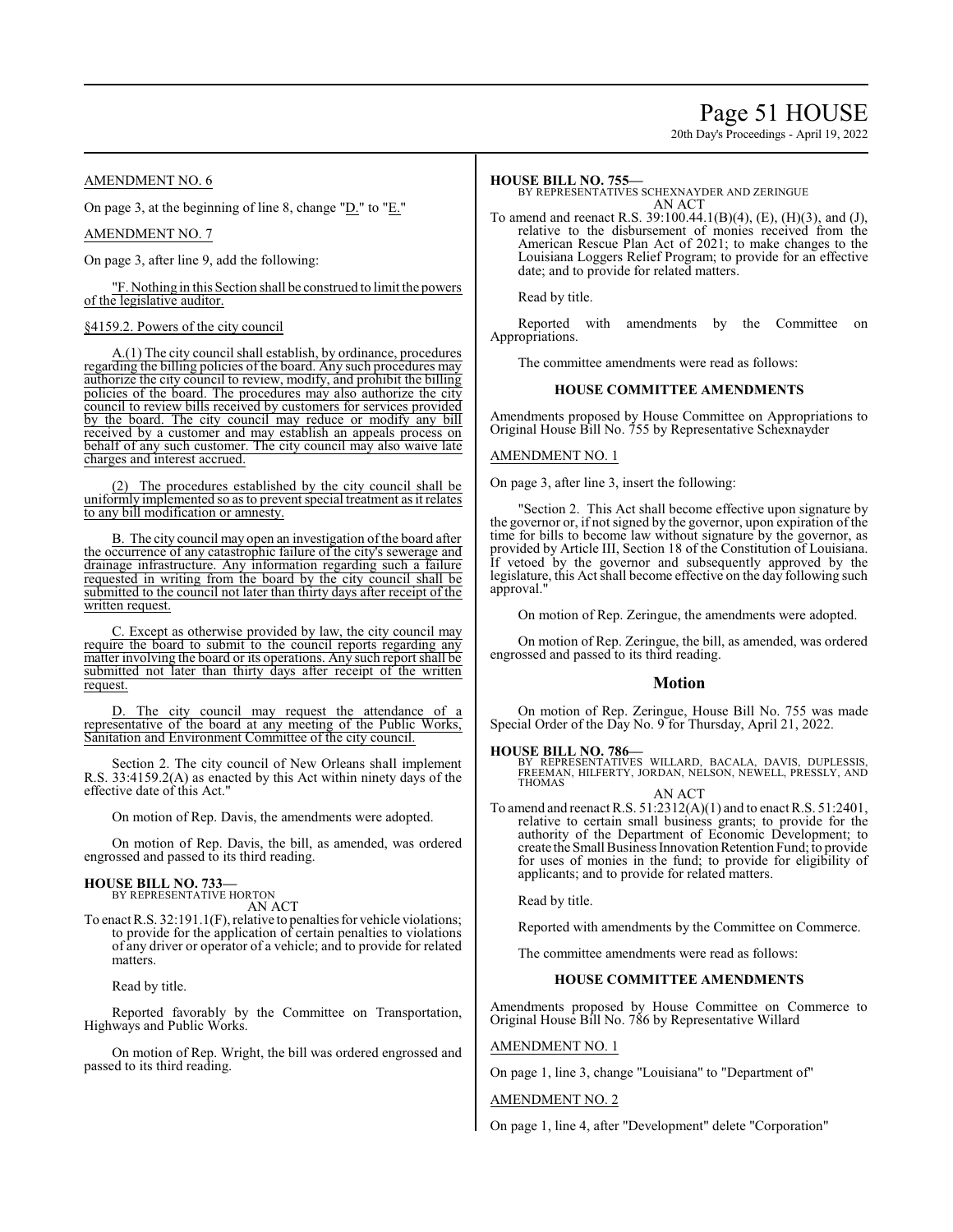## Page 52 HOUSE

20th Day's Proceedings - April 19, 2022

#### AMENDMENT NO. 3

On page 2, line 3, after "funds" and before the period "." insert a comma "," and "for such federal applications submitted or received after January 1, 2023"

#### AMENDMENT NO. 4

On page 2, delete lines 19 through 22 in their entirety and insert in lieu thereof the following:

The Department of Economic Development, hereinafter referred to as the "department", shall administer the fund and provide for the"

#### AMENDMENT NO. 5

On page 2, line 24, change "LTTO" to "department"

#### AMENDMENT NO. 6

On page 2, line 27, after "F." delete "One" and insert in lieu thereof "Up to one" and after "be" and before "disbursed" insert "annually"

#### AMENDMENT NO. 7

On page 2, line 28, after "(1)" delete "Five" and insert in lieu thereof "Up to five"

#### AMENDMENT NO. 8

On page 3, line 3, after "(2)" delete "Five" and insert in lieu thereof "<u>Up to five</u>"

#### AMENDMENT NO. 9

On page 3, between lines 6 and 7, insert the following:

"(3) Up to one hundred fifteen thousand dollars per year shall be allocated to the department for as long as the department administers the program."

#### AMENDMENT NO. 10

On page 3, line 7, change "(3)" to "(4)" and change "three" to "two"

#### AMENDMENT NO. 11

On page 3, line 8, change "three" to "two"

On motion of Rep. Davis, the amendments were adopted.

Under the rules, the above bill, as amended, was ordered engrossed and recommitted to the Committee on Appropriations.

#### **HOUSE BILL NO. 789—** BY REPRESENTATIVE WILLARD

AN ACT

To enact Chapter 22 of Title 6 of the Louisiana Revised Statutes of 1950, to be comprised of R.S. 6:1401 through 1404, relative to private education lenders; to create a registry; to provide for required contents; to allow for enforcement; to provide penalties for violation; to provide for rulemaking; and to provide for related matters.

Read by title.

Reported with amendments by the Committee on Commerce.

The committee amendments were read as follows:

#### **HOUSE COMMITTEE AMENDMENTS**

Amendments proposed by House Committee on Commerce to Original House Bill No. 789 by Representative Willard

#### AMENDMENT NO. 1

On page 1, line 3, change "educational" to "education"

#### AMENDMENT NO. 2

On page 1, delete lines 16 through 18 in their entirety and insert in lieu thereof the following:

"securing, making, or extending a private education loan, or any holder of a private education loan. "Private education lender" shall not include any person who services a private education loan, to the extent such person does not also secure, make, extend, or own the "Private education lender" shall not include the following

#### AMENDMENT NO. 3

On page 1, line 19, change "persons" to "entities"

#### AMENDMENT NO. 4

On page 2, line 1, change "wholly owned" to "wholly-owned"

AMENDMENT NO. 5

On page 2, delete lines 5 and 6 in their entirety and insert in lieu thereof the following:

"(3) "Private education loan" means an extension of credit or a debt or obligation owed or incurred by a consumer, contractual or otherwise, contingent or absolute, that meets all of the following criteria:

#### AMENDMENT NO. 6

On page 2, line 7, change " $(i)$ " to " $(a)$ "

#### AMENDMENT NO. 7

On page 2, line 8, after "U.S.C." delete "Section"

AMENDMENT NO. 8

On page 2, line 9, change "(ii)" to "(b)" and after "extended to" and before "a consumer" insert "or owed or incurred by

#### AMENDMENT NO. 9

On page 2, line 10, change "educational" to "education"

#### AMENDMENT NO. 10

On page 2, at the end of line 10, insert "or debt or obligation owed or incurred"

AMENDMENT NO. 11

On page 2, line 12, change " $(iii)$ " to " $(c)$ "

AMENDMENT NO. 12

On page 2, delete lines 14 through 22 in their entirety

#### AMENDMENT NO. 13

On page 2, line 30, after "shall" and before the colon ":" insert "do all of the following"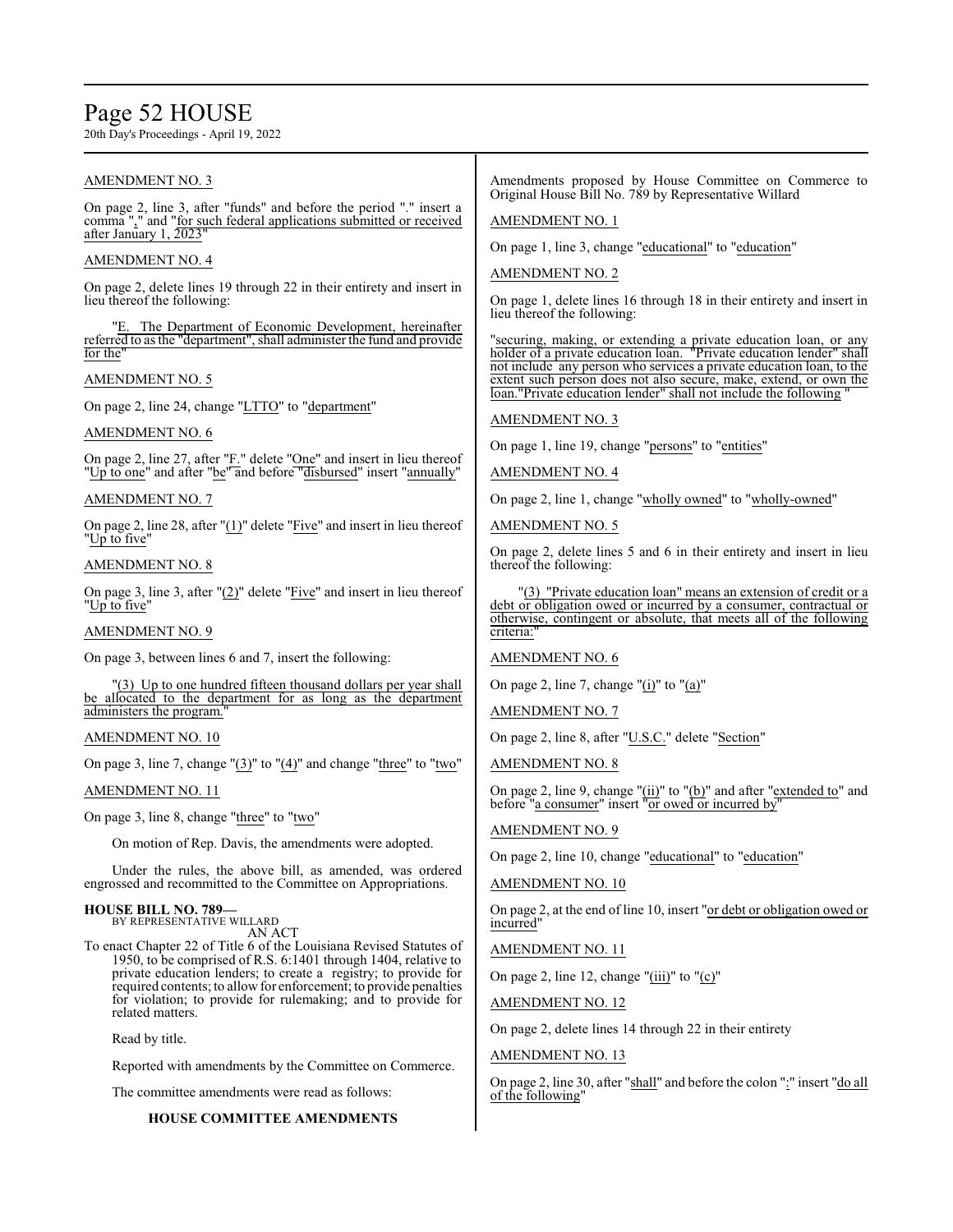20th Day's Proceedings - April 19, 2022

#### AMENDMENT NO. 14

On page 3, line 2, after "include" and before "registration" insert "the payment of a fee set by the commissioner by rule and

#### AMENDMENT NO. 15

On page 3, at the end of line 3, insert the following:

"The commissioner may prescribe an alternative registration process and fee structure for a provider of postsecondary education. The registration requirements of this Paragraph shall not apply to a licensed lender pursuant to R.S. 9:3557 or any bank, savings bank, savings and loan association, or credit union operating pursuant to authority granted by the commissioner.

#### AMENDMENT NO. 16

On page 3, delete lines 4 and 5 in their entirety and insert in lieu thereof the following:

(2) Provide the commissioner with the following documents and information:

#### AMENDMENT NO. 17

On page 3, line 6, change "a person" to "the private education lender"

#### AMENDMENT NO. 18

On page 3, line 7, delete the semi-colon ";" and insert a period "."

#### AMENDMENT NO. 19

On page 3, line 8, change "volume" to "total number and dollar amount"

#### AMENDMENT NO. 20

On page 3, line 10, change "volume" to "total number and dollar amount

#### AMENDMENT NO. 21

On page 3, line 15, after "applicable" and before the period "." insert a comma "," and the following:

"including the default rate for private education loans made to students for each school listed pursuant to Subparagraph (a) of this Paragraph'

#### AMENDMENT NO. 22

On page 3, between lines 19 and 20, insert the following:

"(g) The total number and dollar amount of private education loans made with a cosigner annually.

(3) Provide to the commissioner the documents and information enumerated in Paragraph B(2) of this Section pursuant to any procedures set forth by the commissioner, which may include reporting through the Nationwide Multistate Licensing System and Registry.

#### AMENDMENT NO. 23

On page 3, line 20, change "(3)" to "C."

#### AMENDMENT NO. 24

On page 3, line 21, change "publically accessible" to "publicallyaccessible"

#### AMENDMENT NO. 25

On page 3, at the beginning of line 23, change "(a)" to " $(1)$ "

#### AMENDMENT NO. 26

On page 3, delete lines 25 through 29 in their entirety and insert in lieu thereof the following:

"(2) A summary of the information required by Paragraph (B)(2) of this Section.

(3) Copies of all promissory notes, agreements, contracts, or other instruments provided to the commissioner as required by Subparagraph  $(B)(2)(f)$  of this Section.

#### AMENDMENT NO. 27

On page 4, delete lines 1 and 2 in their entirety and insert in lieu thereof the following:

The commissioner may enforce the provisions of this Chapter using the commissioner's authority pursuant to R.S. 6:121.1, which may include imposing a civil money penalty not to exceed one thousand dollars on any person found to have violated this Chapter. Each violation of this"

#### AMENDMENT NO. 28

On page 4, line 3, after "rule" and before "and regulations" insert a comma",

AMENDMENT NO. 29

On page 4, delete lines 5 through 22 in their entirety

#### AMENDMENT NO. 30

On page 4, line 24, change "is" to "are"

On motion of Rep. Davis, the amendments were adopted.

On motion of Rep. Davis, the bill, as amended, was ordered engrossed and passed to its third reading.

**HOUSE BILL NO. 795—** BY REPRESENTATIVES PRESSLY, BACALA, DAVIS, FREEMAN, NELSON, AND WILLARD AN ACT

To amend and reenact R.S. 51:2312(A)(1) and to enact R.S. 51:2401, relative to certain small business grants; to provide for the authority of the Department of Economic Development; to create the Small Business Innovation Recruitment Fund; to provide for uses of monies in the fund; to provide for limitations on appropriations from the fund; to provide for the administration of grants; to provide for eligibility of applicants; and to provide for related matters.

Read by title.

Reported with amendments by the Committee on Commerce.

The committee amendments were read as follows:

#### **HOUSE COMMITTEE AMENDMENTS**

Amendments proposed by House Committee on Commerce to Original House Bill No. 795 by Representative Pressly

#### AMENDMENT NO. 1

On page 1, line 3, change "Louisiana" to "Department of"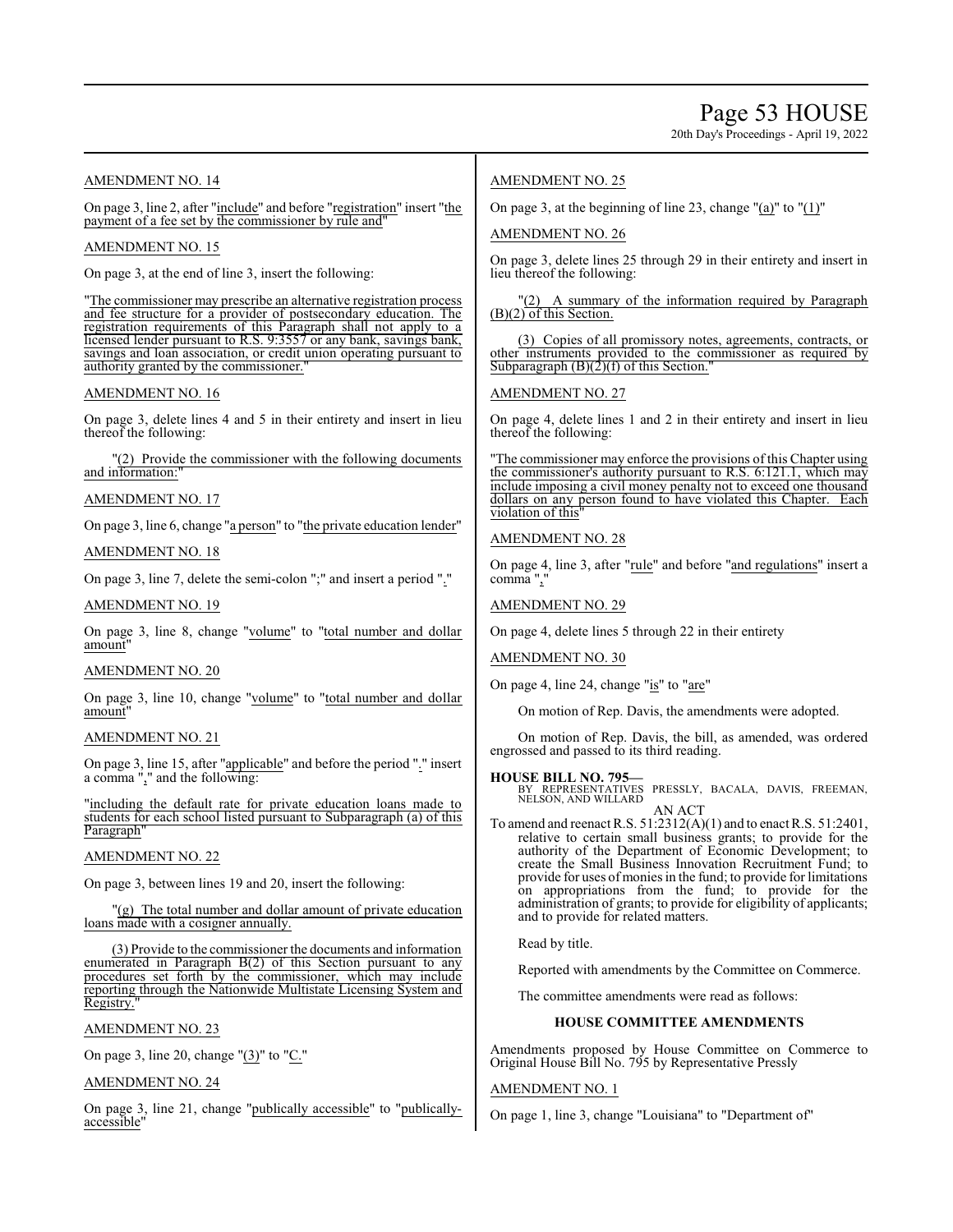## Page 54 HOUSE

20th Day's Proceedings - April 19, 2022

#### AMENDMENT NO. 2

On page 1, line 4, after "Development" delete "Corporation"

#### AMENDMENT NO. 3

On page 2, line 11, after "out-of-state" and before "businesses" insert "small<sup>"</sup>

#### AMENDMENT NO. 4

On page 2, line 10, after "B." insert "(1)"

#### AMENDMENT NO. 5

On page 2, line 12, after "or" and before "Small Business" insert "Phase II"

#### AMENDMENT NO. 6

On page 2, between lines 14 and 15, insert the following:

"(2) In order for a business to be considered a "small business" for purposes of this Section, the business shall qualify as small according to the United States Small Business Administration's industry size standards.

#### AMENDMENT NO. 7

On page 2, delete lines 22 through 25 in their entirety and insert in lieu thereof the following:

"E. The Department of Economic Development, hereinafter referred to as the "department", shall administer the fund and provide for the'

#### AMENDMENT NO. 8

On page 2, line 27, change "LTTO" to "department"

#### AMENDMENT NO. 9

On page 2, line 28, after "fund" and before the period "," insert a comma "," and the following:

"based upon nominations of eligible small businesses recommended by the Regional Economic Alliance of Louisiana, which represents sixty-four parishes of the state

#### AMENDMENT NO. 10

On page 3, delete line 1 in its entirety and insert in lieu thereof the following:

Up to five hundred thousand dollars shall be annually disbursed from the fund to eligible"

#### AMENDMENT NO. 11

On page 3, line 8, after "funding" and before the period "." insert "within the two years immediately preceding submission of the application"

#### AMENDMENT NO. 12

On page 3, line 9, after "generated" insert "sales and"

#### AMENDMENT NO. 13

On page 3, line 13, change "LTTO" to "the department"

#### AMENDMENT NO. 14

On page 3, line 16, after "grant" and before "money" insert "shall be forfeited, and the

On motion of Rep. Davis, the amendments were adopted.

Under the rules, the above bill, as amended, was ordered engrossed and recommitted to the Committee on Appropriations.

#### **HOUSE BILL NO. 796—**

BY REPRESENTATIVES WILLARD, BACALA, DAVIS, DUPLESSIS,<br>FREEMAN, HILFERTY, HOLLIS, JORDAN, NELSON, NEWELL,<br>PRESSLY,ANDTHOMAS AN ACT

To amend and reenact R.S. 51:2312(A)(1) and to enact R.S. 51:2401, relative to certain small business grants; to provide for the authority of the Department of Economic Development; to create the Small Business Innovation Fund; to provide for uses of monies in the fund; to provide for the administration of grants; to provide for eligibility of applicants; and to provide for related matters.

Read by title.

Reported with amendments by the Committee on Commerce.

The committee amendments were read as follows:

#### **HOUSE COMMITTEE AMENDMENTS**

Amendments proposed by House Committee on Commerce to Original House Bill No. 796 by Representative Willard

#### AMENDMENT NO. 1

On page 1, line 3, change "Louisiana" to "Department of"

#### AMENDMENT NO. 2

On page 1, line 4, after "Development" delete "Corporation"

#### AMENDMENT NO. 3

On page 2, delete line 1 in its entirety and insert in lieu thereof the following:

"businesses that will apply for received federal Small Business Innovative'

#### AMENDMENT NO. 4

On page 2, line 3, after "funds" and before the period "." insert a comma "," and "for such federal applications submitted or received after January 1, 2023

#### AMENDMENT NO. 5

On page 2, delete line 26 in its entirety and insert in lieu thereof the following:

"F. Up to one hundred fifty thousand dollars shall be annually disbursed from the fund as'

#### AMENDMENT NO. 6

On page 2, line 28, after "(1)" delete "Sixty" and insert in lieu thereof "Up to sixty"

#### AMENDMENT NO. 7

On page 3, line 3, after "(2)" delete "Sixty" and insert in lieu thereof "Up to sixty"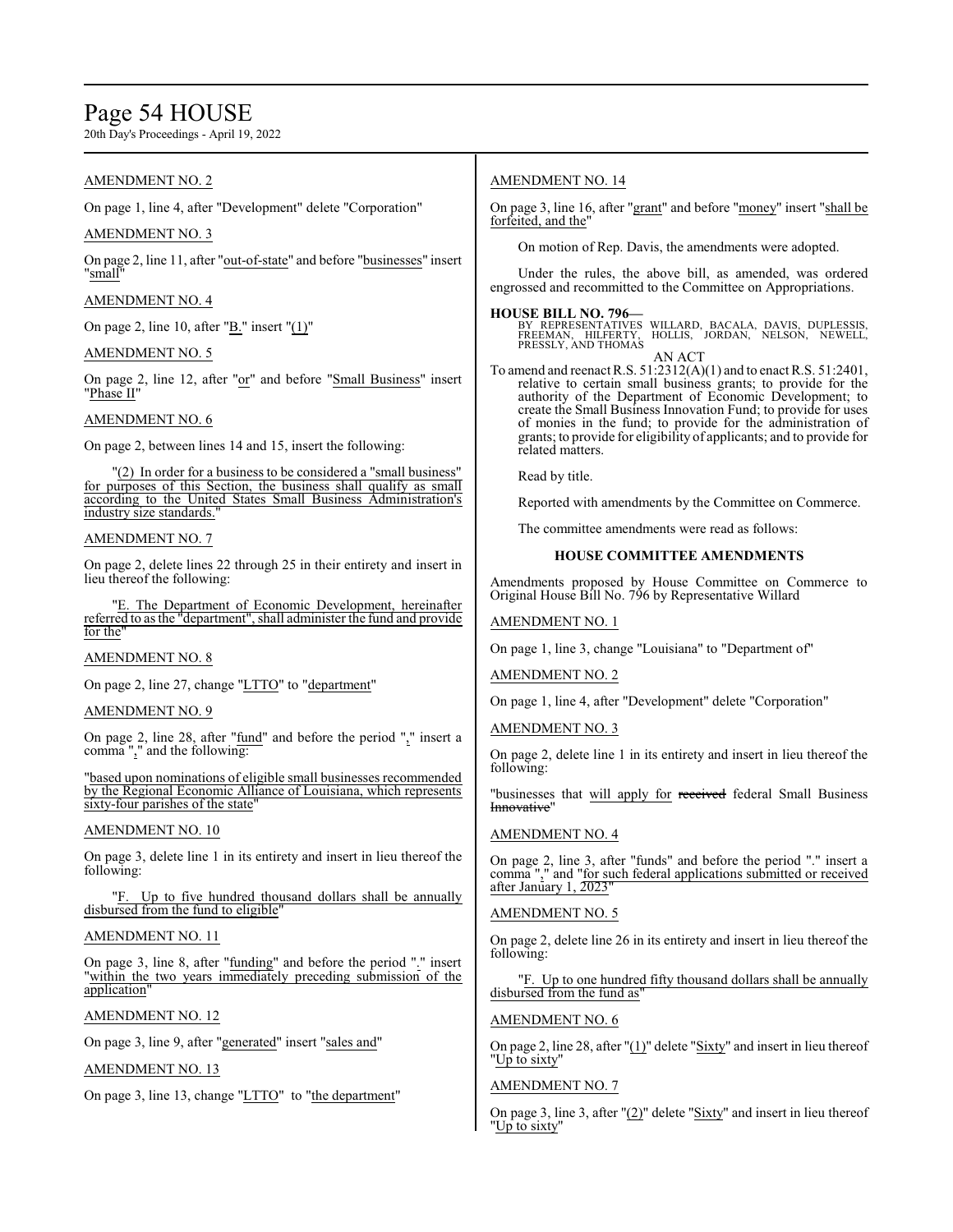## Page 55 HOUSE

20th Day's Proceedings - April 19, 2022

#### AMENDMENT NO. 8

On page 3, line 7, after "(3)" delete "Thirty" and insert in lieu thereof "Up to thirty"

#### AMENDMENT NO. 9

On page 3, delete line 8 in its entirety and insert in lieu thereof the following:

"of funding technical assistance, outreach programs, and programrelated promotions.

On motion of Rep. Davis, the amendments were adopted.

Under the rules, the above bill, as amended, was ordered engrossed and recommitted to the Committee on Appropriations.

## **HOUSE BILL NO. 807—** BY REPRESENTATIVE MAGEE

AN ACT

To enact Chapter 47 of Title 51 of the Louisiana Revised Statutes of 1950, to be comprised ofR.S. 51:2771 through 2779, relative to incentives for energy storage; to provide for a grant program; to provide for funding; to provide for calculations; to provide for eligibility of systems; and to provide for related matters.

Read by title.

Reported with amendments by the Committee on Commerce.

The committee amendments were read as follows:

#### **HOUSE COMMITTEE AMENDMENTS**

Amendments proposed by House Committee on Commerce to Original House Bill No. 807 by Representative Magee

#### AMENDMENT NO. 1

On page 1, line 9, after "RESILIENCY" delete "AND GRID **STABILITY** 

AMENDMENT NO. 2

On page 1, line 12, after "Resiliency" delete "and Grid Stability"

AMENDMENT NO. 3

On page 1, line 13, after ""program"" and before "to" insert a comma ","

#### AMENDMENT NO. 4

On page 1, line 17, change "three year" to "three-year"

AMENDMENT NO. 5

On page 1, line 19, change "in" to "through"

AMENDMENT NO. 6

On page 2, at the beginning of line 8, insert "A."

AMENDMENT NO. 7

On page 2, delete line 14 in its entirety and insert in lieu thereof the following:

"nonprofit, K-12 educational institution, or community center.

(4) One hundred thousand dollars for an energy storage system installed on a commercial property which is not provided for in Paragraph (2) or (3) of this Subsection.

B. The aggregate amount of grant funds awarded pursuant to the calculation provided in Paragraph  $(A)(4)$  of this Section shall not exceed five hundred thousand dollars.

#### AMENDMENT NO. 8

On page 2, line 21, change "installations" to "installation"

AMENDMENT NO. 9

On page 3, delete line 4 in its entirety and insert in lieu thereof the following:

"(1) The owner of a nonprofit, K-12 educational institution, or community center'

AMENDMENT NO. 10

On page 3, at the beginning of line 5, delete "installation" AMENDMENT NO. 11

On page 3, at the beginning of line 11, delete "community solar," and change "non-profit" to "nonprofit"

AMENDMENT NO. 12

On page 3, between lines 12 and 13, insert the following:

"(4) The owner of a commercial property who purchases and installs an energy storage system on the commercial property and who does not otherwise qualify as an applicant pursuant to Paragraphs (1) through (3) of this Subsection.

Any person who receives grant funds pursuant to Paragraph (A)(4) of this Section shall not apply for nor be awarded any additional grant funds pursuant to that Paragraph.

AMENDMENT NO. 13

On page 3, at the beginning of line 13, change "B." to "C."

AMENDMENT NO. 14

On page 3, line 15, change "mixed use" to "mixed-use"

AMENDMENT NO. 15

On page 3, delete lines 20 through 22 in their entirety and insert in lieu thereof the following:

"(2) Chemical energy including electrochemical energy."

AMENDMENT NO. 16

On page 3, line 23, change "systems must" to "system shall"

AMENDMENT NO. 17

On page 3, line 24, after "power" and before "to be" insert "for resiliency purposes and"

AMENDMENT NO. 18

On page 4, delete lines 1 and 2 in their entirety and insert in lieu thereof the following:

"(2) An electric hot water heater.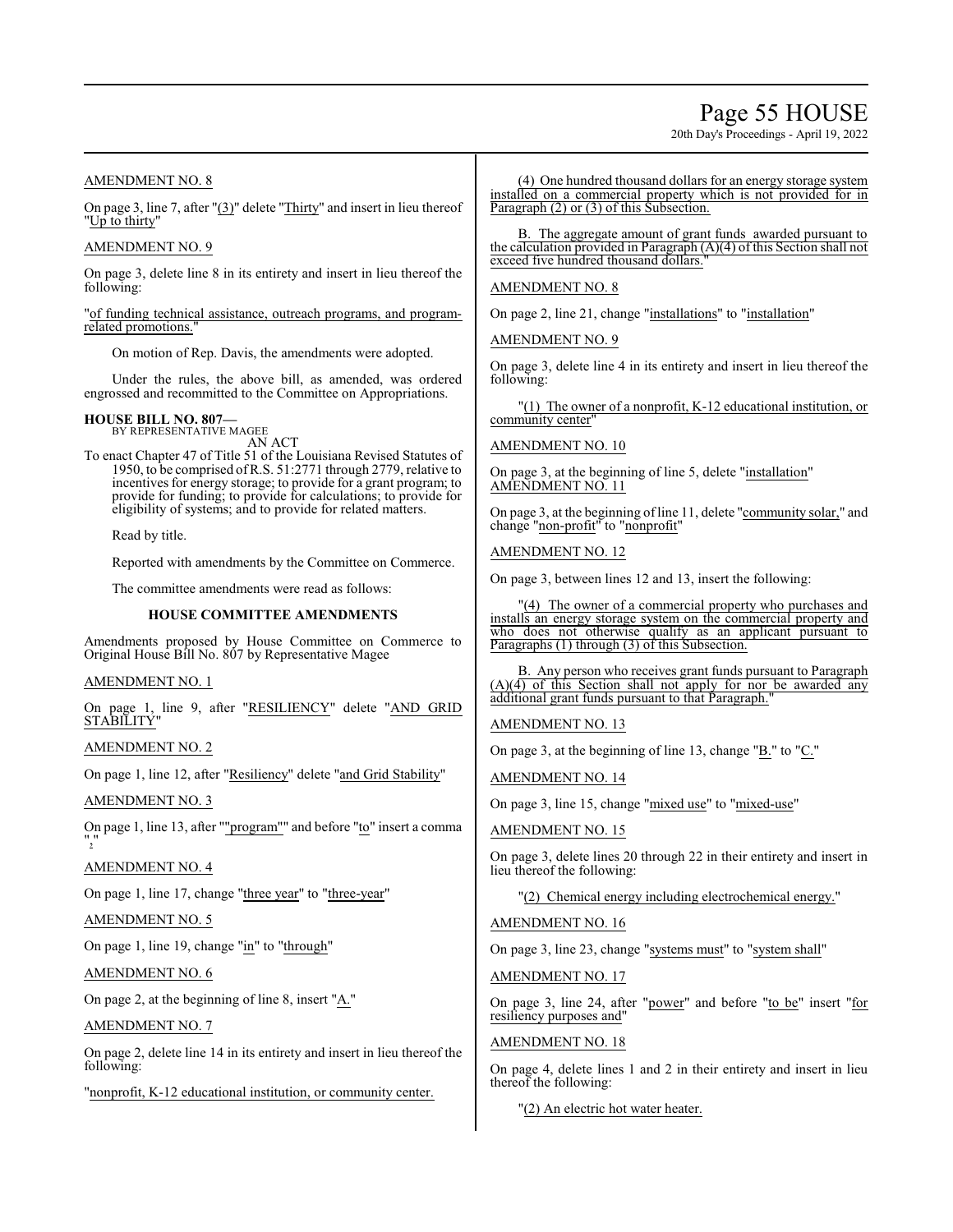## Page 56 HOUSE

20th Day's Proceedings - April 19, 2022

#### (3) Any energy storage device not capable of being integrated into a demand response program.

#### AMENDMENT NO. 19

On page 4, line 12, after "charter" and before "or" insert a comma ","

#### AMENDMENT NO. 20

On page 4, line 15, change "line" to "guidelines"

On motion of Rep. Davis, the amendments were adopted.

On motion of Rep. Davis, the bill, as amended, was ordered engrossed and passed to its third reading.

## **HOUSE BILL NO. 847—** BY REPRESENTATIVE LACOMBE

AN ACT

To amend and reenact R.S. 39:112(E)(2)(c) and to enact R.S. 39:112(E)(2)(d), relative to capital outlay; to provide with respect to local match requirements for projects by non-state entities; to exempt certain non-state entity projects from local match requirements; to provide for applicability; to provide for an effective date; and to provide for related matters.

Read by title.

Reported with amendments by the Committee on Ways and Means.

The committee amendments were read as follows:

#### **HOUSE COMMITTEE AMENDMENTS**

Amendments proposed by House Committee on Ways and Means to Original House Bill No. 847 by Representative LaCombe

#### AMENDMENT NO. 1

On page 1, at the beginning of line 18, delete "seven thousand five hundred" and insert "ten thousand"

#### AMENDMENT NO. 2

On page 2, line 2, after "that services" delete the remainder of the line in its entirety and insert "ten thousand or fewer"

On motion of Rep. Bishop, the amendments were adopted.

On motion of Rep. Bishop, the bill, as amended, was ordered engrossed and passed to its third reading.

#### **HOUSE BILL NO. 850—**

BY REPRESENTATIVE FRIEMAN AN ACT

To amend and reenact R.S. 40:1231.1(A)(17) and to enact R.S. 40:1231.8(B)(4), relative to medical malpractice claims; to provide for definitions; to provide for proof of financial responsibility; to provide for medical review panels; to provide for a stay of proceedings; and to provide for related matters.

Read by title.

Reported with amendments by the Committee on Civil Law and Procedure.

The committee amendments were read as follows:

#### **HOUSE COMMITTEE AMENDMENTS**

Amendments proposed by House Committee on Civil Law and Procedure to Original House Bill No. 850 by Representative Frieman

#### AMENDMENT NO. 1

On page 1, line 2, after "reenact" and before "relative to" delete "R.S. 40:1231.1(A)(13)," and insert "R.S. 40:1231.1(A)(17) and to enact R.S.  $40:1231.8(B)(4)$ ,"

#### AMENDMENT NO. 2

On page 1, line 3, after "definitions;" delete the remainder of the line and insert the following:

"to provide for proof of financial responsibility; to provide for medical review panels; to provide for a stay of proceedings;"

AMENDMENT NO. 3

On page 1, delete line 6 in its entirety and insert the following:

"Section 1. R.S.  $40:1231.1(A)(17)$  is hereby amended and reenacted and R.S. 40:1231.8(B)(4) is hereby enacted to read as"

#### AMENDMENT NO. 4

On page 1, delete lines 11 through 20 in their entirety and insert the following:

"(17) "Proof of financial responsibility" as provided for in this Part shall be determined by the board in accordance with regulations promulgated under the Administrative Procedure Act, R.S. 49:950 et seq.

\* \* \*

\* \* \*

\* \* \*

§1231.8. Medical review panel

B.

(4) Except as otherwise provided in this Subsection, upon a showing of good cause, including but not limited to increased litigation expenses, the court shall stay all proceedings in a suit filed in district court while there is a pending medical review panel proceeding pursuant to this Section involving the same alleged injuries to a patient."

On motion of Rep. Gregory Miller, the amendments were adopted.

On motion of Rep. Gregory Miller, the bill, as amended, was ordered engrossed and passed to its third reading.

#### **HOUSE BILL NO. 857—**

BY REPRESENTATIVE HORTON AN ACT

To enact R.S. 47:463.214, relative to motor vehicle special prestige license plates; to establish the "Louisiana Wild Turkey Federation" specialty license plate; to provide for the creation, issuance, design, fees, implementation, distribution, and rule promulgation applicable to such license plate; to provide an effective date; and to provide for related matters.

Read by title.

Reported favorably by the Committee on Transportation, Highways and Public Works.

On motion of Rep. Wright, the bill was ordered engrossed and passed to its third reading.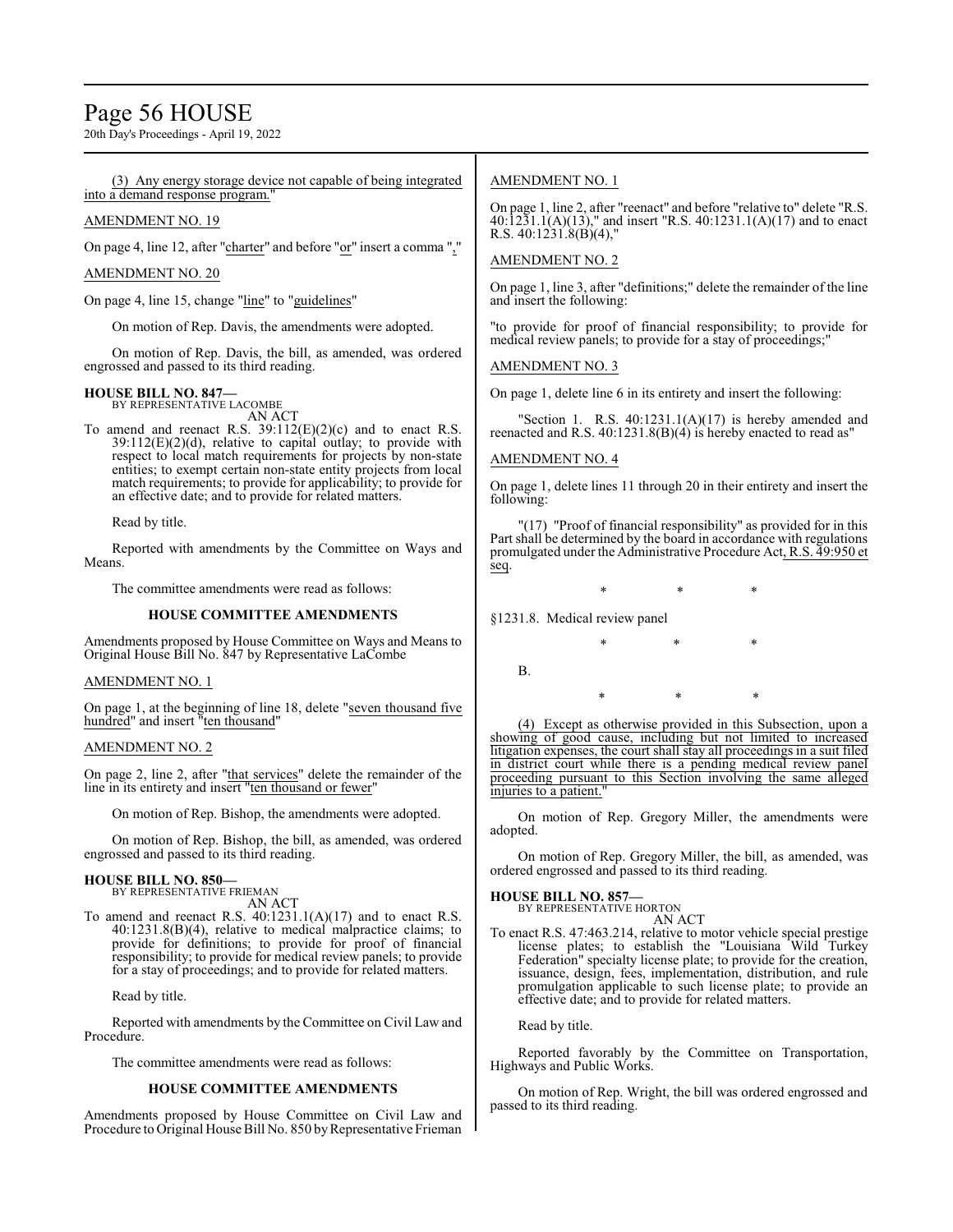## Page 57 HOUSE

20th Day's Proceedings - April 19, 2022

#### **HOUSE BILL NO. 938—** BY REPRESENTATIVE DUSTIN MILLER

AN ACT

To amend and reenact R.S. 4:150(A) and 169(A)(3), relative to horse racing; to extend the term of certain licenses; to provide for renewal; to provide an expiration date; to make technical changes; to provide for an effective date; and to provide for related matters.

Read by title.

Reported with amendments by the Committee on Commerce.

The committee amendments were read as follows:

#### **HOUSE COMMITTEE AMENDMENTS**

Amendments proposed by House Committee on Commerce to Original House Bill No. 938 by Representative Dustin Miller

#### AMENDMENT NO. 1

On page 2, delete lines 16 and 17 in their entirety and insert in lieu thereof the following:

(b) Beginning July 1, 2022, the commission may renew the annual license fee for the partnership licenses outlined in Paragraph  $(1)$  of this Subsection for up to a three-year period which

On motion of Rep. Davis, the amendments were adopted.

On motion of Rep. Davis, the bill, as amended, was ordered engrossed and passed to its third reading.

#### **HOUSE BILL NO. 956—**

BY REPRESENTATIVE SCHEXNAYDER AN ACT

To amend and reenact R.S. 27:86, relative to racehorse wagering; to provide for pari-mutuel racehorse wagering; to provide for the percentage ofthe pari-mutuel handle that must be used for purse supplements; to provide for the payment of such portion of the pari-mutuel handle to the Louisiana Horsemen's Benevolent and Protective Association; and to provide for related matters.

Read by title.

Reported favorably by the Committee on Commerce.

On motion of Rep. Davis, the bill was ordered engrossed and passed to its third reading.

#### **HOUSE BILL NO. 957—**

BY REPRESENTATIVE SCHEXNAYDER AN ACT

To amend and reenact R.S. 27:249.1, relative to racehorse wagering; to provide for fixed-odds racehorse wagering; to provide for the percentage of audited net profits from fixed-odds racehorse wagering to be used as purse supplements; to provide for the definition of "audited net profits"; and to provide for related matters.

Read by title.

Reported favorably by the Committee on Commerce.

On motion of Rep. Davis, the bill was ordered engrossed and passed to its third reading.

#### **HOUSE BILL NO. 973—**

BY REPRESENTATIVE DAVIS

AN ACT To amend and reenact R.S. 9:2713.2(B)(introductory paragraph), R.S. 12:1-1106(A)(1), 204(A), and 1307(D), R.S. 22:243(D)(3) and (E)(1) and (3), and R.S. 51:214(A)(introductory paragraph) and  $3143(B)$  and (C) and to enact R.S. 12:1-402(D), 204(G)(4), and 1307(E), R.S. 49:222(B)(15), and R.S. 51:212(8), relative to corporations; to provide for an authorized representative; to allow for termination of a name reservation; to provide for merger; to prohibit certain phrases in a reserved name; to provide for preemption; and to provide for related matters.

Read by title.

Reported favorably by the Committee on Commerce.

On motion of Rep. Davis, the bill was ordered engrossed and passed to its third reading.

#### **HOUSE BILL NO. 1011—**

BY REPRESENTATIVE SCHEXNAYDER AN ACT

To appropriate funds for Fiscal Year 2022-2023 to defray the expenses of the Louisiana Legislature, including the expenses of the House of Representatives and the Senate, of legislative service agencies, and of the Louisiana State Law Institute; to provide for the salary, expenses, and allowances of members, officers, staff, and agencies of the Legislature; to provide with respect to the appropriations and allocations herein made; and to provide for related matters.

Read by title.

Reported with amendments by the Committee on Appropriations.

The committee amendments were read as follows:

#### **HOUSE COMMITTEE AMENDMENTS**

Amendments proposed by House Committee on Appropriations to Original House Bill No. 1011 by Representative Schexnayder

#### AMENDMENT NO. 1

On page 6, between lines 27 and 28, insert the following:

"(D) The sum of Four Hundred Eighty Thousand Dollars and No/100 (\$480,000.00) is hereby appropriated out of the state general fund to the Joint Legislative Committee on the Budget to be used solely for the operations of the Legislative Fiscal Office."

#### AMENDMENT NO. 2

On page 9, at the end of line 2, delete "\$3,158,849" and insert in lieu thereof "\$3,638,849"

#### AMENDMENT NO. 3

On page 9, at the end of line 6, delete "\$85,297,844" and insert in lieu thereof "\$85,777,844"

On motion of Rep. Zeringue, the amendments were adopted.

On motion of Rep. Zeringue, the bill, as amended, was ordered engrossed and passed to its third reading.

#### **Motion**

On motion of Rep. Zeringue, House Bill No. 1011 was made Special Order of the Day No. 10 for Thursday, April 21, 2022.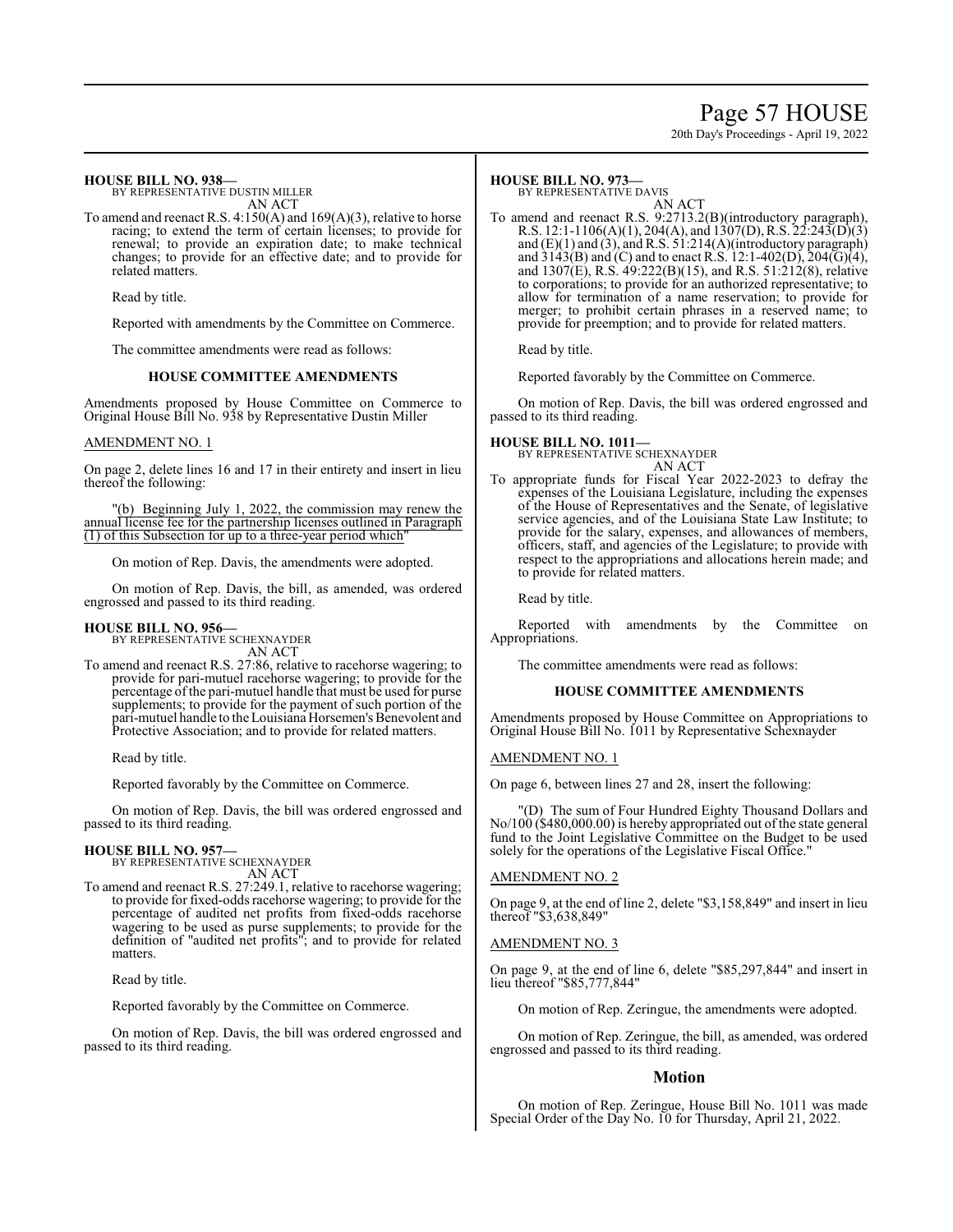## Page 58 HOUSE

20th Day's Proceedings - April 19, 2022

#### **HOUSE BILL NO. 1055—**

BY REPRESENTATIVE HUGHES AN ACT

To amend and reenact R.S. 4:158.1 and 160(B) and to enact R.S. 4:147(7) and (8), 158.2, and 160(C), relative to horse racing; to provide for specific duties of the Louisiana State Racing Commission; to provide for standards and employment; to provide for written reports; and to provide for related matters.

Read by title.

Reported with amendments by the Committee on Commerce.

The committee amendments were read as follows:

#### **HOUSE COMMITTEE AMENDMENTS**

Amendments proposed by House Committee on Commerce to Original House Bill No. 1055 by Representative Hughes

#### AMENDMENT NO. 1

On page 2, line 5, after "year" delete the period "." delete the remainder of the line, and insert "which"

#### AMENDMENT NO. 2

On page 3, line 6, change "The" to "Each"

#### AMENDMENT NO. 3

On page 3, at the beginning of line 9, change "The" to "A"

#### AMENDMENT NO. 4

On page 3, at the beginning of line 11, change "The" to " $A$ "

On motion of Rep. Davis, the amendments were adopted.

On motion of Rep. Davis, the bill, as amended, was ordered engrossed and passed to its third reading.

**HOUSE BILL NO. 1060** (Substitute for House Bill No. 338 by Representative Coussan)— BY REPRESENTATIVE COUSSAN

AN ACT

To amend and reenact R.S. 56:302.9(A)(1) and (3), relative to charter boat fishing licenses; to remove state requirement for a valid United States Coast Guard captain's license for freshwater charter boat fishing guides; and to provide for related matters.

Read by title.

On motion of Rep. Coussan, the bill was ordered engrossed and passed to its third reading.

#### **House Bills and Joint Resolutions on Third Reading and Final Passage**

The following House Bills and Joint Resolutions on third reading and final passage were taken up and acted upon as follows:

#### **HOUSE BILL NO. 153—**

BY REPRESENTATIVE FREEMAN

AN ACT

To amend and reenact R.S. 33:9091.9(D)(1), (3)(b), and (4), (E)(4), and (F)(1) and (3)(c), relative to Orleans Parish; to provide relative to the Twinbrook Security District; to provide relative to the district's governing board; to provide relative to board appointments; to provide relative the parcel fee levied within the district; to provide relative to the expiration of the fee; and to provide for related matters.

#### Read by title.

Rep. Freeman moved the final passage of the bill.

#### **ROLL CALL**

The roll was called with the following result:

#### YEAS

Mr. Speaker Gadberry Miguez<br>Adams Gaines Miller, 1 Adams Gaines Miller, D.<br>Amedee Garofalo Miller, G. Amedee Garofalo Miller, G.<br>Bacala Geymann Mincey Bacala Geymann<br>Bagley Glover Beaullieu Goudeau Nelson<br>Bishop Green Newell Bishop Green Newell<br>Bourriaque Harris Orgeron Bourriaque Harris<br>Boyd Hilferty Boyd Hilferty Owen, C.<br>Brass Hodges Owen, R. Brass Hodges Owen, R. Brown Horton Phelps<br>
Carrier Hughes Pierre Carter, R. Huval Pressl<br>Carter, W. Illg Riser Carter, W. Illg<br>Cormier Ivey Cormier Ivey Romero<br>Coussan Jefferson Schame Coussan Jefferson Schamerhorn<br>Crews Jenkins Schlegel Crews Jenkins Schlegel<br>Davis Johnson, M. Seabaugh Davis Johnson, M.<br>DeVillier Jordan DuBuisson Kerner Stagni Duplessis LaCombe Tarver<br>
Echols LaFleur Thomas Echols LaFleur<br>Edmonds Landry Edmonston Larvadain Turner<br>Emerson Lyons Villio Emerson Lyons Villio<br>
Farnum Mack Wheat Farnum Mack Wheat<br>Firment Magee White Fisher Marino Willard Fontenot McCormick Wright<br>
Freeman McFarland Zeringue Freeman McFarland<br>Freiberg McKnight Freiberg McKnight<br>Frieman McMahen Total - 94

Muscarello Hughes Pierre<br>Huval Pressly Jordan St. Blanc<br>Kerner Stagni Landry Thompson<br>Larvadain Turner

## **NAYS**

ABSENT

## Total - 0

| Bryant       | Deshotel    | Moore     |
|--------------|-------------|-----------|
| Butler       | Hollis      | Selders   |
| Carpenter    | Johnson, T. | Stefanski |
| Cox          | Marcelle    |           |
| Total - $11$ |             |           |

Magee

McMahen

The Chair declared the above bill was finally passed.

The title of the above bill was read and adopted.

Rep. Freeman moved to reconsider the vote by which the above bill was finally passed, and, on her own motion, the motion to reconsider was laid on the table.

#### **HOUSE BILL NO. 187—**

BY REPRESENTATIVE TURNER AN ACT

To enact R.S. 3:266(25), relative to the powers of authority of the Louisiana Agricultural Finance Authority; to expand the powers ofthe Louisiana Agricultural Finance Authority to authorize the acquisition and distribution of fuel through different methods during a natural disaster; to provide an effective date; and to provide for related matters.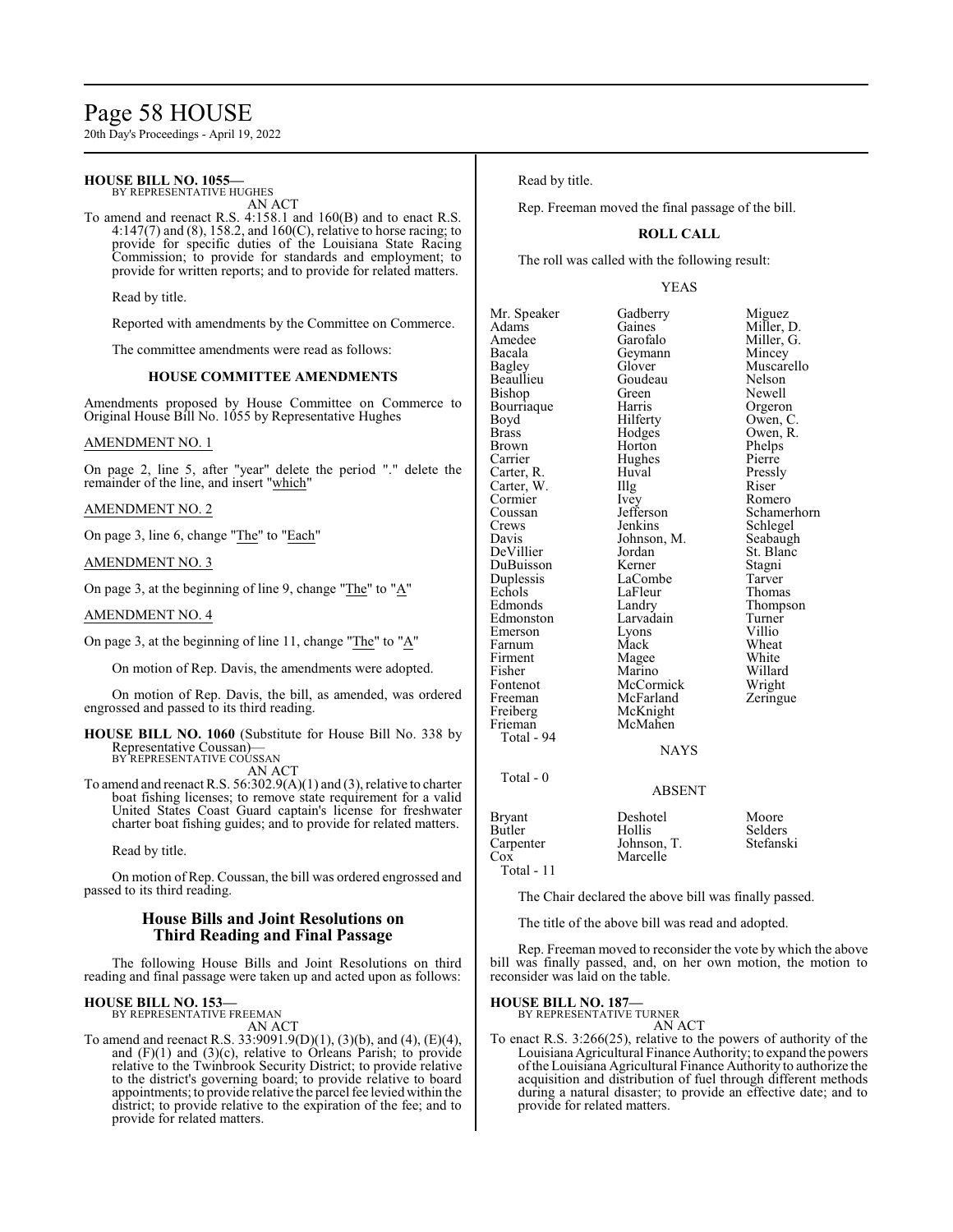20th Day's Proceedings - April 19, 2022

Read by title.

#### **Motion**

On motion of Rep. Turner, the bill was returned to the calendar.

#### **Notice of Intention to Call**

Pursuant to House Rule No. 8.20(A), Rep. Turner gave notice of his intention to call House Bill No. 187 from the calendar on Tuesday, April 26, 2022.

## **HOUSE BILL NO. 192—** BY REPRESENTATIVE ZERINGUE

AN ACT

To enact R.S. 23:1474(J)(3), relative to unemployment compensation; to provide for the determination of benefits, taxes, and discounts; to provide for effectiveness; and to provide for related matters.

Read by title.

Rep. Zeringue moved the final passage of the bill.

#### **ROLL CALL**

The roll was called with the following result:

#### YEAS

| Mr. Speaker | Gaines        | Miller. |
|-------------|---------------|---------|
| Adams       | Garofalo      | Miller. |
| Amedee      | Geymann       | Mince   |
| Bagley      | Glover        | Musca   |
| Beaullieu   | Goudeau       | Nelsor  |
| Bishop      | Green         | Newel   |
| Bourriaque  | Harris        | Orgero  |
| Boyd        | Hilferty      | Owen,   |
| Brass       | Hodges        | Owen,   |
| Brown       | Hollis        | Phelps  |
| Carrier     | Horton        | Pierre  |
| Carter, R.  | Hughes        | Pressly |
| Carter, W.  | Huval         | Riser   |
| Cormier     | Illg          | Romer   |
| Coussan     | Ivey          | Scham   |
| Crews       | Jefferson     | Schleg  |
| Davis       | Jenkins       | Seabaı  |
| Deshotel    | Johnson, M.   | Selder  |
| DeVillier   | Jordan        | St. Bla |
| DuBuisson   | Kerner        | Stagni  |
| Duplessis   | LaCombe       | Stefan  |
| Echols      | LaFleur       | Tarver  |
| Edmonds     | Landry        | Thoma   |
| Edmonston   | Larvadain     | Thomp   |
| Emerson     | Lyons         | Turner  |
| Farnum      | Mack          | Villio  |
| Firment     | Magee         | Wheat   |
| Fisher      | Marino        | White   |
| Fontenot    | McCormick     | Willar  |
| Freeman     | McFarland     | Wrigh   |
| Freiberg    | McKnight      | Zering  |
| Frieman     | McMahen       |         |
| Gadberry    | Miguez        |         |
| Total - 97  |               |         |
|             | <b>NAYS</b>   |         |
| Total - 0   |               |         |
|             | <b>ABSENT</b> |         |
| Bacala      | Carpenter     | Marce   |
| Bryant      | Cox           | Moore   |
| Butler      | Johnson, T.   |         |
|             |               |         |

Miller, D. Miller, G. Mincey Muscarello Nelson Newell Orgeron Owen, C. Owen, R. Phelps<br>Pierre Pressly<br>Riser Romero Schamerhorn Schlegel Seabaugh Selders<sup>®</sup> St. Blanc Stagni Stefanski<br>Tarver Thomas Thompson Turner Villio Wheat<br>White Willard Wright Zeringue

#### NT.

Marcelle Moore

#### Total - 8

The Chair declared the above bill was finally passed.

The title of the above bill was read and adopted.

Rep. Zeringue moved to reconsider the vote by which the above bill was finally passed, and, on his own motion, the motion to reconsider was laid on the table.

#### **Consent to Correct a Vote Record**

Rep. Phelps requested the House consent to record her vote on final passage of House Bill No. 192 as yea, which consent was unanimously granted.

#### **HOUSE BILL NO. 216—**

BY REPRESENTATIVE ADAMS AN ACT

To enact R.S. 33:9097.35, relative to East Baton Rouge Parish; to create the Myrtle Hill Crime Prevention and Improvement District; to provide relative to the boundaries, purpose, governance, and powers and duties of the district; to provide relative to district funding, including the authority to impose a parcel fee, subject to voter approval; to provide for an effective date; and to provide for related matters.

Read by title.

Rep. Adams moved the final passage of the bill.

#### **ROLL CALL**

The roll was called with the following result:

#### YEAS

Amedee Geymann<br>Bagley Glover Bourriaque Harris<br>Boyd Hilferty Cormier Ivey<br>Coussan Jefferson Edmonds Landry<br>Edmonston Larvadain Freeman McCormick<br>Freiberg McFarland Frieman McKnight<br>Gadberry McMahen Total  $-97$ 

Mr. Speaker Gaines Miguez<br>Adams Garofalo Miller, 1 Adams Garofalo Miller, D.<br>Amedee Geymann Miller, G. Bagley Glover Mincey<br>Beaullieu Goudeau Muscare Beaullieu Goudeau Muscarello<br>Bishop Green Nelson Green Nelson<br>Harris Newell Boyd Hilferty Orgeron<br>Brass Hodges Owen, C Brass Hodges Owen, C.<br>Brown Hollis Owen, R. Brown Hollis Owen, R.<br>Carrier Horton Phelps Horton Phelps<br>Huval Pressly Carter, R. Huval Pressl<br>Carter, W. Illg Riser Carter, W. Illg Riser Cormier New Romero Coussan Jefferson Schamerhorn<br>Crews Jenkins Schlegel Crews Jenkins Schlegel<br>Davis Johnson, M. Seabaugh Davis Johnson, M. Seabaughter Seabaughter Seabaughter Seabaughter Seabaughter Seabaughter Seabaughter Seabaughter Seabaughter Seabaughter Seabaughter Seabaughter Seabaughter Seabaughter Seabaughter Seabaughter Seabaughter Johnson, T.<br>Jordan St. Blanc DeVillier Jordan St. Blanc<br>DuBuisson Kerner Stagni DuBuisson Kerner Stagni Duplessis LaCombe Stefans<br>Echols LaFleur Tarver EaFleur Tarver<br>
Landrv Thomas Larvadain Thompson<br>
Lyons Turner Emerson Lyons Turner<br>
Farnum Mack Villio Farnum Mack Villio<br>Firment Mage Wheat Firment Magee Wheat<br>
Fisher Marcelle White Marcelle White<br>
Marino Willard Fontenot Marino Willard<br>
Freeman McCormick Wright Freiberg McFarland Zeringue<br>
Frieman McKnight

**NAYS** 

McMahen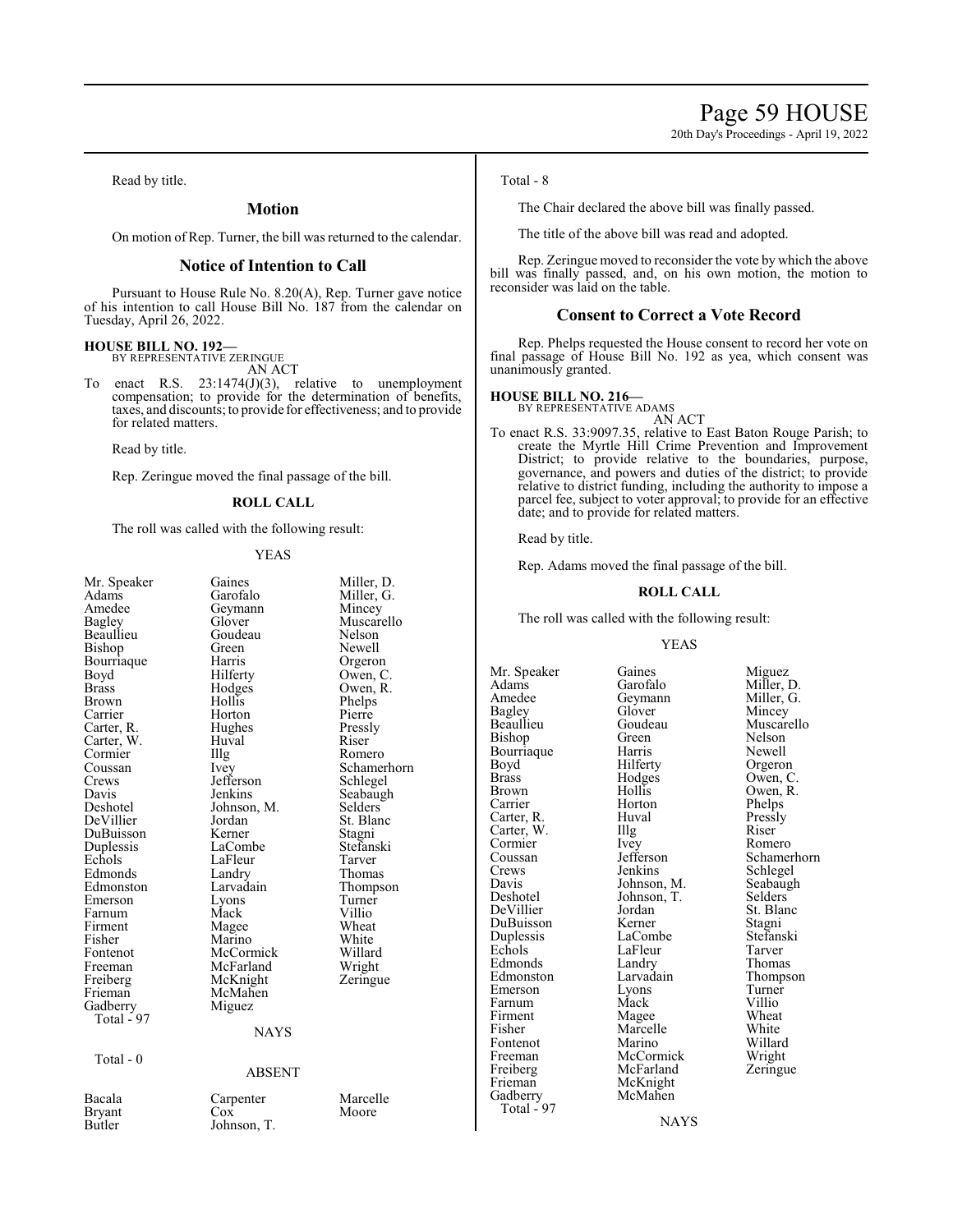## Page 60 HOUSE

20th Day's Proceedings - April 19, 2022

| Total - 0                                      | <b>ABSENT</b>                 |                 |
|------------------------------------------------|-------------------------------|-----------------|
| Bacala<br><b>Bryant</b><br>Butler<br>Total - 8 | Carpenter<br>$\cos$<br>Hughes | Moore<br>Pierre |

The Chair declared the above bill was finally passed.

The title of the above bill was read and adopted.

Rep. Adams moved to reconsider the vote by which the above bill was finally passed, and, on his own motion, the motion to reconsider was laid on the table.

#### **HOUSE BILL NO. 235—**

BY REPRESENTATIVE MCFARLAND AN ACT

To amend and reenact R.S. 46:1053(BB) and to repeal Act No. 171 of the 2017 Regular Session, relative to the Jackson Parish Hospital Service District; to provide relative to the governing commission of the district; to provide for qualifications of members of the governing commission; to provide for appointment of the commission members; to repeal laws relative to governance of a hospital service district in any parish with a population greater than sixteen thousand and less than seventeen thousand according to the latest federal decennial census; to provide for an effective date; and to provide for related matters.

Read by title.

Rep. Horton, on behalf of the Legislative Bureau, sent up floor amendments which were read as follows:

#### **HOUSE FLOOR AMENDMENTS**

Amendments proposed by Representative Horton on behalf of the Legislative Bureau to Engrossed House Bill No. 235 by Representative McFarland

#### AMENDMENT NO. 1

On page 1, line 3, following "Session" and before "," insert "of the Legislature"

#### AMENDMENT NO. 2

On page 2, line 23, following "Session" and before "is" insert "of the Legislature"

On motion of Rep. Horton, the amendments were adopted.

Rep. McFarland moved the final passage of the bill, as amended.

#### **ROLL CALL**

The roll was called with the following result:

Geymann<br>Glover

Hilferty

#### YEAS

| Mr. Speaker |
|-------------|
| Adams       |
| Amedee      |
| Bacala      |
| Bagley      |
| Beaullieu   |
| Bourriaque  |
| Boyd        |
| Brass       |
| Rrown       |

Gadberry McMahen<br>Gaines Miguez Gaines Miguez<br>Garofalo Miller, 1 Miller, D.<br>Miller, G. Glover Mincey<br>Goudeau Muscar Goudeau Muscarello<br>Green Nelson Nelson<br>Newell Hodges Orgeron<br>Hollis Owen, C Owen, C.

| Carrier<br>Carter, R.<br>Carter, W.<br>Cormier<br>Coussan<br>Crews<br>Davis<br>Deshotel<br>DeVillier<br>DuBuisson<br>Duplessis<br>Echols<br>Edmonds<br>Edmonston<br>Emerson<br>Farnum<br>Firment<br>Fisher<br>Fontenot<br>Freeman | Horton<br>Hughes<br>Huval<br>Illg<br><i>lvey</i><br>Jefferson<br>Jenkins<br>Johnson, M.<br>Jordan<br>Kerner<br>LaCombe<br>LaFleur<br>Landry<br>Larvadain<br>Lyons<br>Mack<br>Magee<br>Marcelle<br>Marino<br>McCormick | Owen, R.<br>Phelps<br>Pierre<br>Pressly<br>Riser<br>Romero<br>Schamerhorn<br>Schlegel<br>Seabaugh<br>Selders<br>St. Blanc<br>Stagni<br>Stefanski<br>Tarver<br>Thomas<br>Thompson<br>Turner<br>Villio<br>Wheat<br>White |
|-----------------------------------------------------------------------------------------------------------------------------------------------------------------------------------------------------------------------------------|-----------------------------------------------------------------------------------------------------------------------------------------------------------------------------------------------------------------------|------------------------------------------------------------------------------------------------------------------------------------------------------------------------------------------------------------------------|
| Freiberg<br>Frieman<br>Total - 96                                                                                                                                                                                                 | McFarland<br>McKnight                                                                                                                                                                                                 | Willard<br>Wright                                                                                                                                                                                                      |
| $Total - 0$                                                                                                                                                                                                                       | <b>NAYS</b><br><b>ABSENT</b>                                                                                                                                                                                          |                                                                                                                                                                                                                        |
|                                                                                                                                                                                                                                   |                                                                                                                                                                                                                       |                                                                                                                                                                                                                        |
| Bishop<br>Bryant<br>Butler                                                                                                                                                                                                        | Carpenter<br>Cox<br>Harris                                                                                                                                                                                            | Johnson, T.<br>Moore<br>Zeringue                                                                                                                                                                                       |

The Chair declared the above bill was finally passed.

The title of the above bill was read and adopted.

Rep. McFarland moved to reconsider the vote by which the above bill was finally passed, and, on his own motion, the motion to reconsider was laid on the table.

#### **Consent to Correct a Vote Record**

Rep. Selders requested the House consent to correct his vote on final passage of House Bill No. 235 from nay to yea, which consent was unanimously granted.

#### **HOUSE BILL NO. 243—**

Total - 9

BY REPRESENTATIVE BAGLEY AN ACT

To amend and reenact R.S. 13:1875(7), (10)(c), 12(e), and (14), 2152(C), and 2492(A)(7) and (E), and R.S.  $40:1231.8(C)(1)(a)$ and  $1237.2(C)(1)(a)$ , relative to the authority of city court judges to serve on a medical review panel; to provide for the practice of law by city court judges; to provide for the selection of the attorney member of a medical review panel; to provide for definitions; and to provide for related matters.

Read by title.

Rep. Bagley moved the final passage of the bill.

#### **ROLL CALL**

The roll was called with the following result:

#### YEAS

Amedee Geymann<br>Bacala Glover

Mr. Speaker Gaines Miguez<br>Adams Garofalo Miller, 1 Adams Garofalo Miller, D.

Mincey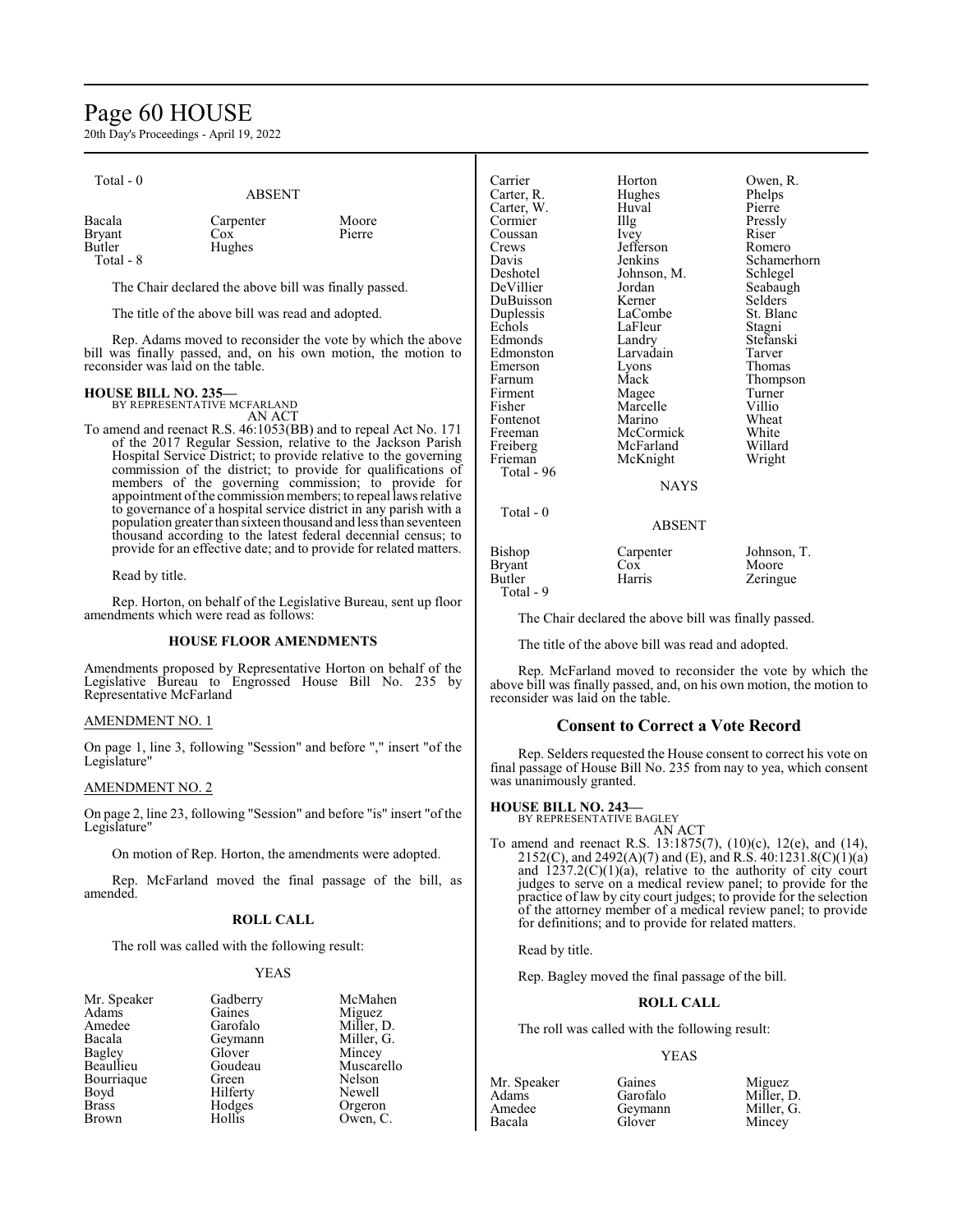## Page 61 HOUSE

20th Day's Proceedings - April 19, 2022

Bagley Goudeau Nelson Beaullieu Green<br>Bishop Hilferty Bourriaque Hodge<br>Boyd Hollis Boyd Hollis Owen, R.<br>Brass Horton Phelps Brown Hughes Pierre<br>
Pressly Huval Pressly Carrier Huval Pressl<br>Carter, R. Illg Riser Carter, R. Illg Riser<br>Carter, W. Ivey Romero Carter, W. Ivey<br>Coussan Jefferson Coussan Jefferson Schamerhorn<br>Crews Jenkins Schlegel Crews Jenkins Schlegel<br>Davis Johnson, M. Seabaugh Davis Johnson, M. Seabaugh<br>
Deshotel Johnson, T. Selders DeVillier Jordan<br>DuBuisson Kerner DuBuisson Kerner Stagni<br>
Duplessis LaCombe Stefanski Duplessis LaCombe Stefans<br>Echols LaFleur Tarver Edmonds Landry<br>Edmonston Larvadain Emerson Lyons Turner<br>
Farnum Mack Villio Farnum Mack Villio<br>Firment Magee Wheat Firment Magee Wheat<br>
Fisher Marcelle White Fontenot Marino Willard<br>Freeman McCormick Wright Freeman McCormick Wright<br>
Freiberg McFarland Zeringue Freiberg McFarland<br>Frieman McKnight Gadberry Total - 97 Total - 0

Hilferty Orgeron<br>Hodges Owen, C Johnson, T. Selders<br>Jordan St. Blanc Example LaFleur Tarver<br>
Example Thomas Larvadain Thompson<br>Lyons Turner Marcelle White<br>
Marino Willard McKnight<br>McMahen **NAYS** 

Phelps<br>Pierre

# ABSENT

| <b>Bryant</b> | Cormier | Moore      |
|---------------|---------|------------|
| Butler        | Cox     | Muscarello |
| Carpenter     | Harris  |            |
| Total - 8     |         |            |

The Chair declared the above bill was finally passed.

The title of the above bill was read and adopted.

Rep. Bagley moved to reconsider the vote by which the above bill was finally passed, and, on his own motion, the motion to reconsider was laid on the table.

#### **HOUSE BILL NO. 270—**

BY REPRESENTATIVE STAGNI AN ACT

To enact R.S. 33:4712.24, relative to the naming of public buildings by the city of Kenner; to authorize the governing authority of the city of Kenner to name the Kenner council on aging building in honor of a living person; to provide for an effective date; and to provide for related matters.

Read by title.

Rep. Stagni moved the final passage of the bill.

#### **ROLL CALL**

The roll was called with the following result:

#### YEAS

| Mr. Speaker | Frieman  | McFarland  |
|-------------|----------|------------|
| Adams       | Gadberry | McKnight   |
| Amedee      | Gaines   | McMahen    |
| Bacala      | Garofalo | Miguez     |
| Bagley      | Geymann  | Miller, D. |
|             |          |            |

Beaullieu Glover Miller, G. Bourriaque Green<br>Boyd Harris Boyd Harris Orgeron<br>Brass Hilferty Owen, C Brass Hilferty Owen, C.<br>Brown Hodges Owen, R. Brown Hodges Owen, R.<br>Bryant Hollis Phelps Bryant Hollis Phelps<br>Carrier Horton Pierre Carter, R. Hughes Pressly Carter, W. Huval Riser<br>
Cormier IIIg Romero Cormier Illg<br>Coussan Ivey Coussan Ivey Schamerhorn<br>Crews Jefferson Schlegel Crews Jefferson<br>Davis Jenkins Davis Jenkins Seabaugh<br>Deshotel Johnson, M. Selders Deshotel Johnson, M. Selders<br>DeVillier Johnson, T. St. Blanc DuBuisson Jordan Stagni<br>
Duplessis Kerner Stefanski Duplessis Kerner Stefans<br>Echols LaCombe Tarver Edmonds LaFleur Thomas<br>Edmonston Landry Thompson Edmonston Landry Thomp<br>Emerson Larvadain Turner Farnum Lyons Wheat<br>
Firment Mack White Firment Mack White Fisher Magee Willard<br>Fontenot Marcelle Wright Fontenot Marcelle<br>Freeman Marino Freiberg McCormick Total - 98 Total - 0

**NAYS** 

Goudeau Nelson<br>Green Newell Horton Pierre<br>Hughes Pressly Johnson, T. St. Bla<br>Jordan Stagni LaCombe Tarver<br>
LaFleur Thomas Larvadain Turner<br>Lyons Wheat Marino Zeringue<br>McCormick

#### ABSENT

| Butler    | Mincey     | Villio |
|-----------|------------|--------|
| Carpenter | Moore      |        |
| Cox       | Muscarello |        |
| Total - 7 |            |        |

The Chair declared the above bill was finally passed.

The title of the above bill was read and adopted.

Rep. Stagni moved to reconsider the vote by which the above bill was finally passed, and, on his own motion, the motion to reconsider was laid on the table.

#### **HOUSE BILL NO. 283—**

BY REPRESENTATIVE MCFARLAND

- AN ACT
- To amend and reenact R.S.  $32:387(C)(3)(d)(ii)(introductory)$ paragraph), relative to timber harvest season permits; to provide for the type of products applicable to a timber harvest season permit; and to provide for related matters.

Read by title.

Rep. McFarland moved the final passage of the bill.

#### **ROLL CALL**

The roll was called with the following result:

#### YEAS

Amedee Gaines<br>Bacala Garofalo Beaullieu Glover<br>Bishop Goudeau **Bourriaque** 

Adams Gadberry McMahen<br>Amedee Gaines Miguez Bacala Garofalo Miller, D.<br>Bagley Geymann Miller, G. Geymann Miller,<br>Glover Mincey Goudeau Muscarello<br>Green Nelson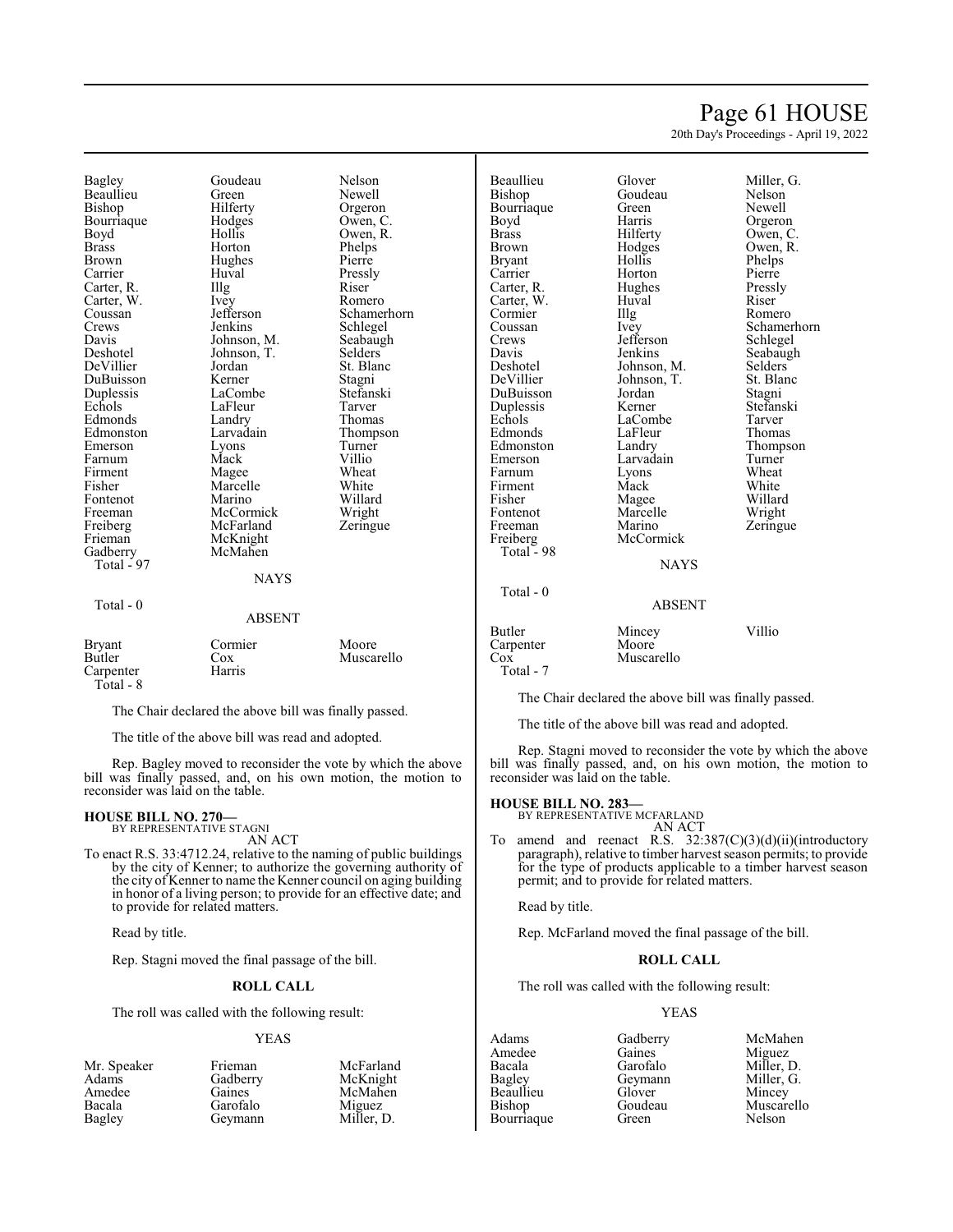## Page 62 HOUSE

20th Day's Proceedings - April 19, 2022

| Boyd<br><b>Brass</b><br><b>Brown</b><br><b>Bryant</b><br>Carrier<br>Carter, R.<br>Carter, W.<br>Cormier<br>Coussan<br>Crews<br>Davis<br>Deshotel<br>DeVillier<br>DuBuisson<br>Duplessis<br>Echols<br>Edmonds<br>Edmonston<br>Emerson<br>Farnum<br>Firment<br>Fisher<br>Fontenot | Harris<br>Hilferty<br>Hodges<br>Hollis<br>Horton<br>Hughes<br>Huval<br>Illg<br>Ivey<br>Jefferson<br>Jenkins<br>Johnson, M.<br>Johnson, T.<br>Jordan<br>Kerner<br>LaCombe<br>LaFleur<br>Landry<br>Larvadain<br>Lyons<br>Mack<br>Marcelle<br>Marino | Newell<br>Orgeron<br>Owen, C.<br>Owen, R.<br>Phelps<br>Pierre<br>Pressly<br>Riser<br>Romero<br>Schamerhorn<br>Schlegel<br>Seabaugh<br>Selders<br>St. Blanc<br>Stagni<br>Stefanski<br>Tarver<br>Thomas<br>Thompson<br>Turner<br>Villio<br>Wheat<br>White | Brown<br><b>Bryant</b><br>Carrier<br>Carter, R.<br>Carter, W.<br>Cormier<br>Coussan<br>Crews<br>Deshotel<br>DeVillier<br>DuBuisson<br>Duplessis<br>Echols<br>Edmonds<br>Emerson<br>Farnum<br>Firment<br>Fisher<br>Fontenot<br>Freeman<br>Freiberg<br>Frieman<br>Gadberry |
|---------------------------------------------------------------------------------------------------------------------------------------------------------------------------------------------------------------------------------------------------------------------------------|---------------------------------------------------------------------------------------------------------------------------------------------------------------------------------------------------------------------------------------------------|---------------------------------------------------------------------------------------------------------------------------------------------------------------------------------------------------------------------------------------------------------|--------------------------------------------------------------------------------------------------------------------------------------------------------------------------------------------------------------------------------------------------------------------------|
|                                                                                                                                                                                                                                                                                 |                                                                                                                                                                                                                                                   |                                                                                                                                                                                                                                                         |                                                                                                                                                                                                                                                                          |
| Freeman<br>Freiberg<br>Frieman                                                                                                                                                                                                                                                  | McCormick<br>McFarland<br>McKnight                                                                                                                                                                                                                | Willard<br>Wright<br>Zeringue                                                                                                                                                                                                                           | Total - 99                                                                                                                                                                                                                                                               |
| Total - 99                                                                                                                                                                                                                                                                      | <b>NAYS</b>                                                                                                                                                                                                                                       |                                                                                                                                                                                                                                                         | Edmonston<br>Total - 1                                                                                                                                                                                                                                                   |
| Total - 0                                                                                                                                                                                                                                                                       | <b>ABSENT</b>                                                                                                                                                                                                                                     |                                                                                                                                                                                                                                                         | <b>Butler</b><br>Carpenter                                                                                                                                                                                                                                               |
| Mr. Speaker<br>Butler<br>Total - 6                                                                                                                                                                                                                                              | Carpenter<br>Cox                                                                                                                                                                                                                                  | Magee<br>Moore                                                                                                                                                                                                                                          | Total - 5<br>The Chair                                                                                                                                                                                                                                                   |

The Chair declared the above bill was finally passed.

The title of the above bill was read and adopted.

Rep. McFarland moved to reconsider the vote by which the above bill was finally passed, and, on his own motion, the motion to reconsider was laid on the table.

#### **HOUSE BILL NO. 308—**

BY REPRESENTATIVE JEFFERSON AN ACT

To amend and reenact R.S. 23:1592(F), relative to unemployment compensation benefits; to provide for an increase in the minimum weekly benefit amount; and to provide for related matters.

Read by title.

Rep. Jefferson moved the final passage of the bill.

#### **ROLL CALL**

The roll was called with the following result:

#### YEAS

| Gaines   | McMaher   |
|----------|-----------|
| Garofalo | Miguez    |
| Geymann  | Miller, D |
| Glover   | Miller, G |
| Goudeau  | Mincey    |
| Green    | Muscarel  |
| Harris   | Nelson    |
| Hilferty | Newell    |
| Hodges   | Orgeron   |
| Hollis   | Owen, C.  |
|          |           |

McMahen Miguez Miller, D. Miller, G. Mincey Muscarello Nelson Newell Orgeron

| <b>Brown</b>  | Horton      | Ower        |
|---------------|-------------|-------------|
| <b>Bryant</b> | Hughes      | Phelp       |
| Carrier       | Huval       | Pierro      |
| Carter, R.    | Illg        | Press       |
| Carter, W.    | Ivey        | Riser       |
| Cormier       | Jefferson   | Rom         |
| Coussan       | Jenkins     | Schai       |
| Crews         | Johnson, M. | Schle       |
| Deshotel      | Johnson, T. | <b>Seab</b> |
| DeVillier     | Jordan      | Selde       |
| DuBuisson     | Kerner      | St. B       |
| Duplessis     | LaCombe     | Stagr       |
| Echols        | LaFleur     | Stefa       |
| Edmonds       | Landry      | Tarve       |
| Emerson       | Larvadain   | Thon        |
| Farnum        | Lyons       | Thon        |
| Firment       | Mack        | Turn        |
| Fisher        | Magee       | Villio      |
| Fontenot      | Marcelle    | Whea        |
| Freeman       | Marino      | Whit        |
| Freiberg      | McCormick   | Willa       |
| Frieman       | McFarland   | Wrig        |
| Gadberry      | McKnight    | Zerin       |
| Total - 99    |             |             |
|               | <b>NAYS</b> |             |
| Edmonston     |             |             |

Horton Owen, R.<br>Hughes Phelps Hughes Phelps<br>Huval Pierre Huval<br>Illg The Pressly<br>
The Pressly<br>
Riser Jefferson Romero Johnson, M.<br>
Johnson, T.<br>
Seabaugh Johnson, T.<br>Jordan Jordan Selders<br>
Kerner St. Blan LaCombe<br>LaFleur Landry Tarver<br>Larvadain Thomas Larvadain Magee Villio<br>Marcelle Wheat Marcelle<br>Marino McCormick Willard<br>
McFarland Wright McFarland Wright<br>
McKnight Zeringue McKnight

# Jenkins Schamerhorn<br>Johnson, M. Schlegel St. Blanc<br>Stagni Stefanski<br>Tarver Lyons Thompson<br>Mack Turner Turner<br>Villio White<br>Willard

#### ABSENT

Cox Moore Davis

The Chair declared the above bill was finally passed.

The title of the above bill was read and adopted.

Rep. Jefferson moved to reconsider the vote by which the above bill was finally passed, and, on his own motion, the motion to reconsider was laid on the table.

#### **Consent to Correct a Vote Record**

Rep.Edmonston requested the House consent to correct her vote on final passage of House Bill No. 308 from yea to nay, which consent was unanimously granted.

## **HOUSE BILL NO. 327—** BY REPRESENTATIVE THOMPSON

AN ACT

To amend and reenact R.S. 3:3553(A), relative to the levy of a soybean assessment; to provide relative to the imposition of a state assessment in connection with the federal soybean assessment; to provide an effective date; and to provide for related matters.

Read by title.

Rep. Thompson moved the final passage of the bill.

#### **ROLL CALL**

The roll was called with the following result:

#### YEAS

Adams Geymann<br>Amedee Glover Bagley

Mr. Speaker Garofalo Miguez<br>Adams Geymann Miller, D. Amedee Glover Miller, G.<br>Bacala Goudeau Mincey Goudeau Mincey<br>Green Nelson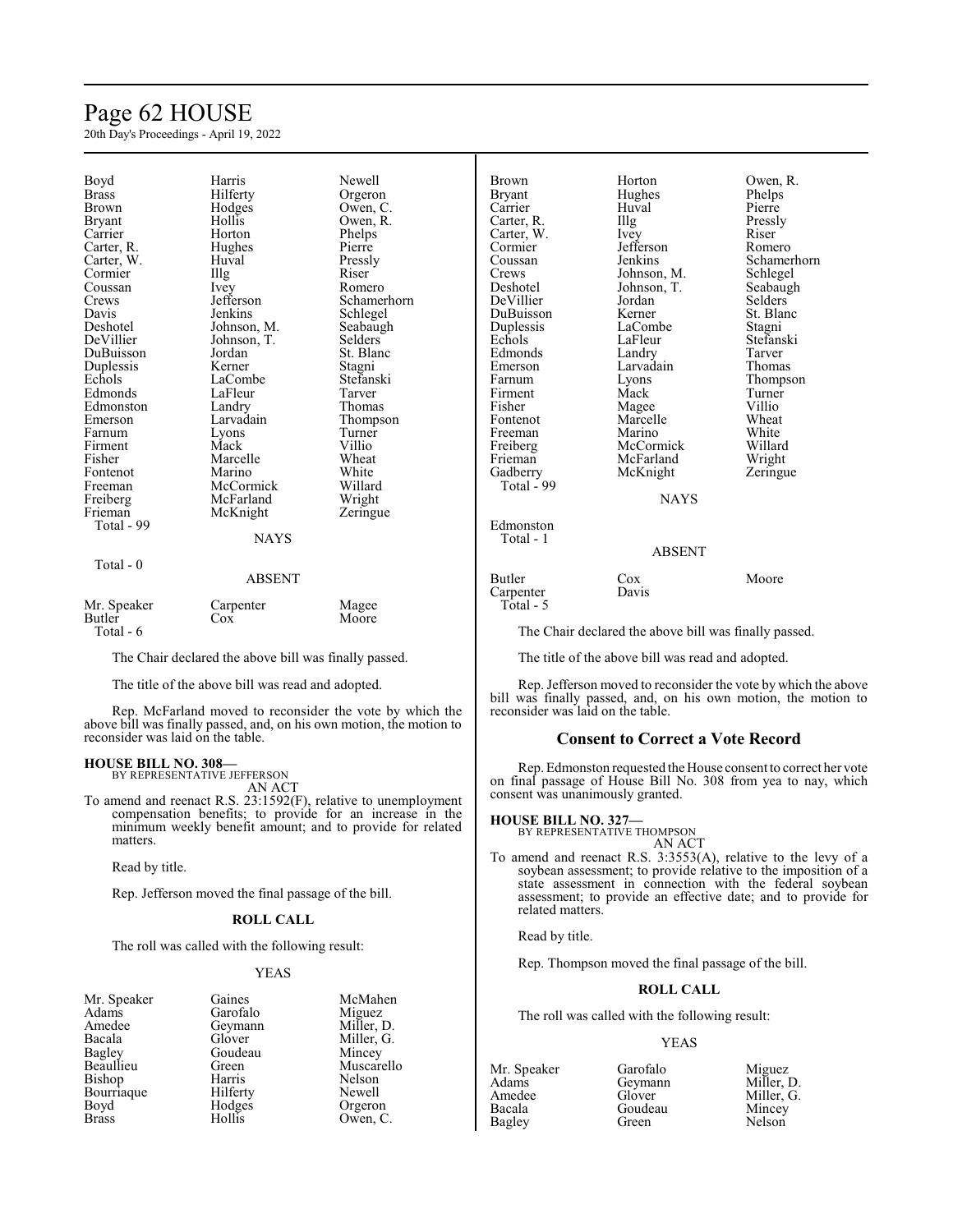## Page 63 HOUSE

20th Day's Proceedings - April 19, 2022

Beaullieu Harris Newell Bourriaque Hodge<br>Boyd Hollis Boyd Hollis Owen, R.<br>Brass Horton Phelps Brass Horton Phelps<br>Brown Hughes Pierre Carrier Huval Pressly Carter, W. Illg Riser Cormier Ney Romero Cormier Ivey<br>Coussan Jefferson Coussan Jefferson Schamerhorn<br>Deshotel Jenkins Schlegel Deshotel Jenkins Schlegel<br>DeVillier Johnson, M. Seabaugh DuBuisson Jordan Selders<br>
Duplessis Kerner St. Blanc Duplessis Kerner St. Blanch<br>Echols LaCombe Stagni Edmonds LaFleur Stefans<br>Edmonston Landry Tarver Edmonston Landry Tarver<br>
Emerson Larvadain Thomas Emerson Larvadain<br>Farnum Lyons Firment Mack Turner<br>
Fisher Magee Villio Fisher Magee Villio<br>Fontenot Marcelle Wheat Fontenot Marcelle Wheat<br>Freeman McCormick White Freeman McCormick White<br>
Frieman McFarland Willard Frieman McFarland Willard<br>Gadberry McKnight Wright Gadberry McKnight Wright<br>Gaines McMahen Zeringue Total - 93

Hilferty Orgeron<br>Hodges Owen, C. Hughes Johnson, M. Seabaught<br>Jordan Selders LaCombe Stagni<br>LaFleur Stefanski Eyons Thompson<br>
Mack Turner McMahen **NAYS** 

#### Total - 0

#### ABSENT

| <b>Bryant</b> | Cox      | Johnson, T. |
|---------------|----------|-------------|
| Butler        | Crews    | Marino      |
| Carpenter     | Davis    | Moore       |
| Carter, R.    | Freiberg | Muscarello  |
| Total - $12$  |          |             |

The Chair declared the above bill was finally passed.

The title of the above bill was read and adopted.

Rep. Thompson moved to reconsider the vote by which the above bill was finally passed, and, on his own motion, the motion to reconsider was laid on the table.

#### **HOUSE BILL NO. 392—**

BY REPRESENTATIVE HUGHES AN ACT

To amend and reenact R.S. 33:9103(D) and 9124(B), relative to communications districts; to provide relative to employees of such districts; to provide that certain employees may be considered first responders; and to provide for related matters.

Read by title.

Rep. Hughes moved the final passage of the bill.

#### **ROLL CALL**

The roll was called with the following result:

#### YEAS

- Mr. Speaker Gadberry McMahen<br>Adams Gaines Miguez Adams Gaines Miguez<br>Amedee Geymann Miller, D. Amedee Geymann<br>Bacala Glover Bacala Glover Miller, G. Bagley Goudeau<br>Beaullieu Green Bishop Harris Nelson<br>Bourriaque Hilferty Newell Bourriaque
- Green Muscarello<br>
Harris Nelson

| Boyd              | Hodges       | Orgeron       |
|-------------------|--------------|---------------|
| Brass             | Hollis       | Owen, C       |
| Brown             | Horton       | Owen, R       |
|                   | Hughes       | Phelps        |
| Bryant<br>Carrier | Huval        | Pierre        |
|                   |              |               |
| Carter, R.        | Illg         | Pressly       |
| Carter, W.        | Ivey         | Riser         |
| Cormier           | Jefferson    | Romero        |
| Coussan           | Jenkins      | Schamer       |
| Crews             | Johnson, M.  | Schlegel      |
| Davis             | Johnson, T.  | Seabaug       |
| Deshotel          | Jordan       | Selders       |
| DeVillier         | Kerner       | St. Blan      |
| DuBuisson         | LaCombe      | Stagni        |
| Duplessis         | LaFleur      | Stefansk      |
| Edmonds           | Landry       | Tarver        |
| Edmonston         | Larvadain    | Thomas        |
| Emerson           | Lyons        | <b>Thomps</b> |
| Farnum            | Mack         | Turner        |
| Firment           | Magee        | Villio        |
| Fisher            | Marcelle     | Wheat         |
| Fontenot          | Marino       | White         |
| Freeman           | McCormick    | Willard       |
| Freiberg          | McFarland    | Wright        |
| Frieman           | McKnight     | Zeringue      |
| Total - 99        |              |               |
|                   | <b>NIAVC</b> |               |

| 200 y se     | 1104500     | $\mathsf{L}_{\mathsf{S}}\mathsf{L}\mathsf{L}\mathsf{L}\mathsf{L}$ |
|--------------|-------------|-------------------------------------------------------------------|
| <b>Brass</b> | Hollis      | Owen, C.                                                          |
| Brown        | Horton      | Owen, R.                                                          |
| Bryant       | Hughes      | Phelps                                                            |
| Carrier      | Huval       | Pierre                                                            |
| Carter, R.   | Illg        | Pressly                                                           |
| Carter, W.   | Ivey        | Riser                                                             |
| Cormier      | Jefferson   | Romero                                                            |
| Coussan      | Jenkins     | Schamerhorn                                                       |
| Crews        | Johnson, M. | Schlegel                                                          |
| Davis        | Johnson, T. | Seabaugh                                                          |
| Deshotel     | Jordan      | Selders                                                           |
| DeVillier    | Kerner      | St. Blanc                                                         |
| DuBuisson    | LaCombe     | Stagni                                                            |
| Duplessis    | LaFleur     | Stefanski                                                         |
| Edmonds      | Landry      | Tarver                                                            |
| Edmonston    | Larvadain   | Thomas                                                            |
| Emerson      | Lyons       | Thompson                                                          |
| Farnum       | Mack        | Turner                                                            |
| Firment      | Magee       | Villio                                                            |
| Fisher       | Marcelle    | Wheat                                                             |
| Fontenot     | Marino      | White                                                             |
| Freeman      | McCormick   | Willard                                                           |
| Freiberg     | McFarland   | Wright                                                            |
| Frieman      | McKnight    | Zeringue                                                          |
| Total - 99   |             |                                                                   |
|              | NAYS        |                                                                   |
| $Total - 0$  |             |                                                                   |

Total - 0

### ABSENT

Butler Cox Garofalo<br>Carpenter Echols Moore Carpenter Total - 6

The Chair declared the above bill was finally passed.

The title of the above bill was read and adopted.

Rep. Hughes moved to reconsider the vote by which the above bill was finally passed, and, on his own motion, the motion to reconsider was laid on the table.

#### **HOUSE BILL NO. 441—**

BY REPRESENTATIVE STEFANSKI

AN ACT

To amend and reenact R.S. 33:2554(C)(3)(introductory paragraph), relative to the municipal fire and police civil service; to provide relative to the certification and appointment of eligible persons in the police department for the city of Rayne; and to provide for related matters.

Read by title.

#### **Motion**

On motion of Rep. Huval, the bill was returned to the calendar.

**HOUSE BILL NO. 572—** BY REPRESENTATIVE JORDAN

AN ACT

To enact R.S. 33:4763(C), relative to condemned property; to provide for an online condemned property list; to provide for public access; to provide for removal of properties from the list; and to provide for related matters.

Read by title.

Rep. Jordan moved the final passage of the bill.

#### **ROLL CALL**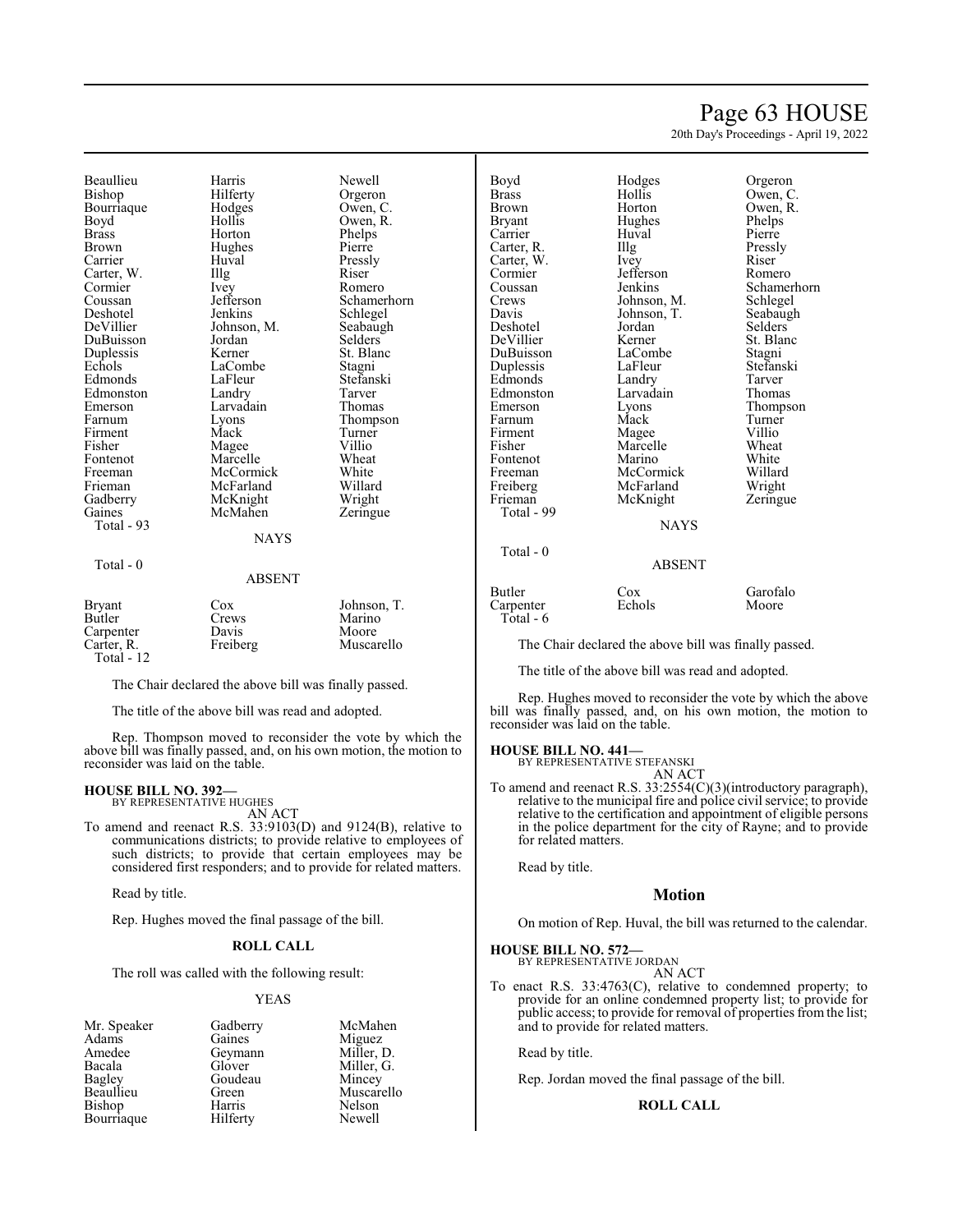## Page 64 HOUSE

20th Day's Proceedings - April 19, 2022

The roll was called with the following result:

|                                                                                                                                                                                                                                                                                                                                                                                                            | YEAS                                                                                                                                                                                                                                                                                                                                                                     |                                                                                                                                                                                                                                                                                                                                                                             |
|------------------------------------------------------------------------------------------------------------------------------------------------------------------------------------------------------------------------------------------------------------------------------------------------------------------------------------------------------------------------------------------------------------|--------------------------------------------------------------------------------------------------------------------------------------------------------------------------------------------------------------------------------------------------------------------------------------------------------------------------------------------------------------------------|-----------------------------------------------------------------------------------------------------------------------------------------------------------------------------------------------------------------------------------------------------------------------------------------------------------------------------------------------------------------------------|
| Mr. Speaker<br>Adams<br>Amedee<br>Bacala<br>Bagley<br>Beaullieu<br>Bishop<br>Bourriaque<br>Boyd<br><b>Brass</b><br>Brown<br><b>Bryant</b><br>Carrier<br>Carter, R.<br>Carter, W.<br>Cormier<br>Coussan<br>Davis<br>Deshotel<br>DeVillier<br>DuBuisson<br>Duplessis<br>Echols<br>Edmonds<br>Edmonston<br>Emerson<br>Farnum<br>Firment<br>Fisher<br>Fontenot<br>Freeman<br>Freiberg<br>Frieman<br>Total - 99 | Gadberry<br>Gaines<br>Garofalo<br>Geymann<br>Glover<br>Goudeau<br>Green<br>Harris<br>Hilferty<br>Hollis<br>Horton<br>Hughes<br>Huval<br>Illg<br><i>lvey</i><br>Jefferson<br>Jenkins<br>Johnson, M.<br>Johnson, T.<br>Jordan<br>Kerner<br>LaCombe<br>LaFleur<br>Landry<br>Larvadain<br>Lyons<br>Mack<br>Magee<br>Marcelle<br>Marino<br>McCormick<br>McFarland<br>McKnight | McMahen<br>Miguez<br>Miller, D.<br>Miller, G.<br>Mincey<br>Muscarello<br>Nelson<br>Newell<br>Orgeron<br>Owen, C.<br>Owen, R.<br>Phelps<br>Pierre<br>Pressly<br>Riser<br>Romero<br>Schamerhorn<br>Schlegel<br>Seabaugh<br>Selders<br>St. Blanc<br>Stagni<br>Stefanski<br>Tarver<br>Thomas<br>Thompson<br>Turner<br>Villio<br>Wheat<br>White<br>Willard<br>Wright<br>Zeringue |
|                                                                                                                                                                                                                                                                                                                                                                                                            | <b>NAYS</b>                                                                                                                                                                                                                                                                                                                                                              |                                                                                                                                                                                                                                                                                                                                                                             |
| Total - 0                                                                                                                                                                                                                                                                                                                                                                                                  | <b>ABSENT</b>                                                                                                                                                                                                                                                                                                                                                            |                                                                                                                                                                                                                                                                                                                                                                             |
| Butler<br>Carpenter<br>Total - 6                                                                                                                                                                                                                                                                                                                                                                           | Cox<br>Crews                                                                                                                                                                                                                                                                                                                                                             | Hodges<br>Moore                                                                                                                                                                                                                                                                                                                                                             |

The Chair declared the above bill was finally passed.

The title of the above bill was read and adopted.

Rep. Jordan moved to reconsider the vote by which the above bill was finally passed, and, on his own motion, the motion to reconsider was laid on the table.

#### **HOUSE BILL NO. 583—** BY REPRESENTATIVE BACALA

AN ACT

To enact R.S. 33:1236(35)(c), relative to Ascension Parish; to provide relative to the administrative office of the parish governing authority; to provide relative to services provided by such office to certain entities within the parish; to increase the amount the parish governing authority is authorized to charge for such services; and to provide for related matters.

Read by title.

Rep. Bacala moved the final passage of the bill.

#### **ROLL CALL**

The roll was called with the following result:

| Mr. Speaker  | Gaines      | McMahen     |
|--------------|-------------|-------------|
| Adams        | Garofalo    | Miguez      |
| Amedee       | Geymann     | Miller, D.  |
| Bacala       | Glover      | Miller, G.  |
| Bagley       | Goudeau     | Mincey      |
| Beaullieu    | Green       | Nelson      |
| Bishop       | Harris      | Newell      |
| Bourriaque   | Hilferty    | Orgeron     |
| Boyd         | Hodges      | Owen, C.    |
| <b>Brass</b> | Hollis      | Owen, R.    |
| Brown        | Horton      | Phelps      |
| Carrier      | Hughes      | Pierre      |
| Carter, R.   | Huval       | Pressly     |
| Carter, W.   | Illg        | Riser       |
| Cormier      | Ivey        | Romero      |
| Coussan      | Jefferson   | Schamerhorn |
| Davis        | Jenkins     | Schlegel    |
| Deshotel     | Johnson, M. | Seabaugh    |
| DeVillier    | Johnson, T. | Selders     |
| DuBuisson    | Jordan      | St. Blanc   |
| Duplessis    | Kerner      | Stagni      |
| Echols       | LaCombe     | Stefanski   |
| Edmonds      | LaFleur     | Tarver      |
| Edmonston    | Landry      | Thomas      |
| Emerson      | Larvadain   | Turner      |
| Farnum       | Lyons       | Villio      |
| Firment      | Mack        | Wheat       |
| Fisher       | Magee       | White       |
| Fontenot     | Marcelle    | Willard     |
| Freeman      | Marino      | Wright      |
| Freiberg     | McCormick   | Zeringue    |
| Frieman      | McFarland   |             |
| Gadberry     | McKnight    |             |
| Total - 97   |             |             |
|              | <b>NAYS</b> |             |
|              |             |             |
| Total - 0    |             |             |
|              | ABSENT      |             |
|              |             |             |

YEAS

Bryant Cox Muscarello<br>Butler Crews Thompson Crews Thompson<br>Moore Carpenter Total - 8

The Chair declared the above bill was finally passed.

The title of the above bill was read and adopted.

Rep. Bacala moved to reconsider the vote by which the above bill was finally passed, and, on his own motion, the motion to reconsider was laid on the table.

#### **HOUSE BILL NO. 622—**

BY REPRESENTATIVE BEAULLIEU AN ACT

To amend and reenact R.S. 23:1605(D) through (G) and to enact R.S.  $23:1605$  (C)(5), (H), and (I), relative to unemployment compensation; to require the Louisiana Workforce Commission to conduct certain checks with respect to unemployment compensation; to require the recovery of overpayments; and to provide for related matters.

Read by title.

Rep. Beaullieu moved the final passage of the bill.

#### **ROLL CALL**

The roll was called with the following result: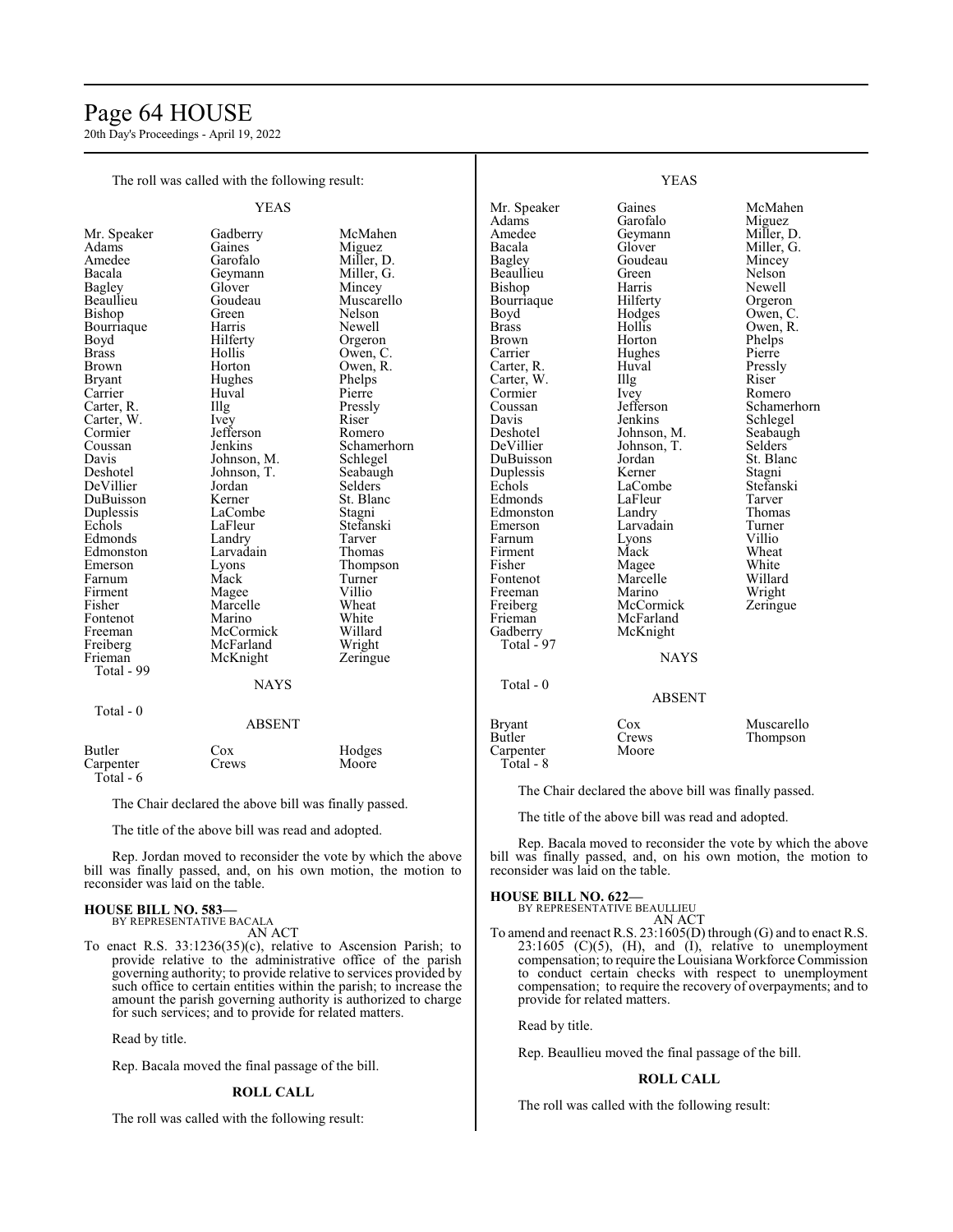## Page 65 HOUSE

20th Day's Proceedings - April 19, 2022

YEAS

Adams Geymann Miller, D.<br>Amedee Glover Miller, G. Amedee Glover Miller, G.<br>Bacala Goudeau Mincey Bagley Green Muscarello<br>
Beaullieu Harris Nelson<br>
Muscarello Beaullieu Harris Nelson Bourriaque Hodge<br>Boyd Hollis Boyd Hollis Owen, C.<br>Brass Horton Owen, R. Brass Horton Owen, R. Carrier Huval Pressl<br>Carter, R. Illg Riser Carter, R. Cormier Ivey Romero<br>
Coussan Iefferson Schame Coussan Jefferson Schamerhorn<br>
Davis Jenkins Schlegel Davis Jenkins Schlegel<br>Deshotel Johnson, M. Seabaugh Deshotel Johnson, M. Seabaughter Johnson, T. Selders DuBuisson Jordan St. Blanc<br>
Duplessis Kerner Stagni Duplessis Kerner Stagni<br>
Echols LaCombe Stefanski Edmonds LaFleur Tarver<br>
Edmonston Landry Thomas Edmonston Landry<br>Emerson Larvadain Farnum Lyons Turne<br>
Firment Mack Villio Firment Mack Villio<br>Fisher Magee Wheat Fisher Magee Wheat<br>Fontenot Marcelle White Freeman Marino Willard<br>
Freiberg McCormick Wright Freiberg McCormick Wright<br>
Frieman McFarland Zeringue Frieman McFarland<br>Gadberry McKnight Gadberry McKnight<br>
Gaines McMahen Total - 97 Carter, W. Phelps Total - 2

Mr. Speaker Garofalo Miguez<br>Adams Geymann Miller, 1 Goudeau Hilferty Newell<br>
Hodges Orgeron Hughes Pierre<br>Huval Pressly Johnson, T. Selders<br>Jordan St. Blanc LaCombe Stefans<br>LaFleur Tarver Larvadain Thompson<br>Lyons Turner Marcelle White<br>
Marino Willard McMahen

#### **NAYS**

## ABSENT

## Bryant Carpenter Crews<br>Butler Cox Moore **Butler**

The Chair declared the above bill was finally passed.

The title of the above bill was read and adopted.

Rep. Beaullieu moved to reconsider the vote bywhich the above bill was finally passed, and, on his own motion, the motion to reconsider was laid on the table.

#### **HOUSE BILL NO. 647—**

Total - 6

BY REPRESENTATIVE HILFERTY AN ACT

To amend and reenact R.S. 33:9091.14(D)(1), (2), (4), (5), and (6), relative to Orleans Parish; to provide relative to the Mid-City Security District; to provide relative to the governing board of the district; to provide relative to the membership of the board; to provide relative to board appointments and officers; to provide for an effective date; and to provide for related matters.

Read by title.

#### **Speaker Schexnayder in the Chair**

Rep. Hilferty sent up floor amendments which were read as follows:

#### **HOUSE FLOOR AMENDMENTS**

Amendments proposed by Representative Hilferty to Engrossed House Bill No. 647 by Representative Hilferty

#### AMENDMENT NO. 1

On page 1, line 19, after "members" delete the comma "," and delete the remainder of the line and insert a period "."

On motion of Rep. Hilferty, the amendments were adopted.

Rep. Hilferty moved the final passage of the bill, as amended.

#### **ROLL CALL**

The roll was called with the following result:

YEAS

Mr. Speaker Gaines McMahen<br>Adams Garofalo Miguez Adams Garofalo<br>Amedee Geymann Amedee Geymann Miller, D.<br>Bacala Glover Miller, G. Bacala Glover Miller, G. Bagley Goudeau<br>Beaullieu Green Bishop Harris Nelson<br>Bourriaque Hilferty Newell Bourriaque Hilferty<br>Boyd Hodges Boyd Hodges Orgeron<br>Brass Hollis Owen Brass Hollis Owen, C. Brown Horton Owen, R.<br>
Carrier Hughes Phelps Hughes Phelps<br>Huval Pierre Carter, R. Huval Pierre<br>Carter, W. Illg Pressly Carter, W. Illg Pressly Cormier Ivey Riser<br>
Coussan Iefferson Romero Coussan Jefferson<br>Davis Jenkins Davis Jenkins Schamerhorn<br>Deshotel Johnson, M. Schlegel Deshotel Johnson, M. Schlegel<br>DeVillier Johnson, T. Seabaugh Johnson, T. DuBuisson Jordan Selders<br>
Duplessis Kerner St. Blanc Duplessis Kerner St. Blanch<br>Echols LaCombe Stagni Edmonds LaFleur Stefans<br>Edmonston Landry Tarver Edmonston Landry Tarver<br>
Emerson Larvadain Thomas Emerson Larvadain<br>Farnum Lyons Firment Mack Turner<br>
Fisher Magee Villio Fisher Magee Villio<br>Fontenot Marcelle Wheat Marcelle Wheat<br>
Marino White Freeman Marino White<br>
Freiberg McCormick Willard Freiberg McCormick Willard<br>
Frieman McFarland Wright Frieman McFarland Wright<br>
Gadberry McKnight Zeringue McKnight Total  $-99$ **NAYS** Total - 0

Green Muscarello<br>Harris Nelson LaCombe Stagni<br>LaFleur Stefanski Lyons Thompson<br>Mack Turner

#### ABSENT

Bryant Carpenter Crews<br>Butler Cox Moore Butler Cox Moore Total - 6

The Chair declared the above bill was finally passed.

The title of the above bill was read and adopted.

Rep. Hilferty moved to reconsider the vote by which the above bill was finally passed, and, on her own motion, the motion to reconsider was laid on the table.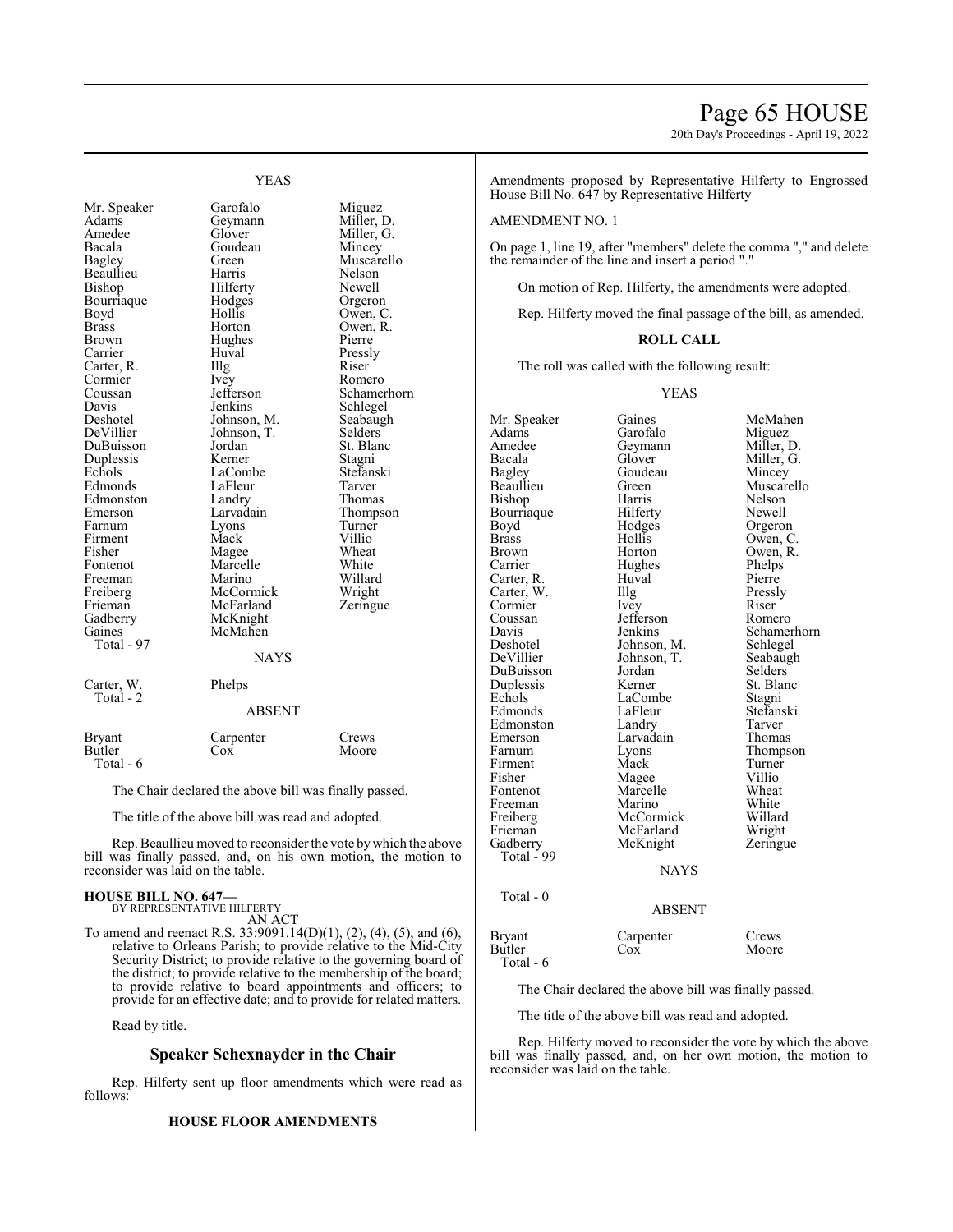## Page 66 HOUSE

20th Day's Proceedings - April 19, 2022

#### **HOUSE BILL NO. 699—**

BY REPRESENTATIVE LACOMBE AN ACT

To amend and reenact R.S.  $33:103(C)(1)(1)$ , relative to the town of Addis; to authorize the governing authority of the town of Addis to pay members of the Addis Planning Commission a per diem; to provide for the amount of the per diem and the number of meetings for which members may be paid; to provide for an effective date; and to provide for related matters.

Read by title.

Rep. Brown moved the final passage of the bill.

#### **ROLL CALL**

The roll was called with the following result:

#### YEAS

| Mr. Speaker  | Gadberry    | McKnight   |
|--------------|-------------|------------|
| Adams        | Gaines      | McMahen    |
| Amedee       | Garofalo    | Miguez     |
| Bacala       | Geymann     | Miller, D. |
| Bagley       | Glover      | Miller, G. |
| Beaullieu    | Goudeau     | Mincey     |
| Bishop       | Green       | Muscarello |
| Bourriaque   | Harris      | Nelson     |
| Boyd         | Hilferty    | Newell     |
| <b>Brass</b> | Hodges      | Orgeron    |
| Brown        | Hollis      | Owen, C.   |
| Carrier      | Horton      | Owen, R.   |
| Carter, R.   | Hughes      | Phelps     |
| Carter, W.   | Huval       | Pierre     |
| Cormier      | Illg        | Pressly    |
| Coussan      | Ivey        | Riser      |
| Crews        | Jefferson   | Romero     |
| Davis        | Jenkins     | Schlegel   |
| Deshotel     | Johnson, M. | Seabaugh   |
| DeVillier    | Johnson, T. | Selders    |
| DuBuisson    | Jordan      | St. Blanc  |
| Duplessis    | Kerner      | Stagni     |
| Echols       | LaCombe     | Stefanski  |
| Edmonds      | LaFleur     | Tarver     |
| Edmonston    | Landry      | Thomas     |
| Emerson      | Larvadain   | Thompson   |
| Farnum       | Lyons       | Turner     |
| Firment      | Mack        | Villio     |
| Fisher       | Magee       | Wheat      |
| Fontenot     | Marcelle    | White      |
| Freeman      | Marino      | Willard    |
| Freiberg     | McCormick   | Wright     |
| Frieman      | McFarland   | Zeringue   |
| Total - 99   |             |            |
|              | <b>NAYS</b> |            |
|              |             |            |

Total - 0

Bryant<br>Butler

#### ABSENT

| Bryant    | Carpenter | Moore       |
|-----------|-----------|-------------|
| Butler    | Cox       | Schamerhorn |
| Total - 6 |           |             |

The Chair declared the above bill was finally passed.

The title of the above bill was read and adopted.

Rep. Brown moved to reconsider the vote by which the above bill was finally passed, and, on his own motion, the motion to reconsider was laid on the table.

#### **HOUSE BILL NO. 758—**

BY REPRESENTATIVE SCHEXNAYDER AN ACT

To amend and reenact R.S. 3:1462(13) through (18), 1465(D)(1), 1468(A), 1481, 1482(C) and (D)(introductory paragraph),  $1483(A)(1)$ , (B)(6) through (8), (C), (E), (G), and (L), and 1484(B)(4) and R.S. 40:1691.1, to enact R.S. 3:1462(19) and 1482(E), and to repeal R.S. 3:1485, relative to industrial hemp; to provide for the regulation of industrial hemp; to provide for definitions; to provide for testing; to provide for the regulation of consumable hemp products; and to provide for related matters.

Read by title.

#### **Motion**

On motion of Rep. Magee, the bill was returned to the calendar.

#### **Notice of Intention to Call**

Pursuant to House Rule No. 8.20(A), Rep. Magee gave notice of Rep. Schexnayder's intention to call House Bill No. 758 from the calendar on Wednesday, April 27, 2022.

#### **HOUSE BILL NO. 829—**

BY REPRESENTATIVE STEFANSKI

AN ACT To amend and reenact R.S. 26:274(A)(2) and 308(B), (C)(8), (11)(c), and (J) and to enact R.S.  $26:308(\tilde{C})(12)(b)(i)$  and (ii), relative to the delivery of alcoholic beverages; to provide relative to third party delivery companies and platforms; to provide for requirements for alcoholic beverage delivery agreements; to provide for penalties; to provide for an effective date; and to provide for related matters.

Read by title.

Rep. Stefanski moved the final passage of the bill.

#### **ROLL CALL**

The roll was called with the following result:

#### YEAS

| Mr. Speaker   | Glover      | Miller, G.  |
|---------------|-------------|-------------|
| Bacala        | Goudeau     | Mincey      |
| <b>Bagley</b> | Green       | Muscarello  |
| Beaullieu     | Hilferty    | Newell      |
| Bishop        | Hollis      | Orgeron     |
| Bourriaque    | Hughes      | Owen, C.    |
| Brass         | Huval       | Owen, R.    |
| Brown         | Illg        | Pierre      |
| Carrier       | <i>lvey</i> | Pressly     |
| Carter, R.    | Jefferson   | Romero      |
| Carter, W.    | Jenkins     | Schamerhorn |
| Cormier       | Johnson, T. | Schlegel    |
| Coussan       | Jordan      | Selders     |
| Davis         | Kerner      | St. Blanc   |
| DeVillier     | LaCombe     | Stagni      |
| DuBuisson     | LaFleur     | Stefanski   |
| Duplessis     | Landry      | Thomas      |
| Echols        | Larvadain   | Thompson    |
| Emerson       | Lyons       | Turner      |
| Fisher        | Magee       | Villio      |
| Fontenot      | Marcelle    | Wheat       |
| Freeman       | Marino      | White       |
| Freiberg      | McCormick   | Willard     |
| Frieman       | McKnight    | Wright      |
| Gadberry      | McMahen     | Zeringue    |
| Gaines        | Miguez      |             |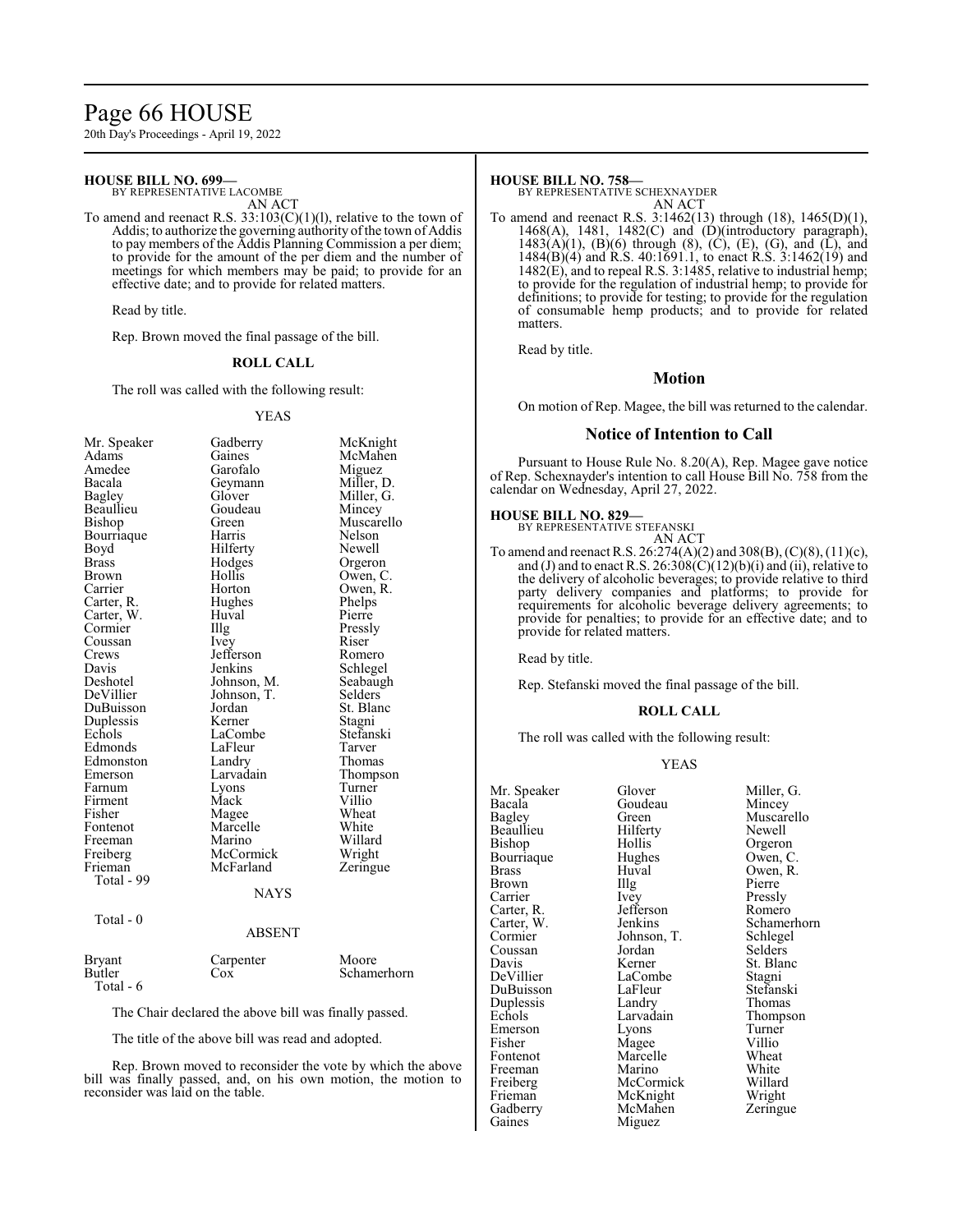## Page 67 HOUSE

20th Day's Proceedings - April 19, 2022

| Geymann                           | Miller, D.                                            |                                                                  | Bacala        | Goudeau     | Owen, R.    |
|-----------------------------------|-------------------------------------------------------|------------------------------------------------------------------|---------------|-------------|-------------|
| Total - 79                        |                                                       |                                                                  | <b>Bagley</b> | Harris      | Pierre      |
|                                   | <b>NAYS</b>                                           |                                                                  | Beaullieu     | Hilferty    | Pressly     |
|                                   |                                                       |                                                                  | Bishop        | Hodges      | Romero      |
| Adams                             | Garofalo                                              | McFarland                                                        | Bourriaque    | Hollis      | Schamerhorn |
| Amedee                            | Harris                                                | Phelps                                                           | <b>Brass</b>  | Horton      | Seabaugh    |
| Edmonds                           | Hodges                                                | Riser                                                            | Carrier       | Huval       | St. Blanc   |
| Edmonston                         | Johnson, M.                                           |                                                                  | Carter, W.    | Illg        | Stefanski   |
| Firment                           | Mack                                                  |                                                                  | Coussan       | Ivey        | Tarver      |
| Total - 13                        |                                                       |                                                                  | Crews         | Johnson, M. | Thomas      |
|                                   | <b>ABSENT</b>                                         |                                                                  | DeVillier     | Kerner      | Thompson    |
|                                   |                                                       |                                                                  | DuBuisson     | Mack        | Turner      |
| Boyd                              | Crews                                                 | Nelson                                                           | Echols        | McCormick   | Villio      |
| Bryant                            | Deshotel                                              | Seabaugh                                                         | Edmonds       | McFarland   | Wheat       |
| Butler                            | Farnum                                                | Tarver                                                           | Emerson       | McKnight    | White       |
| Carpenter                         | Horton                                                |                                                                  | Farnum        | McMahen     | Wright      |
| $\overline{\mathrm{Cox}}$         | Moore                                                 |                                                                  | Firment       | Miguez      | Zeringue    |
| Total $-13$                       |                                                       |                                                                  | Fontenot      | Miller, G.  |             |
|                                   |                                                       |                                                                  | Frieman       | Mincey      |             |
|                                   | The Chair declared the above bill was finally passed. |                                                                  | Total $-61$   |             |             |
|                                   |                                                       |                                                                  |               | <b>NAYS</b> |             |
|                                   | The title of the above bill was read and adopted.     |                                                                  |               |             |             |
|                                   |                                                       |                                                                  | Adams         | Glover      | Marino      |
|                                   |                                                       | Rep. Stefanski moved to reconsider the vote by which the above   | Boyd          | Green       | Miller, D.  |
|                                   |                                                       | bill was finally passed, and, on his own motion, the motion to   | <b>Brown</b>  | Hughes      | Muscarello  |
| reconsider was laid on the table. |                                                       |                                                                  | Carter, R.    | Jefferson   | Nelson      |
|                                   |                                                       |                                                                  | Cormier       | Jenkins     | Newell      |
|                                   |                                                       | <b>HOUSE BILL NO. 1059</b> (Substitute for House Bill No. 500 by | Davis         | Johnson, T. | Phelps      |
|                                   | Representative Bacala)—<br>BY REPRESENTATIVE BÁCALA   |                                                                  | Duplessis     | Jordan      | Riser       |
|                                   | AN ACT                                                |                                                                  | Edmonston     | LaCombe     | Schlegel    |
|                                   |                                                       |                                                                  | Fisher        | LaFleur     | Selders     |

Freiberg<br>Gaines

Total - 35

Total - 9

To enact Code of Criminal Procedure Article 313(E), relative to bail; to provide relative to a contradictory bail hearing prior to setting bail; to require a contradictory bail hearing prior to setting bail for certain persons; to require the court to order a contradictory hearing to be held within a certain period of time; and to provide for related matters.

Read by title.

Rep. Bacala sent up floor amendments which were read as follows:

#### **HOUSE FLOOR AMENDMENTS**

Amendments proposed byRepresentative Bacala to Engrossed House Bill No. 1059 by Representative Bacala

#### AMENDMENT NO. 1

On page 1, at the end of line 14, delete the colon ":" and delete lines 15 through 20 in their entirety and on page 2, delete lines 1 through 8 in their entirety and insert the following:

"is currently released pursuant to a bail undertaking for a felony crime of violence enumerated or defined in R.S. 14:2(B). The court, after having been given notice of the previously posted bail undertaking, shall order a contradictory hearing to be held within five days of receiving notice, exclusive of weekends and legal holidays.

On motion of Rep. Bacala, the amendments were adopted.

Rep. Bacala moved the final passage of the bill, as amended.

#### **ROLL CALL**

The roll was called with the following result:

#### YEAS

| Mr. Speaker |  |
|-------------|--|
| Amedee      |  |

Gadberry Orgeron<br>Garofalo Owen, C Owen, C. **Consent to Correct a Vote Record**

Fisher LaFleur Selders<br>Freeman Larvadain Stagni

Marcelle

Bryant Cox Landry<br>Butler Deshotel Magee Butler Deshotel Magee<br>
Carpenter Geymann Moore Geymann

Larvadain Stagni<br>Lyons Willard

ABSENT

The Chair declared the above bill was finally passed. The title of the above bill was read and adopted.

Rep. Bacala moved to reconsider the vote by which the above bill was finally passed, and, on his own motion, the motion to

Rep. Duplessis requested the House consent to correct his vote on final passage of House Bill No. 1059 from yea to nay, which

**Consent to Correct a Vote Record**

Rep. Green requested the House consent to record his vote on final passage of House Bill No. 1059 as nay, which consent was unanimously granted.

**HOUSE BILL NO. 441—**

reconsider was laid on the table.

consent was unanimously granted.

BY REPRESENTATIVE STEFANSKI

AN ACT To amend and reenact R.S. 33:2554(C)(3)(introductory paragraph), relative to the municipal fire and police civil service; to provide relative to the certification and appointment of eligible persons in the police department for the city of Rayne; and to provide for related matters.

Called from the calendar.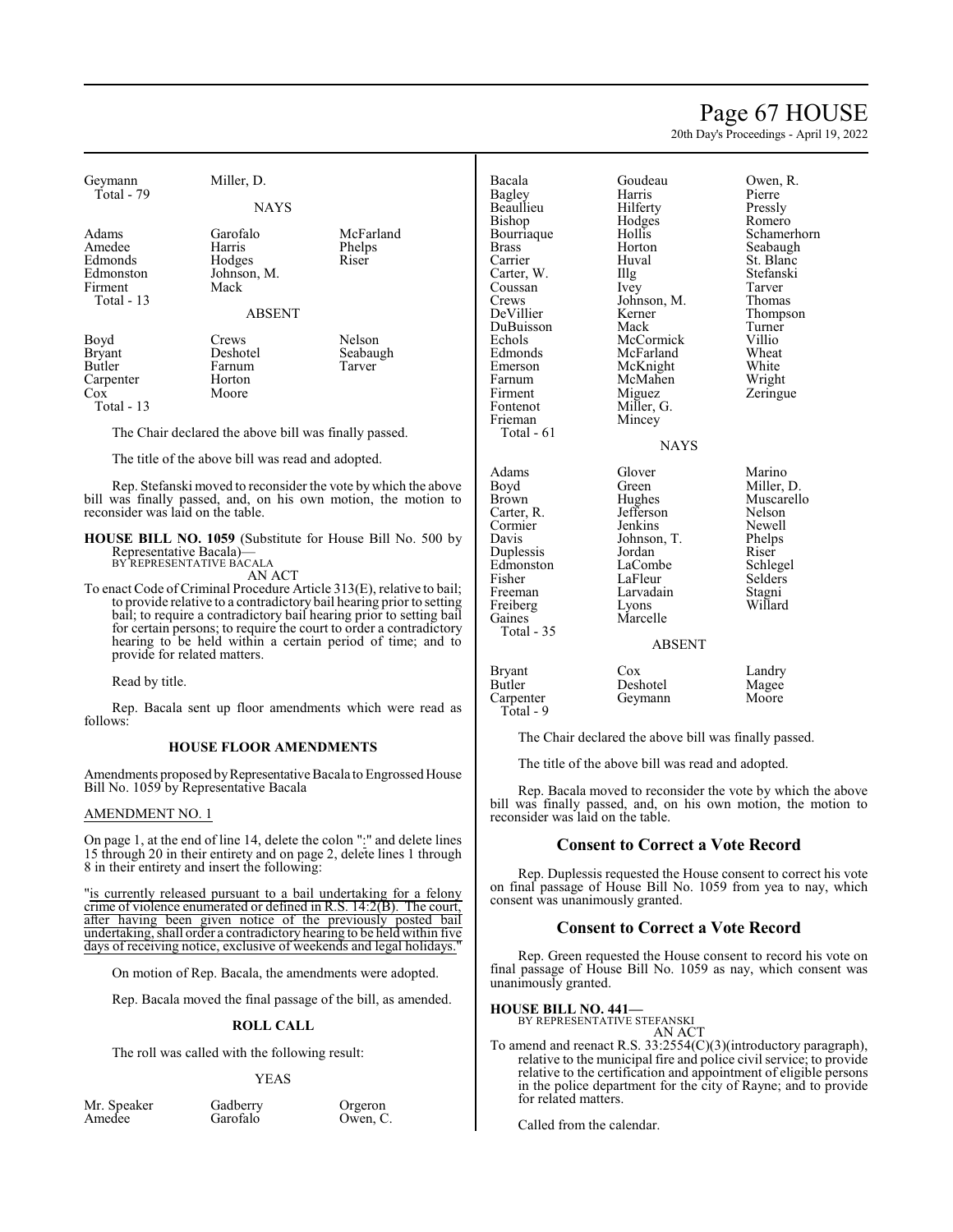## Page 68 HOUSE

20th Day's Proceedings - April 19, 2022

Read by title.

Rep. Stefanski moved the final passage of the bill.

#### **ROLL CALL**

The roll was called with the following result:

#### YEAS

Miller, G.<br>Mincey

Muscarello<br>Nelson

Owen, R.<br>Phelps

Schamerhorn<br>Schlegel

Seabaugh<br>Selders

Stefanski<br>Tarver

Thompson<br>Turner

| ічі. әреакеі        |
|---------------------|
| Adams               |
| Amedee              |
| <b>Bagley</b>       |
| Beaullieu           |
| Bishop              |
| Bourriaque          |
| Boyd                |
| <b>Brass</b>        |
| <b>Brown</b>        |
| Carrier             |
| Carter, R.          |
| Carter, W.          |
| Cormier<br>Coussan  |
|                     |
| Crews               |
| Davis               |
| Deshotel            |
| DeVillier           |
| DuBuisson           |
| Duplessis<br>Echols |
|                     |
| Edmonds             |
| Emerson             |
| Farnum              |
| Firment             |
| Fisher              |
| Fontenot            |
| Freeman             |
| Freiberg            |
| Frieman             |
| Total - 93          |

Mr. Speaker Gadberry Miguez<br>Adams Gaines Miller, 1 Gaines Miller, D.<br>Garofalo Miller, G. Geymann<br>Glover Goudeau<br>Harris Harris Orgeron<br>Hilferty Owen, C Hilferty Owen, C.<br>Hodges Owen, R. Hollis Phelps<br>Horton Pierre Horton Pierre<br>Hughes Pressly Hughes Pressl<br>Huval Riser Huval<br>Illg Illg Romero<br>Ivey Schame Jefferson<br>Jenkins Johnson, M. Selders<br>Johnson, T. St. Blanc Johnson, T.<br>Jordan Jordan Stagni<br>Kerner Stefans LaFleur<br>Landry Landry Thomas<br>
Larvadain Thomps Lyons Turner<br>Mack Villio Mack Villio<br>Marino Wheat Marino Wheat<br>
McCormick White McCormick White<br>
McFarland Willard McFarland Willard<br>
McKnight Wright McKnight<br>
McMahen Zeringue McMahen **NAYS** 

#### Total - 0

#### ABSENT

| Bacala<br><b>Bryant</b><br>Butler<br>Carpenter<br>Total - $12$ | Cox<br>Edmonston<br>Green<br>LaCombe | Magee<br>Marcelle<br>Moore<br>Newell |  |
|----------------------------------------------------------------|--------------------------------------|--------------------------------------|--|
|----------------------------------------------------------------|--------------------------------------|--------------------------------------|--|

The Chair declared the above bill was finally passed.

The title of the above bill was read and adopted.

Rep. Stefanski moved to reconsider the vote by which the above bill was finally passed, and, on his own motion, the motion to reconsider was laid on the table.

#### **HOUSE BILL NO. 54—**

BY REPRESENTATIVES BAGLEY AND FRIEMAN AN ACT

To enact R.S. 14:101.3, relative to discrimination; to create the crime of discrimination based on vaccination status; to provide for a fine; to provide for applicability; and to provide for related matters.

Called from the calendar.

Read by title.

Rep. Bagley moved the final passage of the bill, as amended.

#### **ROLL CALL**

The roll was called with the following result:

#### YEAS

| Mr. Speaker<br>Amedee<br>Bacala<br>Bagley<br>Beaullieu<br>Bishop<br>Bourriaque<br>Carrier<br>Coussan<br>Crews<br>Davis<br>DeVillier<br>DuBuisson<br>Echols<br>Edmonds<br>Edmonston<br>Emerson<br>Farnum<br>Firment<br>Fontenot<br>Total - 59 | Frieman<br>Gadberry<br>Garofalo<br>Geymann<br>Harris<br>Hilferty<br>Hodges<br>Hollis<br>Horton<br>Huval<br>Illg<br>Ivey<br>Johnson, M.<br>Kerner<br>Mack<br>McCormick<br>McFarland<br>McMahen<br>Miguez<br>Mincey<br><b>NAYS</b> | Muscarello<br>Nelson<br>Orgeron<br>Owen, C.<br>Riser<br>Romero<br>Schamerhorn<br>Schlegel<br>Seabaugh<br>St. Blanc<br>Stagni<br>Stefanski<br>Tarver<br>Thomas<br>Turner<br>Wheat<br>White<br>Wright<br>Zeringue |
|----------------------------------------------------------------------------------------------------------------------------------------------------------------------------------------------------------------------------------------------|----------------------------------------------------------------------------------------------------------------------------------------------------------------------------------------------------------------------------------|-----------------------------------------------------------------------------------------------------------------------------------------------------------------------------------------------------------------|
| Adams<br>Boyd<br><b>Brass</b><br>Brown<br>Carter, R.<br>Carter, W.<br>Duplessis<br>Fisher<br>Freeman<br>Total - 26                                                                                                                           | Freiberg<br>Glover<br>Hughes<br>Jenkins<br>Johnson, T.<br>Landry<br>Lyons<br>Marino<br>Miller, D.<br><b>ABSENT</b>                                                                                                               | Miller, G.<br>Phelps<br>Pierre<br>Pressly<br>Selders<br>Thompson<br>Villio<br>Willard                                                                                                                           |
| <b>Bryant</b><br>Butler<br>Carpenter<br>Cormier<br>$\cos$<br>Deshotel<br>Gaines                                                                                                                                                              | Goudeau<br>Green<br>Jefferson<br>Jordan<br>LaCombe<br>LaFleur<br>Larvadain                                                                                                                                                       | Magee<br>Marcelle<br>McKnight<br>Moore<br>Newell<br>Owen, R.                                                                                                                                                    |

Total - 20

The Chair declared the above bill was finally passed.

The title of the above bill was read and adopted.

Rep. Bagley moved to reconsider the vote by which the above bill was finally passed, and, on his own motion, the motion to reconsider was laid on the table.

#### **Consent to Correct a Vote Record**

Rep. Crews requested the House consent to record his vote on final passage of House Bill No. 54 as yea, which consent was unanimously granted.

#### **Consent to Correct a Vote Record**

Rep. Wheat requested the House consent to correct his vote on final passage of House Bill No. 54 from nay to yea, which consent was unanimously granted.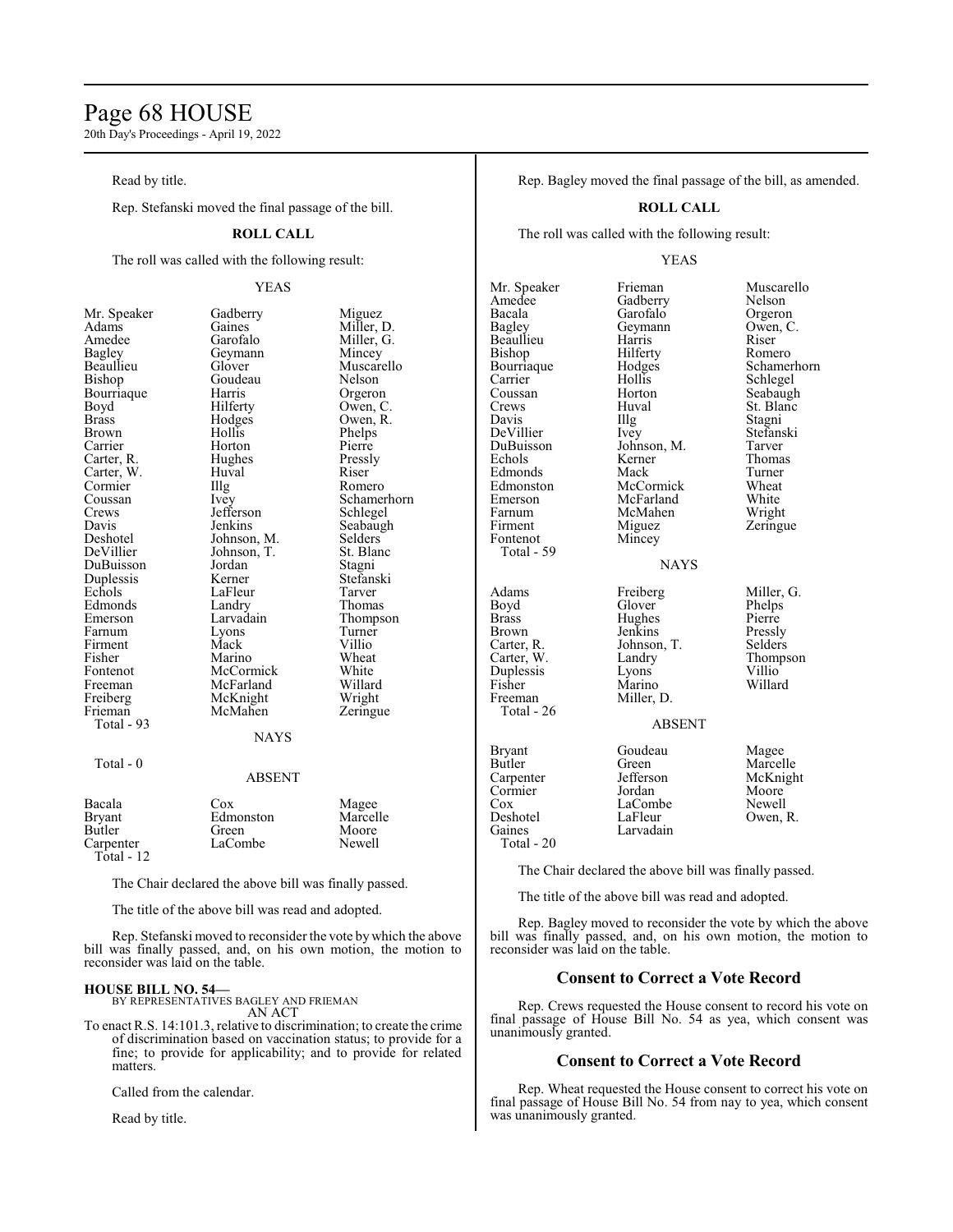Page 69 HOUSE

20th Day's Proceedings - April 19, 2022

**HOUSE BILL NO. 213—** BY REPRESENTATIVE GREGORY MILLER

AN ACT To enact R.S. 9:2449.1 and R.S. 22:911.1, relative to divorce; to provide for the automatic revocation of certain benefits upon divorce; to provide for certain retirement accounts; to provide for life insurance; to provide for liability; and to provide for related matters.

Called from the calendar.

Read by title.

Rep. GregoryMiller sent up floor amendments which were read as follows:

#### **HOUSE FLOOR AMENDMENTS**

Amendments proposed by Representative Gregory Miller to Engrossed House Bill No. 213 by Representative Gregory Miller

#### AMENDMENT NO. 1

On page 1, delete lines 17 through 19 and on page 2, delete lines 1 and 2 and insert the following:

"B. A payor is not liable for having made payment in good faith reliance on the validity of a beneficiary designation affecting any pension, profit-sharing, retirement, or similar benefit plan before the payor has received written notice of the divorce, judgment, or property-settlement agreement, and has had a reasonable time within which to act."

#### AMENDMENT NO. 2

On page 3, delete lines 5 through 8 and insert the following:

"B. A payor is not liable for having made payment in good faith reliance on the validity of a beneficiary designation affecting any insurance policy or annuity before the payor has received written notice of the divorce, judgment, or property-settlement agreement, and has had a reasonable time within which to act.

On motion of Rep. Gregory Miller, the amendments were adopted.

Rep. Robert Carter sent up floor amendments which were read as follows:

#### **HOUSE FLOOR AMENDMENTS**

Amendments proposed by Representative Robby Carter to Engrossed House Bill No. 213 by Representative Gregory Miller

#### AMENDMENT NO. 1

On page 3, after line 34, add the following:

"Section 3. The provisions of this Act shall be given prospective application only and shall not apply to beneficiaries named prior to the effective date of this Act."

Rep. Robert Carter moved the adoption of the amendments.

Rep. Gregory Miller objected.

By a vote of 44 yeas and 48 nays, the amendments were rejected.

#### **Motion**

On motion of Rep. Gregory Miller, the bill, as amended, was returned to the calendar.

#### **Notice of Intention to Call**

Pursuant to House Rule No. 8.20(A), Rep. Gregory Miller gave notice of his intention to call House Bill No. 213 from the calendar on Monday, April 25, 2022.

## **HOUSE BILL NO. 302—** BY REPRESENTATIVE FREEMAN

AN ACT

To amend and reenact R.S. 32:1741(I), relative to the booting of motor vehicles parked on private property; to remove the prohibition on a parking facility company, valet company, or general manager from having an ownership interest in a business engaged in booting vehicles on private property or from accepting a rebate or other compensation from a booting company; and to provide for related matters.

Called from the calendar.

Read by title.

#### **Motion**

On motion of Rep. Freeman, the bill was returned to the calendar.

#### **Notice of Intention to Call**

Pursuant to House Rule No. 8.20(A), Rep. Freeman gave notice of her intention to call House Bill No. 302 from the calendar on Wednesday, April 20, 2022.

#### **HOUSE BILL NO. 376—**

BY REPRESENTATIVES HUVAL, GREEN, AND WRIGHT AND SENATORS TALBOT AND MCMATH AN ACT

To amend and reenact R.S. 32:300.5 and to repeal R.S. 32:300.6, 300.7, and 300.8, relative to the prohibition of the use of certain wireless telecommunications devices while operating a motor vehicle; to provide for definitions; to provide for exceptions and penalties; to provide for enforcement and reporting; and to provide for related matters.

Called from the calendar.

Read by title.

#### **Motion**

On motion of Rep. Huval, the bill was returned to the calendar.

#### **HOUSE BILL NO. 655—**

BY REPRESENTATIVE COUSSAN AND SENATOR ALLAIN AN ACT

To amend and reenact R.S. 30:136.3(D) and 1154(A)(introductory paragraph) and (6), (B), (C), and (D) and to enact R.S.  $30:136.3(B)(5)$  and  $1154(A)(9)$ , (E), and (F), relative to solar energy; to provide for the powers and duties of the secretary of the Department of Natural Resources; to require a permit to construct or operate a solar power generation facility; to provide for fees; to provide for financial security; to provide for the Mineral and Energy Operation Fund; to provide for definitions; and to provide for related matters.

Called from the calendar.

Read by title.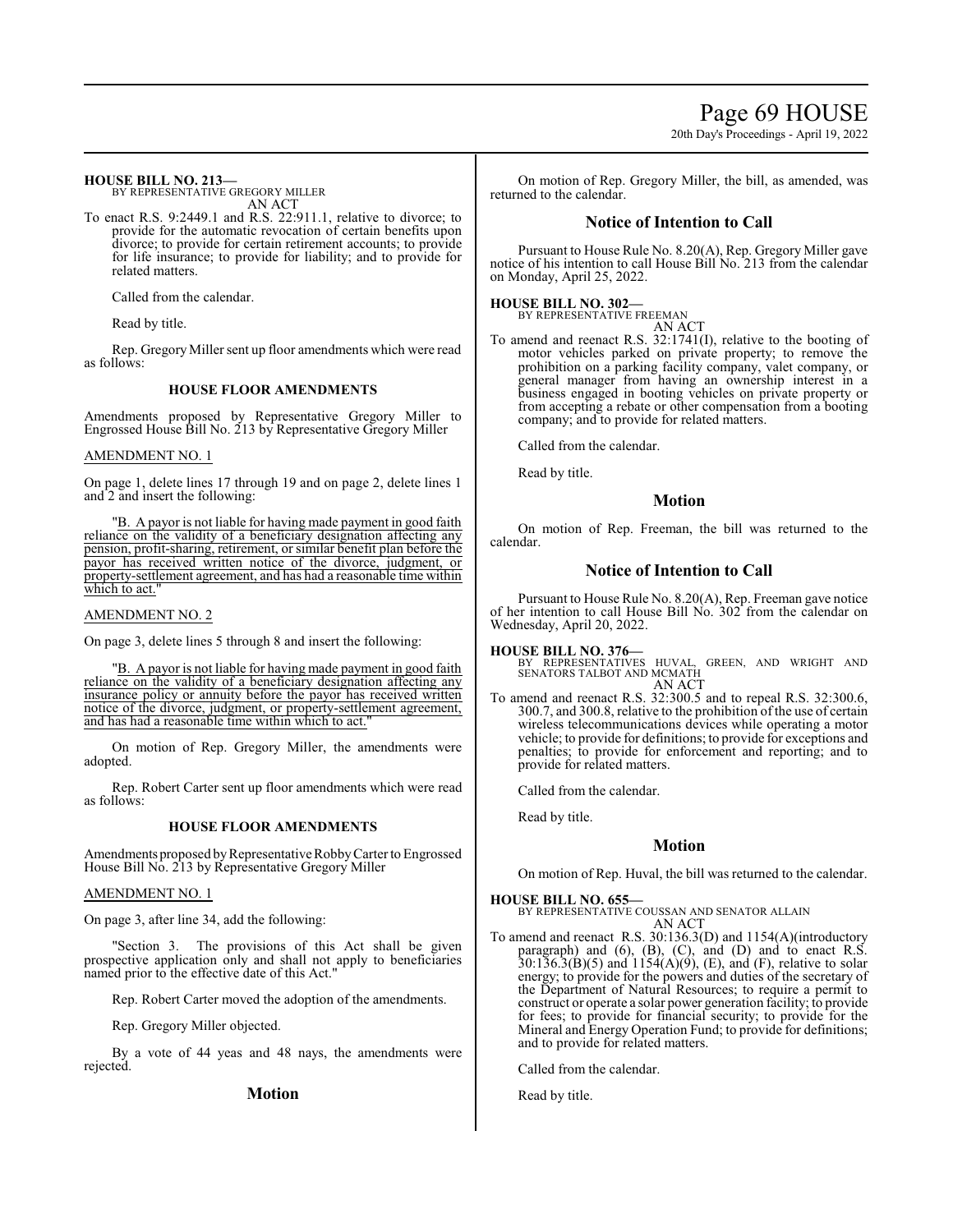## Page 70 HOUSE

20th Day's Proceedings - April 19, 2022

Rep. Coussan sent up floor amendments which were read as follows:

#### **HOUSE FLOOR AMENDMENTS**

Amendments proposed by Representative Coussan to Engrossed House Bill No. 655 by Representative Coussan

#### AMENDMENT NO. 1

On page 1, line 2, after "(introductory paragraph)" delete "and (6)"

#### AMENDMENT NO. 2

On page 1, line 10, after "(introductory paragraph)" delete "and (6)"

#### AMENDMENT NO. 3

On page 2, line 10, after "regulation of" and before "solar power" delete "solar devices and"

#### AMENDMENT NO. 4

On page 2, line 13, change "devices" to "power generation facilities"

AMENDMENT NO. 5

On page 2, delete lines 22 through 25 in their entirety

#### AMENDMENT NO. 6

On page 3, line 11, change "permitee" to "permittee"

AMENDMENT NO. 7

On page 3, line 14, change "permitee" to "permittee"

#### AMENDMENT NO. 8

On page 3, between line 24 and 25, insert the following:

"(c) Subparagraphs (a) and (b) of this Paragraph may not apply to solar power generation facilities that provide power to an electric utility provider regulated by the Public Service Commission or the council of the city of New Orleans and meet all of the following circumstances:

(i) The facility holds a corporate guarantee from the regulated electric utility provider in a form acceptable to the secretary and sufficient to pay the cost of the decommissioning plan provided for in Subparagraph (D)(2) of this Section.

(ii) A sale or transfer of the facility does not terminate the provision of power to the regulated electric facility.

(iii) The contract between the facility and the regulated utility provides for site decommissioning at the end of the facility's life or at the conclusion, termination, or default of the contract with the regulated utility, whichever occurs first.

(iv) The Public Service Commission promulgates rules and regulations providing for decommissioning requirements for solar power generation facilities.

(d) If a solar power generation facility is sold or otherwise transferred, the secretary shall not release the bond or other financial security of the seller or transferor until the buyer or transferee provides a bond or other acceptable financial security in accordance with the provisions of this Section."

#### AMENDMENT NO. 9

On page 4, line 11, change "fifty" to "fifteen"

AMENDMENT NO. 10

On page 4, line 13, after "dollars" insert "for the entire project"

#### AMENDMENT NO. 11

On page 4, line 15, change "fifty" to "fifteen"

AMENDMENT NO. 12

On page 5, at the end of line 3, insert "However, the requirement to obtain financial security shall not apply to facilities exempt from obtaining a bond or other acceptable financial security pursuant to Subparagraph  $(A)(9)(c)$  of this Section and in construction or operation on or before August 1, 2022.

#### AMENDMENT NO. 13

On page 5, after line 19, insert:

'Section 2. The Department of Natural Resources shall reimburse the state general fund by June 30, 2026, for any appropriation to the department for the administration and regulation of solar power generating facilities for Fiscal Years 2022-2023 or 2023-2024 from any revenues received from fees collected pursuant to the Act."

On motion of Rep. Coussan, the amendments were adopted.

Rep. Coussan moved the final passage of the bill, as amended.

#### **ROLL CALL**

The roll was called with the following result:

McFarland

#### YEAS

Mr. Speaker Gaines McKnight<br>
Adams Garofalo McMahen Adams Garofalo McMahen<br>Amedee Geymann Miguez Amedee Geymann<br>Bacala Glover Bacala Glover Miller, G. Bagley Goudeau<br>Beaullieu Green Bishop Harris Nelson Bourriaque Hilferty Newell<br>Boyd Hodges Orgeron Boyd Hodges<br>Brass Hollis Brass Hollis Phelps Brown Horton Pierre<br>
Pressly Hughes Pressly Carter, R. Huval Riser<br>
Cormier – Huval Riser<br>
Romero – Hugh Romero Cormier Illg<br>Coussan Ivey Coussan Ivey Schamerhorn<br>Crews Jefferson Schlegel Crews Jefferson<br>Davis Jenkins Davis Jenkins Seabaugh<br>Deshotel Johnson M Selders Deshotel Johnson, M. Selders<br>DeVillier Johnson, T. St. Blanc DuBuisson Jordan Stagni Duplessis Kerner Stefans<br>Echols LaCombe Tarver Echols LaCombe<br>Emerson LaFleur Emerson LaFleur Thompson<br>Farnum Landrv Turner Farnum Landry Turner<br>
Firment Larvadain Villio Fisher Lyons Wheat<br>
Fontenot Mack White Fontenot Mack White<br>
Freeman Magee Willard Freeman Magee Willard<br>Freiberg Marino Wright Freiberg Marino Wright<br>
Frieman McCormick Zeringue Frieman McCormick<br>Gadberry McFarland

Green Muscarello<br>Harris Nelson Hughes Pressl<br>Huval Riser Johnson, T. St. Blanch<br>Jordan Stagni Larvadain Villio<br>Lyons Wheat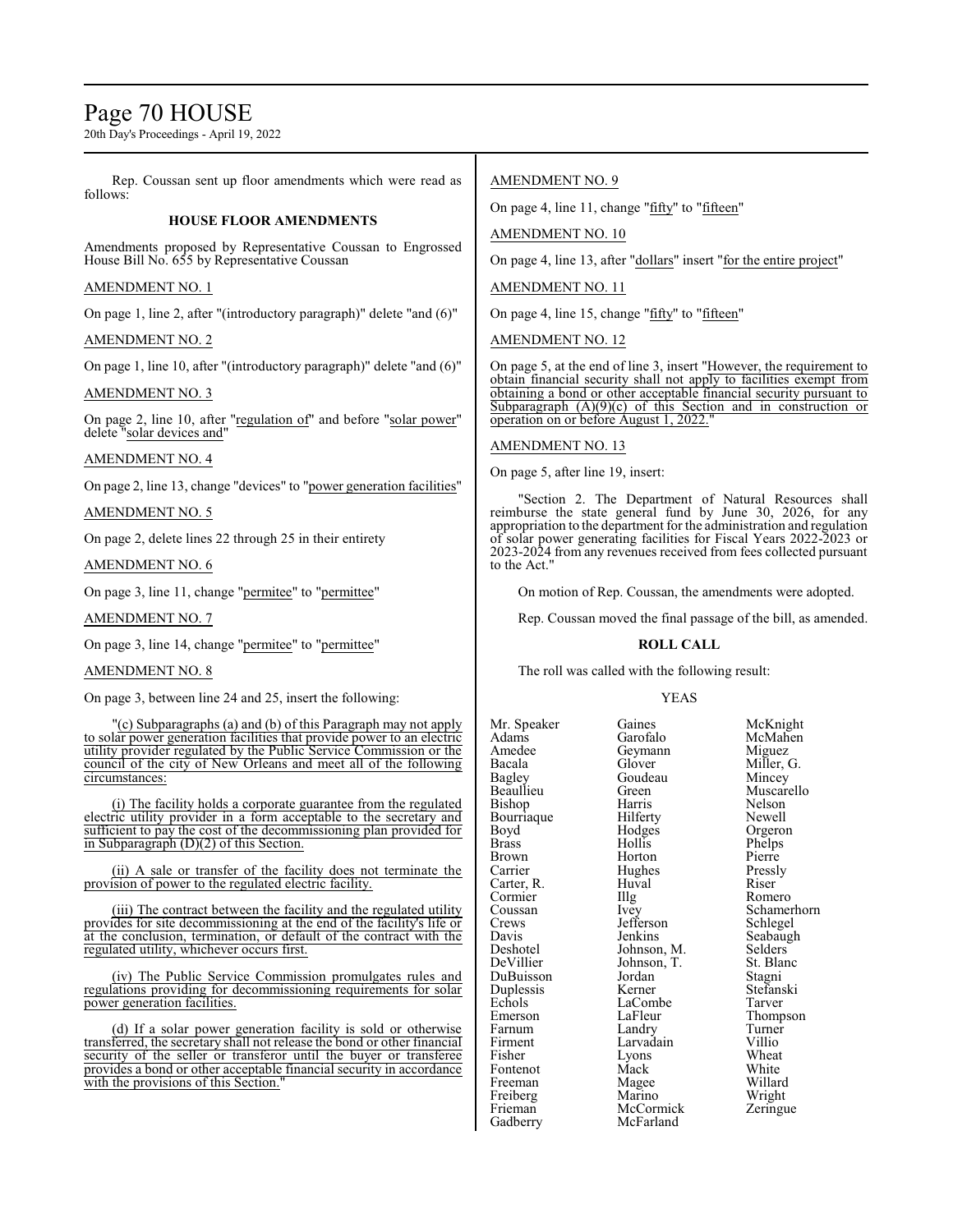## Page 71 HOUSE

20th Day's Proceedings - April 19, 2022

Total - 92

Total - 0

#### ABSENT

Bryant Edmonds Owen, C.<br>Butler Edmonston Owen, R. Edmonston Owen, F<br>Marcelle Thomas Carpenter Marcelle<br>Carter, W. Miller, D. Carter, W.<br>Cox Moore Total - 13

The Chair declared the above bill, having received a two-thirds vote of the elected members, was finally passed.

The title of the above bill was read and adopted.

Rep. Coussan moved to reconsider the vote by which the above bill was finally passed, and, on his own motion, the motion to reconsider was laid on the table.

#### **Consent to Correct a Vote Record**

Rep. Beaullieu requested the House consent to record his vote on final passage of House Bill No. 655 as yea, which consent was unanimously granted.

#### **HOUSE BILL NO. 666—**

BY REPRESENTATIVE WRIGHT AN ACT

To enact R.S. 49:964(H), relative to administrative hearing decisions and judicial review of such decisions; to provide relative to interpretation of statutes and rules; and to provide for related matters.

Called from the calendar.

Read by title.

#### **Motion**

On motion of Rep. Wright, the bill was returned to the calendar.

#### **HOUSE BILL NO. 742—** BY REPRESENTATIVE BISHOP

AN ACT

To enact R.S.  $27:416(C)(3)(c)$  and  $417(A)(6)(h)$  and to repeal R.S. 27:417(A)(2), relative to the Video DrawPokerDevices Control Law; to provide relative to qualified truck stop facilities; to provide relative to the requirements of qualified truck stop facilities; to provide relative to the criteria of qualified truck stop facilities; to provide relative to amenity requirements; and to provide for related matters.

Called from the calendar.

Read by title.

Rep. Bishop sent up floor amendments which were read as follows:

#### **HOUSE FLOOR AMENDMENTS**

Amendments proposed by Representative Bishop to Engrossed House Bill No. 742 by Representative Bishop

#### AMENDMENT NO. 1

On page 1, line 8, change "is" to "are"

On motion of Rep. Bishop, the amendments were adopted.

Rep. Bishop moved the final passage of the bill, as amended.

#### **ROLL CALL**

The roll was called with the following result:

#### YEAS

Mr. Speaker Glover Miller, G.<br>Adams Green Mincey Adams Green Mincey<br>
Bacala Harris Nelson Bacala Harris Nelson Bagley Hilferty Newell Beaullieu Hodge<br>Bishop Hollis Bourriaque Boyd Hughes Pressly<br>Brass Huval Romer Brass Huval Romero<br>Brown IIIg Schame Brown Illg Schamerhorn<br>Carter, R. Ivey Schlegel Carter, R. Ivey Schlegel Cormier Jefferson<br>Coussan Jenkins Coussan Jenkins St. Blanc<br>Crews Johnson, T. Stagni Crews Johnson, T.<br>Davis Jordan DeVillier Kerner Tarver DuBuisson LaComb<br>
Duplessis LaFleur Duplessis LaFleur Thompson<br>
Echols Landry Turner Echols Landry Turner<br>
Emerson Larvadain Villio Emerson Larvadain Villio<br>Farnum Lyons Wheat Farnum Lyons Wheat<br>
Fisher Magee White Freeman Marino Willard<br>
Freiberg McCormick Wright Freiberg McCormick<br>Frieman McFarland Frieman McFarland Zeringue<br>Gadberry McKnight Gadberry McKnight<br>
Gaines McMahen McMahen Total - 79 Amedee Firment Mack<br>Edmonston Johnson, M. Total - 5

Hollis Owen, R.<br>Horton Pierre Jordan Stefanski<br>Kerner Tarver Magee White<br>Marino Willard

#### **NAYS**

Johnson, M.

#### ABSENT

| Bryant     | Edmonds  | Miller, D. |
|------------|----------|------------|
|            |          |            |
| Butler     | Fontenot | Moore      |
| Carpenter  | Garofalo | Muscarello |
| Carrier    | Geymann  | Owen, C.   |
| Carter, W. | Goudeau  | Phelps     |
| Cox        | Marcelle | Riser      |
| Deshotel   | Miguez   | Seabaugh   |
| Total - 21 |          |            |

The Chair declared the above bill was finally passed.

The title of the above bill was read and adopted.

Rep. Bishop moved to reconsider the vote by which the above bill was finally passed, and, on his own motion, the motion to reconsider was laid on the table.

#### **HOUSE BILL NO. 749—**

BY REPRESENTATIVE BISHOP AN ACT

To amend and reenact the heading of Subpart B-1 of Part III of Chapter I of Title 17 of the Louisiana Revised Statutes of 1950, R.S. 17:200, 203(7) and 205(Section heading) and (A) and to enact R.S. 17:215(E) and Chapter 17-A of Title 49 of the Revised Statutes of 1950, to be comprised of R.S. 49:1131 through 1143 and to repeal R.S. 17:203(3) through (6), 204,  $205(\overline{C})$ , and  $206$  through 214, relative to litter abatement responsibilities and programs; to remove litter reduction and litter awareness functions from the Department of Education

**NAYS**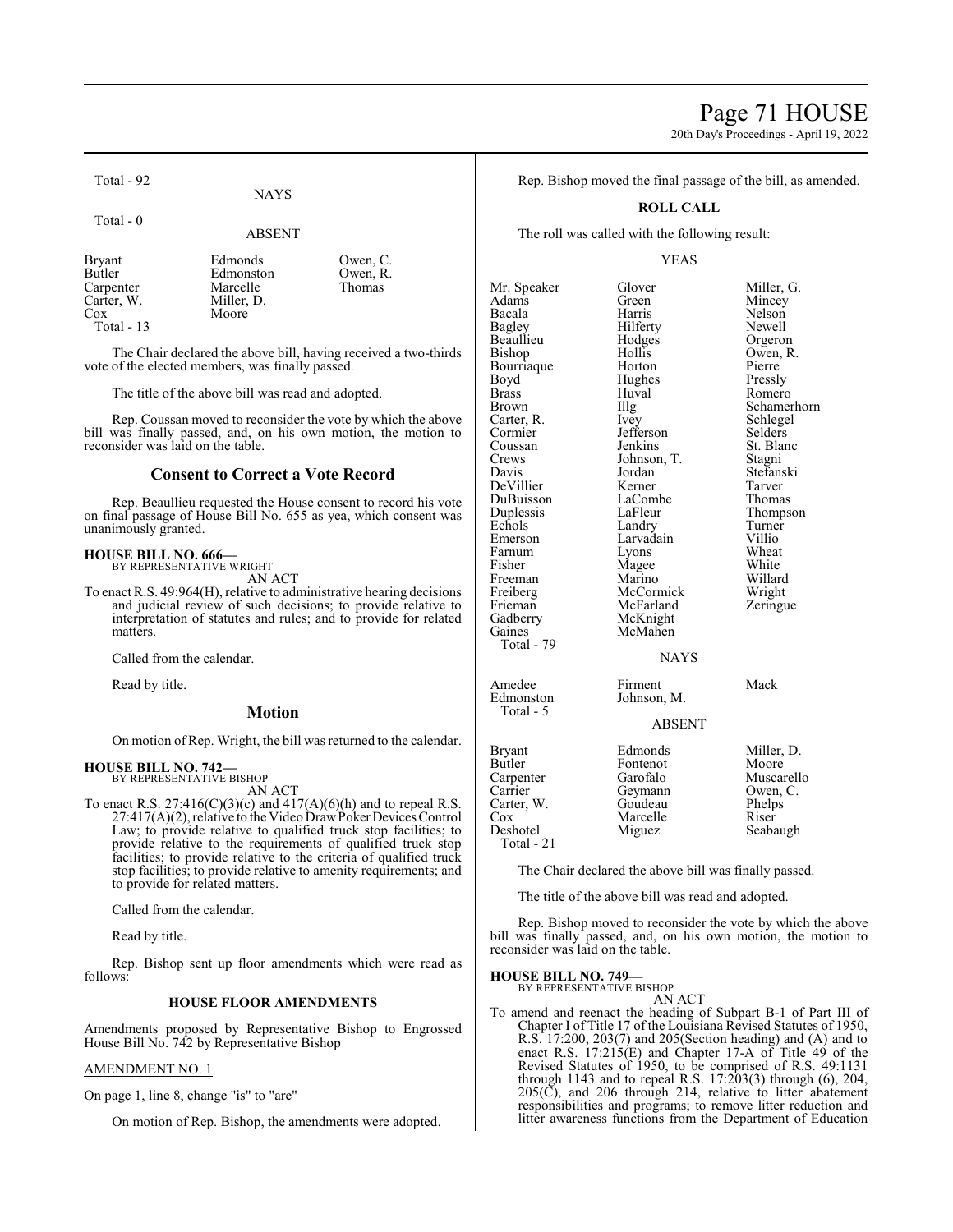## Page 72 HOUSE

20th Day's Proceedings - April 19, 2022

and place them within the Department of Culture, Recreation, and Tourism; to provide for the litter abatement grant program; and to provide for related matters.

Called from the calendar.

Read by title.

Rep. Bishop sent up floor amendments which were read as follows:

#### **HOUSE FLOOR AMENDMENTS**

Amendments proposed by Representative Bishop to Engrossed House Bill No. 749 by Representative Bishop

#### AMENDMENT NO. 1

On page 1, line 9, delete the comma "," after "Recreation"

#### AMENDMENT NO. 2

On page 2, at the beginning of line 5, change " $\left(\frac{7}{3}\right)$ " to "(7)"

#### AMENDMENT NO. 3

On page 3, line 3, delete the comma "," after "Recreation"

#### AMENDMENT NO. 4

On page 3, line 9, delete the comma "," after "Recreation"

#### AMENDMENT NO. 5

On page 4, line 10, delete the comma "," after "Recreation"

On motion of Rep. Bishop, the amendments were adopted.

Rep. Bishop moved the final passage of the bill, as amended.

#### **ROLL CALL**

The roll was called with the following result:

#### YEAS

| Mr. Speaker  | Gadberry    | MCK         |
|--------------|-------------|-------------|
| Adams        | Gaines      | McM         |
| Amedee       | Garofalo    | Migu        |
| Bacala       | Geymann     | Mille       |
| Bagley       | Glover      | Minc        |
| Beaullieu    | Goudeau     | Nelso       |
| Bishop       | Green       | <b>Newe</b> |
| Bourriaque   | Harris      | Orgei       |
| Boyd         | Hilferty    | Ower        |
| <b>Brass</b> | Hodges      | Ower        |
| Brown        | Hollis      | Phelp       |
| Carrier      | Horton      | Pierro      |
| Carter, R.   | Hughes      | Press       |
| Cormier      | Huval       | Riser       |
| Coussan      | Illg        | Rom         |
| Crews        | Ivey        | Schai       |
| Davis        | Jefferson   | Schle       |
| Deshotel     | Jenkins     | Selde       |
| DeVillier    | Johnson, M. | St. B       |
| DuBuisson    | Johnson, T. | Stagr       |
| Duplessis    | Jordan      | Stefa       |
| Echols       | Kerner      | Thon        |
| Edmonds      | LaCombe     | Thon        |
| Edmonston    | LaFleur     | Turn        |
| Emerson      | Landry      | Villio      |
| Farnum       | Larvadain   | Whea        |
|              |             |             |

Speaker Gadberry McKnight<br>ams Gaines McMahen Garofalo<br>Geymann Geymann Miller, G.<br>Glover Mincev Goudeau<br>Green Green Newell<br>Harris Orgeror Harris Orgeron<br>
Hilferty Owen, C Hilferty Owen, C.<br>Hodges Owen, R. Hodges Owen, R.<br>Hollis Phelps Horton Pierre<br>Hughes Pressly Hughes Pressl<br>
Huval Riser Illg Romero<br>Ivey Schame Jefferson Schlege<br>Jenkins Selders Jenkins Selders<br>Johnson, M. St. Blanc Johnson, M. St. Blanch<br>Johnson, T. Stagni Johnson, T.<br>Jordan Jordan Stefanski<br>Kerner Thomas Kerner Thomas<br>
LaCombe Thomps LaFleur Turner<br>
Landry Villio Landry Villio<br>Larvadain Wheat Larvadain

McMahen<br>Miguez

Mincey<br>Nelson

Phelps<br>Pierre

Schamerhorn<br>Schlegel

Thompson<br>Turner

| Firment<br>Fisher<br>Fontenot<br>Freeman<br>Freiberg<br>Frieman<br>Total - 94 | Lyons<br>Mack<br>Magee<br>Marino<br>McCormick<br>McFarland<br><b>NAYS</b> | White<br>Willard<br>Wright<br>Zeringue |
|-------------------------------------------------------------------------------|---------------------------------------------------------------------------|----------------------------------------|
| Total - 0                                                                     | <b>ABSENT</b>                                                             |                                        |
| <b>Bryant</b><br><b>Butler</b><br>Carpenter<br>Carter, W.<br>Total - 11       | Cox<br>Marcelle<br>Miller, D.<br>Moore                                    | Muscarello<br>Seabaugh<br>Tarver       |

The Chair declared the above bill was finally passed.

The title of the above bill was read and adopted.

Rep. Bishop moved to reconsider the vote by which the above bill was finally passed, and, on his own motion, the motion to reconsider was laid on the table.

#### **HOUSE BILL NO. 750—**

BY REPRESENTATIVE BISHOP AN ACT

To amend and reenact R.S. 30:2531(C), 2531.3(G), 2531.5(B) and (D), and  $2532(A)$  and R.S. 56:32.1(A) and (B), relative to fines and court costs for littering violations; to provide for the prosecution of civil littering violations cited by the Department of Wildlife and Fisheries; to specify civil procedure for simple and commercial littering violations; to provide for special court costs for littering violations; to provide for the distribution of littering fines and special court costs; to authorize civil actions and adjudicatory hearings for littering violations prosecuted by the Department of Wildlife and Fisheries; and to provide for related matters.

Called from the calendar.

Read by title.

Rep. Bishop moved the final passage of the bill.

#### **ROLL CALL**

The roll was called with the following result:

#### YEAS

Mr. Speaker Gadberry McMahen<br>Adams Gaines Miguez Adams Gaines Miguez<br>Amedee Garofalo Miller, Amedee Garofalo Miller, G.<br>Bacala Geymann Mincey Bacala Geymann<br>Bagley Glover Beaullieu Goudeau Nelson<br>Bishop Green Newell Bishop Green Newell<br>Bourriaque Harris Orgeron Bourriaque Harris<br>Boyd Hilferty Boyd Hilferty Owen, R.<br>Brass Hodges Phelps Carrier Hollis Pierre<br>Carter, R. Horton Pressly Carter, R. Horton Pressly Coussan Huv<br>Crews IIIg Davis Ivey Schlegel<br>Deshotel Jefferson Seabaugl

Hodges Phelps<br>Hollis Pierre Hughes Riser Riser DeVillier Jenkins Selders<br>DuBuisson Johnson, M. St. Blanc Johnson, M.

Glover Muscarello<br>Goudeau Nelson Crews Illg Schamerhorn<br>
Davis Ivey Schlegel Seabaugh<br>Selders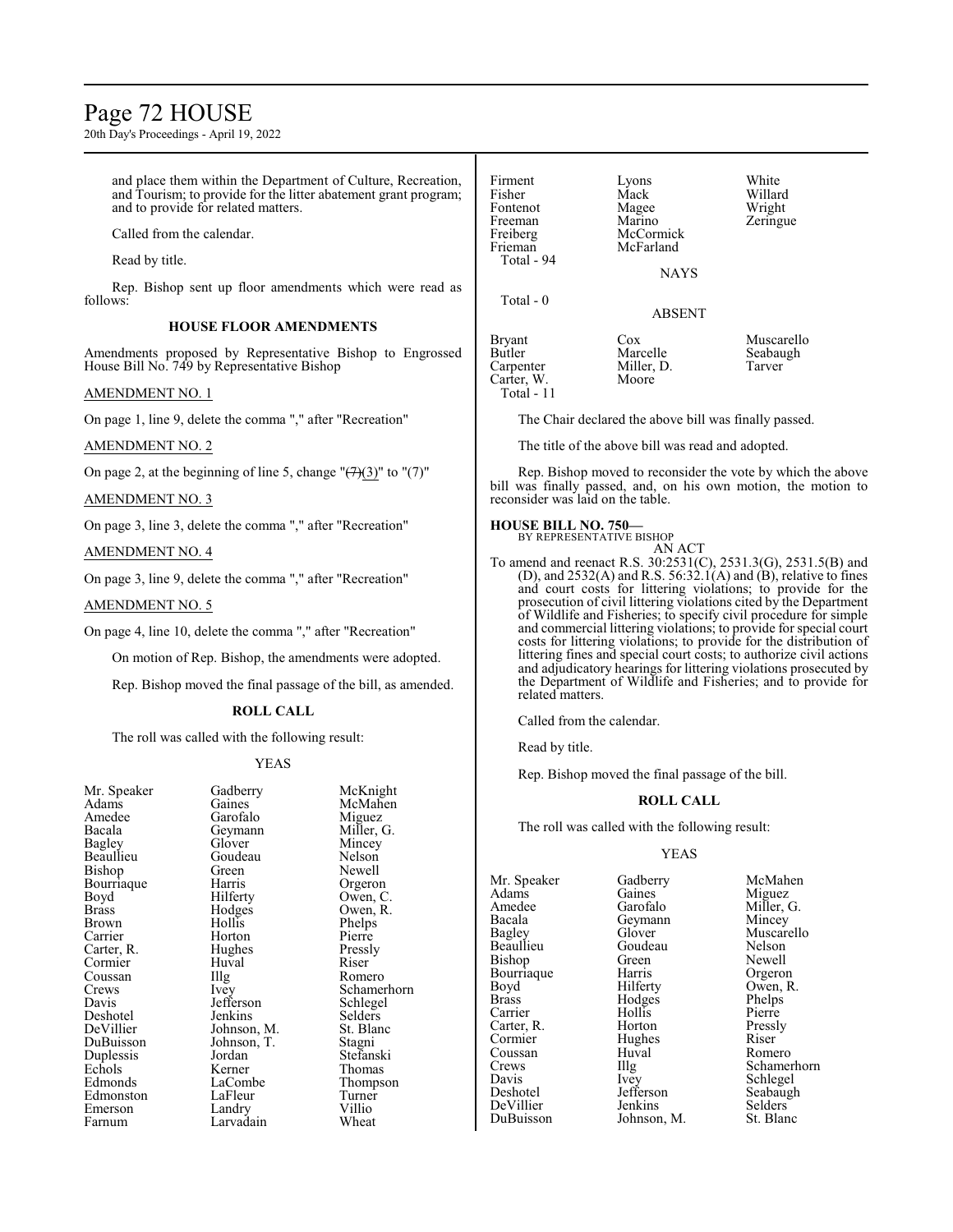# Page 73 HOUSE

20th Day's Proceedings - April 19, 2022

| Duplessis<br>Echols                                  | Johnson, T.<br>Jordan                | Stagni<br>Stefanski                         |
|------------------------------------------------------|--------------------------------------|---------------------------------------------|
| Edmonds                                              | Kerner                               | Tarver                                      |
| Edmonston<br>Emerson                                 | LaFleur<br>Landry                    | Thomas<br>Thompson                          |
| Farnum                                               | Larvadain                            | Turner                                      |
| Firment                                              | Lyons                                | Villio                                      |
| Fisher<br>Fontenot                                   | Magee<br>Marino                      | Wheat<br>White                              |
| Freeman<br>Freiberg                                  | McCormick<br>McFarland               | Willard<br>Wright                           |
| Frieman<br>Total - 93                                | McKnight                             | Zeringue                                    |
|                                                      | NAYS                                 |                                             |
| Total - 0                                            |                                      |                                             |
|                                                      | ABSENT                               |                                             |
| Brown<br>Bryant<br>Butler<br>Carpenter<br>Total - 12 | Carter, W.<br>Cox<br>LaCombe<br>Mack | Marcelle<br>Miller, D.<br>Moore<br>Owen, C. |
|                                                      |                                      |                                             |

The Chair declared the above bill, having received a two-thirds vote of the elected members, was finally passed.

The title of the above bill was read and adopted.

Rep. Bishop moved to reconsider the vote by which the above bill was finally passed, and, on his own motion, the motion to reconsider was laid on the table.

## **HOUSE BILL NO. 832—**

BY REPRESENTATIVE CARRIER AN ACT

To enact Section 2 of Act No. 444 of the 2021 Regular Session of the Legislature of Louisiana, relative to restroom access for individuals with certain conditions; to provide for designation of an Act of the Legislature of Louisiana by means of a short title; and to provide for related matters.

Called from the calendar.

Read by title.

Rep. Carrier moved the final passage of the bill.

### **ROLL CALL**

The roll was called with the following result:

#### YEAS

| Mr. Speaker  | Gaines      | Miller, G.  |
|--------------|-------------|-------------|
| Adams        | Garofalo    | Mincey      |
| Amedee       | Geymann     | Muscarello  |
| Bacala       | Glover      | Nelson      |
|              | Goudeau     | Newell      |
| Bagley       |             |             |
| Beaullieu    | Green       | Orgeron     |
| Bishop       | Harris      | Owen, C.    |
| Bourriaque   | Hilferty    | Owen, R.    |
| Boyd         | Hodges      | Phelps      |
| <b>Brass</b> | Hollis      | Pierre      |
| Carrier      | Horton      | Pressly     |
| Carter, R.   | Hughes      | Riser       |
| Cormier      | Huval       | Romero      |
| Coussan      | Illg        | Schamerhorn |
| Crews        | <i>lvey</i> | Schlegel    |
| Davis        | Jefferson   | Seabaugh    |
| Deshotel     | Jenkins     | Selders     |
| DeVillier    | Johnson, M. | St. Blanc   |

| DuBuisson<br>Duplessis<br>Echols<br>Edmonds<br>Edmonston<br>Emerson<br>Farnum<br>Firment<br>Fisher<br>Fontenot<br>Freeman<br>Freiberg<br>Frieman<br>Gadberry<br>Total - 94<br>Total - 0 | Johnson, T.<br>Jordan<br>Kerner<br>Landry<br>Larvadain<br>Lyons<br>Mack<br>Magee<br>Marino<br>McCormick<br>McFarland<br>McKnight<br>McMahen<br>Miguez<br><b>NAYS</b> | Stagni<br>Stefanski<br>Tarver<br>Thomas<br>Thompson<br>Turner<br>Villio<br>Wheat<br>White<br>Willard<br>Wright<br>Zeringue |
|-----------------------------------------------------------------------------------------------------------------------------------------------------------------------------------------|----------------------------------------------------------------------------------------------------------------------------------------------------------------------|----------------------------------------------------------------------------------------------------------------------------|
|                                                                                                                                                                                         | <b>ABSENT</b>                                                                                                                                                        |                                                                                                                            |
| Brown<br>Bryant<br>Butler<br>Carpenter<br>$Total - 11$                                                                                                                                  | Carter, W.<br>Cox<br>LaCombe<br>LaFleur                                                                                                                              | Marcelle<br>Miller, D.<br>Moore                                                                                            |

The Chair declared the above bill was finally passed.

The title of the above bill was read and adopted.

Rep. Carrier moved to reconsider the vote by which the above bill was finally passed, and, on his own motion, the motion to reconsider was laid on the table.

### **HOUSE BILL NO. 91—**

BY REPRESENTATIVE MUSCARELLO AN ACT

To amend and reenact Code of Civil Procedure Article 1633.1, relative to live trial testimony by audio-visual means; to authorize the presentation of witness testimony by any audiovisual means; to provide for the authority of the court; to provide for the use of any audio-visual means; and to provide for related matters.

Called from the calendar.

Read by title.

Rep. Muscarello, Jr. sent up floor amendments which were read as follows:

### **HOUSE FLOOR AMENDMENTS**

Amendments proposed by Representative Muscarello to Engrossed House Bill No. 91 by Representative Muscarello

### AMENDMENT NO. 1

On page 1, line 4, after "court;" delete the remainder of the line and at the beginning of line 5, delete "of any audio-visual means;" and insert "to provide for the consent of the parties;"

### AMENDMENT NO. 2

On page 1, at the beginning of line 10, insert "A."

### AMENDMENT NO. 3

On page 1, line 11, after "witness" and before "to be" insert "at trial"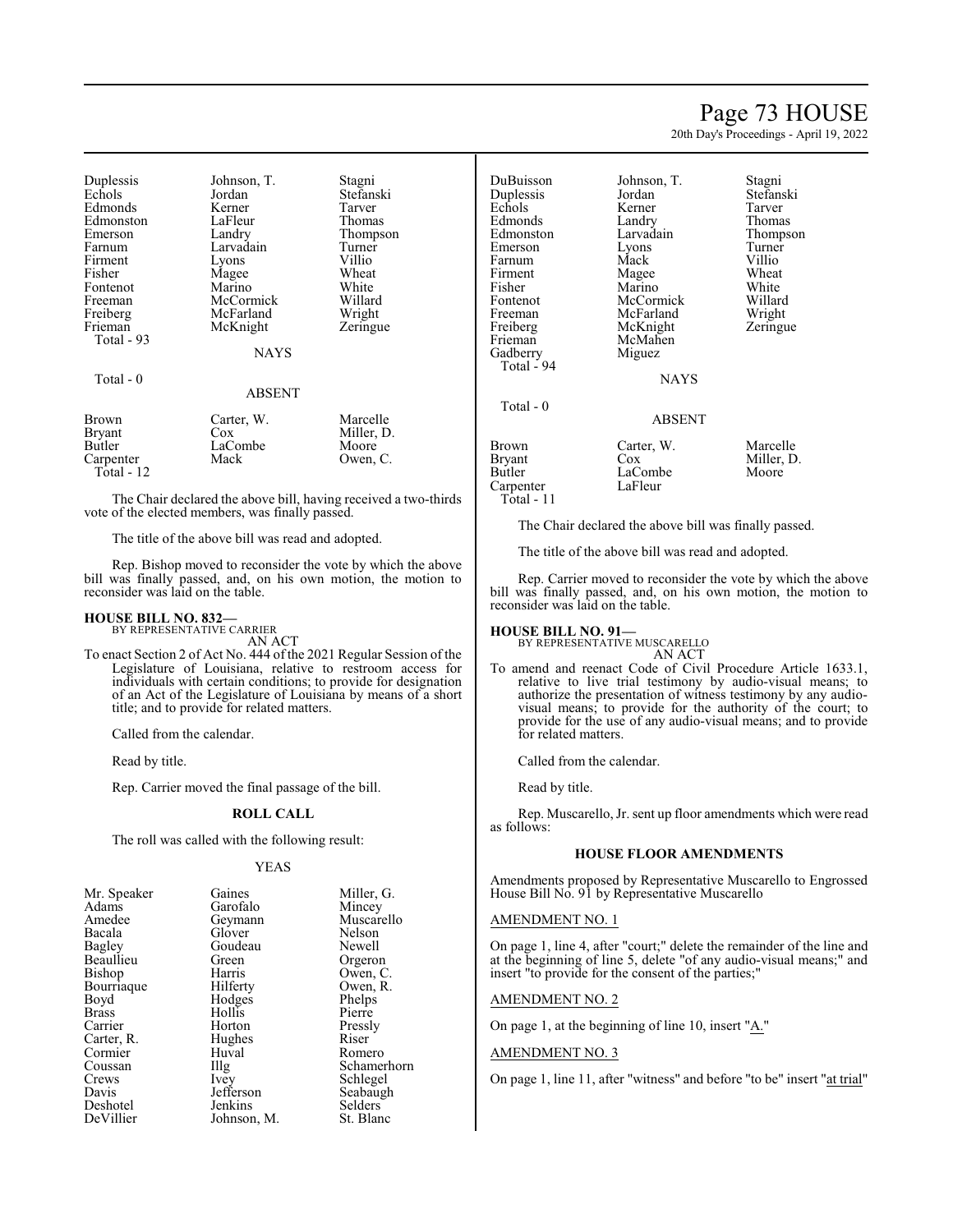## Page 74 HOUSE

20th Day's Proceedings - April 19, 2022

### AMENDMENT NO. 4

On page 1, line 16, after "means" and before the period "." insert "with the consent of all parties"

### AMENDMENT NO. 5

On page 1, after line 16, add the following:

Any consent under this Article shall not be unreasonably withheld by any party, which shall be enforced by the trial judge pursuant to the authority granted by Article 191 or as otherwise expressly provided by law.

On motion of Rep. Muscarello, Jr., the amendments were adopted.

Rep. Stefanski sent up floor amendments which were read as follows:

### **HOUSE FLOOR AMENDMENTS**

Amendments proposed by Representative Stefanski to Engrossed House Bill No. 91 by Representative Muscarello

### AMENDMENT NO. 1

On page 1, line 10, after "upon" and before "a" insert "consent of all parties and"

On motion of Rep. Stefanski, the amendments were withdrawn.

Rep. Muscarello, Jr. moved the final passage of the bill, as amended.

#### **ROLL CALL**

The roll was called with the following result:

Frieman<br>Gadberry

Gaines<br>Garofalo

Goudeau<br>Green

Hodges<br>Hollis

LaCombe<br>Landry

McKnight

#### YEAS

| <b>NII.</b> Spearei   |
|-----------------------|
| Adams                 |
| Amedee                |
| Bacala                |
| Bagley                |
| Beaullieu             |
| Bishop                |
| Bourriaque            |
| Boyd                  |
| <b>Brass</b>          |
| <b>Brown</b>          |
| Carrier               |
| Carter, R.<br>Cormier |
|                       |
| Coussan               |
| Crews                 |
| Davis                 |
| DeVillier             |
| DuBuisson             |
| Duplessis             |
| Echols                |
| Edmonds               |
| Edmonston             |
| Emerson               |
| Farnum                |
| Firment               |
| Fontenot              |
| Freeman               |
| Total - 84            |

Mr. Speaker Freiberg McMahen<br>Adams Frieman Miguez Miller, G.<br>Mincev Muscarello<br>Nelson Geymann Nelson<br>Goudeau Orgeron Green Owen, C.<br>Harris Owen, R. Owen, R.<br>Pressly Hilferty Pressl<br>Hodges Riser Hollis Romero<br>Horton Schamer Horton Schamerhorn<br>Huval Schlegel Huval Schlegel<br>Illg Seabaugl Illg Seabaugh<br>Ivey Selders Selders<br>St. Blanc Johnson, M. St. Blanch<br>Johnson, T. Stagni Johnson, T.<br>Jordan Stefanski<br>Tarver Kerner Tarver<br>
LaCombe Thomas Thompson<br>Turner Lyons Turner<br>
Mack Villio Mack Villio<br>
Magee Wheat Magee Wheat<br>
Marino White Marino White<br>
McCormick Wright McCormick Wright<br>
McKnight Zeringue

**NAYS** 

Fisher LaFleur Pierre<br>
Clover Larvadain Willard Jefferson Newell Jenkins Total - 10

Carter, W. Total - 11 Larvadain<br>Newell

### ABSENT

Carpenter Hughes<br>Carter, W. Marcelle

Bryant Cox McFarland<br>Butler Deshotel Miller, D. Deshotel Miller, D.<br>Hughes Moore

The Chair declared the above bill was finally passed.

The title of the above bill was read and adopted.

Rep. Muscarello, Jr. moved to reconsider the vote by which the above bill was finally passed, and, on his own motion, the motion to reconsider was laid on the table.

### **Suspension of the Rules**

On motion of Rep. Magee, the rules were suspended in order to take up and consider Petitions, Memorials, and Communications at this time.

## **Petitions, Memorials, and Communications**

The following petitions, memorials, and communications were received and read:

### **Message from the Senate**

### **HOUSE CONCURRENT RESOLUTIONS**

#### April 19, 2022

To the Honorable Speaker and Members of the House of Representatives:

I am directed to inform your honorable body that the Senate has concurred in the following House Concurrent Resolutions:

House Concurrent Resolution No. 73 Returned without amendments

House Concurrent Resolution No. 74 Returned without amendments

House Concurrent Resolution No. 75 Returned without amendments

Respectfully submitted,

YOLANDA J. DIXON Secretary of the Senate

### **Message from the Senate**

### **ASKING CONCURRENCE IN SENATE CONCURRENT RESOLUTIONS**

### April 19, 2022

To the Honorable Speaker and Members of the House of Representatives: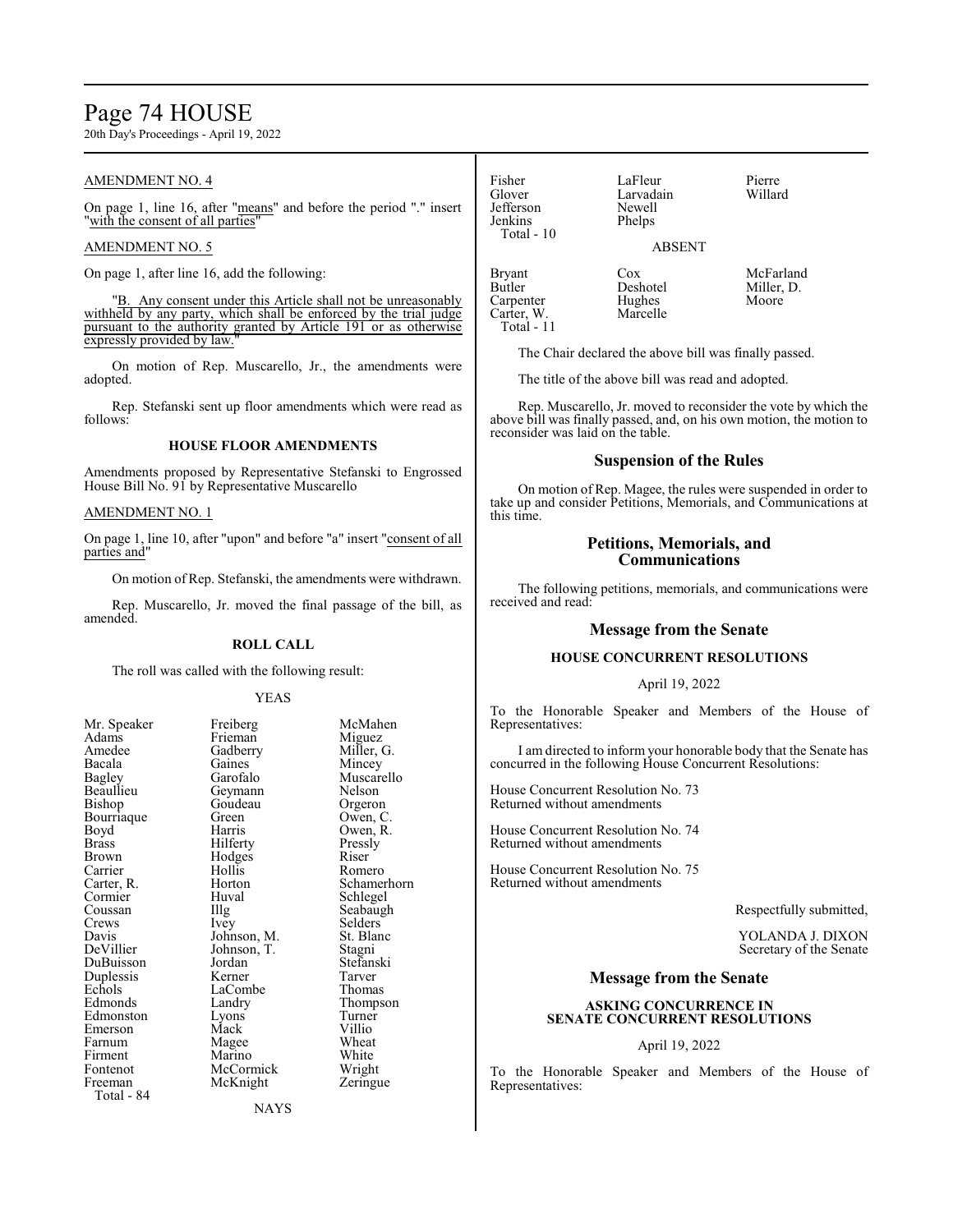Page 75 HOUSE

20th Day's Proceedings - April 19, 2022

I am directed to inform your honorable body that the Senate has adopted and asks your concurrence in the following Senate Concurrent Resolutions:

Senate Concurrent Resolution No. 32

Respectfully submitted,

YOLANDA J. DIXON Secretary of the Senate

## **Senate Concurrent Resolutions Lying Over**

The following Senate Concurrent Resolutions contained in the message were taken up and acted upon as follows:

**SENATE CONCURRENT RESOLUTION NO. 32—** BY SENATORS CORTEZ AND BOUDREAUX A CONCURRENT RESOLUTION

To commend Donna Lemaire on the occasion of her retirement.

Read by title.

Lies over under the rules.

## **Suspension of the Rules**

On motion of Rep. Magee, the rules were suspended in order to take up and consider Petitions, Memorials, and Communications at this time.

## **Petitions, Memorials, and Communications**

The following petitions, memorials, and communications were received and read:

### **Message from the Senate**

## **SIGNED SENATE CONCURRENT RESOLUTIONS**

### April 19, 2022

To the Honorable Speaker and Members of the House of Representatives:

I am directed to inform your honorable body that the President of the Senate has signed the following Senate Concurrent Resolutions:

Senate Concurrent Resolution No. 30

and ask the Speaker of the House of Representatives to affix his signature to the same.

Respectfully submitted,

YOLANDA J. DIXON Secretary of the Senate

The Senate Concurrent Resolutions contained herein were signed by the Speaker of the House.

### **Message from the Senate**

## **SENATE BILLS**

April 19, 2022

To the Honorable Speaker and Members of the House of Representatives:

I am directed to inform your honorable body that the Senate has finally passed the following Senate Bills:

Senate Bill Nos. 44, 87, 99, 101, 142 and 381

Respectfully submitted,

YOLANDA J. DIXON Secretary of the Senate

## **Senate Bills and Joint Resolutions on First Reading**

The following Senate Bills and Joint Resolutions on first reading were taken up, read, and placed upon the calendar for their second reading:

**SENATE BILL NO. 44—** BY SENATOR MIZELL AND REPRESENTATIVE SCHLEGEL AN ACT

To enact Chapter 7-A of Title 4 of the Louisiana Revised Statutes of 1950, to be comprised of R.S. 4:441 through 446, relative to athletic activities; to require that schools designate intercollegiate, interscholastic, or intramural athletic teams according to the biological sex of the team members; to provide that teams designated for females are not open to participation by biological males; to provide immunity protections for schools from certain adverse actions; to provide for causes of action; to provide for legislative findings; to provide for definitions; to provide for remedies; and to provide for related matters.

Read by title.

Lies over under the rules.

**SENATE BILL NO. 87—** BY SENATOR CATHEY

AN ACT

To amend and reenact R.S.  $39:112(C)(1)(a)$  and (b), and (E)(2)(a), and to enact R.S.  $39:112(E)(3)$ , relative to capital outlay; to provide for the approval of the Joint Legislative Committee on Capital Outlay of economic development and emergency projects; to provide for the reporting of projects that are exempt from providing a local match; to provide for an effective date; and to provide for related matters.

Read by title.

Lies over under the rules.

**SENATE BILL NO. 99—** BY SENATOR FRED MILLS

AN ACT To amend and reenact R.S. 37:1256(B) and the introductory paragraph of R.S. 40:2868(A), relative to permits issued by the Louisiana Board of Pharmacy; to provide for permits issued to pharmacy benefit managers; and to provide for related matters.

Read by title.

Lies over under the rules.

**SENATE BILL NO. 101—** BY SENATOR CATHEY

AN ACT

To amend and reenact R.S. 13:1900(D), relative to city and municipal courts; to provide relative to a traffic violations bureau; to provide with respect to a traffic violations bureau in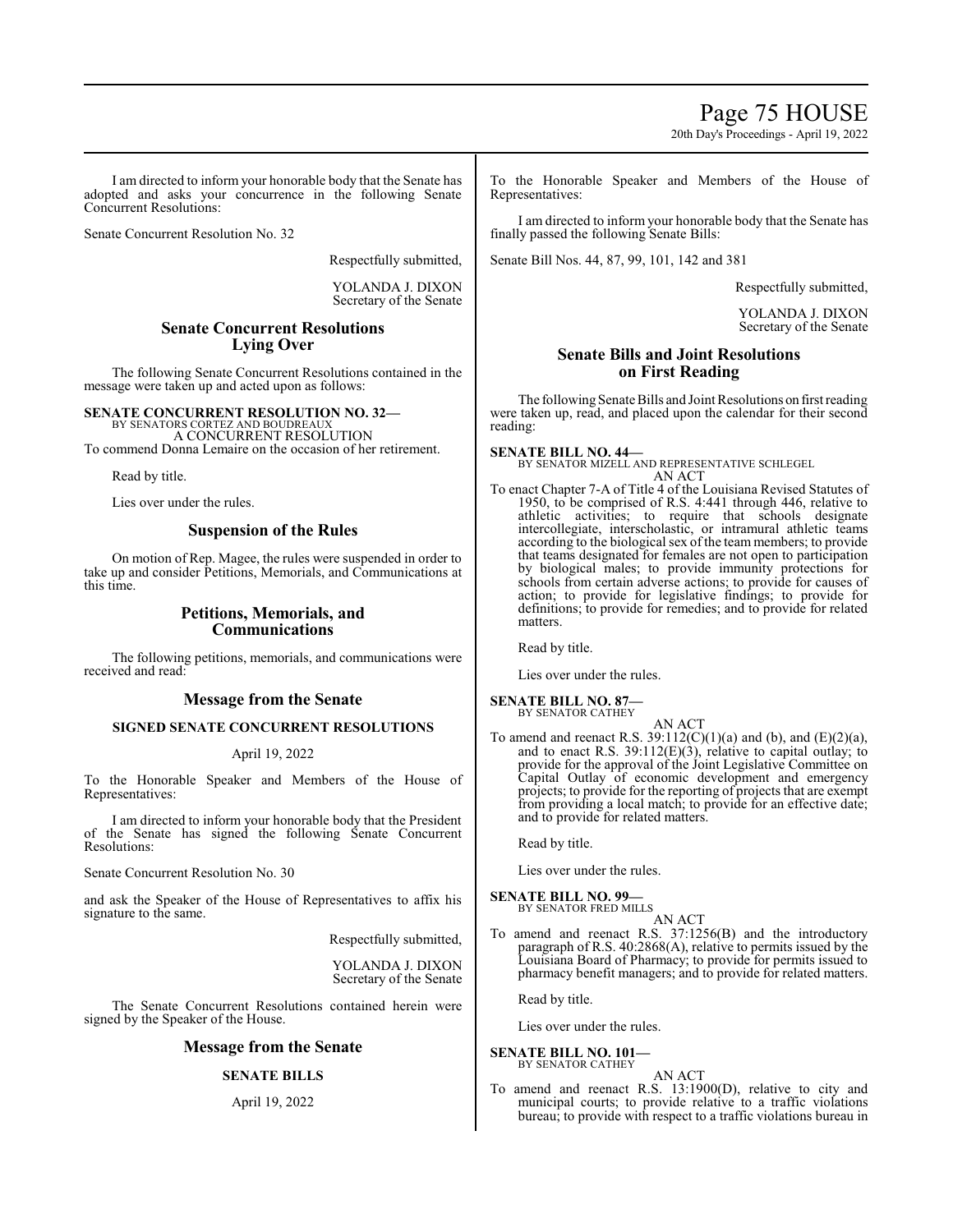## Page 76 HOUSE

20th Day's Proceedings - April 19, 2022

city courts in Ouachita Parish; to provide for an effective date; and to provide for related matters.

Read by title.

Lies over under the rules.

#### **SENATE BILL NO. 142—** BY SENATOR MORRIS

AN ACT

To amend and reenact Code of Criminal Procedure Art. 890.1(D) and to enact R.S.  $15:529.1(A)(5)$ , relative to crimes of violence; to provide relative to minimum mandatory sentences for crimes of violence; to prohibit the waiver of minimum mandatory sentences for all crimes of violence; to provide an additional penalty for a second or subsequent offense when the offender has a criminal history including a crime of violence or sex offense; and to provide for related matters.

Read by title.

Lies over under the rules.

#### **SENATE BILL NO. 381—** BY SENATOR WARD

AN ACT

To enact Chapter 15 of Title 51 of the Louisiana Revised Statues of 1950, to be comprised ofR.S. 51:1501 through 1506, relative to the regulation of credit access loans; to provide for terms, procedures, prohibitions, and penalties; to require disclosure; to provide for definitions; and to provide for related matters.

Read by title.

Lies over under the rules.

## **Suspension of the Rules**

On motion of Rep. Zeringue, the rules were suspended in order to take up and consider Introduction of Resolutions, House and House Concurrent at this time.

## **Introduction of Resolutions, House and House Concurrent**

The following members introduced the following entitled House and House Concurrent Resolutions, which were read the first time by their titles and placed upon the calendar for their second reading:

### **HOUSE RESOLUTION NO. 71—**

BY REPRESENTATIVE ZERINGUE A RESOLUTION To commend Professor Nancy Rabalais on her 2021 election to the

National Academy of Sciences.

Read by title.

On motion of Rep. Zeringue, and under a suspension of the rules, the resolution was adopted.

#### **HOUSE RESOLUTION NO. 72—** BY REPRESENTATIVE HARRIS

A RESOLUTION To commend Dr. Paul Coreil on his induction into the 2022 Louisiana Agriculture Hall of Distinction.

Read by title.

On motion of Rep. Harris, and under a suspension of the rules, the resolution was adopted.

## **HOUSE RESOLUTION NO. 73—**

BY REPRESENTATIVE MAGEE

A RESOLUTION To designate Wednesday, April 20, 2022, as LSU Day at the state capitol and commends Louisiana State University for its contributions.

Read by title.

On motion of Rep. Magee, and under a suspension of the rules, the resolution was adopted.

### **HOUSE RESOLUTION NO. 74—**

BY REPRESENTATIVE DEVILLIER

A RESOLUTION To commend Louisiana State University at Eunice's Alpha Sigma Iota Chapter of Phi Theta Kappa Honor Society on being a REACH Award recipient for the third consecutive year.

Read by title.

On motion of Rep. DeVillier, and under a suspension of the rules, the resolution was adopted.

## **HOUSE RESOLUTION NO. 75—**

BY REPRESENTATIVE FREIBERG A RESOLUTION

To commend Dr. Graca Vicente on her promotion to Boyd Professor of Chemistry at Louisiana State University and on her receipt of a 2022 Southeastern Conference Faculty Achievement Award.

Read by title.

On motion of Rep. Freiberg, and under a suspension of the rules, the resolution was adopted.

## **Reports of Committees**

The following reports of committees were received and read:

Report of the Committee on

Administration of Criminal Justice

April 19, 2022

To the Speaker and Members of the House of Representatives:

I amdirected by your Committee on Administration ofCriminal Justice to submit the following report:

House Bill No. 102, by Muscarello Reported with amendments. (9-1)

House Bill No. 103, by Thomas Reported favorably. (5-4)

House Bill No. 129, by Nelson Reported with amendments. (10-0)

House Bill No. 137, by Marino Reported with amendments. (10-0)

House Bill No. 282, by Marino Reported favorably. (9-0)

House Bill No. 483, by Johnson, Travis Reported with amendments. (7-0)

House Bill No. 544, by Villio Reported favorably. (9-1)

TONY BACALA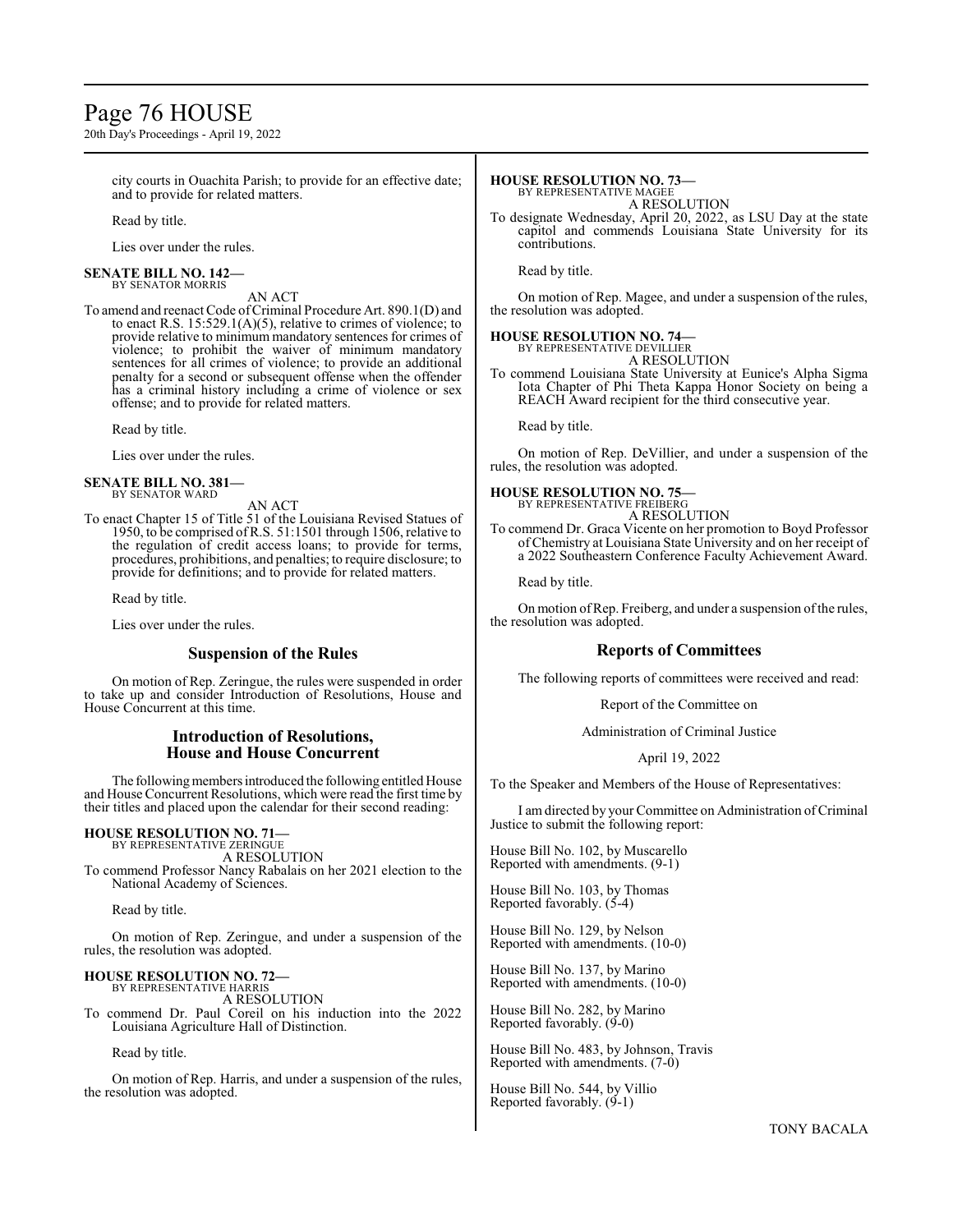## Page 77 HOUSE

20th Day's Proceedings - April 19, 2022

Vice Chairman

Report of the Committee on

### Education

April 19, 2022

To the Speaker and Members of the House of Representatives:

I am directed by your Committee on Education to submit the following report:

House Bill No. 400, by Hodges Reported with amendments. (11-0)

House Bill No. 455, by Mincey Reported favorably.  $(10-0)$ 

House Bill No. 546, by Mincey Reported with amendments. (10-0)

House Bill No. 888, by Freiberg Reported favorably. (11-0)

House Bill No. 921, by McFarland Reported with amendments. (11-0)

House Bill No. 940, by Freiberg Reported with amendments. (9-2)

House Bill No. 963, by Orgeron Reported favorably.  $(11-0)$ 

House Bill No. 977, by Harris, Lance Reported favorably. (10-0)

> LANCE HARRIS Chairman

Report of the Committee on

Health and Welfare

April 19, 2022

To the Speaker and Members of the House of Representatives:

I am directed by your Committee on Health and Welfare to submit the following report:

House Concurrent Resolution No. 35, by Bacala Reported with amendments. (11-0)

House Concurrent Resolution No. 36, by Miller, D. Reported favorably. (10-0)

House Concurrent Resolution No. 39, by Butler Reported with amendments. (10-0)

House Concurrent Resolution No. 64, by Freeman Reported favorably. (6-5)

House Bill No. 135, by Marino Reported favorably. (11-0)

House Bill No. 190, by Johnson, Travis Reported favorably. (11-0)

House Bill No. 203, by Magee Reported with amendments. (10-0) House Bill No. 312, by Miller, D. Reported with amendments. (11-0)

House Bill No. 425, by Bagley Reported favorably. (10-0)

House Bill No. 505, by Jefferson Reported with amendments. (11-0)

House Bill No. 520, by Hughes Reported by substitute. (13-0)

House Bill No. 588, by LaCombe Reported favorably. (12-0)

House Bill No. 650, by Hilferty Reported with amendments. (12-0)

House Bill No. 697, by Magee Reported with amendments. (10-0)

House Bill No. 698, by Magee Reported with amendments. (11-0)

House Bill No. 768, by Marino Reported with amendments. (11-0)

House Bill No. 827, by Gadberry Reported favorably. (10-1)

House Bill No. 933, by Stagni Reported with amendments. (10-0)

> LAWRENCE A. "LARRY" BAGLEY Chairman

Report of the Committee on

House and Governmental Affairs

April 19, 2022

To the Speaker and Members of the House of Representatives:

I am directed by your Committee on House and Governmental Affairs to submit the following report:

House Concurrent Resolution No. 14, by Willard Reported with amendments. (13-0)

House Bill No. 202, by Johnson, Mike Reported with amendments. (12-0)

House Bill No. 266, by Willard Reported with amendments. (13-0)

House Bill No. 359, by Beaullieu Reported with amendments. (9-5)

House Bill No. 606, by Geymann Reported with amendments. (11-0)

House Bill No. 642, by Firment Reported favorably. (12-0)

> JOHN M. STEFANSKI Chairman

Report of the Committee on

Insurance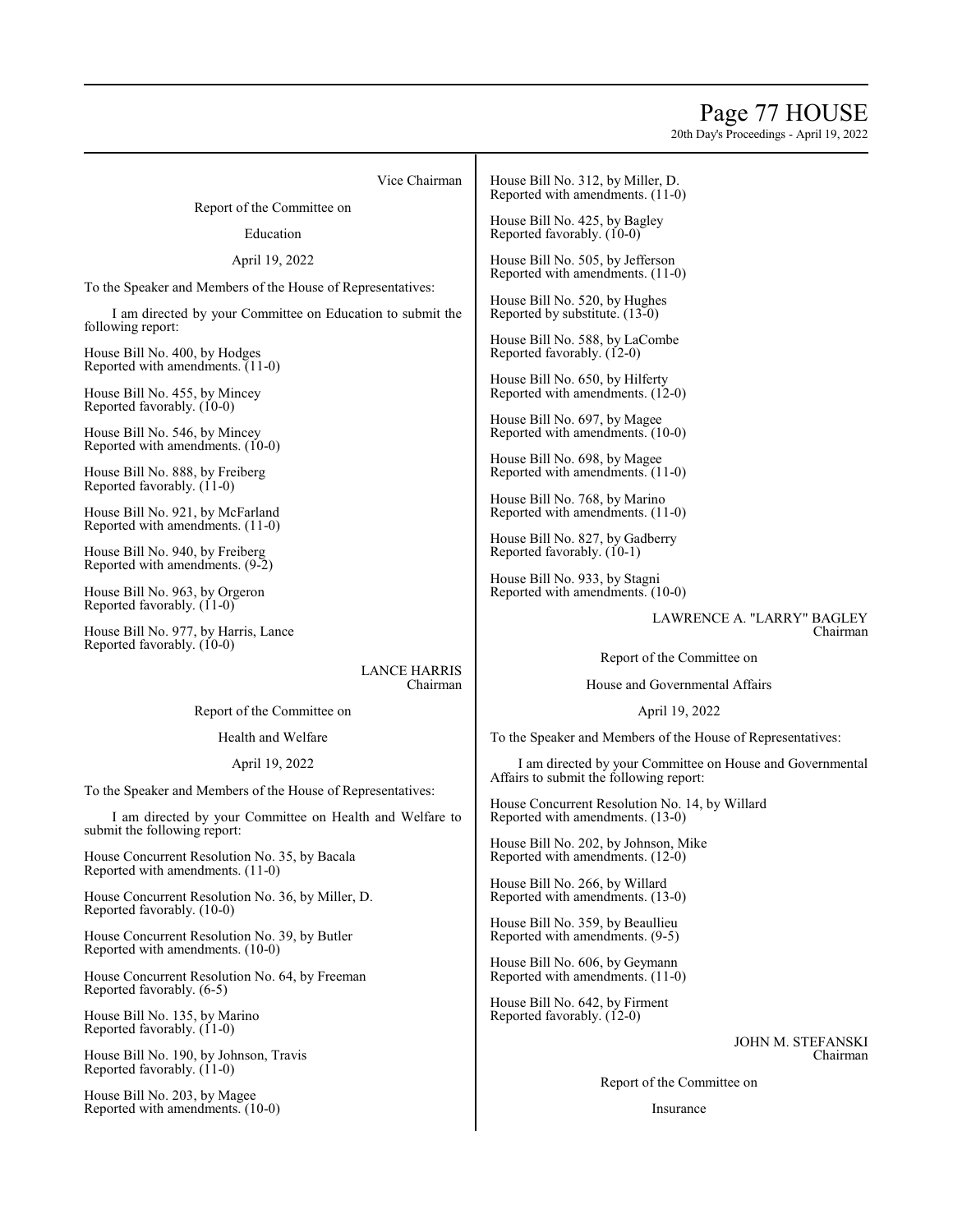## Page 78 HOUSE

20th Day's Proceedings - April 19, 2022

### April 19, 2022

To the Speaker and Members of the House of Representatives:

I am directed by your Committee on Insurance to submit the following report:

House Bill No. 278, by Echols Reported with amendments. (8-0)

House Bill No. 651, by Hilferty Reported favorably. (8-0)

House Bill No. 967, by Seabaugh Reported favorably. (8-0)

> MIKE HUVAL Chairman

### Report of the Committee on

### Natural Resources and Environment

### April 19, 2022

To the Speaker and Members of the House of Representatives:

I am directed by your Committee on Natural Resources and Environment to submit the following report:

House Bill No. 446, by Deshotel Reported favorably.  $(9-0)$ 

House Bill No. 686, by Mincey Reported with amendments. (12-0)

House Bill No. 773, by Glover Reported with amendments. (11-0)

Senate Concurrent Resolution No. 12, by Hewitt Reported favorably. (11-0)

Senate Bill No. 38, by Hensgens Reported favorably. (11-0)

Senate Bill No. 91, by Hensgens Reported favorably. (10-0)

Senate Bill No. 245, by Allain Reported favorably. (11-0)

Senate Bill No. 270, by Womack Reported favorably. (10-0)

> JEAN-PAUL P. COUSSAN Chairman

The above Senate Bills reported favorably or with amendments were referred to the Legislative Bureau.

### **Privileged Report of the Committee on Enrollment**

### April 19, 2022

To the honorable Speaker and Members of the House of Representatives:

I am directed by your Committee on Enrollment to submit the following report:

The following House Resolutions have been properly enrolled:

BY REPRESENTATIVE SCHEXNAYDER A RESOLUTION To commend the Edward Lowe Foundation for its contributions to the state. **HOUSE RESOLUTION NO. 65—** BY REPRESENTATIVE ROMERO A RESOLUTION To express the condolences of the House of Representatives on the death of Kevin Millican and commend him for his public service. **HOUSE RESOLUTION NO. 66—** BY REPRESENTATIVE LARVADAIN A RESOLUTION To commend Julius L. Mines for his accomplishments. **HOUSE RESOLUTION NO. 67—** BY REPRESENTATIVE DAVIS A RESOLUTION To designate April 18, 2022, as Lineman Appreciation Day at the state capitol. **HOUSE RESOLUTION NO. 68—** BY REPRESENTATIVE PHELPS A RESOLUTION To commend the AmeriCorps Seniors Southern University at Shreveport Foster Grandparent Volunteer Program for forty-two years of service and recognizes Thursday, May 5, 2022, as AmeriCorps Seniors Foster Grandparent Volunteer Day at the state capitol. **HOUSE RESOLUTION NO. 69—** BY REPRESENTATIVES ILLG AND FRIEMAN

A RESOLUTION To commend Brother Martin High School on winning the Louisiana High School Athletic Association 2022 boys' bowling championship.

**HOUSE RESOLUTION NO. 70—** BY REPRESENTATIVE MCFARLAND A RESOLUTION

**HOUSE RESOLUTION NO. 64—**

To designate Tuesday, April 26, 2022, as FFA Day at the state capitol and to commend the state officers of the Louisiana FFA Association.

Respectfully submitted,

STEPHANIE HILFERTY Chairwoman

The above House Resolutions contained in the report were signed by the Speaker of the House and taken by the Clerk of the House to the Secretary of State in accordance with the rules of the House.

### **Suspension of the Rules**

On motion of Rep. Gaines, the rules were suspended to permit the Committee on Judiciary to meet on Wednesday, April 20, 2022, and consider the following legislative instruments that were not listed on the weekly committee schedule as required by House Rule 14.23:

House Bill No. 648

### **Suspension of the Rules**

On motion ofRep. Edmonds, the rules were suspended to permit the Committee on Municipal, Parochial and Cultural Affairs to meet onWednesday, April 20, 2022, and consider the following legislative instruments that were not listed on the weekly committee schedule as required by House Rule 14.23: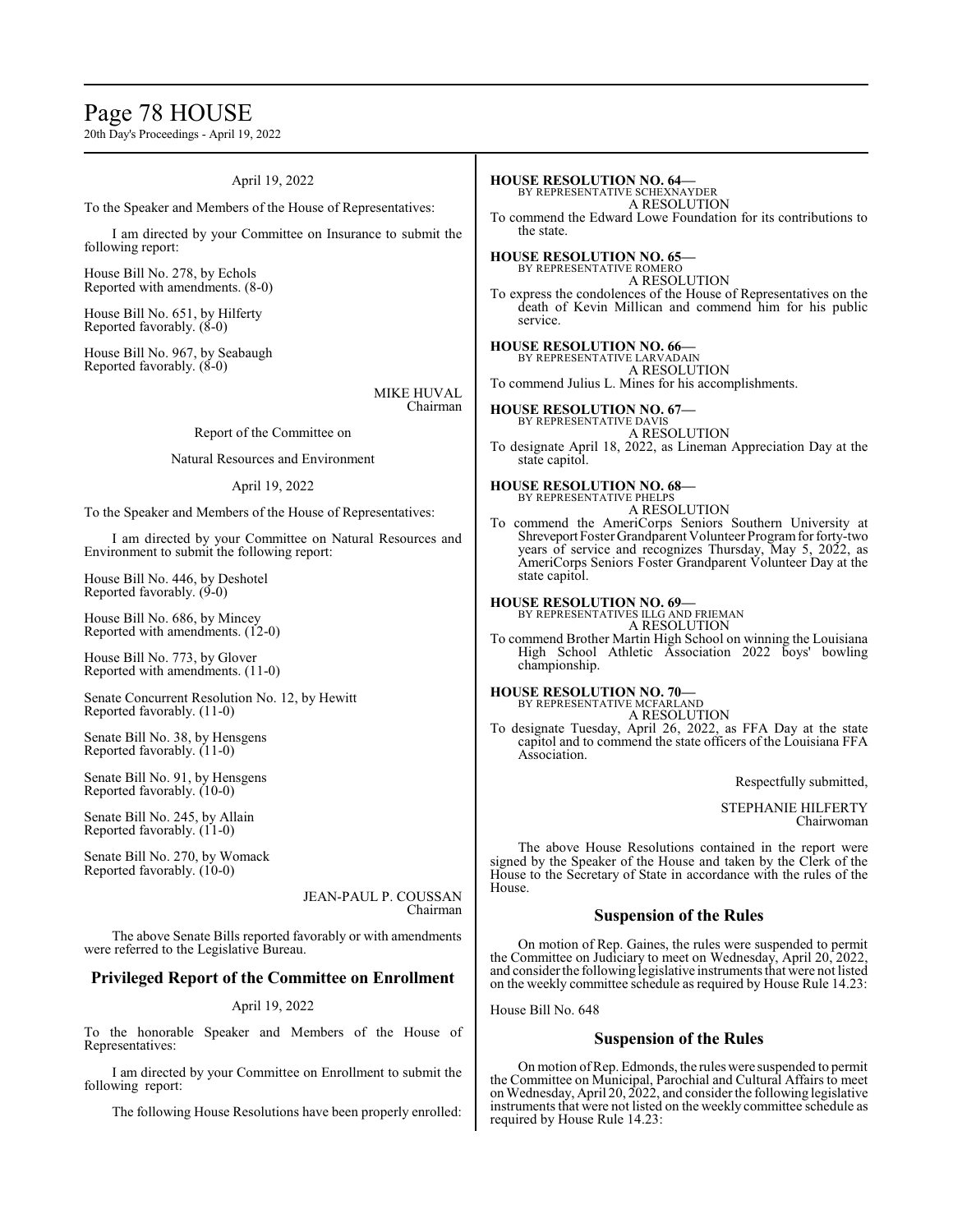Page 79 HOUSE

20th Day's Proceedings - April 19, 2022

House Bill No. 898

### **Adjournment**

On motion of Rep. Thompson, at 5:26 P.M., the House agreed to adjourn until Wednesday, April 20, 2022, at 2:00 P.M.

The Speaker of the House declared the House adjourned until 2:00 P.M., Wednesday, April 20, 2022.

> MICHELLE D. FONTENOT Clerk of the House

ANGELA S. SMITH Assistant Clerk of the House / Journal Clerk

### **Committee Meeting Notices**

The following committees posted notices as follows:

Committee on Agriculture, Forestry, Aquaculture, and Rural Development

Will meet at: 9:30 a.m.

Date: Wednesday, April 20, 2022

Location: Committee Room 3

Remarks:

- **HCR 57 MCFARLAND FEDERAL PROGRAMS** Urges and requests the Legislature ofLouisiana to support the "Greaux the Good" farmers market match program
- **HB 330 JOHNSON, TRAVIS AGRICULTURAL COMMODITIES** Creates the Industrial Hemp Promotion and Research Program
- **HB 553 MCKNIGHT MEDICAL MARIJUANA** Provides relative to suitability requirements for persons associated with medical marijuana production
- **SB 26 HENSGENS AGRICULTURE/FOREST DEPT**  Provides for the terms of the members of the Louisiana Equine Promotion and Research Advisory Board. (gov sig)
- **SB 55 CATHEY SUNSET LAW** Re-creates the Department of Agriculture and Forestry. (6/30/22)
- **SB 113 CATHEY PESTICIDES/HERBICIDES** Provides relative to structural pest control operator's licenses. (gov sig)
- **SB 205 JACKSON CONSERVATION** Provides relative to the "Soil Conservation Districts Law". (gov sig)

Any person who does not feel comfortable giving testimony in person may submit a prepared statement in accordance with House Rule 14.33 in lieu of appearing before the committee:

A. Any interested person or any committee member may file with the committee a prepared statement concerning a specific instrument or matter under consideration by the committee or concerning any matter within the committee's scope of authority, and the committee records shall reflect receipt of such statement and the date and time thereof.

B. Any person who files a prepared statement which contains data or statistical information shall include in such prepared statement sufficient information to identify the source of the data or statistical information. For the purposes of this Paragraph, the term "source" shall mean a publication, website, person, or other source fromwhich the data or statistical information contained in the prepared statement was obtained by the person or persons who prepared the statement.

NOTE: Statements emailed to h-agri@legis.la.gov and received prior to noon on Tuesday, April 19, 2022, will be distributed to the committee members prior to the meeting.

> JACK G. MCFARLAND Chairman

Committee on Judiciary

Will meet at: 9:00 a.m.

Date: Wednesday, April 20, 2022

Location: Committee Room 1

Remarks:

- **HCR 27 JOHNSON, MIKE VETERANS** Memorializes congress to reject recommendations and support the continued operation of the Alexandria Veterans Affairs Medical Center
- **HCR 66 VILLIO STATE SYMBOL** Provides for an official state steam locomotive
- **HB 5 BACALA CLERKS OF COURT** Provides relative to group insurance expenses for certain clerks of court
- **HB 110 MARCELLE COURTS** Provides relative to the assignment of domestic violence matters in the Nineteenth Judicial District
- **HB 199 LANDRY SHERIFFS** (Constitutional Amendment) Provides for term limits for sheriffs
- **HB 223 MARCELLE COURTS** Provides relative to eligibility for the Reentry Court Specialty Program
- **HB 248 WILLARD HOLIDAYS** Provides relative to Robert E. Lee Day and Confederate Memorial Day
- **HB 255 HILFERTY COURTS** Repeals the termination date of Act 110 of the 2020 R.S. of the Legislature of La. relative to the assessment, collection, and distribution of certain court costs and fees in the parish of Orleans
- **HB 258 LANDRY JURY DUTY** Provides relative to the qualifications of jurors
- **HB313 PRESSLY CRIMINAL/VICTIMS** Provides relative to rights of victims of criminal offenses
- **HB 461 JORDAN COURTS/MAYORS** Provides relative to mayors' courts
- **HB 489 DAVIS COURTS/COURT COSTS** Provides relative to court costs in the Family Court of East Baton Rouge Parish
- **HB523 LACOMBE ALCOHOLIC BEVERAGES** Provides relative to private events at brewing facilities
- **HB 533 CORMIER ATTORNEY GENERAL** Provides relative to cases handled by the attorney general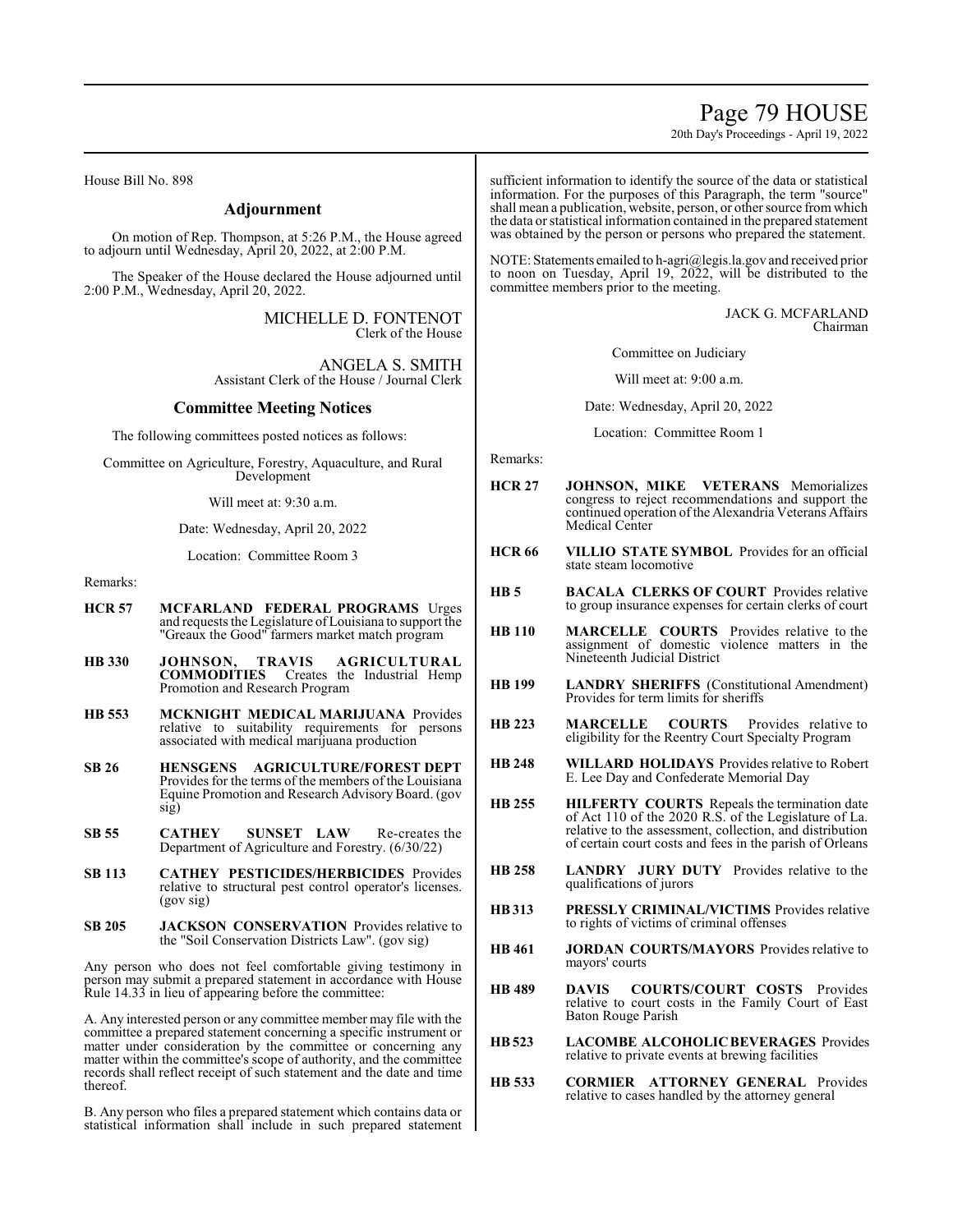## Page 80 HOUSE

20th Day's Proceedings - April 19, 2022

- **HB 551 ILLG ALCOHOLIC BEVERAGES** Provides relative to delivery of alcohol
- **HB 648 HILFERTY (TBA) CRIMINAL/VICTIMS**  Provides relative to the Crime Victims Reparations Act **(Subject to Rule Suspension)**
- **HB 653 DAVIS COURTS/COURT COSTS** Provides relative to court costs in the Family Court of East Baton Rouge Parish
- **HB 719 SEABAUGH COURTS** Provides for the salary of certain marshals
- **HB 743 CORMIER CLERKS OF COURT** Requires clerks of court to be licensed to practice law in Louisiana
- **HB 902 VILLIO STATE SYMBOL** Provides for an official state steam locomotive
- **HB 994 BACALA COURTS/CRIMINAL** Provides relative to reporting requirements for active felony cases in each judicial district

Any person who does not feel comfortable giving testimony in person may submit a prepared statement in accordance with House Rule 14:33 in lieu of appearing before the committee:

A. Any interested person or any committee member may file with the committee a prepared statement concerning a specific instrument or matter under consideration by the committee or concerning any matter within the committee's scope of authority, and the committee records shall reflect receipt of such statement and the date and time thereof.

B. Any person who files a prepared statement which contains data or statistical information shall include in such prepared statement sufficient information to identify the source of the data or statistical information. For the purposes of this Paragraph, the term "source" shall mean a publication, website, person, or other source fromwhich the data or statistical information contained in the prepared statement was obtained by the person or persons who prepared the statement.

NOTE: Statements emailed to h-jud@legis.la.gov and received prior to noon on April 19, 2022, will be distributed to the committee members prior to the meeting.

> RANDAL L. GAINES Chairman

Committee on Labor and Industrial Relations

Will meet at: 9:30 a.m.

Date: Wednesday, April 20, 2022

Location: Committee Room 5

Remarks:

- **HB 93 FRIEMAN WORKERS COMPENSATION**  Provides relative to continuances in workers' compensation cases **HB 94 FRIEMAN WORKERS COMPENSATION**  Provides relative to reimbursement for implants
- **HB 176 FRIEMAN WORKERS COMPENSATION**  Provides relative to medical examinations
- **HB 239 FRIEMAN WORKERS COMPENSATION**  Provides relative to stays in workers' compensation cases
- **HB 241 RISER LABOR** Provides relative to the Fresh Start Proper Worker Classification Initiative
- **HB 306 GREEN WORKERS COMPENSATION** Provides for workers' compensation intervention rights
- **HB 467 FRIEMAN WORKERS COMPENSATION**  Provides relative to allocation to dependents
- **HB 480 GAINES WORKERS COMPENSATION** Provides relative to a presumption of compensability under workers' compensation
- **HB 502 GAINES WORKERS COMPENSATION** Provides relative to a payor's failure to authorize an approved medical treatment or testing

Any person who does not feel comfortable giving testimony in person may submit a prepared statement in accordance with House Rule 14.33 in lieu of appearing before the committee:

A. Any interested person or any committee member may file with the committee a prepared statement concerning a specific instrument or matter under consideration by the committee or concerning any matter within the committee's scope of authority, and the committee records shall reflect receipt of such statement and the date and time thereof.

B. Any person who files a prepared statement which contains data or statistical information shall include in such prepared statement sufficient information to identify the source of the data or statistical information. For the purposes of this Paragraph, the term "source" shall mean a publication, website, person, or other source fromwhich the data or statistical information contained in the prepared statement was obtained by the person or persons who prepared the statement.

NOTE: Statements emailed to h-lir@legis.la.gov and received prior to noon on Tuesday, April 19, 2022, will be distributed to the committee members prior to the meeting.

#### BARBARA W. CARPENTER Chairman

Committee on Municipal, Parochial and Cultural Affairs

Will meet at: 9:30 a.m.

Date: Wednesday, April 20, 2022

Location: Committee Room 6

Remarks:

- **HB 49 HUVAL TAX/HOTEL OCCUPANCY** Authorizes the town of Henderson to levy a hotel occupancy tax
- **HB 155 FISHER TAX/PROPERTY** Provides relative to property adjudicated to the city of Monroe
- **HB 238 ORGERON EDUCATION/SPECIAL** Provides relative to the membership of the board of commissioners of Special Education District No. 1 of the parish of Lafourche
- **HB 348 AMEDEE DISTRICTS/RECREATION** Provides relative to recreation districts in St. Mary Parish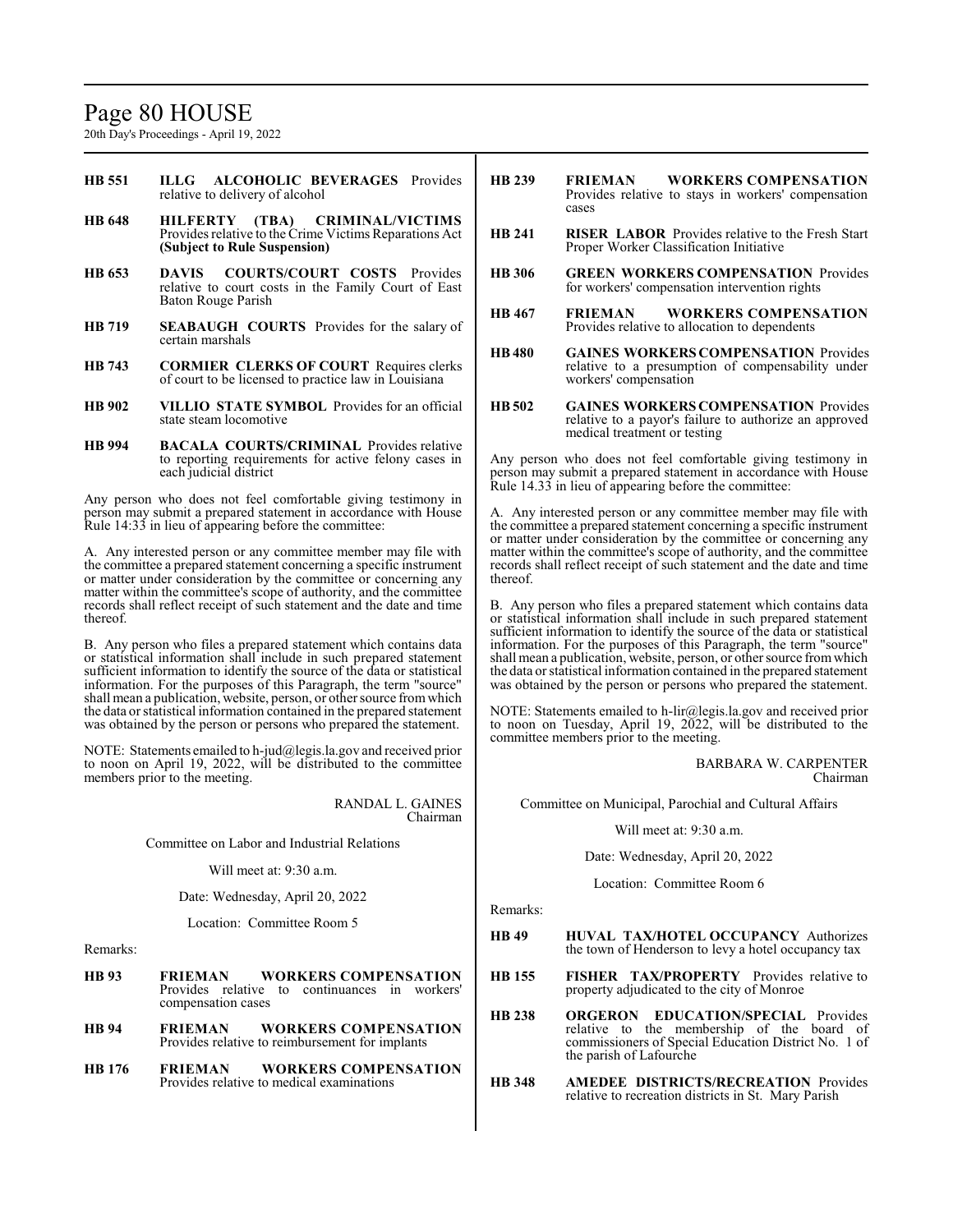## Page 81 HOUSE

20th Day's Proceedings - April 19, 2022

- **HB 355 OWEN, CHARLES MUNICIPAL/ORDINANCES**  Prohibits municipalities from enacting certain regulations relative to fuel retailers and transportation infrastructure
- **HB 375 DESHOTEL POLICE/LOCAL** Provides relative to qualifications for the police chief of a village
- **HB 457 CARPENTER PROCUREMENT** Provides relative to contracts awarded to socially and economically disadvantaged businesses in the city of Baton Rouge and the parish of East Baton Rouge
- **HB 563 BACALA MUNICIPAL/ANNEXATION** Provides relative to annexations in Ascension Parish
- **HB 713 ZERINGUE UTILITIES** Authorizes political subdivisions to create stormwater utility systems
- **HB 732 DUPLESSIS DISTRICTS/HISTORIC** Provides relative to the Louis Armstrong Park Authority and Historic Jazz District in Orleans Parish
- **HB 763 JOHNSON, TRAVIS LOCAL OFFL/POLICE CHIEFS** Provides relative to the office of police chief in the town of Ferriday
- **HB 780 MAGEE HISTORIC PRESERVATION** Provides relative to historic preservation and economic development in downtown Houma
- **HB 797 DUPLESSIS DISTRICTS/SPECIAL** Provides relative to the BioDistrict New Orleans in Orleans Parish
- **HB 878 HORTON CIVIL SERVICE/FIRE & POL**  Provides for hearing loss as an occupational disease while employed in the classified police service
- **HB 889 MAGEE MUSEUMS/STATE MUSEUM** Establishes the Dew Drop-America's Rock and Roll Museum within the Department of Culture, Recreation and Tourism
- **HB 895 MAGEE DISTRICTS/SPECIAL** Creates the LaSalle Cultural Corridor District in Orleans Parish
- **HB 898 DEVILLIER (TBA) LOCAL GOVERNMENT**  Provides relative to the powers of parishes and municipalities with respect to liquefied petroleum gas **(Subject to Rule Suspension)**

Any person who does not feel comfortable giving testimony in person may submit a prepared statement in accordance with House Rule 14.33 in lieu of appearing before the committee:

A. Any interested person or any committee member may file with the committee a prepared statement concerning a specific instrument or matter under consideration by the committee or concerning any matter within the committee's scope of authority, and the committee records shall reflect receipt of such statement and the date and time thereof.

B. Any person who files a prepared statement which contains data or statistical information shall include in such prepared statement sufficient information to identify the source of the data or statistical information. For the purposes of this Paragraph, the term "source" shall mean a publication, website, person, or other source from which the data or statistical information contained in the prepared statement was obtained by the person or persons who prepared the statement.

NOTE: Statements emailed to h-mpc@legis.la.govand received prior to noon on Tuesday, April 19, will be distributed to the committee members prior to the meeting.

> RICK EDMONDS Chairman

Committee on Retirement

Will meet at: 9:30 a.m.

Date: Wednesday, April 20, 2022

Location: Committee Room 4

Remarks:

- **HB 18 BACALA RETIREMENT/MUNICIPAL POL**  Provides relative to the reemployment of retired members of the Municipal Police Employees' Retirement System
- **HB 20 ILLG RETIREMENT/DISTRICT ATTY** Provides relative to the District Attorneys' Retirement System board of trustees and the reemployment of system retirees
- **HB22 EDMONDS RETIREMENT/TEACHERS** Provides relative to the reemployment of retired teachers in the Teachers' Retirement System of Louisiana
- **HB 26 ROMERO RETIREMENT/TEACHERS** Provides relative to salaries of reemployed teachers in the Teachers' Retirement System of Louisiana
- **HB 30 FRIEMAN RETIREMENT/TEACHERS** Provides relative to the reemployment of retired teachers in the Teachers' Retirement System of Louisiana
- **HB 1021 MCFARLAND RETIREMENT/TEACHERS**  Provides for the reemployment of retirees of the Teachers' Retirement System of Louisiana in a critical shortage position
- 1. Teachers' Return to Work Presentation

Any person who does not feel comfortable giving testimony in person may submit a prepared statement in accordance with House Rule 14.33 in lieu of appearing before the committee:

A. Any interested person or any committee member may file with the committee a prepared statement concerning a specific instrument or matter under consideration by the committee or concerning any matter within the committee's scope of authority, and the committee records shall reflect receipt of such statement and the date and time thereof.

B. Any person who files a prepared statement which contains data or statistical information shall include in such prepared statement sufficient information to identify the source of the data or statistical information. For the purposes of this Paragraph, the term "source" shall mean a publication, website, person, or other source fromwhich the data or statistical information contained in the prepared statement was obtained by the person or persons who prepared the statement.

NOTE: Statements emailed to h-ret@legis.la.gov and received prior to noon on Tuesday, April 19, 2022, will be distributed to the committee members prior to the meeting.

> PHILLIP R. DEVILLIER Chairman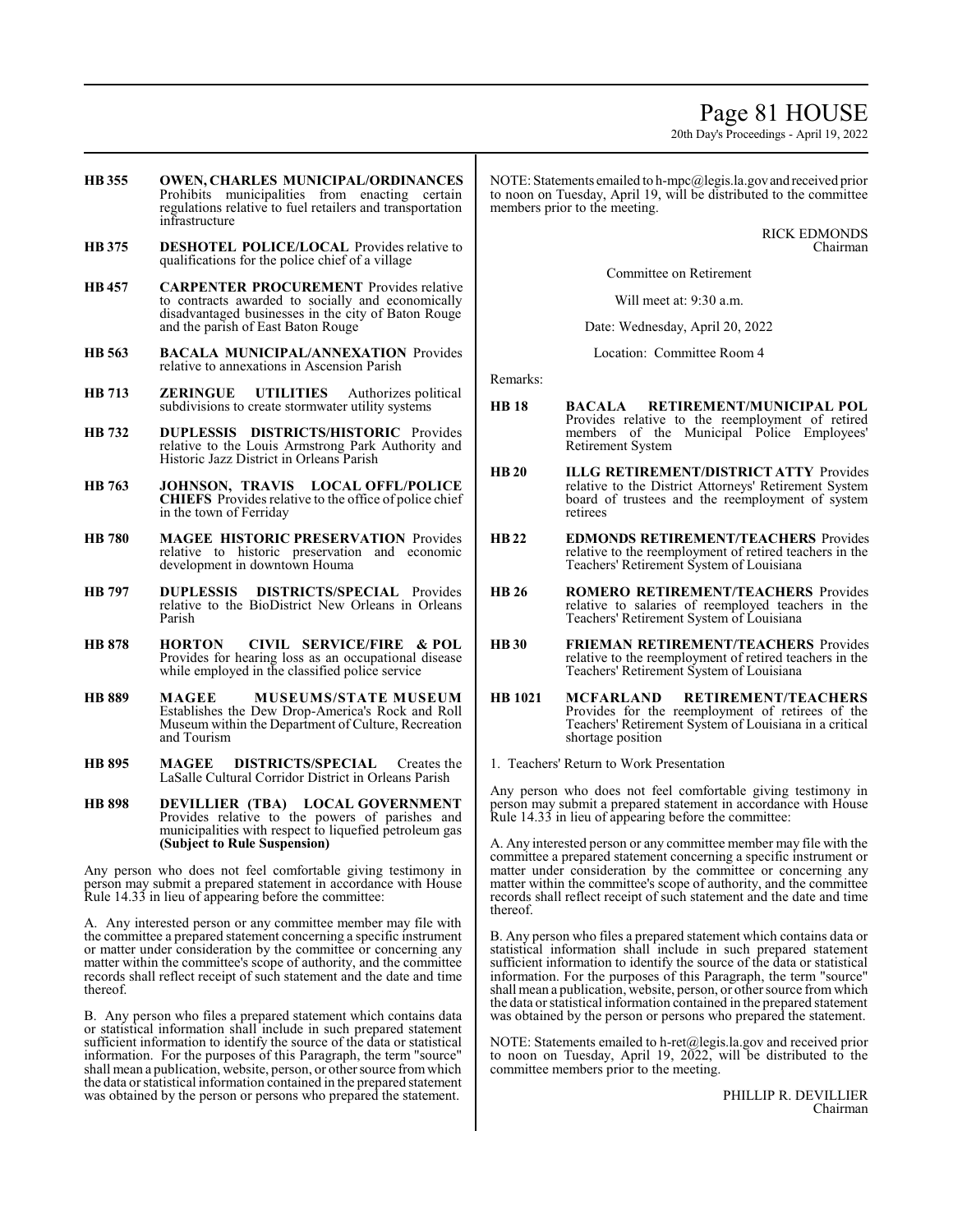20th Day's Proceedings - April 19, 2022

### **Weekly Committee Schedules**

The following committees posted weekly committee schedules as follows:

Committee on Appropriations

Monday, April 25, 2022

Committee Room 5

9:00 a.m.

### INSTRUMENTS TO BE HEARD:

- **HB 29 NELSON APPROPRIATIONS** (Constitutional Amendment) To require the legislature to appropriate no less than fifty percent of nonrecurring state revenues for application to certain state retirement system unfunded accrued liability
- **HB 31 TARVER, PHILLIP RETIREMENT/STATE SYSTEMS** (Constitutional Amendment) Dedicates a certain amount of state nonrecurring revenue to state retirement systems for supplemental benefit payments
- **HB 55 BUTLER MEDICAID** Provides for Medicaid coverage of dental care for certain residents of intermediate care facilities
- **HB 65 ZERINGUE JUDGES** Provides with respect to annual financial reports on district and local court funding and expenses
- **HB 80 EDMONDS BUDGETARY CONTROLS** Restricts spending of state general fund revenue-direct to 98% of the official forecast
- **HB 90 MARCELLE HEALTH/LDH** Creates the office on women's health within the La. Department of Health and provides for the duties and functions of the office
- **HB 329 ZERINGUE TAX APPEALS/BOARD** Provides for the payment of certain judgments issued by the Board of Tax Appeals for approved claims
- **HB 724 BAGLEY ECONOMIC DEVELOPMENT** Establishes a grant program for site development and improvement
- **HB 1052 LANDRY FUNDS/FUNDING** Establishes the Hazard Mitigation Revolving Loan Fund
- **HR 30 ZERINGUE JUDGES** Establishes a task force to study the funding and workload of judicial districts and circuits

Any person who does not feel comfortable giving testimony in person may submit a prepared statement in accordance with House Rule 14.33 in lieu of appearing before the committee:

A. Any interested person or any committee member may file with the committee a prepared statement concerning a specific instrument or matter under consideration by the committee or concerning any matter within the committee's scope of authority, and the committee records shall reflect receipt of such statement and the date and time thereof.

B. Any person who files a prepared statement which contains data or statistical information shall include in such prepared statement sufficient information to identify the source of the data or statistical information. For the purposes of this Paragraph, the term "source"

shall mean a publication, website, person, or other source fromwhich the data or statistical information contained in the prepared statement was obtained by the person or persons who prepared the statement.

NOTE: Statements emailed to h-app@legis.la.gov and received prior to noon on Friday, April 22, 2022, will be distributed to the committee members prior to the meeting.

Tuesday, April 26, 2022

Committee Room 5

9:00 a.m.

### INSTRUMENTS TO BE HEARD:

- **HB 136 MARINO EDUCATION** Requires dyslexia education as a component of teacher education programs
- **HB 156 FREIBERG TEACHERS/CERTIFICATION** Provides relative to criminal history review with respect to teacher certification
- **HB 194 BUTLER SCHOOLS/CHOICE** Creates and provides for a program to provide state funding for the education ofstudents with exceptionalities not enrolled in public school
- **HB 196 NELSON HIGHER EDUCATION** Creates the Stimulating More Advanced Research and Technology (SMART) Program and the SMART Fund for the purpose of awarding grants to support research at public postsecondary education institutions
- **HB 452 FREIBERG SCHOOLS/CHOICE** Creates and provides for a program to provide state funding for the education of certain students who have been victims of bullying and are not enrolled in public school
- **HB 567 BOYD SCHOOLS/FOOD PROGRAMS** Creates the Lifestyle Choices pilot program
- **HB 593 GEYMANN FISCAL CONTROLS** (Constitutional Amendment) Relative to restrictions on the expenditure of state funds
- **HB 656 GEYMANN FISCAL CONTROLS** Limits the amount of recurring revenue that can be recognized by the Revenue Estimating Conference
- **HB 736 BEAULLIEU EDUCATION/PERSONNEL** Establishes the Athletic Trainer Professional Development Program in the Dept. of Education and provides for administration, qualification, and implementation of the various components of the program
- **HB 824 SCHLEGEL SCHOOLS/CHOICE** Creates and provides for a program to provide state funding for the education of students not enrolled in a public school
- **HB 845 GEYMANN FISCAL CONTROLS** Prohibits changes in budget authority that would allow certain federal funds to be used on ordinary recurring expenses of state government
- **HB 852 SCHLEGEL STUDENTS** Creates a book delivery program for certain public school students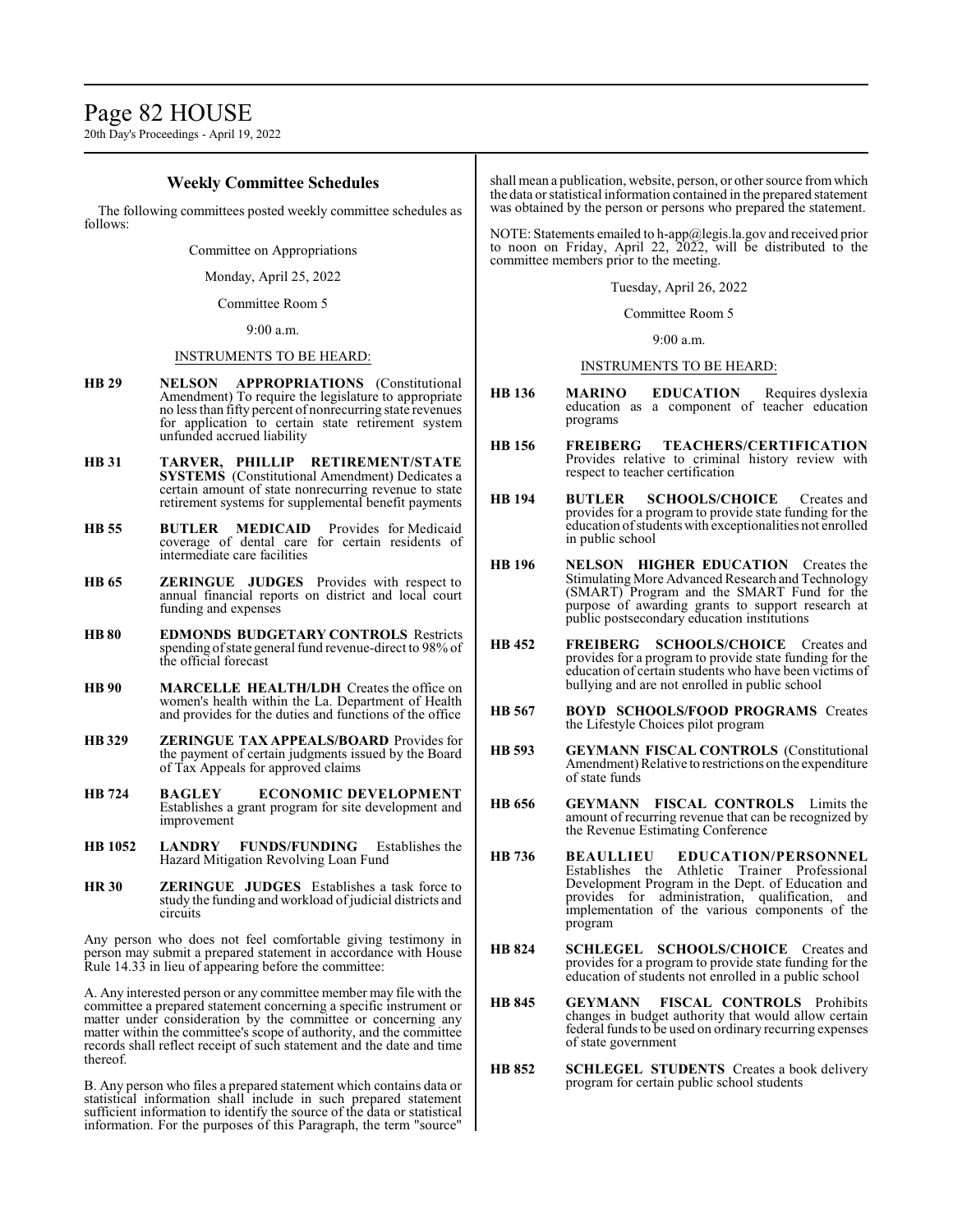## Page 83 HOUSE

20th Day's Proceedings - April 19, 2022

Any person who does not feel comfortable giving testimony in person may submit a prepared statement in accordance with House Rule 14.33 in lieu of appearing before the committee:

A. Any interested person or any committee member may file with the committee a prepared statement concerning a specific instrument or matter under consideration by the committee or concerning any matter within the committee's scope of authority, and the committee records shall reflect receipt of such statement and the date and time thereof.

B. Any person who files a prepared statement which contains data or statistical information shall include in such prepared statement sufficient information to identify the source of the data or statistical information. For the purposes of this Paragraph, the term "source" shall mean a publication, website, person, or other source fromwhich the data or statistical information contained in the prepared statement was obtained by the person or persons who prepared the statement.

NOTE: Statements emailed to h-app@legis.la.gov and received prior to noon on Monday, April 25, 2022, will be distributed to the committee members prior to the meeting.

LEGISLATIVE INSTRUMENTS MAY BE DELETED (DOES NOT REQUIRE<br>HOUSE RULES SUSPENSION) OR ADDED (REQUIRES HOUSE RULES<br>SUSPENSION) PRIOR TO THE MEETING DATE. (HOUSE RULES 14.23 AND<br>14.24) SEE THE DAILY NOTICE OF COMMITTEE MEETING TO MEETING DATE.

> JEROME "ZEE" ZERINGUE Chairman

Committee on Civil Law and Procedure

Monday, April 25, 2022

Committee Room 4

10:00 a.m.

### INSTRUMENTS TO BE HEARD:

- **HB 4 TARVER, PHILLIP BESE** (Constitutional Amendment) Eliminates the gubernatorial appointment of three members of the State Board of Elementary and Secondary Education, providing for an all-elected membership and reducing the membership to eight
- **HB 53 FRIEMAN HEALTH** (Constitutional Amendment) Provides with respect to autonomy in making personal health care decisions
- **HB 250 MAGEE SCHOOLS** (Constitutional Amendment) Provides for appropriations from the Education Excellence Fund
- **HB 702 JORDAN CIVIL/IMMUNITY** Provides relative to liability for certain actions by peace officers
- **HB 953 SEABAUGH RELIGIOUS ORGANIZATIONS** Provides relative to the free exercise of religion

Any person who does not feel comfortable giving testimony in person may submit a prepared statement in accordance with House Rule 14.33 in lieu of appearing before the committee:

A. Any interested person or any committee member may file with the committee a prepared statement concerning a specific instrument or matter under consideration by the committee or concerning any matter within the committee's scope of authority, and the committee records shall reflect receipt of such statement and the date and time thereof.

B. Any person who files a prepared statement which contains data or statistical information shall include in such prepared statement sufficient information to identify the source of the data or statistical information. For the purposes of this Paragraph, the term "source" shall mean a publication, website, person, or other source fromwhich the data or statistical information contained in the prepared statement was obtained by the person or persons who prepared the statement.

NOTE: Statements emailed to h-clp@legis.la.gov and received prior to noon on Friday, April 22, 2022, will be distributed to the committee members prior to the meeting.

Tuesday, April 26, 2022

Committee Room 4

9:00 a.m.

### INSTRUMENTS TO BE HEARD:

- **HB 560 FREEMAN DOMESTIC ABUSE** Provides for consistency in the Domestic Abuse Assistance Act in the Children's Code
- **HB 885 JOHNSON, MIKE CHILDREN/ABUSE** Provides for the use of prehearing videotape as evidence in administrative appeals of justified reports of child abuse or neglect
- **HB 887 CARTER, ROBBY CIVIL/ACTIONS** Provides for the right of action in wrongful death and survival actions
- **HB 896 MCFARLAND CIVIL/DAMAGES** Provides for limitations on recoverable past medical expenses
- **HB 923 MCKNIGHT LIABILITY/CIVIL** Provides relative to liability associated with Mardi Gras parades
- **HB 1008 CARTER, ROBBY WILLS/TESTAMENTS** Provides for proof of an olographic testament
- **HB 1026 AMEDEE DOMESTIC ABUSE** Provides relative to domestic violence

Any person who does not feel comfortable giving testimony in person may submit a prepared statement in accordance with House Rule 14.33 in lieu of appearing before the committee:

A. Any interested person or any committee member may file with the committee a prepared statement concerning a specific instrument or matter under consideration by the committee or concerning any matter within the committee's scope of authority, and the committee records shall reflect receipt of such statement and the date and time thereof.

B. Any person who files a prepared statement which contains data or statistical information shall include in such prepared statement sufficient information to identify the source of the data or statistical information. For the purposes of this Paragraph, the term "source" shall mean a publication, website, person, or other source fromwhich the data or statistical information contained in the prepared statement was obtained by the person or persons who prepared the statement.

NOTE: Statements emailed to h-clp@legis.la.gov and received prior to noon on Monday, April 25, 2022, will be distributed to the committee members prior to the meeting.

LEGISLATIVE INSTRUMENTS MAY BE DELETED (DOES NOT REQUIRE<br>HOUSE RULES SUSPENSION) OR ADDED (REQUIRES HOUSE RULES<br>SUSPENSION) PRIOR TO THE MEETING DATE. (HOUSE RULES 14.23 AND<br>14.24) SEE THE DAILY NOTICE OF COMMITTEE MEETING TO MEETING DATE.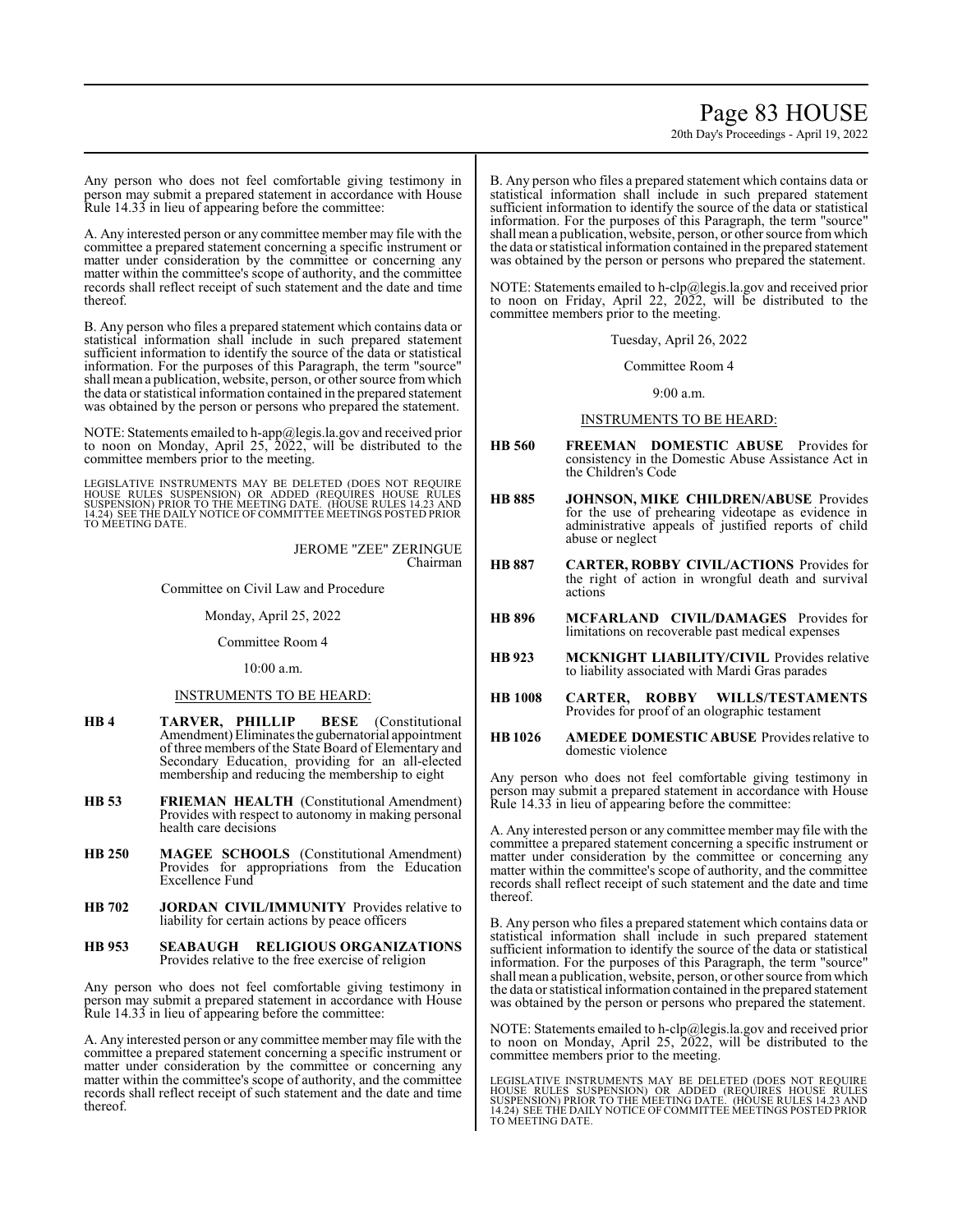## Page 84 HOUSE

20th Day's Proceedings - April 19, 2022

### GREGORY A. MILLER Chairman

Committee on Commerce

Monday, April 25, 2022

Committee Room 1

9:30 a.m.

## INSTRUMENTS TO BE HEARD:

- **HB 303 FREEMAN DISCRIMINATION** Provides relative to discrimination in sale or rental of housing and other prohibited practices
- **HB 342 HODGES FINANCIAL INSTITUTIONS** Provides relative to discrimination by financial institutions
- **HB 555 OWEN, CHARLES LICENSING** Provides relative to occupational licenses
- **HB 565 BACALA FIRE PROTECT/FIRE MARSHAL** Provides relative to duties of the fire marshal
- **HB 597 FREEMAN BOARDS/COMMISSIONS** Provides relative to occupational licensing
- **HB 639 PRESSLY LICENSING** Provides relative to occupational licensing for workers with criminal histories
- **HB 665 WILLARD HOUSING** Provides relative to the Louisiana Equal Housing Opportunity Act
- **HB 675 JORDAN COMMERCE** Provides relative to consumer credit loans and transactions
- **HB 760 SCHEXNAYDER SECRETARY OF STATE** Provides relative to certain fees charged by the secretary of state
- **HB 788 ROMERO CONTRACTORS** Provides for an outof-state contractor database
- **HB 806 FREEMAN COMMERCIAL REGULATIONS** Provides relative to solar and battery storage
- **HB 971 ROMERO CONTRACTORS** Provides relative to home improvement contracting
- **HB1015 SCHEXNAYDER ECONOMIC DEVELOPMENT** Provides relative to financial incentives for events held in Louisiana
- **HB 1040 LACOMBE COMMERCE** Provides relative to payment processing services
- **HB 1048 MCKNIGHT ECONOMIC DEVELOPMENT** Provides relative to economic development
- **HR 25 ORGERON ENERGY PRODUCTION** Urges and requests the Louisiana Public Service Commission to investigate the benefits, feasibility, and pathways to achieving 5-gigawatts of offshore wind energy development by 2035

Any person who does not feel comfortable giving testimony in person may submit a prepared statement in accordance with House Rule 14.33 in lieu of appearing before the committee:

A. Any interested person or any committee member may file with the committee a prepared statement concerning a specific instrument or matter under consideration by the committee or concerning any matter within the committee's scope of authority, and the committee records shall reflect receipt of such statement and the date and time thereof.

B. Any person who files a prepared statement which contains data or statistical information shall include in such prepared statement sufficient information to identify the source of the data or statistical information. For the purposes of this Paragraph, the term "source" shall mean a publication, website, person, or other source fromwhich the data or statistical information contained in the prepared statement was obtained by the person or persons who prepared the statement.

NOTE: Statements emailed to h-com@legis.la.gov and received prior to noon on Friday, April 22, 2022, will be distributed to the committee members prior to the meeting.

### Tuesday, April 26, 2022

### Committee Room 1

#### $9.30 a m$

### INSTRUMENTS TO BE HEARD:

- **HB 168 HUVAL CONTRACTORS** Provides relative to generator gas line installation
- **HB 300 DEVILLIER PLUMBERS** Provides relative to licensure for plumbers
- **HB 435 HUVAL FEES/LICENSES/PERMITS** Provides relative to fees charged by the Louisiana Used Motor Vehicle Commission
- **HB 610 GREEN CREDIT/CONSUMER LOANS** Provides relative to student loans
- **HB737 DUPLESSIS CONTRACTORS/CONSTRUCTION** Provides relative to construction and repair of accessory dwelling units used as personal residences
- **HB752 DUBUISSON PUBLIC SERVICECOMN** Provides for notice of a rate change by a common carrier or public utility
- **HB 932 HUVAL PLUMBERS** Provides relative to licensure for plumbers
- **HB 934 C A R T E R , R O B B Y I N S U R A N C E COMMISSIONER** Repeals an exemption from the Unfair Trade Practices and Consumer Protection Law for insurance regulators
- **HB 937 BUTLER COSMETOLOGY/BOARD** Provides relative to the membership of the La. State Board of Cosmetology
- **HB 997 DUPLESSIS VETERANS** Provides relative to interment of military personnel
- **HB 1019 DUBUISSON COSMETOLOGY** Provides relative to licensure of cosmetologists

Any person who does not feel comfortable giving testimony in person may submit a prepared statement in accordance with House Rule 14.33 in lieu of appearing before the committee:

A. Any interested person or any committee member may file with the committee a prepared statement concerning a specific instrument or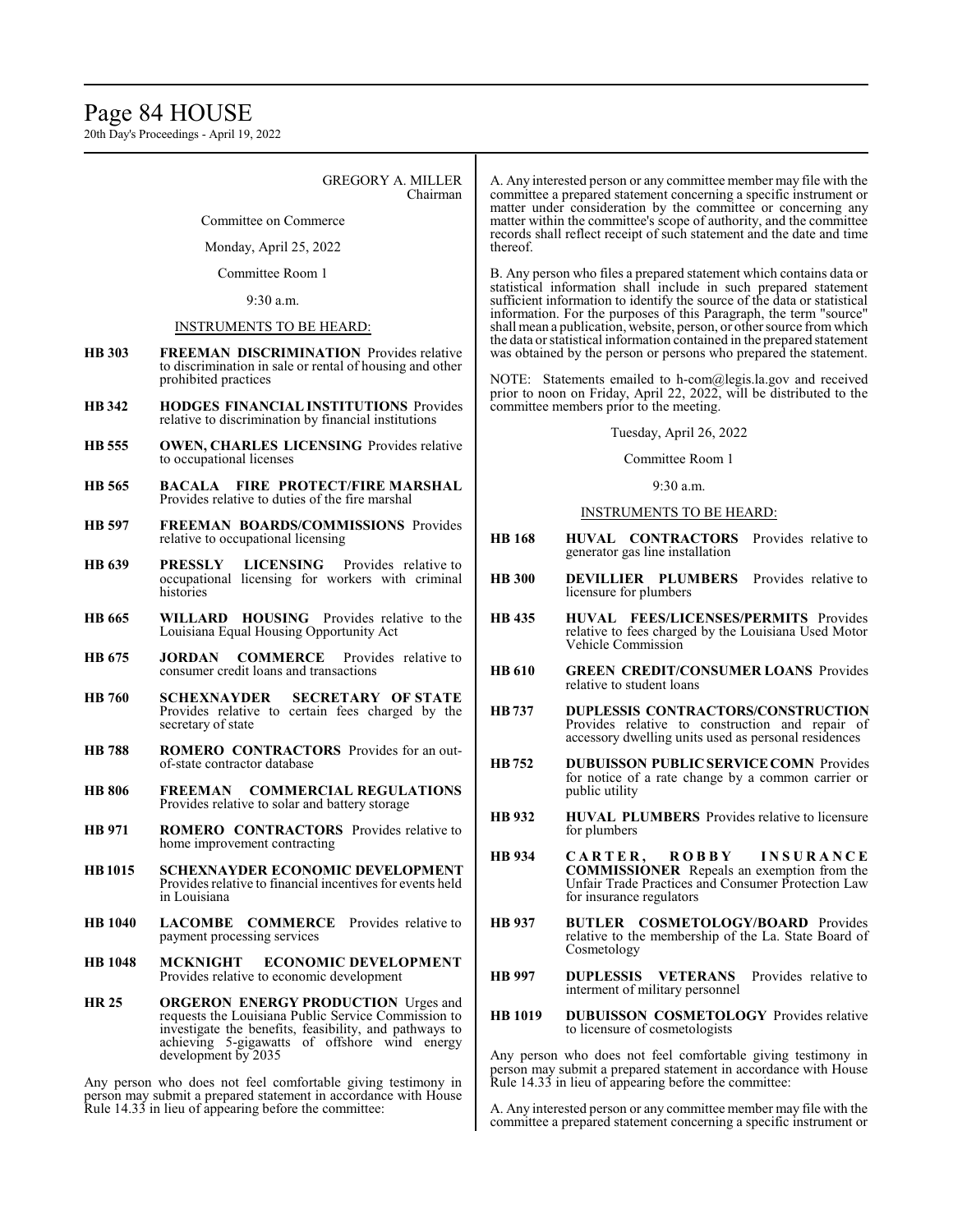## Page 85 HOUSE

20th Day's Proceedings - April 19, 2022

matter under consideration by the committee or concerning any matter within the committee's scope of authority, and the committee records shall reflect receipt of such statement and the date and time thereof.

B. Any person who files a prepared statement which contains data or statistical information shall include in such prepared statement sufficient information to identify the source of the data or statistical information. For the purposes of this Paragraph, the term "source" shall mean a publication, website, person, or other source fromwhich the data or statistical information contained in the prepared statement was obtained by the person or persons who prepared the statement.

NOTE: Statements emailed to h-com@legis.la.gov and received prior to noon on Monday, April 25, 2022, will be distributed to the committee members prior to the meeting.

LEGISLATIVE INSTRUMENTS MAY BE DELETED (DOES NOT REQUIRE<br>HOUSE RULES SUSPENSION) OR ADDED (REQUIRES HOUSE RULES<br>SUSPENSION) PRIOR TO THE MEETING DATE. (HOUSE RULES 14.23 AND 14.24) SEE THE DAILY NOTICE OF COMMITTEE MEETINGS POSTED PRIOR TO MEETING DATE.

> PAULA P. DAVIS Chairman

Committee on Transportation, Highways and Public Works

Monday, April 25, 2022

Committee Room 3

10:00 a.m.

### INSTRUMENTS TO BE HEARD:

- **HB 150 ST. BLANC PORTS/MORGAN CITY** Provides relative to the Morgan City Harbor and Terminal District
- **HB 466 CREWS PROCUREMENT** Provides relative to the applicability of certain lease terms to airport facilities operated and managed by the Shreveport Regional Airport
- **HB 469 JOHNSON, TRAVIS BOARDS/COMMISSIONS** Creates the Delta Bike Trail Commission
- **HB 519 GAROFALO LEVEES/BDS & DISTRICTS** Authorizes flood protection authority spending across various levee districts
- **HB 587 HILFERTY LEVEES/BDS & DISTRICTS** Modifies the composition of the Lakefront Management Authority Board
- **HB 590 PRESSLY TRANSPORTATION DEPT** Provides relative to the Department of Transportation and Development annual reporting
- **HB 776 GLOVER HIGHWAYS** Designates a portion of Interstate 49 in Shreveport, Louisiana as "The Cooper Road Pioneers Memorial Overpass"
- **HB869 ROMERO HIGHWAYS/INTERSTATE** Designates portions of certain highways as memorial highways
- **HB 872 TURNER FUNDS/FUNDING** Requires the La. Motor Vehicle Commission to deposit all revenues in a dedicated fund account in the state treasury

**HB1054 DUPLESSIS TRANSPORTATION**Provides relative to Transportation Network Companies security camera system

Any person who does not feel comfortable giving testimony in person may submit a prepared statement in accordance with House Rule 14.33 in lieu of appearing before the committee:

A. Any interested person or any committee member may file with the committee a prepared statement concerning a specific instrument or matter under consideration by the committee or concerning any matter within the committee's scope of authority, and the committee records shall reflect receipt of such statement and the date and time thereof.

B. Any person who files a prepared statement which contains data or statistical information shall include in such prepared statement sufficient information to identify the source of the data or statistical information. For the purposes of this Paragraph, the term "source" shall mean a publication, website, person, or other source fromwhich the data or statistical information contained in the prepared statement was obtained by the person or persons who prepared the statement.

NOTE: Statements emailed to h-thpw@legis.la.gov and received prior to noon on Friday, April 22, 2022, will be distributed to the committee members prior to the meeting.

Tuesday, April 26, 2022

Committee Room 3

10:00 a.m.

#### INSTRUMENTS TO BE HEARD:

- **HCR 20 KERNER FLOODING/CONTROL** Memorializes the U.S. Congress to invest future supplemental funding in the communities of Lafitte, Barataria, and Crown Point
- **HCR 21 FONTENOT HIGHWAYS** Urges and requests the Department of Transportation and Development to study the safety of LA Hwy. 20 and feasibility of adding a shoulder
- **HCR 69 BRASS CURRICULA/DRIVER ED** Requests establishment of credentials for commercial driver's license classroom training
- **HB901 WRIGHT LAWENFORCEMENT**Provides relative to the duties of the Greater New Orleans Expressway Commission's Causeway Police Department
- **HB 998 HILFERTY MTR VEHICLE/LICEN PLATES** Creates the "Southern Yacht Club" in New Orleans specialty license plate
- **HB 1031 FREIBERG MOTOR VEHICLES** Imposes a road usage fee on certain electric and hybrid vehicles
- **HB 1032 ZERINGUE ADVERTISING** Provides relative to outdoor advertising
- **HB 1036 OWEN, CHARLES PUBLIC FACILITIES** Provides relative to types of payment accepted at airports
- **SB17 MIZELL FEES/LICENSES/PERMITS**Provides for the distribution of fees collected from the "Save the Honeybee" prestige license plate. (Gov sig)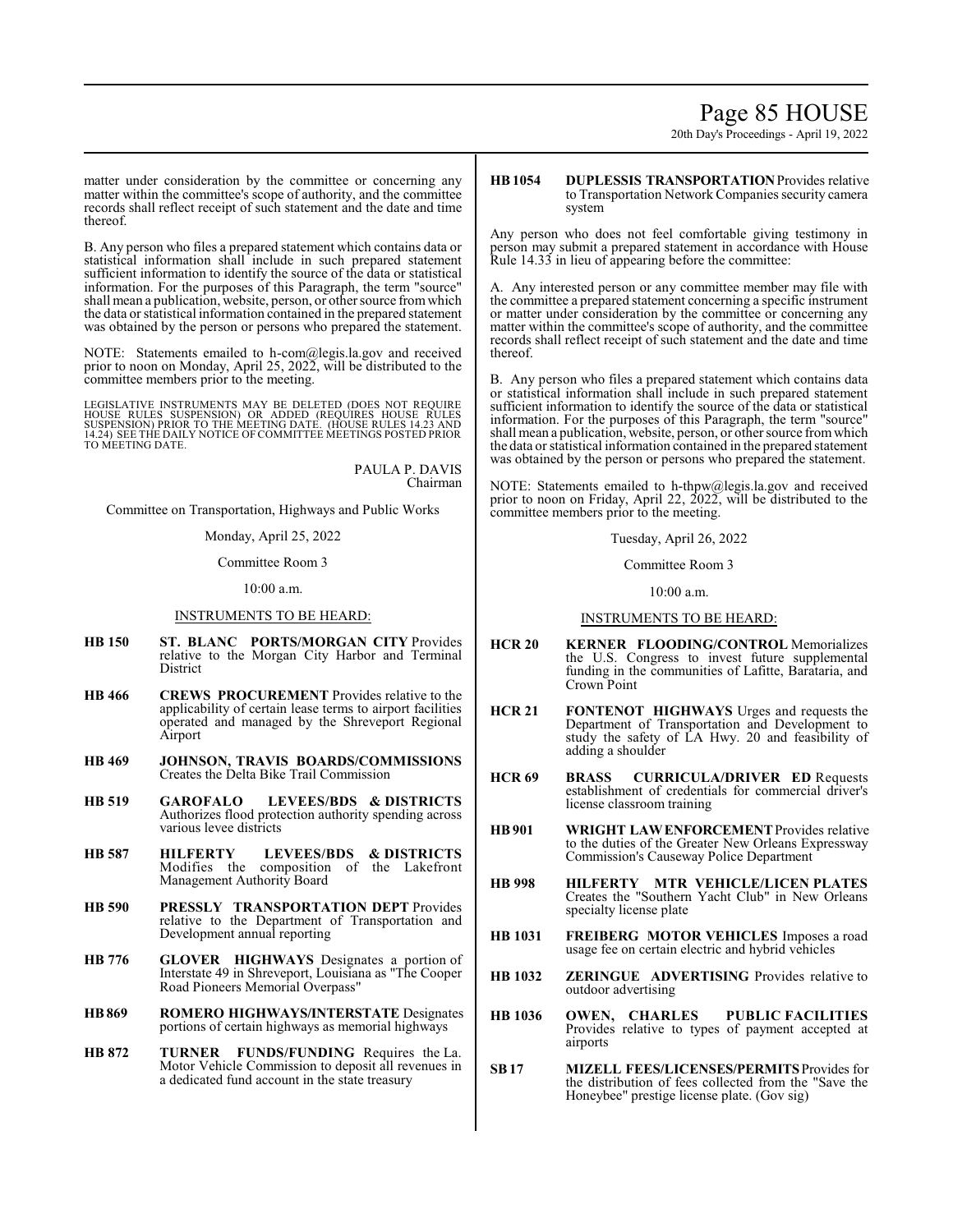## Page 86 HOUSE

20th Day's Proceedings - April 19, 2022

- **SB 84 CORTEZ MOTOR VEHICLES** Creates the "Maddie's Footprints" special prestige license plate. (8/1/22)
- **SB 223 LAMBERT MOTOR VEHICLES** Creates specialty license plates. (8/1/22)

Any person who does not feel comfortable giving testimony in person may submit a prepared statement in accordance with House Rule 14.33 in lieu of appearing before the committee:

A. Any interested person or any committee member may file with the committee a prepared statement concerning a specific instrument or matter under consideration by the committee or concerning any matter within the committee's scope of authority, and the committee records shall reflect receipt of such statement and the date and time thereof.

B. Any person who files a prepared statement which contains data or statistical information shall include in such prepared statement sufficient information to identify the source of the data or statistical information. For the purposes of this Paragraph, the term "source" shall mean a publication, website, person, or other source fromwhich the data or statistical information contained in the prepared statement was obtained by the person or persons who prepared the statement.

NOTE: Statements emailed to h-thpw@legis.la.gov and received prior to noon on Monday, April 25, 2022, will be distributed to the committee members prior to the meeting.

LEGISLATIVE INSTRUMENTS MAY BE DELETED (DOES NOT REQUIRE<br>HOUSE RULES SUSPENSION) OR ADDED (REQUIRES HOUSE RULES<br>SUSPENSION) PRIOR TO THE MEETING DATE. (HOUSE RULES 14.23 AND<br>14.24) SEE THE DAILY NOTICE OF COMMITTEE MEETING

MARK WRIGHT Chairman

Committee on Ways and Means

Monday, April 25, 2022

Committee Room 6

10:00 a.m.

### INSTRUMENTS TO BE HEARD:

- **HB 631 GREEN TAX COMMISSION, STATE** To provide for certain changes or corrections of assessment by the tax commission
- **HB 907 TARVER, PHILLIP TAX/PROPERTY** Provides for resident custodians on adjudicated property
- **HB 965 STEFANSKI ASSESSORS** To grant the Board of Tax Appeals jurisdiction over certain suits instituted by taxpayers dissatisfied with certain final determinations by the Louisiana Tax Commission
- **HB 992 BEAULLIEU TAX COMMISSION, STATE** Authorizes the Louisiana Tax Commission to hear claims for the refund of ad valorem property taxes erroneously paid on public service properties
- **HB 1007 PHELPS TAX/PROPERTY** Provides relative to tax sale property

Any person who does not feel comfortable giving testimony in person may submit a prepared statement in accordance with House Rule 14.33 in lieu of appearing before the committee:

A. Any interested person or any committee member may file with the committee a prepared statement concerning a specific instrument or matter under consideration by the committee or concerning any matter within the committee's scope of authority, and the committee records shall reflect receipt of such statement and the date and time thereof.

B. Any person who files a prepared statement which contains data or statistical information shall include in such prepared statement sufficient information to identify the source of the data or statistical information. For the purposes of this Paragraph, the term "source" shall mean a publication, website, person, or other source fromwhich the data or statistical information contained in the prepared statement was obtained by the person or persons who prepared the statement.

NOTE: Statements emailed to hwmc@legis.la.gov and received prior to noon on Friday, April 22, 2022, will be distributed to the committee members prior to the meeting.

Tuesday, April 26, 2022

### Committee Room 6

 $9.00 a m$ 

### INSTRUMENTS TO BE HEARD:

- **HB 741 WRIGHT REVENUE DEPARTMENT** Requires the Department of Revenue to accept virtual currency as a form of payment of taxes, licenses, fees, penalties, and interest due to the state
- **HB794 JORDAN TAX/TAXREBATES** Authorizes a rebate for certain costs associated with the purchase and installation of solar electric systems
- **HB 925 BUTLER CAPITAL OUTLAY** Establishes the Louisiana Infrastructure Revolving Loan Program to provide financial assistance to local governments and political subdivisions for certain capital infrastructure projects
- **HB 943 DEVILLIER TAX/INCOME TAX** Reduces the tax rates for purposes of calculating individual income tax liability and the tax liability for estates and trusts
- **HB 972 PHELPS FEES/LICENSES/PERMITS** Establishes an amnesty program for fines, fees, and assessments imposed by state agencies
- **HB 1018 EDMONDS FUNDS/FUNDING** Establishes the Temporary Sales Tax Fund and provides for deposit of certain state sales tax revenue into the fund
- **HB 1043 SCHEXNAYDER TAX/TAX REBATES** Establishes a rebate for certain Louisiana residents who paid state excise taxes levied on gasoline, diesel, and special fuels
- **HCR 41 MILLER, G. LEGISLATIVE AGCY/LAW INST** Directs the La. State Law Institute to direct printers to add a validity note following Article IX, Section 9 of the La. Constitution

Any person who does not feel comfortable giving testimony in person may submit a prepared statement in accordance with House Rule 14.33 in lieu of appearing before the committee:

A. Any interested person or any committee member may file with the committee a prepared statement concerning a specific instrument or matter under consideration by the committee or concerning any matter within the committee's scope of authority, and the committee